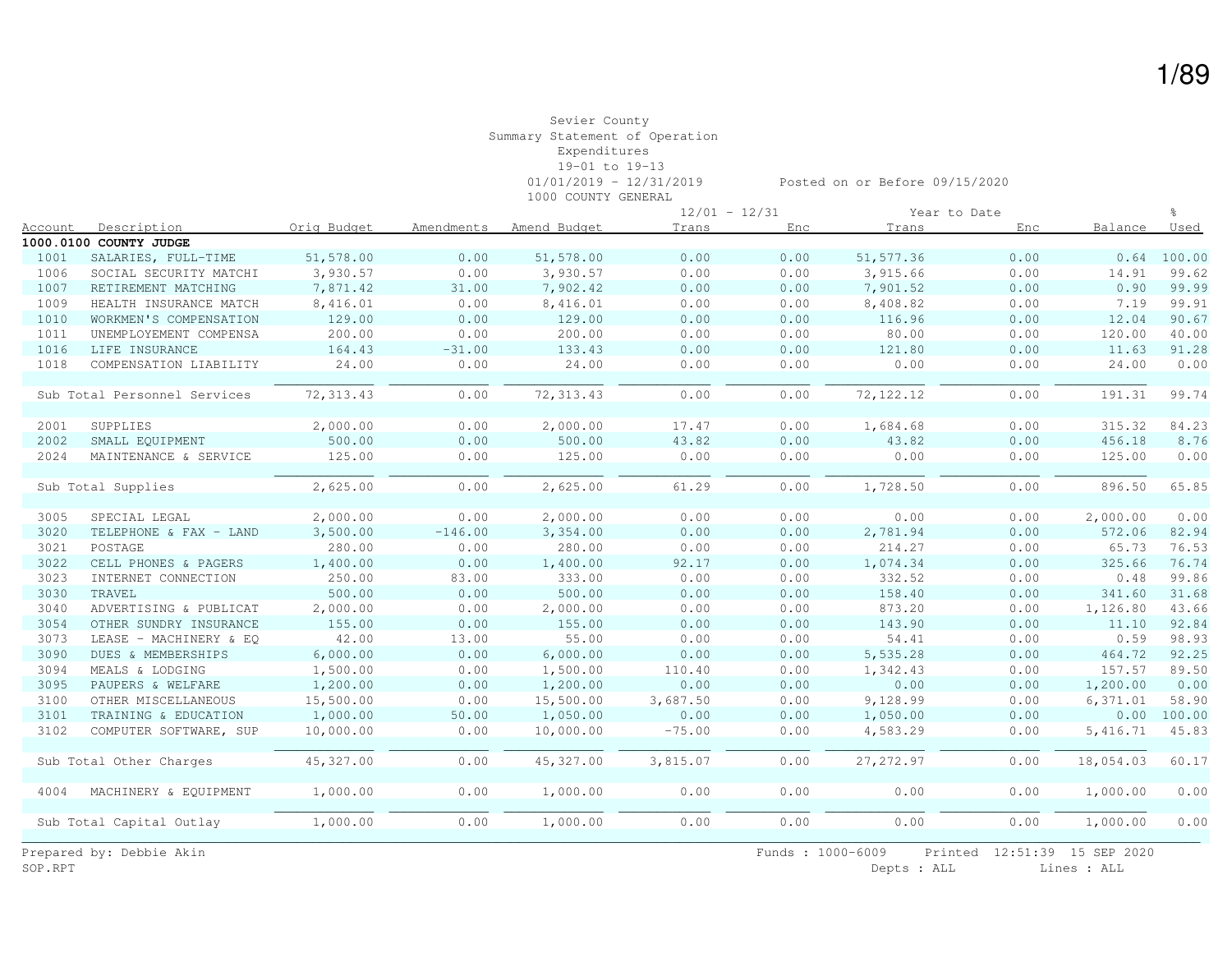|                                                                                                  |                                                                                                 | Sevier County<br>Summary Statement of Operation<br>Expenditures<br>19-01 to 19-13<br>1000 COUNTY GENERAL | 01/01/2019 - 12/31/2019 Posted on or Before 09/15/2020 |  |              |  |               |
|--------------------------------------------------------------------------------------------------|-------------------------------------------------------------------------------------------------|----------------------------------------------------------------------------------------------------------|--------------------------------------------------------|--|--------------|--|---------------|
|                                                                                                  |                                                                                                 |                                                                                                          | $12/01 - 12/31$                                        |  | Year to Date |  | $\frac{6}{6}$ |
| Account Description 6 1 Orig Budget Amendments Amend Budget 1 Trans Enc 1 Trans Enc Balance Used |                                                                                                 |                                                                                                          |                                                        |  |              |  |               |
| 1000.0100 COUNTY JUDGE                                                                           |                                                                                                 |                                                                                                          |                                                        |  |              |  |               |
| Dept Total * COUNTY JUDGE                                                                        | $121, 265.43$ $0.00$ $121, 265.43$ $3, 876.36$ $0.00$ $101, 123.59$ $0.00$ $20, 141.84$ $83.39$ |                                                                                                          |                                                        |  |              |  |               |
|                                                                                                  |                                                                                                 |                                                                                                          |                                                        |  |              |  |               |
|                                                                                                  |                                                                                                 |                                                                                                          |                                                        |  |              |  |               |
|                                                                                                  |                                                                                                 |                                                                                                          |                                                        |  |              |  |               |
|                                                                                                  |                                                                                                 |                                                                                                          |                                                        |  |              |  |               |
|                                                                                                  |                                                                                                 |                                                                                                          |                                                        |  |              |  |               |
|                                                                                                  |                                                                                                 |                                                                                                          |                                                        |  |              |  |               |
|                                                                                                  |                                                                                                 |                                                                                                          |                                                        |  |              |  |               |
|                                                                                                  |                                                                                                 |                                                                                                          |                                                        |  |              |  |               |
|                                                                                                  |                                                                                                 |                                                                                                          |                                                        |  |              |  |               |
|                                                                                                  |                                                                                                 |                                                                                                          |                                                        |  |              |  |               |
|                                                                                                  |                                                                                                 |                                                                                                          |                                                        |  |              |  |               |
|                                                                                                  |                                                                                                 |                                                                                                          |                                                        |  |              |  |               |
|                                                                                                  |                                                                                                 |                                                                                                          |                                                        |  |              |  |               |
|                                                                                                  |                                                                                                 |                                                                                                          |                                                        |  |              |  |               |
|                                                                                                  |                                                                                                 |                                                                                                          |                                                        |  |              |  |               |
|                                                                                                  |                                                                                                 |                                                                                                          |                                                        |  |              |  |               |
|                                                                                                  |                                                                                                 |                                                                                                          |                                                        |  |              |  |               |
|                                                                                                  |                                                                                                 |                                                                                                          |                                                        |  |              |  |               |
|                                                                                                  |                                                                                                 |                                                                                                          |                                                        |  |              |  |               |
|                                                                                                  |                                                                                                 |                                                                                                          |                                                        |  |              |  |               |
|                                                                                                  |                                                                                                 |                                                                                                          |                                                        |  |              |  |               |
|                                                                                                  |                                                                                                 |                                                                                                          |                                                        |  |              |  |               |
|                                                                                                  |                                                                                                 |                                                                                                          |                                                        |  |              |  |               |
|                                                                                                  |                                                                                                 |                                                                                                          |                                                        |  |              |  |               |
|                                                                                                  |                                                                                                 |                                                                                                          |                                                        |  |              |  |               |
|                                                                                                  |                                                                                                 |                                                                                                          |                                                        |  |              |  |               |
|                                                                                                  |                                                                                                 |                                                                                                          |                                                        |  |              |  |               |
|                                                                                                  |                                                                                                 |                                                                                                          |                                                        |  |              |  |               |
|                                                                                                  |                                                                                                 |                                                                                                          |                                                        |  |              |  |               |
|                                                                                                  |                                                                                                 |                                                                                                          |                                                        |  |              |  |               |
|                                                                                                  |                                                                                                 |                                                                                                          |                                                        |  |              |  |               |
|                                                                                                  |                                                                                                 |                                                                                                          |                                                        |  |              |  |               |
|                                                                                                  |                                                                                                 |                                                                                                          |                                                        |  |              |  |               |
|                                                                                                  |                                                                                                 |                                                                                                          |                                                        |  |              |  |               |
|                                                                                                  |                                                                                                 |                                                                                                          |                                                        |  |              |  |               |
|                                                                                                  |                                                                                                 |                                                                                                          |                                                        |  |              |  |               |
|                                                                                                  |                                                                                                 |                                                                                                          |                                                        |  |              |  |               |

2/89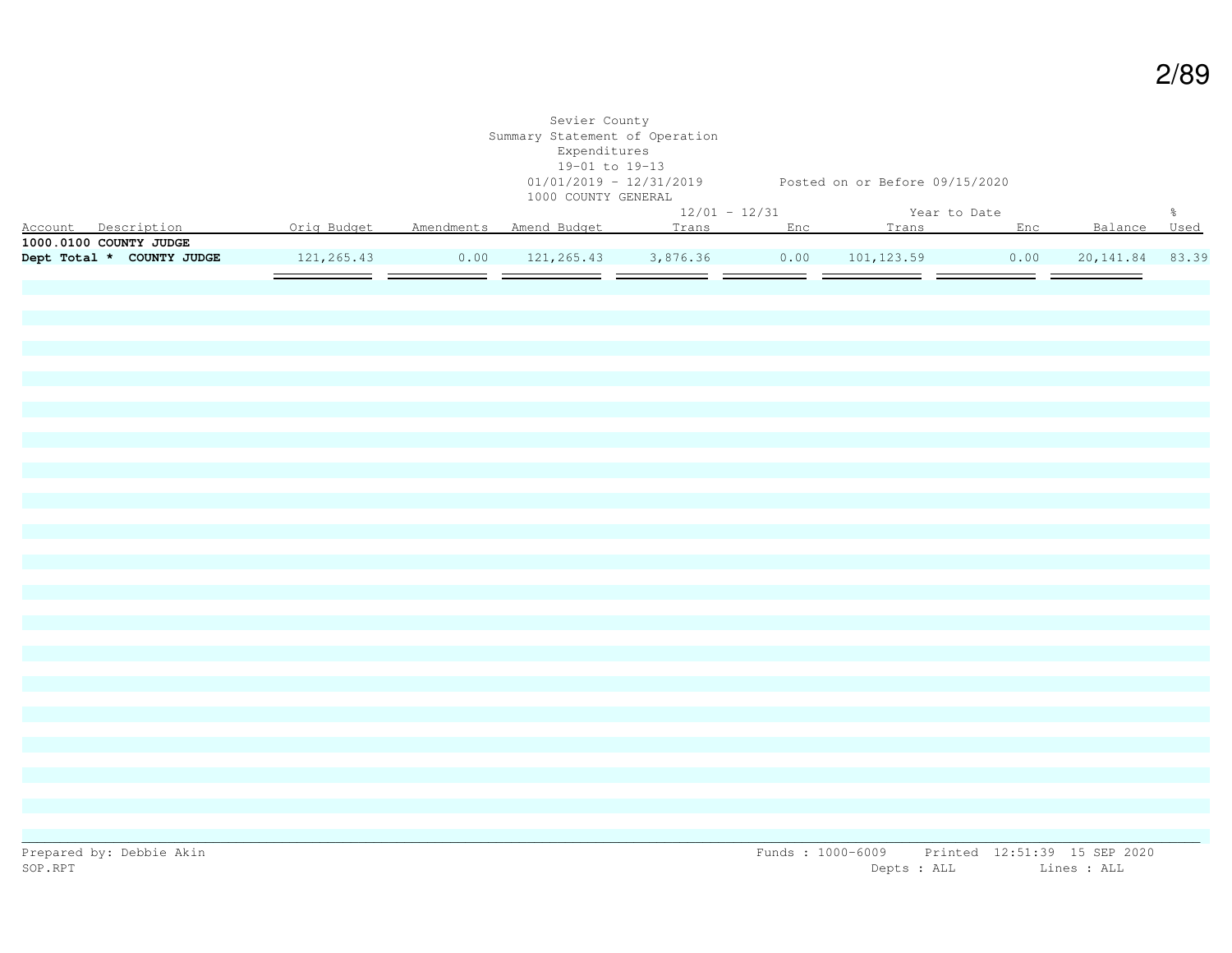|         |                              |             |              |              | $12/01 - 12/31$ |      |             | Year to Date |          |               |
|---------|------------------------------|-------------|--------------|--------------|-----------------|------|-------------|--------------|----------|---------------|
| Account | Description                  | Oria Budget | Amendments   | Amend Budget | Trans           | Enc  | Trans       | Enc          | Balance  | Used          |
|         | 1000.0101 COUNTY CLERK       |             |              |              |                 |      |             |              |          |               |
| 1001    | SALARIES, FULL-TIME          | 103,780.00  | 278.00       | 104,058.00   | 0.00            | 0.00 | 104,057.69  | 0.00         |          | $0.31$ 100.00 |
| 1002    | SALARIES, PART-TIME          | 7,000.00    | 365.00       | 7,365.00     | 391.50          | 0.00 | 7,364.27    | 0.00         | 0.73     | 99.99         |
| 1005    | OVERTIME & OTHER PREMI       | 1,000.00    | $-950.00$    | 50.00        | 0.00            | 0.00 | 49.88       | 0.00         | 0.12     | 99.76         |
| 1006    | SOCIAL SECURITY MATCHI       | 8,603.00    | $-316.00$    | 8,287.00     | 35.34           | 0.00 | 8,286.57    | 0.00         | 0.43     | 99.99         |
| 1007    | RETIREMENT MATCHING          | 16,052.00   | 949.00       | 17,001.00    | 59.98           | 0.00 | 17,000.46   | 0.00         | 0.54     | 100.00        |
| 1009    | HEALTH INSURANCE MATCH       | 18,702.00   | 0.00         | 18,702.00    | 0.00            | 0.00 | 18,687.24   | 0.00         | 14.76    | 99.92         |
| 1010    | WORKMEN'S COMPENSATION       | 184.00      | 0.00         | 184.00       | 0.00            | 0.00 | 174.80      | 0.00         | 9.20     | 95.00         |
| 1011    | UNEMPLOYEMENT COMPENSA       | 400.00      | 0.00         | 400.00       | 19.33           | 0.00 | 268.01      | 0.00         | 131.99   | 67.00         |
| 1016    | LIFE INSURANCE               | 365.00      | 1.00         | 366.00       | 0.00            | 0.00 | 365.40      | 0.00         | 0.60     | 99.84         |
| 1018    | COMPENSATION LIABILITY       | 643.00      | $-327.00$    | 316.00       | 0.00            | 0.00 | 0.00        | 0.00         | 316.00   | 0.00          |
| 1025    | HEALTH INSURANCE PAID        | 0.00        | 0.00         | 0.00         | 0.00            | 0.00 | 0.00        | 0.00         | 0.00     | 0.00          |
|         |                              |             |              |              |                 |      |             |              |          |               |
|         | Sub Total Personnel Services | 156,729.00  | 0.00         | 156,729.00   | 506.15          | 0.00 | 156, 254.32 | 0.00         | 474.68   | 99.70         |
|         |                              |             |              |              |                 |      |             |              |          |               |
| 2001    | SUPPLIES                     | 6,000.00    | $-738.00$    | 5,262.00     | 196.87          | 0.00 | 3,005.30    | 0.00         | 2,256.70 | 57.11         |
| 2002    | SMALL EQUIPMENT              | 750.00      | 0.00         | 750.00       | 0.00            | 0.00 | 337.69      | 0.00         | 412.31   | 45.03         |
| 2007    | FUELS, OILS & LUBRICAN       | 100.00      | 0.00         | 100.00       | 0.00            | 0.00 | 0.00        | 0.00         | 100.00   | 0.00          |
| 2024    | MAINTENANCE & SERVICE        | 0.00        | 738.00       | 738.00       | 0.00            | 0.00 | 737.48      | 0.00         | 0.52     | 99.93         |
|         |                              |             |              |              |                 |      |             |              |          |               |
|         | Sub Total Supplies           | 6,850.00    | 0.00         | 6,850.00     | 196.87          | 0.00 | 4,080.47    | 0.00         | 2,769.53 | 59.57         |
|         |                              |             |              |              |                 |      |             |              |          |               |
| 3009    | OTHER PROFESSIONAL SER       | 1,000.00    | 371.00       | 1,371.00     | 341.69          | 0.00 | 1,370.32    | 0.00         | 0.68     | 99.95         |
| 3020    | TELEPHONE & FAX - LAND       | 3,000.00    | $-1, 411.00$ | 1,589.00     | 0.00            | 0.00 | 1,588.67    | 0.00         | 0.33     | 99.98         |
| 3021    | POSTAGE                      | 7,000.00    | $-4, 151.00$ | 2,849.00     | 0.00            | 0.00 | 2,848.55    | 0.00         | 0.45     | 99.98         |
| 3023    | INTERNET CONNECTION          | 1,000.00    | 1,814.00     | 2,814.00     | 0.00            | 0.00 | 2,813.13    | 0.00         | 0.87     | 99.97         |
| 3030    | TRAVEL                       | 1,000.00    | 0.00         | 1,000.00     | 0.00            | 0.00 | 628.70      | 0.00         | 371.30   | 62.87         |
| 3040    | ADVERTISING & PUBLICAT       | 600.00      | 0.00         | 600.00       | 0.00            | 0.00 | 0.00        | 0.00         | 600.00   | 0.00          |
| 3054    | OTHER SUNDRY INSURANCE       | 500.00      | 0.00         | 500.00       | 0.00            | 0.00 | 215.85      | 0.00         | 284.15   | 43.17         |
| 3071    | RENT - MACHINERY AND E       | 60.00       | 0.00         | 60.00        | 0.00            | 0.00 | 0.00        | 0.00         | 60.00    | 0.00          |
| 3073    | LEASE - MACHINERY & EQ       | 800.00      | 0.00         | 800.00       | 0.00            | 0.00 | 353.26      | 0.00         | 446.74   | 44.16         |
| 3080    | PUBLIC RECORDS               | 500.00      | $-486.00$    | 14.00        | 0.00            | 0.00 | 0.00        | 0.00         | 14.00    | 0.00          |
| 3090    | DUES & MEMBERSHIPS           | 300.00      | 0.00         | 300.00       | 0.00            | 0.00 | 200.00      | 0.00         | 100.00   | 66.67         |
| 3094    | MEALS & LODGING              | 1,250.00    | $-632.00$    | 618.00       | 0.00            | 0.00 | 617.68      | 0.00         | 0.32     | 99.95         |
| 3100    | OTHER MISCELLANEOUS          | 500.00      | $-500.00$    | 0.00         | $-1,000.00$     | 0.00 | 0.00        | 0.00         | 0.00     | 0.00          |
| 3101    | TRAINING & EDUCATION         | 500.00      | $-500.00$    | 0.00         | 0.00            | 0.00 | 0.00        | 0.00         | 0.00     | 0.00          |
| 3102    | COMPUTER SOFTWARE, SUP       | 17,500.00   | 5,495.00     | 22,995.00    | 4,313.04        | 0.00 | 22,994.46   | 0.00         | 0.54     | 100.00        |
|         |                              |             |              |              |                 |      |             |              |          |               |
|         | Sub Total Other Charges      | 35,510.00   | 0.00         | 35,510.00    | 3,654.73        | 0.00 | 33,630.62   | 0.00         | 1,879.38 | 94.71         |
|         |                              |             |              |              |                 |      |             |              |          |               |

Prepared by: Debbie Akin Funds : 1000-6009 Printed 12:51:39 15 SEP 2020<br>SOP.RPT Depts : ALL Lines : ALL Lines : ALL

Depts : ALL Lines : ALL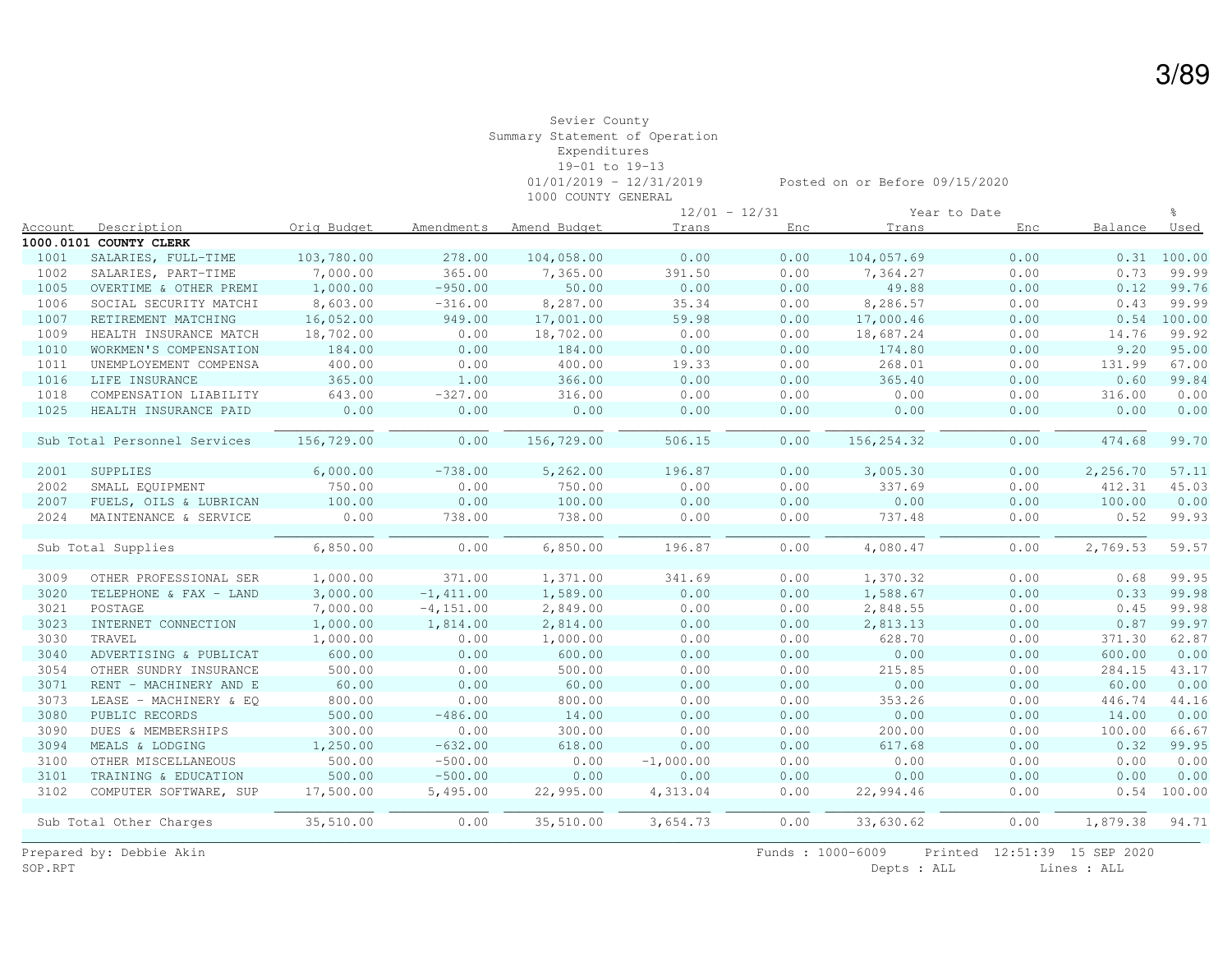# Sevier County Summary Statement of Operation Expenditures 19-01 to 19-13 1000 COUNTY GENERAL

01/01/2019 - 12/31/2019 Posted on or Before 09/15/2020

|                                     |             |            |              |             | $12/01 - 12/31$ |            | Year to Date |           |       |
|-------------------------------------|-------------|------------|--------------|-------------|-----------------|------------|--------------|-----------|-------|
| Description<br><u>Account</u>       | Orig Budget | Amendments | Amend Budget | Trans       | Enc             | Trans      | Enc          | Balance   | Used  |
| 1000.0101 COUNTY CLERK              |             |            |              |             |                 |            |              |           |       |
| MACHINERY & EOUIPMENT<br>4004       | 23,000.00   | 0.00       | 23,000.00    | $-5,108.04$ | 0.00            | 14,754.40  | 0.00         | 8,245.60  | 64.15 |
|                                     |             |            |              |             |                 |            |              |           |       |
| Sub Total Capital Outlay            | 23,000.00   | 0.00       | 23,000.00    | $-5,108.04$ | 0.00            | 14,754.40  | 0.00         | 8,245.60  | 64.15 |
|                                     |             |            |              |             |                 |            |              |           |       |
| Dept Total *<br><b>COUNTY CLERK</b> | 222,089.00  | 0.00       | 222,089.00   | $-750.29$   | 0.00            | 208,719.81 | 0.00         | 13,369.19 | 93.98 |
|                                     |             |            |              |             |                 |            |              |           |       |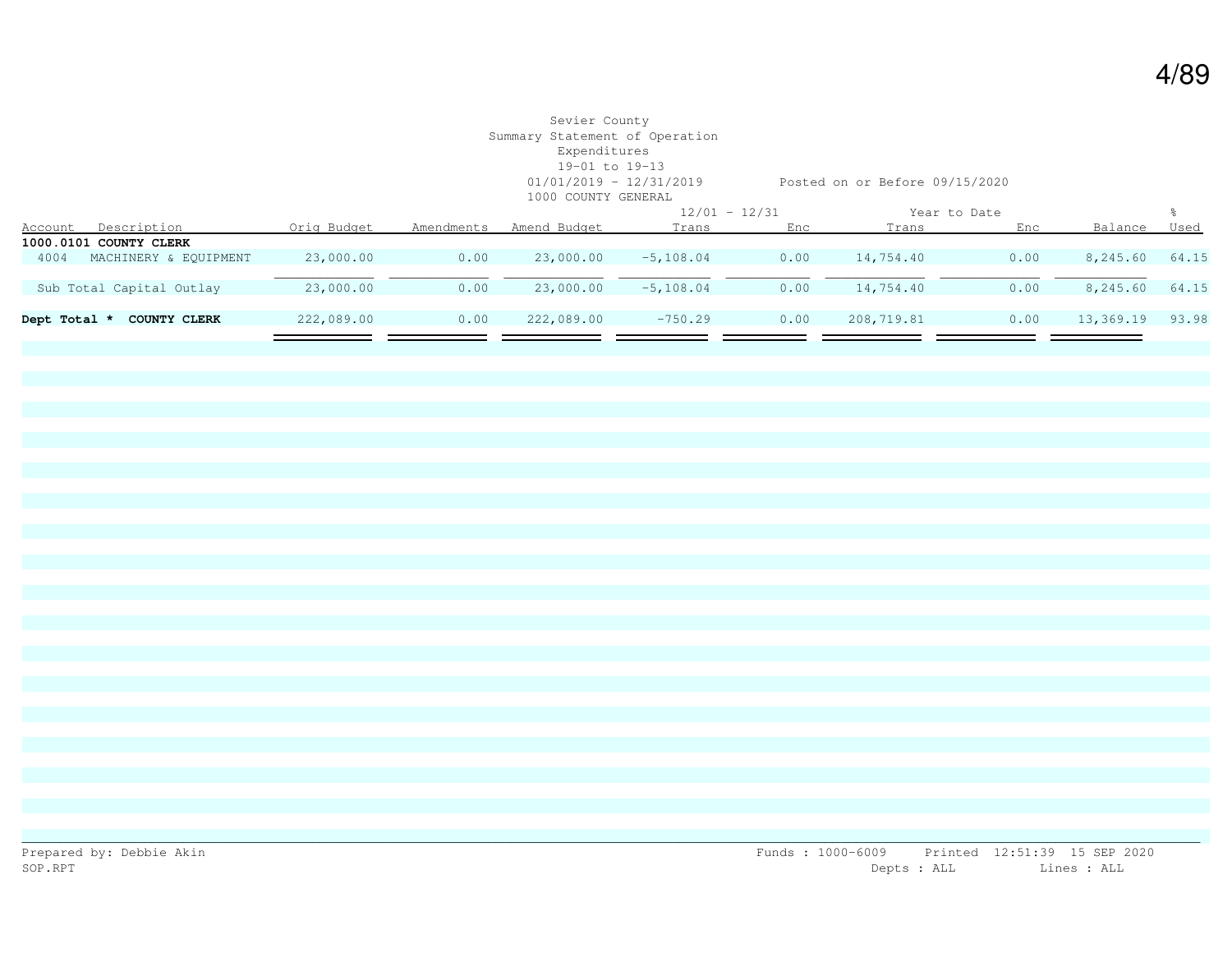|                |                              |             |              |              | $12/01 - 12/31$ |      |             | Year to Date |          | $\approx$ |
|----------------|------------------------------|-------------|--------------|--------------|-----------------|------|-------------|--------------|----------|-----------|
| <u>Account</u> | Description                  | Orig Budget | Amendments   | Amend Budget | Trans           | Enc  | Trans       | Enc          | Balance  | Used      |
|                | 1000.0102 CIRCUIT CLERK      |             |              |              |                 |      |             |              |          |           |
| 1001           | SALARIES, FULL-TIME          | 99,896.00   | 0.00         | 99,896.00    | 0.00            | 0.00 | 99, 361.19  | 0.00         | 534.81   | 99.46     |
| 1006           | SOCIAL SECURITY MATCHI       | 7,642.00    | 0.00         | 7,642.00     | 0.00            | 0.00 | 7,244.26    | 0.00         | 397.74   | 94.80     |
| 1007           | RETIREMENT MATCHING          | 15,304.00   | 1,076.00     | 16,380.00    | 0.00            | 0.00 | 16,379.27   | 0.00         | 0.73     | 100.00    |
| 1009           | HEALTH INSURANCE MATCH       | 18,703.00   | $-1,077.00$  | 17,626.00    | 0.00            | 0.00 | 17, 152.47  | 0.00         | 473.53   | 97.31     |
| 1010           | WORKMEN'S COMPENSATION       | 143.00      | 0.00         | 143.00       | 0.00            | 0.00 | 130.34      | 0.00         | 12.66    | 91.15     |
| 1011           | UNEMPLOYMENT COMPENSAT       | 400.00      | 0.00         | 400.00       | 0.00            | 0.00 | 191.78      | 0.00         | 208.22   | 47.95     |
| 1016           | LIFE INSURANCE               | 366.00      | 0.00         | 366.00       | 0.00            | 0.00 | 345.10      | 0.00         | 20.90    | 94.29     |
| 1018           | COMPENSATION LIABILITY       | 184.00      | 0.00         | 184.00       | 0.00            | 0.00 | 0.00        | 0.00         | 184.00   | 0.00      |
| 1025           | HEALTH INSURANCE PAID        | 6,139.00    | 1.00         | 6,140.00     | 0.00            | 0.00 | 6,139.08    | 0.00         | 0.92     | 99.99     |
|                | Sub Total Personnel Services | 148,777.00  | 0.00         | 148,777.00   | 0.00            | 0.00 | 146, 943.49 | 0.00         | 1,833.51 | 98.77     |
| 2001           | SUPPLIES                     | 4,000.00    | $-54.00$     | 3,946.00     | 501.87          | 0.00 | 3,943.05    | 0.00         | 2.95     | 99.93     |
| 2002           | SMALL EQUIPMENT              | 600.00      | 0.00         | 600.00       | 0.00            | 0.00 | 46.03       | 0.00         | 553.97   | 7.67      |
| 2005           | FOOD                         | 230.00      | 0.00         | 230.00       | 0.00            | 0.00 | 0.00        | 0.00         | 230.00   | 0.00      |
| 2020           | BUILDING MATERIALS & S       | 500.00      | $-500.00$    | 0.00         | 0.00            | 0.00 | 0.00        | 0.00         | 0.00     | 0.00      |
| 2024           | MAINTENANCE & SERVICE        | 250.00      | 554.00       | 804.00       | 0.00            | 0.00 | 803.44      | 0.00         | 0.56     | 99.93     |
|                | Sub Total Supplies           | 5,580.00    | 0.00         | 5,580.00     | 501.87          | 0.00 | 4,792.52    | 0.00         | 787.48   | 85.89     |
| 3009           | OTHER PROFESSIONAL SER       | 250.00      | 0.00         | 250.00       | 0.00            | 0.00 | 0.00        | 0.00         | 250.00   | 0.00      |
| 3020           | TELEPHONE & FAX - LAND       | 3,000.00    | $-1, 554.00$ | 1,446.00     | 0.00            | 0.00 | 1,445.48    | 0.00         | 0.52     | 99.96     |
| 3021           | POSTAGE                      | 3,000.00    | 0.00         | 3,000.00     | 0.00            | 0.00 | 2,289.91    | 0.00         | 710.09   | 76.33     |
| 3023           | INTERNET CONNECTION          | 150.00      | 536.00       | 686.00       | 0.00            | 0.00 | 685.36      | 0.00         | 0.64     | 99.91     |
| 3030           | TRAVEL                       | 600.00      | 375.00       | 975.00       | 0.00            | 0.00 | 974.43      | 0.00         | 0.57     | 99.94     |
| 3040           | ADVERTISING & PUBLICAT       | 100.00      | 0.00         | 100.00       | 0.00            | 0.00 | 0.00        | 0.00         | 100.00   | 0.00      |
| 3054           | OTHER SUNDRY INSURANCE       | 230.00      | 0.00         | 230.00       | 0.00            | 0.00 | 215.85      | 0.00         | 14.15    | 93.85     |
| 3073           | LEASE - MACHINERY & EO       | 3,200.00    | 1,121.00     | 4,321.00     | 0.00            | 0.00 | 4,320.26    | 0.00         | 0.74     | 99.98     |
| 3080           | PUBLIC RECORDS               | 1,500.00    | $-804.00$    | 696.00       | 0.00            | 0.00 | 517.87      | 0.00         | 178.13   | 74.41     |
| 3090           | DUES & MEMBERSHIPS           | 150.00      | 0.00         | 150.00       | 0.00            | 0.00 | 145.00      | 0.00         | 5.00     | 96.67     |
| 3094           | MEALS & LODGING              | 2,000.00    | 326.00       | 2,326.00     | 0.00            | 0.00 | 2,325.23    | 0.00         | 0.77     | 99.97     |
| 3100           | OTHER MISCELLANEOUS          | 500.00      | 0.00         | 500.00       | 0.00            | 0.00 | 0.00        | 0.00         | 500.00   | 0.00      |
| 3101           | TRAINING & EDUCATION         | 500.00      | 0.00         | 500.00       | 0.00            | 0.00 | 425.00      | 0.00         | 75.00    | 85.00     |
|                | Sub Total Other Charges      | 15,180.00   | 0.00         | 15,180.00    | 0.00            | 0.00 | 13, 344.39  | 0.00         | 1,835.61 | 87.91     |
| Dept Total *   | CIRCUIT CLERK                | 169,537.00  | 0.00         | 169,537.00   | 501.87          | 0.00 | 165,080.40  | 0.00         | 4,456.60 | 97.37     |
|                |                              |             |              |              |                 |      |             |              |          |           |

Prepared by: Debbie Akin Funds : 1000-6009 Printed 12:51:39 15 SEP 2020<br>SOP.RPT Depts : ALL Lines : ALL Depts : ALL Lines : ALL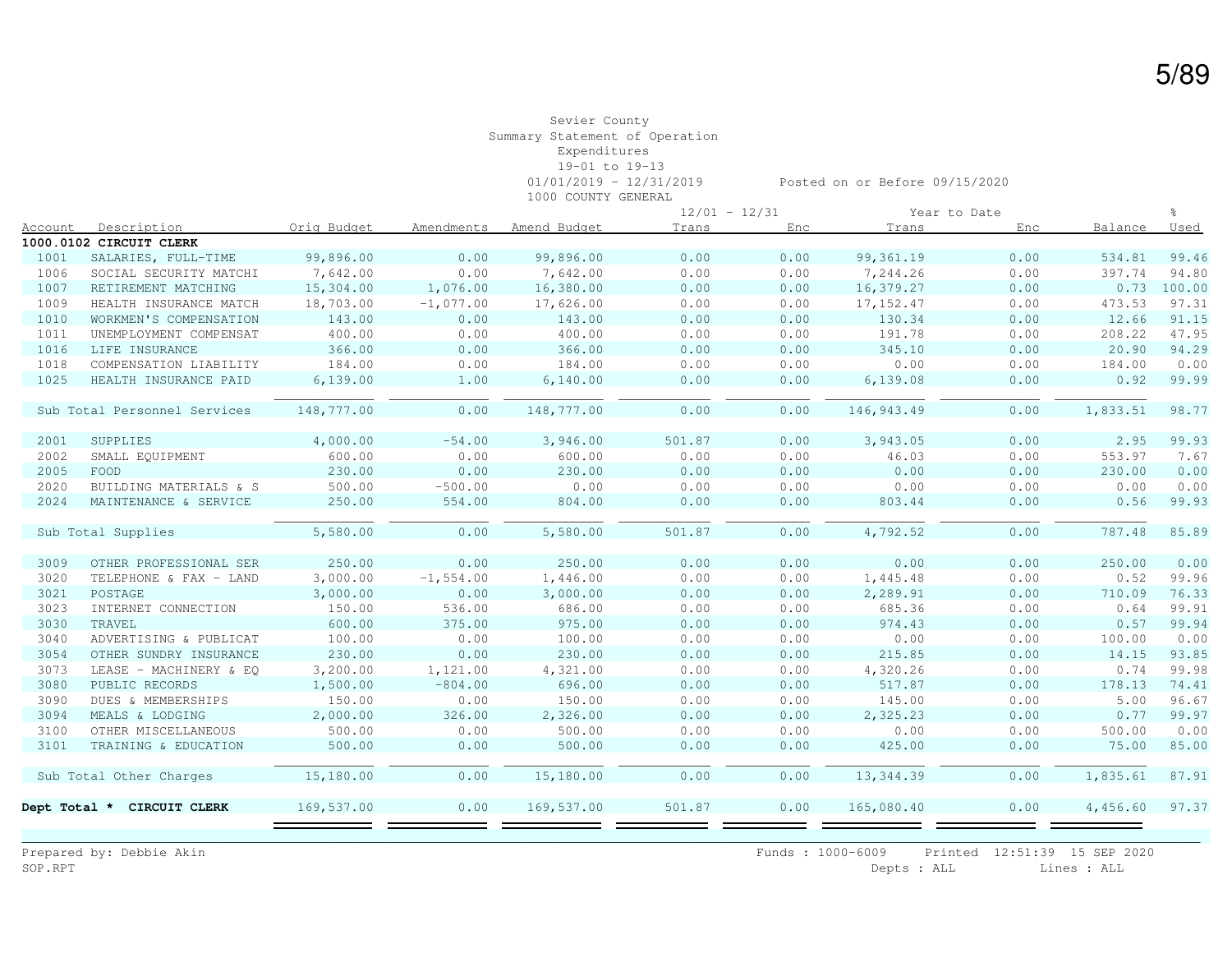|                |                              |             |             |              | $12/01 - 12/31$ |      |            | Year to Date |          | $\approx$ |
|----------------|------------------------------|-------------|-------------|--------------|-----------------|------|------------|--------------|----------|-----------|
| <u>Account</u> | Description                  | Orig Budget | Amendments  | Amend Budget | Trans           | Enc  | Trans      | Enc          | Balance  | Used      |
|                | 1000.0103 TREASURER          |             |             |              |                 |      |            |              |          |           |
| 1001           | SALARIES, FULL-TIME          | 42,000.00   | 0.00        | 42,000.00    | 0.00            | 0.00 | 41,999.88  | 0.00         | 0.12     | 100.00    |
| 1002           | SALARIES, PART-TIME          | 16,000.00   | $-1,060.00$ | 14,940.00    | 330.00          | 0.00 | 7,309.50   | 0.00         | 7,630.50 | 48.93     |
| 1006           | SOCIAL SECURITY MATCHI       | 4,437.00    | 0.00        | 4,437.00     | 30.64           | 0.00 | 3,777.45   | 0.00         | 659.55   | 85.14     |
| 1007           | RETIREMENT MATCHING          | 6,434.00    | 1,010.00    | 7,444.00     | 0.00            | 0.00 | 7,443.98   | 0.00         | 0.02     | 100.00    |
| 1009           | HEALTH INSURANCE MATCH       | 6,139.00    | 36.00       | 6, 175, 00   | 0.00            | 0.00 | 6,174.08   | 0.00         | 0.92     | 99.99     |
| 1010           | WORKMEN'S COMPENSATION       | 75.00       | 14.00       | 89.00        | 0.00            | 0.00 | 88.31      | 0.00         | 0.69     | 99.22     |
| 1011           | UNEMPLOYMENT COMPENSAT       | 200.00      | 0.00        | 200.00       | 19.18           | 0.00 | 58.47      | 0.00         | 141.53   | 29.24     |
| 1016           | LIFE INSURANCE               | 122.00      | 0.00        | 122.00       | 0.00            | 0.00 | 121.80     | 0.00         | 0.20     | 99.84     |
|                | Sub Total Personnel Services | 75,407.00   | 0.00        | 75,407.00    | 379.82          | 0.00 | 66, 973.47 | 0.00         | 8,433.53 | 88.82     |
| 2001           | SUPPLIES                     | 550.00      | 0.00        | 550.00       | 0.00            | 0.00 | 113.94     | 0.00         | 436.06   | 20.72     |
| 2002           | SMALL EQUIPMENT              | 500.00      | 0.00        | 500.00       | 0.00            | 0.00 | 247.36     | 0.00         | 252.64   | 49.47     |
|                | Sub Total Supplies           | 1,050.00    | 0.00        | 1,050.00     | 0.00            | 0.00 | 361.30     | 0.00         | 688.70   | 34.41     |
| 3020           | TELEPHONE & FAX - LAND       | 600.00      | 0.00        | 600.00       | 0.00            | 0.00 | 566.27     | 0.00         | 33.73    | 94.38     |
| 3021           | POSTAGE                      | 125.00      | 0.00        | 125.00       | 0.00            | 0.00 | 106.49     | 0.00         | 18.51    | 85.19     |
| 3023           | INTERNET CONNECTION          | 0.00        | 333.00      | 333.00       | 0.00            | 0.00 | 332.52     | 0.00         | 0.48     | 99.86     |
| 3030           | TRAVEL                       | 500.00      | $-500.00$   | 0.00         | 0.00            | 0.00 | 0.00       | 0.00         | 0.00     | 0.00      |
| 3054           | OTHER SUNDRY INSURANCE       | 150.00      | 0.00        | 150.00       | 0.00            | 0.00 | 143.90     | 0.00         | 6.10     | 95.93     |
| 3073           | LEASE - MACHINERY & EO       | 24.90       | 3.00        | 27.90        | 0.00            | 0.00 | 27.05      | 0.00         | 0.85     | 96.95     |
| 3090           | DUES & MEMBERSHIPS           | 250.00      | 0.00        | 250.00       | 0.00            | 0.00 | 0.00       | 0.00         | 250.00   | 0.00      |
| 3094           | MEALS & LODGING              | 500.00      | 0.00        | 500.00       | 0.00            | 0.00 | 311.06     | 0.00         | 188.94   | 62.21     |
| 3100           | OTHER MISCELLANEOUS          | 500.00      | $-403.00$   | 97.00        | 0.00            | 0.00 | 0.00       | 0.00         | 97.00    | 0.00      |
| 3101           | TRAINING & EDUCATION         | 250.00      | 0.00        | 250.00       | 0.00            | 0.00 | 125.00     | 0.00         | 125.00   | 50.00     |
| 3102           | COMPUTER SOFTWARE, SUP       | 0.00        | 567.00      | 567.00       | $-575.00$       | 0.00 | 566.66     | 0.00         | 0.34     | 99.94     |
|                | Sub Total Other Charges      | 2,899.90    | 0.00        | 2,899.90     | $-575.00$       | 0.00 | 2,178.95   | 0.00         | 720.95   | 75.14     |
| Dept Total *   | <b>TREASURER</b>             | 79,356.90   | 0.00        | 79,356.90    | $-195.18$       | 0.00 | 69,513.72  | 0.00         | 9,843.18 | 87.60     |
|                |                              |             |             |              |                 |      |            |              |          |           |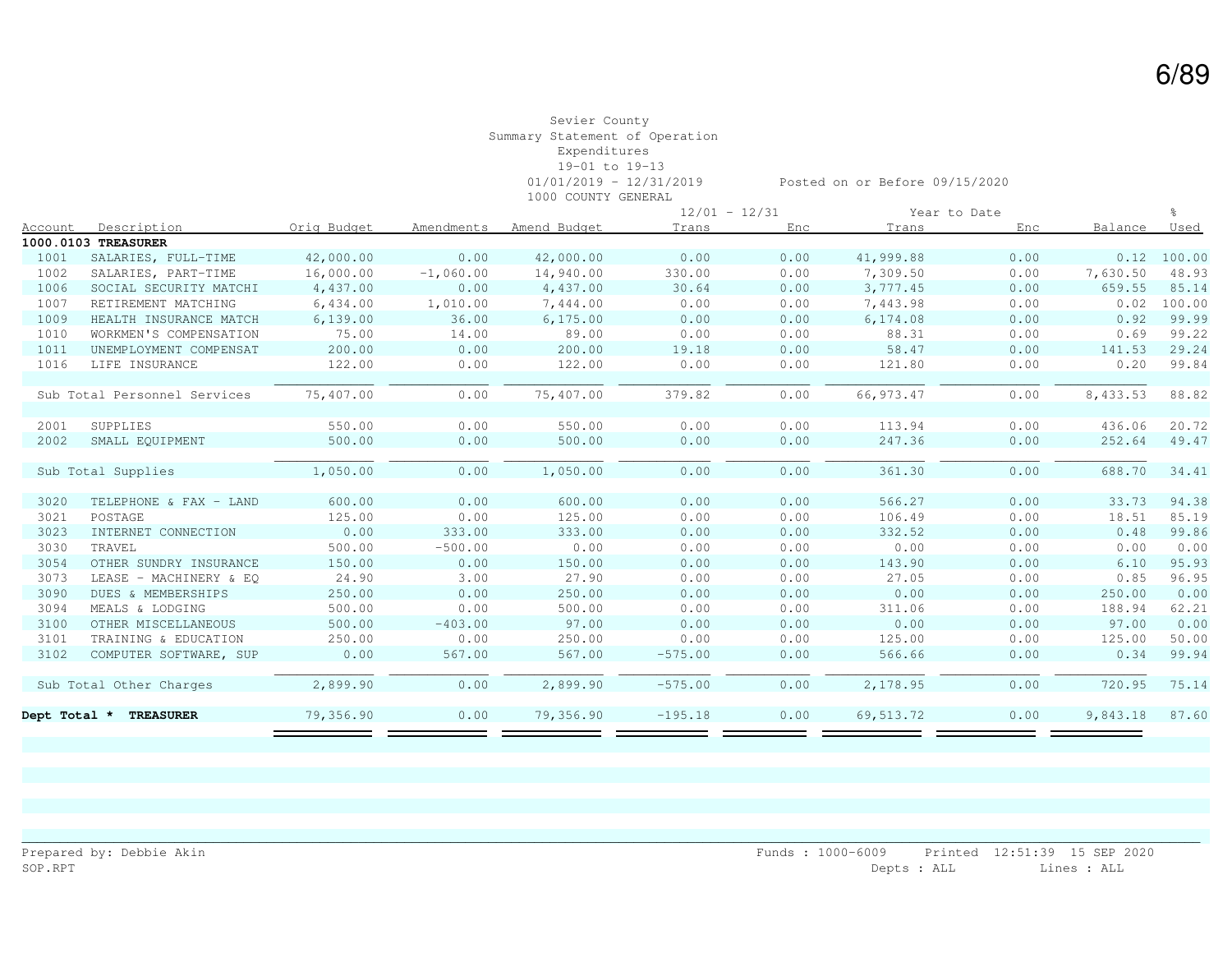|              |                              |             |              |              | $12/01 - 12/31$ |      |            | Year to Date |           | ু      |
|--------------|------------------------------|-------------|--------------|--------------|-----------------|------|------------|--------------|-----------|--------|
| Account      | Description                  | Orig Budget | Amendments   | Amend Budget | Trans           | Enc  | Trans      | Enc          | Balance   | Used   |
|              | 1000.0104 COLLECTOR          |             |              |              |                 |      |            |              |           |        |
| 1001         | SALARIES, FULL-TIME          | 84,436.00   | 0.00         | 84,436.00    | 0.00            | 0.00 | 84,079.43  | 0.00         | 356.57    | 99.58  |
| 1005         | OVERTIME & OTHER PREMI       | 6,000.00    | $-3, 355.00$ | 2,645.00     | 0.00            | 0.00 | 939.43     | 0.00         | 1,705.57  | 35.52  |
| 1006         | SOCIAL SECURITY MATCHI       | 6,918.00    | 0.00         | 6,918.00     | 0.00            | 0.00 | 6,379.70   | 0.00         | 538.30    | 92.22  |
| 1007         | RETIREMENT MATCHING          | 13,855.00   | 0.00         | 13,855.00    | 0.00            | 0.00 | 13,723.33  | 0.00         | 131.67    | 99.05  |
| 1009         | HEALTH INSURANCE MATCH       | 12,278.00   | 3,295.00     | 15,573.00    | 0.00            | 0.00 | 15,572.65  | 0.00         | 0.35      | 100.00 |
| 1010         | WORKMEN'S COMPENSATION       | 711.00      | 0.00         | 711.00       | 0.00            | 0.00 | 672.67     | 0.00         | 38.33     | 94.61  |
| 1011         | UNEMPLOYMENT COMPENSAT       | 400.00      | 0.00         | 400.00       | 0.00            | 0.00 | 160.00     | 0.00         | 240.00    | 40.00  |
| 1016         | LIFE INSURANCE               | 245.00      | 60.00        | 305.00       | 0.00            | 0.00 | 304.53     | 0.00         | 0.47      | 99.85  |
| 1017         | SICK LEAVE LIABILITY         | 1,959.00    | 0.00         | 1,959.00     | 0.00            | 0.00 | 0.00       | 0.00         | 1,959.00  | 0.00   |
| 1018         | COMPENSATION LIABILITY       | 728.00      | 0.00         | 728.00       | 0.00            | 0.00 | 0.00       | 0.00         | 728.00    | 0.00   |
|              |                              |             |              |              |                 |      |            |              |           |        |
|              | Sub Total Personnel Services | 127,530.00  | 0.00         | 127,530.00   | 0.00            | 0.00 | 121,831.74 | 0.00         | 5,698.26  | 95.53  |
|              |                              |             |              |              |                 |      |            |              |           |        |
| 2001         | SUPPLIES                     | 4,000.00    | 1,510.00     | 5,510.00     | 172.67          | 0.00 | 5,509.22   | 0.00         | 0.78      | 99.99  |
| 2002         | SMALL EQUIPMENT              | 0.00        | 325.00       | 325.00       | 0.00            | 0.00 | 324.95     | 0.00         | 0.05      | 99.98  |
|              |                              |             |              |              |                 |      |            |              |           |        |
|              | Sub Total Supplies           | 4,000.00    | 1,835.00     | 5,835.00     | 172.67          | 0.00 | 5,834.17   | 0.00         | 0.83      | 99.99  |
|              |                              |             |              |              |                 |      |            |              |           |        |
| 3003         | COMPUTER SERVICES            | 200.00      | 0.00         | 200.00       | 0.00            | 0.00 | 0.00       | 0.00         | 200.00    | 0.00   |
| 3020         | TELEPHONE & FAX - LAND       | 2,500.00    | 0.00         | 2,500.00     | 0.00            | 0.00 | 1,613.19   | 0.00         | 886.81    | 64.53  |
| 3021         | POSTAGE                      | 8,200.00    | $-1,835.00$  | 6,365.00     | 0.00            | 0.00 | 4,982.14   | 0.00         | 1,382.86  | 78.27  |
| 3023         | INTERNET CONNECTION          | 150.00      | 505.00       | 655.00       | 0.00            | 0.00 | 654.64     | 0.00         | 0.36      | 99.95  |
| 3030         | TRAVEL                       | 440.00      | 0.00         | 440.00       | 0.00            | 0.00 | 0.00       | 0.00         | 440.00    | 0.00   |
| 3040         | ADVERTISING & PUBLICAT       | 8,000.00    | $-505.00$    | 7,495.00     | 0.00            | 0.00 | 5,577.45   | 0.00         | 1,917.55  | 74.42  |
| 3054         | OTHER SUNDRY INSURANCE       | 150.00      | 0.00         | 150.00       | 0.00            | 0.00 | 143.90     | 0.00         | 6.10      | 95.93  |
| 3073         | LEASE - MACHINERY & EQ       | 1,511.00    | 0.00         | 1,511.00     | 0.00            | 0.00 | 1,264.82   | 0.00         | 246.18    | 83.71  |
| 3090         | DUES & MEMBERSHIPS           | 100.00      | 0.00         | 100.00       | 0.00            | 0.00 | 75.00      | 0.00         | 25.00     | 75.00  |
| 3094         | MEALS & LODGING              | 500.00      | 0.00         | 500.00       | 0.00            | 0.00 | 0.00       | 0.00         | 500.00    | 0.00   |
| 3100         | OTHER MISCELLANEOUS          | 800.00      | 6,807.57     | 7,607.57     | 0.00            | 0.00 | 6,807.57   | 0.00         | 800.00    | 89.48  |
|              |                              |             |              |              |                 |      |            |              |           |        |
|              | Sub Total Other Charges      | 22,551.00   | 4,972.57     | 27,523.57    | 0.00            | 0.00 | 21, 118.71 | 0.00         | 6,404.86  | 76.73  |
|              |                              |             |              |              |                 |      |            |              |           |        |
| Dept Total * | <b>COLLECTOR</b>             | 154,081.00  | 6,807.57     | 160,888.57   | 172.67          | 0.00 | 148,784.62 | 0.00         | 12,103.95 | 92.48  |
|              |                              |             |              |              |                 |      |            |              |           |        |

\_\_\_\_\_\_\_\_\_\_\_\_\_\_\_\_\_\_\_\_\_\_\_\_\_\_\_\_\_\_\_\_\_\_\_\_\_\_\_\_\_\_\_\_\_\_\_\_\_\_\_\_\_\_\_\_\_\_\_\_\_\_\_\_\_\_\_\_\_\_\_\_\_\_\_\_\_\_\_\_\_\_\_\_\_\_\_\_\_\_\_\_\_\_\_\_\_\_\_\_\_\_\_\_\_\_\_\_\_\_\_\_\_\_\_\_\_\_\_\_\_\_\_\_\_\_\_\_\_\_\_\_\_\_\_\_\_\_\_\_\_\_\_\_\_\_\_\_\_\_\_\_\_\_

7/89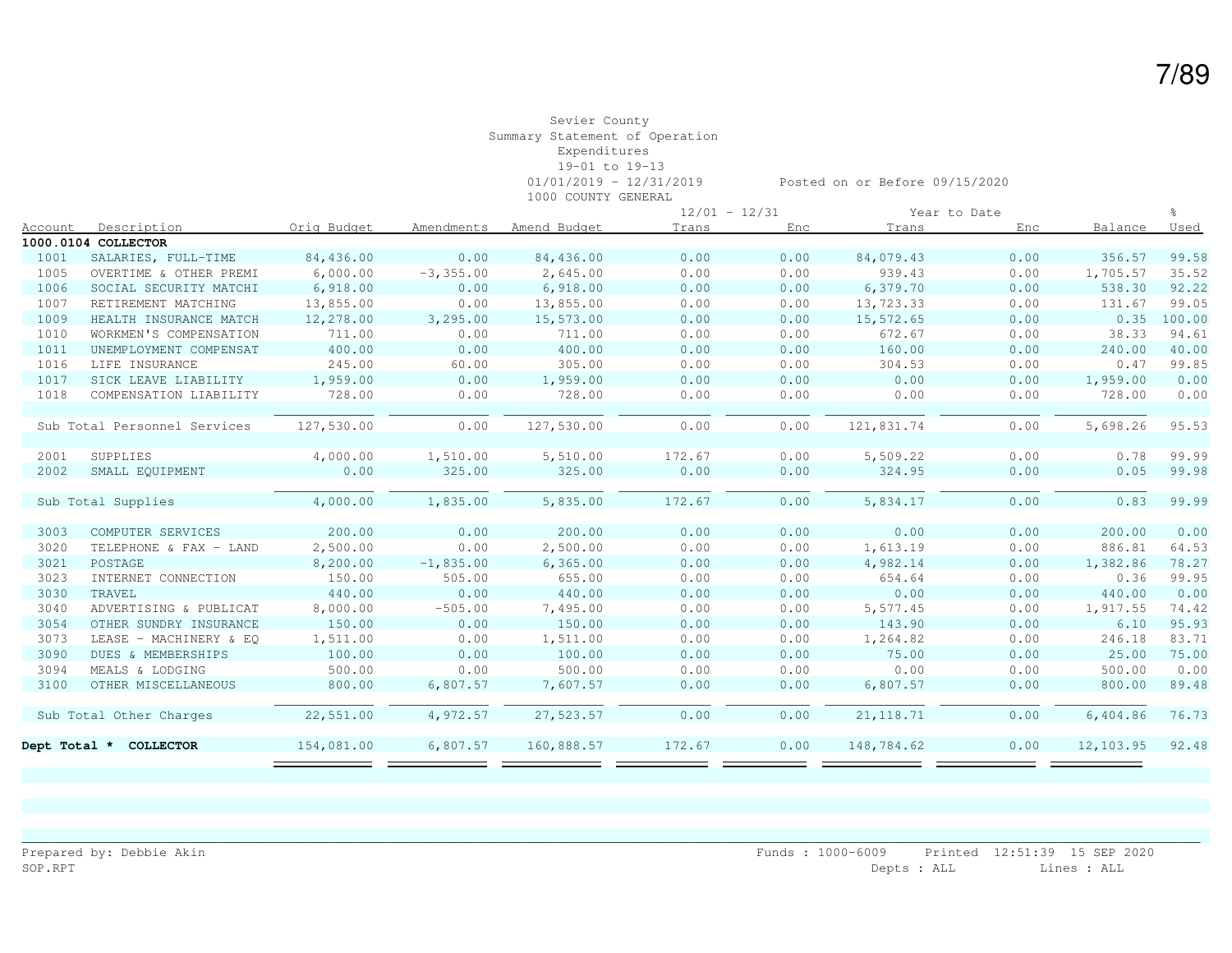|         |                              |             |             |              | $12/01 - 12/31$ |      |             | Year to Date |           | ু             |
|---------|------------------------------|-------------|-------------|--------------|-----------------|------|-------------|--------------|-----------|---------------|
| Account | Description                  | Orig Budget | Amendments  | Amend Budget | Trans           | Enc  | Trans       | Enc          | Balance   | Used          |
|         | 1000.0105 ASSESSOR           |             |             |              |                 |      |             |              |           |               |
| 1001    | SALARIES, FULL-TIME          | 94,993.00   | $-990.00$   | 94,003.00    | 0.00            | 0.00 | 94,002.88   | 0.00         | 0.12      | 100.00        |
| 1006    | SOCIAL SECURITY MATCHI       | 7,267.00    | $-84.00$    | 7,183.00     | 0.00            | 0.00 | 7,052.73    | 0.00         | 130.27    | 98.19         |
| 1007    | RETIREMENT MATCHING          | 14,553.00   | 858.00      | 15,411.00    | 0.00            | 0.00 | 15,410.80   | 0.00         | 0.20      | 100.00        |
| 1009    | HEALTH INSURANCE MATCH       | 18,417.00   | 216.00      | 18,633.00    | 0.00            | 0.00 | 18,632.24   | 0.00         | 0.76      | 100.00        |
| 1010    | WORKMEN'S COMPENSATION       | 824.00      | 0.00        | 824.00       | 0.00            | 0.00 | 788.72      | 0.00         | 35.28     | 95.72         |
| 1011    | UNEMPLOYMENT COMPENSAT       | 400.00      | 0.00        | 400.00       | 0.00            | 0.00 | 235.75      | 0.00         | 164.25    | 58.94         |
| 1016    | LIFE INSURANCE               | 366.00      | 0.00        | 366.00       | 0.00            | 0.00 | 355.25      | 0.00         | 10.75     | 97.06         |
| 1018    | COMPENSATION LIABILITY       | 124.00      | 0.00        | 124.00       | 0.00            | 0.00 | 0.00        | 0.00         | 124.00    | 0.00          |
|         |                              |             |             |              |                 |      |             |              |           |               |
|         | Sub Total Personnel Services | 136,944.00  | 0.00        | 136,944.00   | 0.00            | 0.00 | 136, 478.37 | 0.00         | 465.63    | 99.66         |
|         |                              |             |             |              |                 |      |             |              |           |               |
| 2001    | SUPPLIES                     | 4,500.00    | 936.00      | 5,436.00     | 0.00            | 0.00 | 5,435.79    | 0.00         | 0.21      | 100.00        |
| 2002    | SMALL EQUIPMENT              | 2,000.00    | $-936.00$   | 1,064.00     | 0.00            | 0.00 | 92.99       | 0.00         | 971.01    | 8.74          |
|         |                              |             |             |              |                 |      |             |              |           |               |
|         | Sub Total Supplies           | 6,500.00    | 0.00        | 6,500.00     | 0.00            | 0.00 | 5,528.78    | 0.00         | 971.22    | 85.06         |
|         |                              |             |             |              |                 |      |             |              |           |               |
| 3008    | PROPERTY REAPPRAISAL         | 98,001.00   | 0.00        | 98,001.00    | 0.00            | 0.00 | 98,000.04   | 0.00         |           | $0.96$ 100.00 |
| 3009    | OTHER PROFESSIONAL SER       | 1,000.00    | 0.00        | 1,000.00     | 0.00            | 0.00 | 0.00        | 0.00         | 1,000.00  | 0.00          |
| 3020    | TELEPHONE & FAX - LAND       | 1,700.00    | 0.00        | 1,700.00     | 0.00            | 0.00 | 884.81      | 0.00         | 815.19    | 52.05         |
| 3021    | POSTAGE                      | 1,205.00    | 4,390.00    | 5,595.00     | 0.00            | 0.00 | 5,594.30    | 0.00         | 0.70      | 99.99         |
| 3023    | INTERNET CONNECTION          | 150.00      | 537.00      | 687.00       | 0.00            | 0.00 | 686.55      | 0.00         | 0.45      | 99.93         |
| 3030    | TRAVEL                       | 2,500.00    | 0.00        | 2,500.00     | 0.00            | 0.00 | 877.32      | 0.00         | 1,622.68  | 35.09         |
| 3040    | ADVERTISING & PUBLICAT       | 1,800.00    | 0.00        | 1,800.00     | 0.00            | 0.00 | 1,039.20    | 0.00         | 760.80    | 57.73         |
| 3054    | OTHER SUNDRY INSURANCE       | 225.00      | 0.00        | 225.00       | 0.00            | 0.00 | 215.85      | 0.00         | 9.15      | 95.93         |
| 3073    | LEASE - MACHINERY & EO       | 243.00      | 0.00        | 243.00       | 0.00            | 0.00 | 219.29      | 0.00         | 23.71     | 90.24         |
| 3090    | DUES & MEMBERSHIPS           | 1,200.00    | 0.00        | 1,200.00     | 0.00            | 0.00 | 150.00      | 0.00         | 1,050.00  | 12.50         |
| 3094    | MEALS & LODGING              | 3,000.00    | $-198.00$   | 2,802.00     | 0.00            | 0.00 | 2,549.05    | 0.00         | 252.95    | 90.97         |
| 3101    | TRAINING & EDUCATION         | 5,000.00    | 0.00        | 5,000.00     | 0.00            | 0.00 | 1,875.00    | 0.00         | 3,125.00  | 37.50         |
| 3102    | COMPUTER SOFTWARE, SUP       | 38,000.00   | $-4,729.00$ | 33, 271.00   | 0.00            | 0.00 | 33,270.59   | 0.00         | 0.41      | 100.00        |
|         |                              |             |             |              |                 |      |             |              |           |               |
|         | Sub Total Other Charges      | 154,024.00  | 0.00        | 154,024.00   | 0.00            | 0.00 | 145,362.00  | 0.00         | 8,662.00  | 94.38         |
|         |                              |             |             |              |                 |      |             |              |           |               |
|         | Dept Total * ASSESSOR        | 297,468.00  | 0.00        | 297,468.00   | 0.00            | 0.00 | 287, 369.15 | 0.00         | 10,098.85 | 96.61         |
|         |                              |             |             |              |                 |      |             |              |           |               |

\_\_\_\_\_\_\_\_\_\_\_\_\_\_\_\_\_\_\_\_\_\_\_\_\_\_\_\_\_\_\_\_\_\_\_\_\_\_\_\_\_\_\_\_\_\_\_\_\_\_\_\_\_\_\_\_\_\_\_\_\_\_\_\_\_\_\_\_\_\_\_\_\_\_\_\_\_\_\_\_\_\_\_\_\_\_\_\_\_\_\_\_\_\_\_\_\_\_\_\_\_\_\_\_\_\_\_\_\_\_\_\_\_\_\_\_\_\_\_\_\_\_\_\_\_\_\_\_\_\_\_\_\_\_\_\_\_\_\_\_\_\_\_\_\_\_\_\_\_\_\_\_\_\_

8/89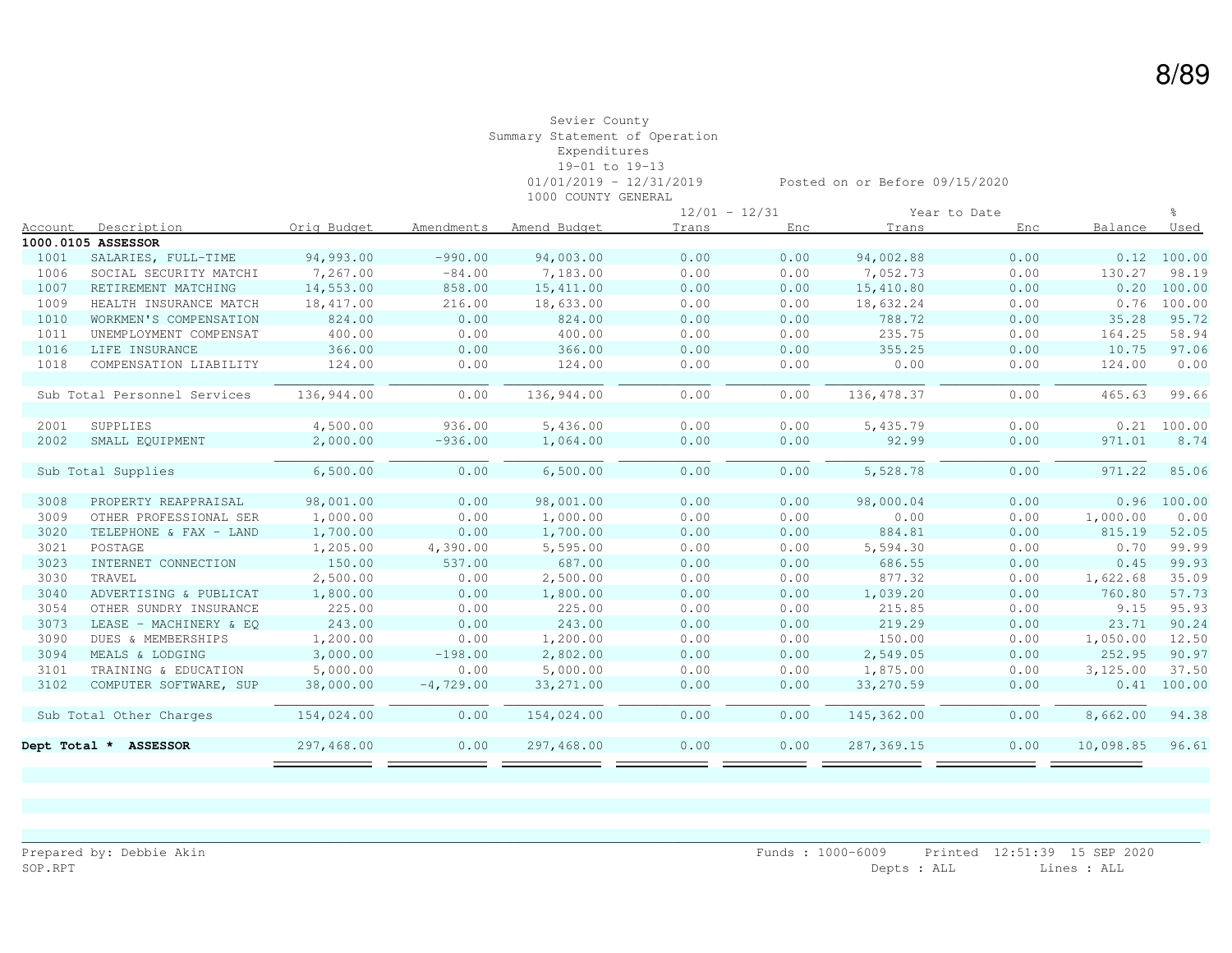|              |                              |             |            |              |       | $12/01 - 12/31$ |          | Year to Date |          |          |
|--------------|------------------------------|-------------|------------|--------------|-------|-----------------|----------|--------------|----------|----------|
| Account      | Description                  | Orig Budget | Amendments | Amend Budget | Trans | Enc.            | Trans    | Enc          | Balance  | Used     |
| 1000.0106    | BOARD OF EQUALIZATION        |             |            |              |       |                 |          |              |          |          |
| 1002         | SALARIES, PART-TIME          | 5,000.00    | 0.00       | 5,000.00     | 0.00  | 0.00            | 1,625.00 | 0.00         | 3,375.00 | 32.50    |
| 1006         | SOCIAL SECURITY MATCHI       | 400.00      | 0.00       | 400.00       | 0.00  | 0.00            | 124.32   | 0.00         | 275.68   | 31.08    |
| 1010         | WORKMEN'S COMPENSATION       | 10.00       | 0.00       | 10.00        | 0.00  | 0.00            | $-2.01$  | 0.00         | 12.01    | $-20.10$ |
| 1011         | UNEMPLOYMENT COMPENSAT       | 100.00      | 0.00       | 100.00       | 0.00  | 0.00            | 0.00     | 0.00         | 100.00   | 0.00     |
|              |                              |             |            |              |       |                 |          |              |          |          |
|              | Sub Total Personnel Services | 5,510.00    | 0.00       | 5,510.00     | 0.00  | 0.00            | 1,747.31 | 0.00         | 3,762.69 | 31.71    |
|              |                              |             |            |              |       |                 |          |              |          |          |
| 2001         | SUPPLIES                     | 200.00      | 0.00       | 200.00       | 0.00  | 0.00            | 0.00     | 0.00         | 200.00   | 0.00     |
|              |                              |             |            |              |       |                 |          |              |          |          |
|              | Sub Total Supplies           | 200.00      | 0.00       | 200.00       | 0.00  | 0.00            | 0.00     | 0.00         | 200.00   | 0.00     |
|              |                              |             |            |              |       |                 |          |              |          |          |
| 3030         | TRAVEL                       | 600.00      | 0.00       | 600.00       | 0.00  | 0.00            | 0.00     | 0.00         | 600.00   | 0.00     |
| 3040         | ADVERTISING & PUBLICAT       | 500.00      | 0.00       | 500.00       | 0.00  | 0.00            | 135.12   | 0.00         | 364.88   | 27.02    |
| 3054         | OTHER SUNDRY INSURANCE       | 500.00      | 0.00       | 500.00       | 0.00  | 0.00            | 359.75   | 0.00         | 140.25   | 71.95    |
| 3094         | MEALS & LODGING              | 500.00      | 0.00       | 500.00       | 0.00  | 0.00            | 0.00     | 0.00         | 500.00   | 0.00     |
|              |                              |             |            |              |       |                 |          |              |          |          |
|              | Sub Total Other Charges      | 2,100.00    | 0.00       | 2,100.00     | 0.00  | 0.00            | 494.87   | 0.00         | 1,605.13 | 23.57    |
|              |                              |             |            |              |       |                 |          |              |          |          |
| Dept Total * | BOARD OF EQUALIZA            | 7,810.00    | 0.00       | 7,810.00     | 0.00  | 0.00            | 2,242.18 | 0.00         | 5,567.82 | 28.71    |
|              |                              |             |            |              |       |                 |          |              |          |          |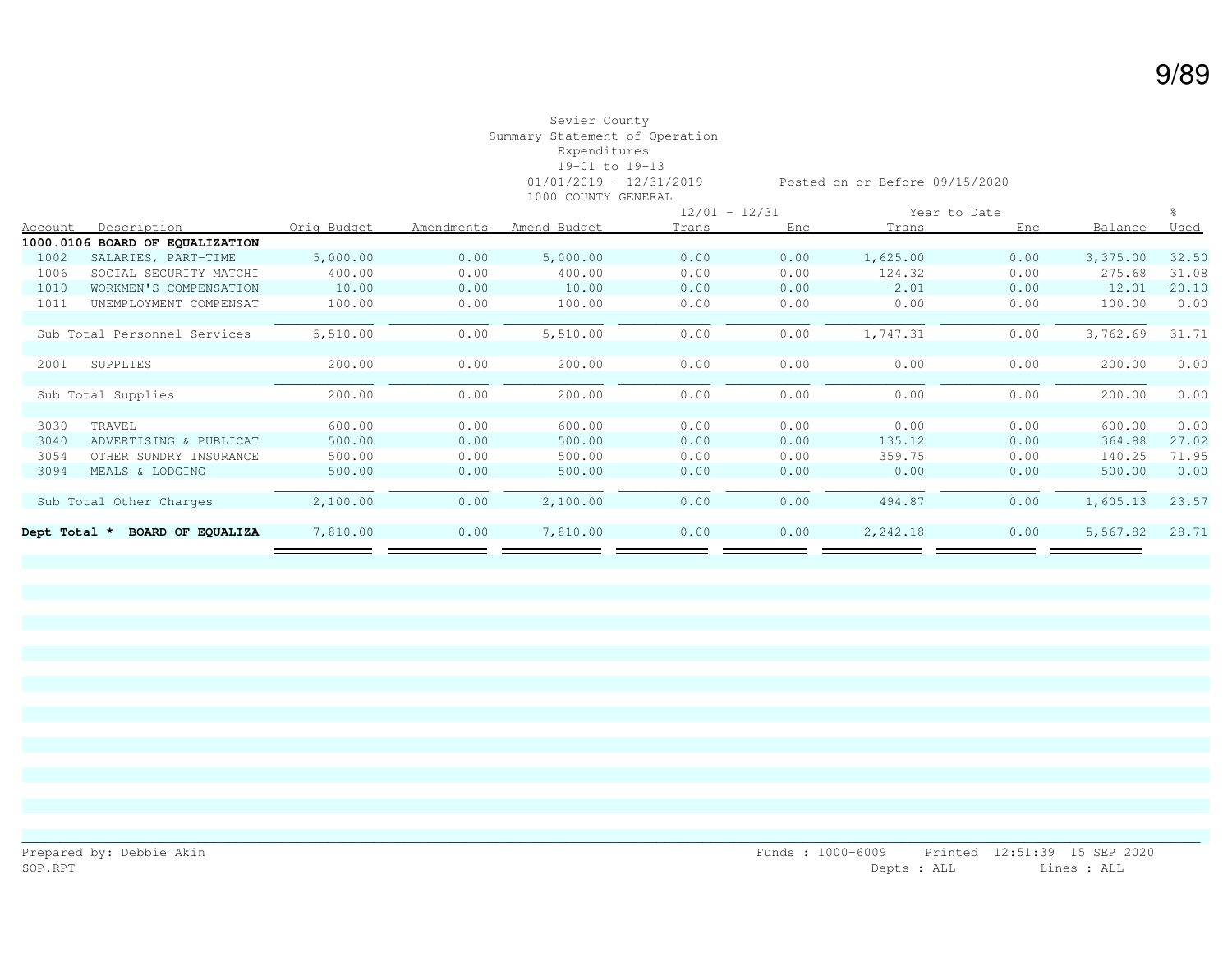|         |                              |             |               |              | $12/01 - 12/31$ |      |             | Year to Date |           |        |
|---------|------------------------------|-------------|---------------|--------------|-----------------|------|-------------|--------------|-----------|--------|
| Account | Description                  | Orig Budget | Amendments    | Amend Budget | Trans           | Enc  | Trans       | Enc          | Balance   | Used   |
|         | 1000.0107 QUORUM COURT       |             |               |              |                 |      |             |              |           |        |
| 1002    | SALARIES, PART-TIME          | 32,542.00   | 0.00          | 32,542.00    | 0.00            | 0.00 | 26,888.00   | 0.00         | 5,654.00  | 82.63  |
| 1006    | SOCIAL SECURITY MATCHI       | 2,490.00    | 0.00          | 2,490.00     | 0.00            | 0.00 | 2,056.32    | 0.00         | 433.68    | 82.58  |
| 1009    | HEALTH INSURANCE MATCH       | 810.00      | 0.00          | 810.00       | 0.00            | 0.00 | 764.00      | 0.00         | 46.00     | 94.32  |
| 1010    | WORKMEN'S COMPENSATION       | 50.00       | 0.00          | 50.00        | 0.00            | 0.00 | 31.62       | 0.00         | 18.38     | 63.24  |
|         |                              |             |               |              |                 |      |             |              |           |        |
|         | Sub Total Personnel Services | 35,892.00   | 0.00          | 35,892.00    | 0.00            | 0.00 | 29,739.94   | 0.00         | 6, 152.06 | 82.86  |
|         |                              |             |               |              |                 |      |             |              |           |        |
| 2001    | SUPPLIES                     | 100.00      | 150.00        | 250.00       | 0.00            | 0.00 | 249.90      | 0.00         | 0.10      | 99.96  |
| 2002    | Small Equipment              | 5,000.00    | $-150.00$     | 4,850.00     | 43.74           | 0.00 | 2,345.74    | 0.00         | 2,504.26  | 48.37  |
|         |                              |             |               |              |                 |      |             |              |           |        |
|         | Sub Total Supplies           | 5,100.00    | 0.00          | 5,100.00     | 43.74           | 0.00 | 2,595.64    | 0.00         | 2,504.36  | 50.89  |
|         |                              |             |               |              |                 |      |             |              |           |        |
| 3009    | OTHER PROFESSIONAL SER       | 0.00        | 106,167.00    | 106,167.00   | 8,773.19        | 0.00 | 106,166.23  | 0.00         | 0.77      | 100.00 |
| 3021    | POSTAGE                      | 350.00      | 0.00          | 350.00       | 0.00            | 0.00 | 83.68       | 0.00         | 266.32    | 23.91  |
| 3023    | Internet Connection          | 500.00      | 0.00          | 500.00       | 0.00            | 0.00 | 499.98      | 0.00         | 0.02      | 100.00 |
| 3030    | TRAVEL                       | 750.00      | 0.00          | 750.00       | 0.00            | 0.00 | 522.00      | 0.00         | 228.00    | 69.60  |
| 3040    | ADVERTISING & PUBLICAT       | 3,500.00    | 0.00          | 3,500.00     | 270.45          | 0.00 | 1,832.12    | 0.00         | 1,667.88  | 52.35  |
| 3054    | OTHER SUNDRY INSURANCE       | 750.00      | 0.00          | 750.00       | 0.00            | 0.00 | 647.60      | 0.00         | 102.40    | 86.35  |
| 3073    | LEASE - MACHINERY & EO       | 60.00       | 0.00          | 60.00        | 0.00            | 0.00 | 21.25       | 0.00         | 38.75     | 35.42  |
| 3090    | DUES & MEMBERSHIPS           | 200.00      | 0.00          | 200.00       | 0.00            | 0.00 | 135.00      | 0.00         | 65.00     | 67.50  |
| 3094    | MEALS & LODGING              | 200.00      | 0.00          | 200.00       | 0.00            | 0.00 | 0.00        | 0.00         | 200.00    | 0.00   |
| 3100    | OTHER MISCELLANEOUS          | 90,000.00   | $-56, 167.00$ | 33,833.00    | 0.00            | 0.00 | 0.00        | 0.00         | 33,833.00 | 0.00   |
|         |                              |             |               |              |                 |      |             |              |           |        |
|         | Sub Total Other Charges      | 96,310.00   | 50,000.00     | 146,310.00   | 9,043.64        | 0.00 | 109,907.86  | 0.00         | 36,402.14 | 75.12  |
|         |                              |             |               |              |                 |      |             |              |           |        |
|         | Dept Total * QUORUM COURT    | 137,302.00  | 50,000.00     | 187,302.00   | 9,087.38        | 0.00 | 142, 243.44 | 0.00         | 45,058.56 | 75.94  |
|         |                              |             |               |              |                 |      |             |              |           |        |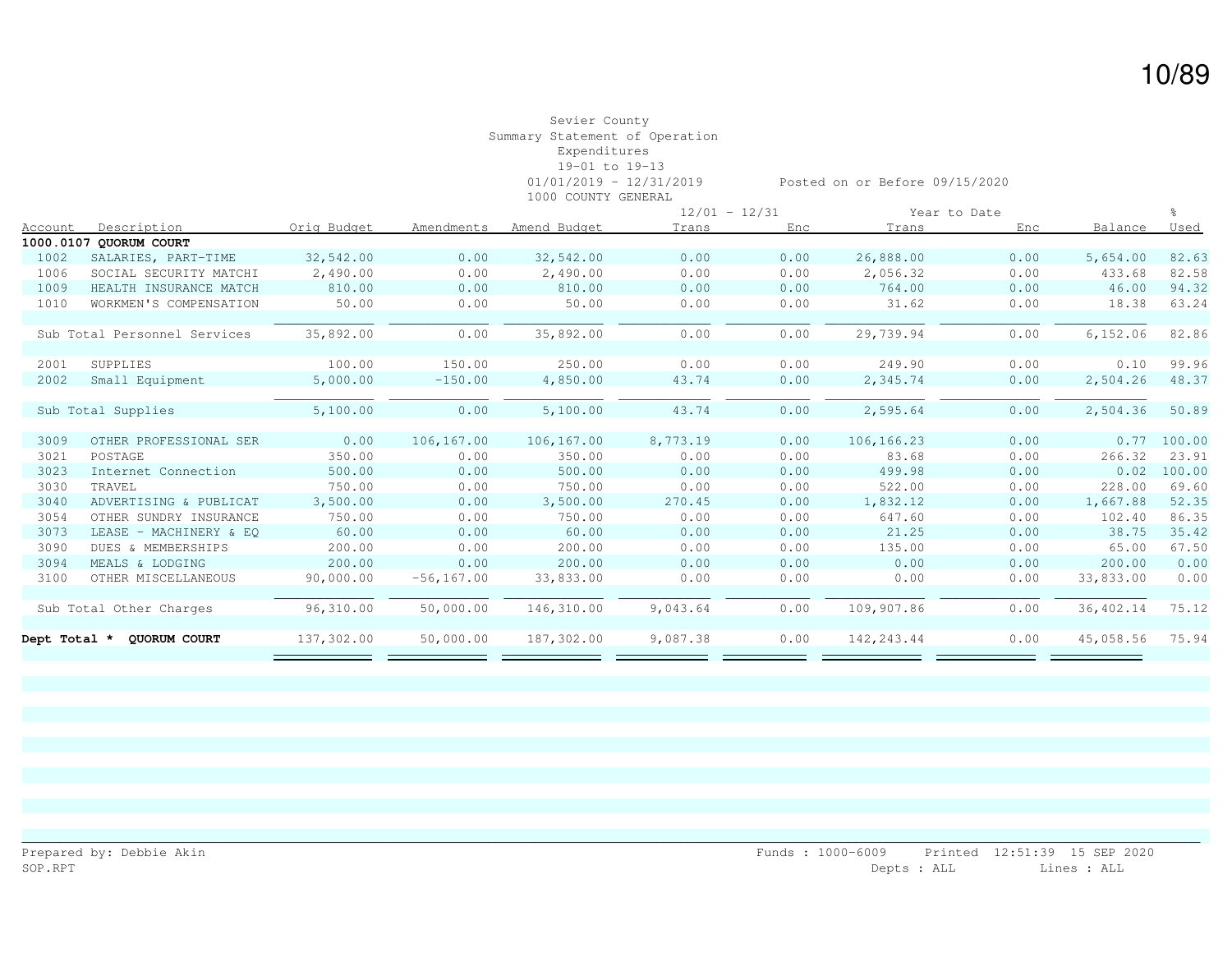|         |                                  |             |            |              | $12/01 - 12/31$ |      |            | Year to Date |           |        |
|---------|----------------------------------|-------------|------------|--------------|-----------------|------|------------|--------------|-----------|--------|
| Account | Description                      | Orig Budget | Amendments | Amend Budget | Trans           | Enc  | Trans      | Enc          | Balance   | Used   |
|         | 1000.0108 COURTHOUSE MAINTENANCE |             |            |              |                 |      |            |              |           |        |
| 1001    | SALARIES, FULL-TIME              | 55,054.00   | 0.00       | 55,054.00    | 2,540.90        | 0.00 | 53,060.22  | 0.00         | 1,993.78  | 96.38  |
| 1006    | SOCIAL SECURITY MATCHI           | 4,212.00    | $-181.00$  | 4,031.00     | 205.16          | 0.00 | 4,009.56   | 0.00         | 21.44     | 99.47  |
| 1007    | RETIREMENT MATCHING              | 8,434.00    | 0.00       | 8,434.00     | 389.26          | 0.00 | 8,128.73   | 0.00         | 305.27    | 96.38  |
| 1009    | HEALTH INSURANCE MATCH           | 12,278.00   | 181.00     | 12,459.00    | 0.00            | 0.00 | 12,458.16  | 0.00         | 0.84      | 99.99  |
| 1010    | WORKMEN'S COMPENSATION           | 1,345.00    | 0.00       | 1,345.00     | 0.00            | 0.00 | 1,233.00   | 0.00         | 112.00    | 91.67  |
| 1011    | UNEMPLOYMENT COMPENSAT           | 400.00      | 0.00       | 400.00       | 0.00            | 0.00 | 160.00     | 0.00         | 240.00    | 40.00  |
| 1016    | LIFE INSURANCE                   | 244.00      | 0.00       | 244.00       | 0.00            | 0.00 | 243.60     | 0.00         | 0.40      | 99.84  |
|         |                                  |             |            |              |                 |      |            |              |           |        |
|         | Sub Total Personnel Services     | 81,967.00   | 0.00       | 81,967.00    | 3, 135.32       | 0.00 | 79,293.27  | 0.00         | 2,673.73  | 96.74  |
|         |                                  |             |            |              |                 |      |            |              |           |        |
| 2001    | SUPPLIES                         | 10,000.00   | 180.00     | 10,180.00    | 255.54          | 0.00 | 10,179.65  | 0.00         | 0.35      | 100.00 |
| 2002    | SMALL EQUIPMENT                  | 3,000.00    | 0.00       | 3,000.00     | 0.00            | 0.00 | 953.31     | 0.00         | 2,046.69  | 31.78  |
| 2003    | JANITORIAL SUPPLIES              | 2,000.00    | 0.00       | 2,000.00     | 0.00            | 0.00 | 50.55      | 0.00         | 1,949.45  | 2.53   |
| 2007    | FUELS, OILS & LUBRICAN           | 1,000.00    | 0.00       | 1,000.00     | 0.00            | 0.00 | 346.43     | 0.00         | 653.57    | 34.64  |
| 2008    | TIRES & TUBES                    | 100.00      | 0.00       | 100.00       | 0.00            | 0.00 | 0.00       | 0.00         | 100.00    | 0.00   |
| 2020    | BUILDING MATERIALS & S           | 2,000.00    | 0.00       | 2,000.00     | 0.00            | 0.00 | 0.00       | 0.00         | 2,000.00  | 0.00   |
| 2021    | PAINTS & METALS                  | 2,000.00    | 0.00       | 2,000.00     | 0.00            | 0.00 | 85.92      | 0.00         | 1,914.08  | 4.30   |
| 2022    | PLUMBING & ELECTRICAL            | 2,000.00    | 0.00       | 2,000.00     | 0.00            | 0.00 | 817.81     | 0.00         | 1,182.19  | 40.89  |
| 2023    | PARTS & REPAIRS                  | 50,000.00   | 0.00       | 50,000.00    | 0.00            | 0.00 | 24,107.16  | 0.00         | 25,892.84 | 48.21  |
| 2024    | MAINTENANCE & SERVICE            | 3,500.00    | 0.00       | 3,500.00     | 0.00            | 0.00 | 2,128.88   | 0.00         | 1,371.12  | 60.83  |
| 2028    | LUMBER & PILINGS                 | 300.00      | 0.00       | 300.00       | 0.00            | 0.00 | 20.67      | 0.00         | 279.33    | 6.89   |
| 2029    | SMALL TOOLS                      | 500.00      | $-180.00$  | 320.00       | 0.00            | 0.00 | 240.56     | 0.00         | 79.44     | 75.18  |
| 2030    | CONCRETE                         | 1,000.00    | 0.00       | 1,000.00     | 0.00            | 0.00 | 0.00       | 0.00         | 1,000.00  | 0.00   |
|         |                                  |             |            |              |                 |      |            |              |           |        |
|         | Sub Total Supplies               | 77,400.00   | 0.00       | 77,400.00    | 255.54          | 0.00 | 38,930.94  | 0.00         | 38,469.06 | 50.30  |
|         |                                  |             |            |              |                 |      |            |              |           |        |
| 3007    | DRUG TESTING                     | 200.00      | 0.00       | 200.00       | 0.00            | 0.00 | 70.00      | 0.00         | 130.00    | 35.00  |
| 3040    | ADVERTISING & PUBLICAT           | 100.00      | 0.00       | 100.00       | 0.00            | 0.00 | 0.00       | 0.00         | 100.00    | 0.00   |
| 3052    | FIRE & EXTENDED COVERA           | 12,000.00   | 0.00       | 12,000.00    | 0.00            | 0.00 | 11,275.00  | 0.00         | 725.00    | 93.96  |
| 3054    | OTHER SUNDRY INSURANCE           | 155.00      | 0.00       | 155.00       | 0.00            | 0.00 | 143.90     | 0.00         | 11.10     | 92.84  |
| 3060    | UTILITIES - ELECTRICIT           | 25,000.00   | 0.00       | 25,000.00    | 2,262.99        | 0.00 | 21, 234.70 | 0.00         | 3,765.30  | 84.94  |
| 3061    | UTLITIES - GAS                   | 500.00      | 0.00       | 500.00       | 0.00            | 0.00 | 204.36     | 0.00         | 295.64    | 40.87  |
| 3062    | UTILITIES - WATER                | 2,000.00    | 0.00       | 2,000.00     | 82.64           | 0.00 | 1,096.35   | 0.00         | 903.65    | 54.82  |
| 3071    | RENT - MACHINERY AND E           | 1,000.00    | 0.00       | 1,000.00     | 0.00            | 0.00 | 0.00       | 0.00         | 1,000.00  | 0.00   |
| 3098    | JUDGMENTS & DAMAGES              | 500.00      | 0.00       | 500.00       | 0.00            | 0.00 | 142.51     | 0.00         | 357.49    | 28.50  |
| 3100    | OTHER MISCELLANEOUS              | 10,000.00   | 0.00       | 10,000.00    | 0.00            | 0.00 | 101.68     | 0.00         | 9,898.32  | 1.02   |
|         |                                  |             |            |              |                 |      |            |              |           |        |
|         | Sub Total Other Charges          | 51,455.00   | 0.00       | 51,455.00    | 2,345.63        | 0.00 | 34,268.50  | 0.00         | 17,186.50 | 66.60  |
|         |                                  |             |            |              |                 |      |            |              |           |        |

Prepared by: Debbie Akin Funds : 1000-6009 Printed 12:51:39 15 SEP 2020<br>SOP.RPT Depts : ALL Lines : ALL Lines : ALL

Depts : ALL Lines : ALL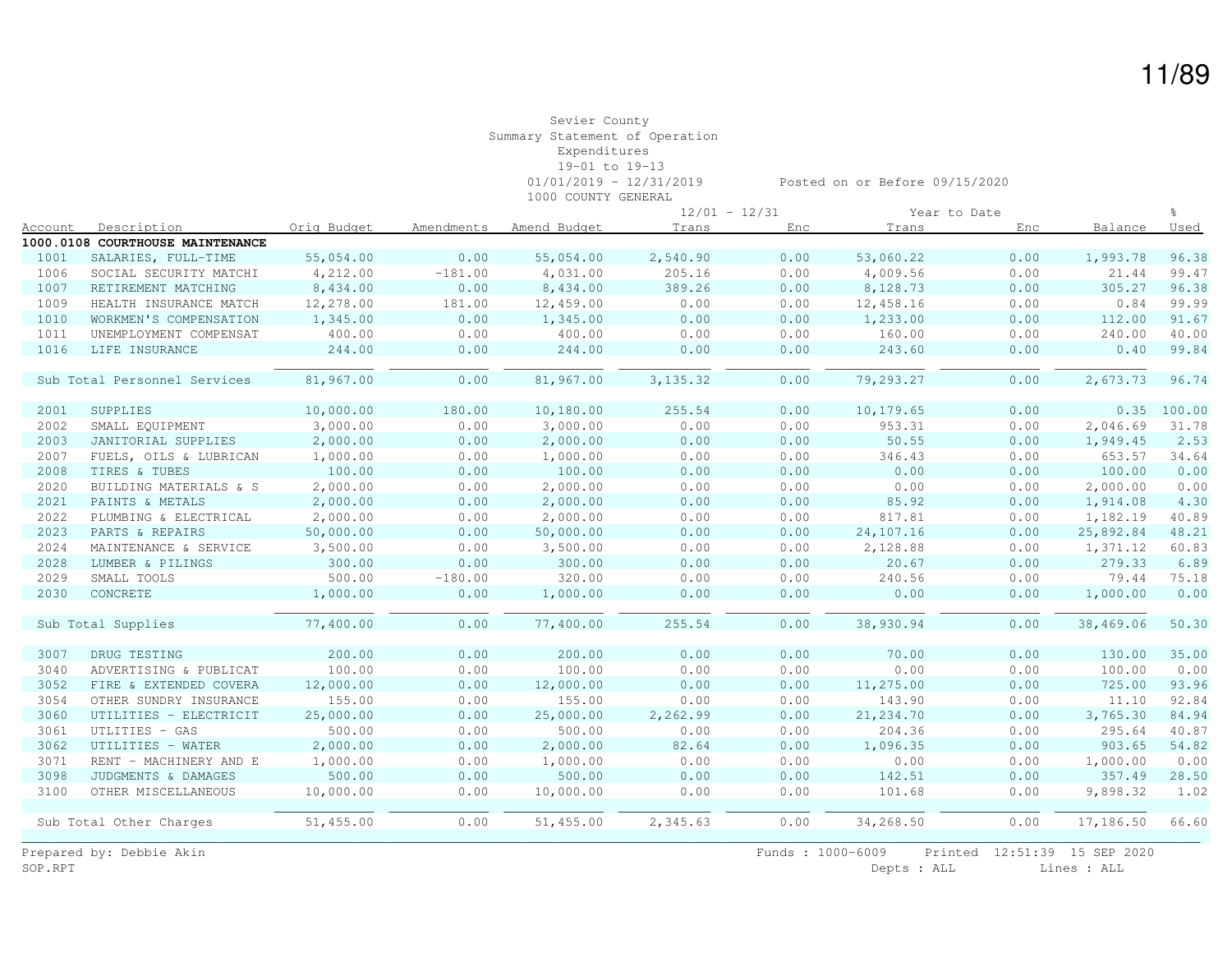|              |                                  |             |            |              | $12/01 - 12/31$ |      |            | Year to Date |           |             |
|--------------|----------------------------------|-------------|------------|--------------|-----------------|------|------------|--------------|-----------|-------------|
| Account      | Description                      | Orig Budget | Amendments | Amend Budget | Trans           | Enc  | Trans      | Enc          | Balance   | <u>Used</u> |
|              | 1000.0108 COURTHOUSE MAINTENANCE |             |            |              |                 |      |            |              |           |             |
| 4003         | IMPROVEMENTS OTHER THA           | 15,000.00   | 0.00       | 15,000.00    | 0.00            | 0.00 | 0.00       | 0.00         | 15,000.00 | 0.00        |
| 4004         | MACHINERY & EOUIPMENT            | 3,500.00    | 0.00       | 3,500.00     | 548.13          | 0.00 | 548.13     | 0.00         | 2,951.87  | 15.66       |
|              |                                  |             |            |              |                 |      |            |              |           |             |
|              | Sub Total Capital Outlay         | 18,500.00   | 0.00       | 18,500.00    | 548.13          | 0.00 | 548.13     | 0.00         | 17,951.87 | 2.96        |
|              |                                  |             |            |              |                 |      |            |              |           |             |
| Dept Total * | <b>COURTHOUSE MAINTE</b>         | 229,322.00  | 0.00       | 229,322.00   | 6,284.62        | 0.00 | 153,040.84 | 0.00         | 76,281.16 | 66.74       |
|              |                                  |             |            |              |                 |      |            |              |           |             |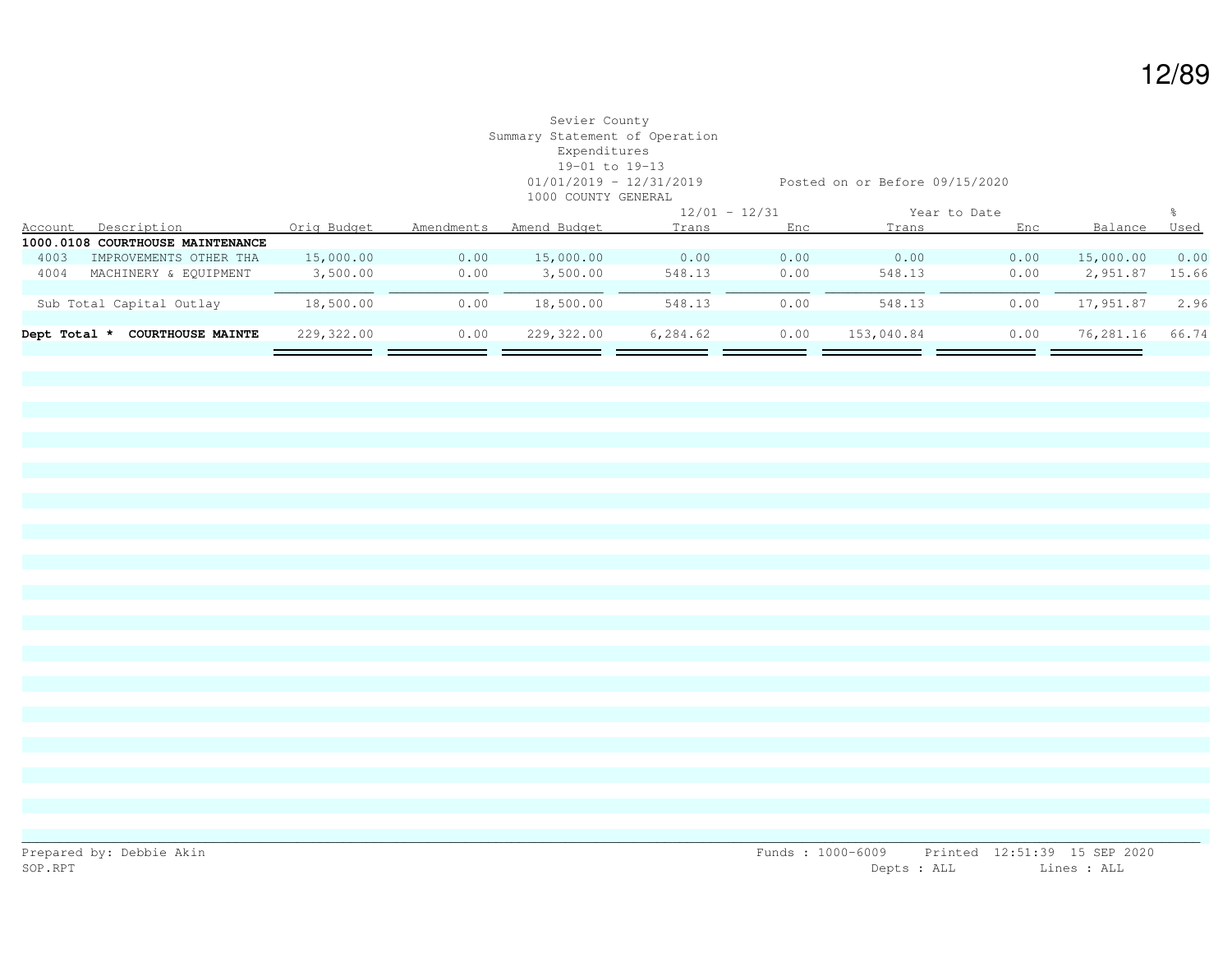|              |                               |             |            |              | $12/01 - 12/31$ |      |           | Year to Date |           | ু        |
|--------------|-------------------------------|-------------|------------|--------------|-----------------|------|-----------|--------------|-----------|----------|
| Account      | Description                   | Orig Budget | Amendments | Amend Budget | Trans           | Enc  | Trans     | Enc          | Balance   | Used     |
|              | 1000.0109 ELECTION COMMISSION |             |            |              |                 |      |           |              |           |          |
| 1002         | SALARIES, PART-TIME           | 15,000.00   | 0.00       | 15,000.00    | 0.00            | 0.00 | 7,028.32  | 0.00         | 7,971.68  | 46.86    |
| 1006         | SOCIAL SECURITY MATCHI        | 1,148.00    | 0.00       | 1,148.00     | 0.00            | 0.00 | 53.55     | 0.00         | 1,094.45  | 4.66     |
| 1007         | RETIREMENT MATCHING           | 150.00      | 0.00       | 150.00       | 0.00            | 0.00 | 0.00      | 0.00         | 150.00    | 0.00     |
| 1010         | WORKMEN'S COMPENSATION        | 22.00       | 0.00       | 22.00        | 0.00            | 0.00 | $-11.17$  | 0.00         | 33.17     | $-50.77$ |
| 1011         | UNEMPLOYMENT COMPENSAT        | 20.00       | 0.00       | 20.00        | 0.00            | 0.00 | 0.00      | 0.00         | 20.00     | 0.00     |
|              |                               |             |            |              |                 |      |           |              |           |          |
|              | Sub Total Personnel Services  | 16,340.00   | 0.00       | 16,340.00    | 0.00            | 0.00 | 7,070.70  | 0.00         | 9,269.30  | 43.27    |
|              |                               |             |            |              |                 |      |           |              |           |          |
| 2001         | SUPPLIES                      | 1,000.00    | 660.00     | 1,660.00     | 0.00            | 0.00 | 1,659.65  | 0.00         | 0.35      | 99.98    |
| 2002         | SMALL EQUIPMENT               | 1,000.00    | $-660.00$  | 340.00       | 43.74           | 0.00 | 43.74     | 0.00         | 296.26    | 12.86    |
| 2005         | FOOD                          | 100.00      | 0.00       | 100.00       | 0.00            | 0.00 | 44.32     | 0.00         | 55.68     | 44.32    |
| 2007         | FUELS, OILS & LUBRICAN        | 150.00      | 0.00       | 150.00       | 0.00            | 0.00 | 60.66     | 0.00         | 89.34     | 40.44    |
| 2023         | PARTS & REPAIRS               | 100.00      | 0.00       | 100.00       | 0.00            | 0.00 | 0.00      | 0.00         | 100.00    | 0.00     |
| 2024         | MAINTENANCE & SERVICE         | 500.00      | 0.00       | 500.00       | 0.00            | 0.00 | 309.86    | 0.00         | 190.14    | 61.97    |
|              |                               |             |            |              |                 |      |           |              |           |          |
|              | Sub Total Supplies            | 2,850.00    | 0.00       | 2,850.00     | 43.74           | 0.00 | 2,118.23  | 0.00         | 731.77    | 74.32    |
|              |                               |             |            |              |                 |      |           |              |           |          |
| 3009         | OTHER PROFESSIONAL SER        | 15,000.00   | 0.00       | 15,000.00    | 344.90          | 0.00 | 9,542.70  | 0.00         | 5,457.30  | 63.62    |
| 3021         | POSTAGE                       | 500.00      | 117.00     | 617.00       | 0.00            | 0.00 | 616.23    | 0.00         | 0.77      | 99.88    |
| 3023         | INTERNET CONNECTION           | 1,000.00    | $-650.00$  | 350.00       | 0.00            | 0.00 | 0.00      | 0.00         | 350.00    | 0.00     |
| 3030         | TRAVEL                        | 500.00      | 0.00       | 500.00       | 0.00            | 0.00 | 226.98    | 0.00         | 273.02    | 45.40    |
| 3040         | ADVERTISING & PUBLICAT        | 3,000.00    | 522.00     | 3,522.00     | 0.00            | 0.00 | 3,521.06  | 0.00         | 0.94      | 99.97    |
| 3052         | FIRE & EXTENDED COVERA        | 1,000.00    | 0.00       | 1,000.00     | 0.00            | 0.00 | 504.31    | 0.00         | 495.69    | 50.43    |
| 3054         | OTHER SUNDRY INSURANCE        | 1,500.00    | 0.00       | 1,500.00     | 0.00            | 0.00 | 1,500.00  | 0.00         | 0.00      | 100.00   |
| 3071         | RENT - MACHINERY AND E        | 500.00      | 0.00       | 500.00       | 0.00            | 0.00 | 249.02    | 0.00         | 250.98    | 49.80    |
| 3073         | LEASE - MACHINERY & EQ        | 100.00      | 11.00      | 111.00       | 0.00            | 0.00 | 110.77    | 0.00         | 0.23      | 99.79    |
| 3090         | DUES & MEMBERSHIPS            | 275.00      | 0.00       | 275.00       | 0.00            | 0.00 | 0.00      | 0.00         | 275.00    | 0.00     |
| 3094         | MEALS & LODGING               | 250.00      | 0.00       | 250.00       | 0.00            | 0.00 | 0.00      | 0.00         | 250.00    | 0.00     |
| 3102         | COMPUTER SOFTWARE, SUP        | 5,000.00    | 0.00       | 5,000.00     | 0.00            | 0.00 | 1,646.88  | 0.00         | 3,353.12  | 32.94    |
|              |                               |             |            |              |                 |      |           |              |           |          |
|              | Sub Total Other Charges       | 28,625.00   | 0.00       | 28,625.00    | 344.90          | 0.00 | 17,917.95 | 0.00         | 10,707.05 | 62.60    |
|              |                               |             |            |              |                 |      |           |              |           |          |
| Dept Total * | ELECTION COMMISSI             | 47,815.00   | 0.00       | 47,815.00    | 388.64          | 0.00 | 27,106.88 | 0.00         | 20,708.12 | 56.69    |
|              |                               |             |            |              |                 |      |           |              |           |          |

\_\_\_\_\_\_\_\_\_\_\_\_\_\_\_\_\_\_\_\_\_\_\_\_\_\_\_\_\_\_\_\_\_\_\_\_\_\_\_\_\_\_\_\_\_\_\_\_\_\_\_\_\_\_\_\_\_\_\_\_\_\_\_\_\_\_\_\_\_\_\_\_\_\_\_\_\_\_\_\_\_\_\_\_\_\_\_\_\_\_\_\_\_\_\_\_\_\_\_\_\_\_\_\_\_\_\_\_\_\_\_\_\_\_\_\_\_\_\_\_\_\_\_\_\_\_\_\_\_\_\_\_\_\_\_\_\_\_\_\_\_\_\_\_\_\_\_\_\_\_\_\_\_\_

13/89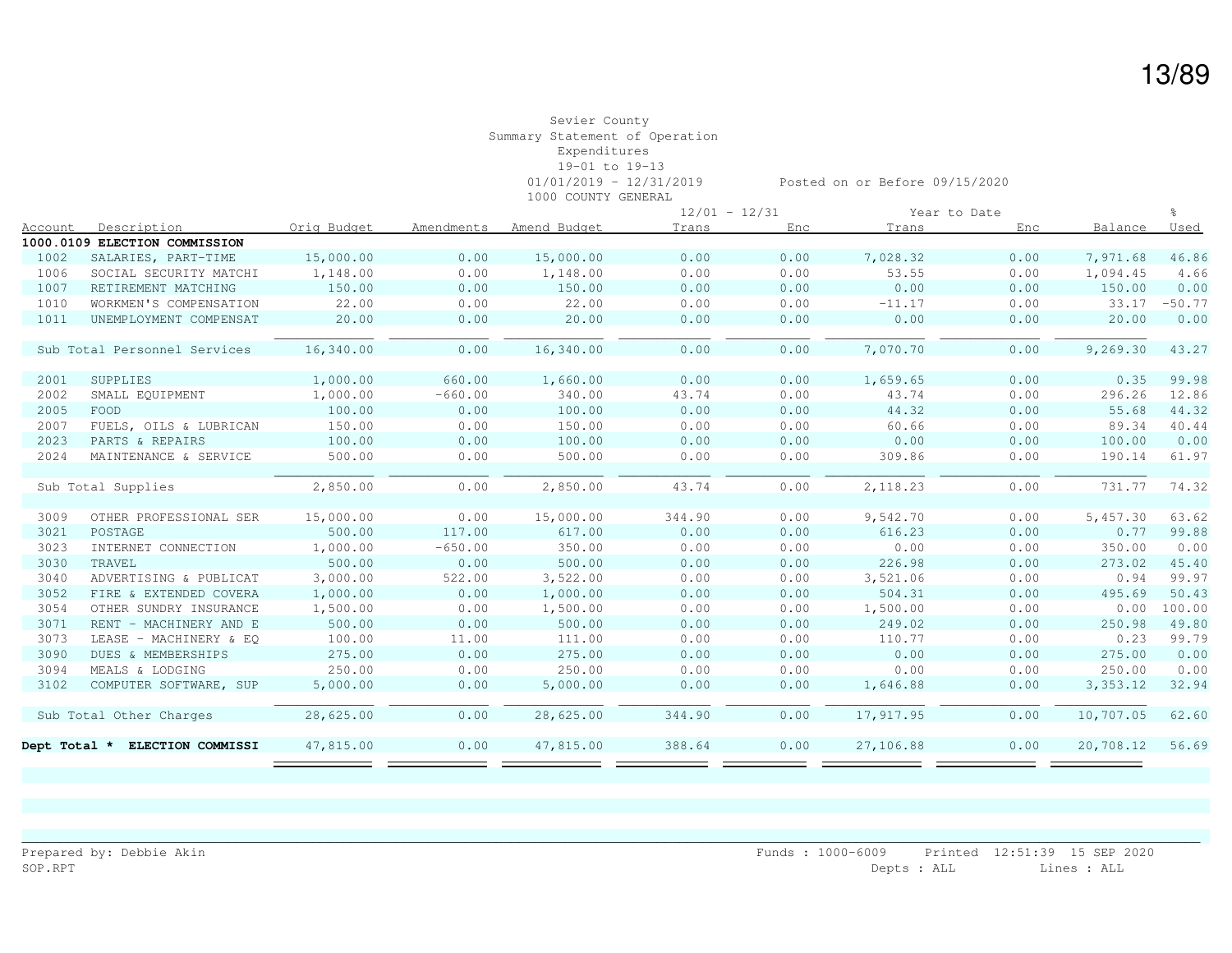|                |                          |             |            |              | $12/01 - 12/31$ |      |          | Year to Date |           |       |
|----------------|--------------------------|-------------|------------|--------------|-----------------|------|----------|--------------|-----------|-------|
| <b>Account</b> | Description              | Orig Budget | Amendments | Amend Budget | Trans           | Enc  | Trans    | Enc          | Balance   | Used  |
| 1000.0111      | COUNTY BUILDINGS         |             |            |              |                 |      |          |              |           |       |
| 2020           | BUILDING MATERIALS & S   | 50.00       | 0.00       | 50.00        | 0.00            | 0.00 | 0.00     | 0.00         | 50.00     | 0.00  |
| 2023           | PARTS & REPAIRS          | 15,000.00   | 0.00       | 15,000.00    | 0.00            | 0.00 | 5,129.11 | 0.00         | 9,870.89  | 34.19 |
| 2024           | MAINTENANCE & SERVICE    | 500.00      | 0.00       | 500.00       | 0.00            | 0.00 | 350.80   | 0.00         | 149.20    | 70.16 |
|                |                          |             |            |              |                 |      |          |              |           |       |
|                | Sub Total Supplies       | 15,550.00   | 0.00       | 15,550.00    | 0.00            | 0.00 | 5,479.91 | 0.00         | 10,070.09 | 35.24 |
|                |                          |             |            |              |                 |      |          |              |           |       |
| 3040           | ADVERTISING & PUBLICAT   | 100.00      | 0.00       | 100.00       | 0.00            | 0.00 | 0.00     | 0.00         | 100.00    | 0.00  |
| 3052           | FIRE & EXTENDED COVERA   | 600.00      | 0.00       | 600.00       | 0.00            | 0.00 | 444.75   | 0.00         | 155.25    | 74.13 |
| 3060           | UTILITIES - ELECTRICIT   | 1,500.00    | 0.00       | 1,500.00     | 44.57           | 0.00 | 454.35   | 0.00         | 1,045.65  | 30.29 |
| 3061           | UTLITIES - GAS           | 800.00      | 0.00       | 800.00       | 0.00            | 0.00 | 301.23   | 0.00         | 498.77    | 37.65 |
| 3062           | UTILITIES - WATER        | 550.00      | 0.00       | 550.00       | 37.36           | 0.00 | 447.62   | 0.00         | 102.38    | 81.39 |
|                |                          |             |            |              |                 |      |          |              |           |       |
|                | Sub Total Other Charges  | 3,550.00    | 0.00       | 3,550.00     | 81.93           | 0.00 | 1,647.95 | 0.00         | 1,902.05  | 46.42 |
|                |                          |             |            |              |                 |      |          |              |           |       |
| 4006           | CONSTRUCTION IN PROGRE   | 3,000.00    | 0.00       | 3,000.00     | 0.00            | 0.00 | 0.00     | 0.00         | 3,000.00  | 0.00  |
|                |                          |             |            |              |                 |      |          |              |           |       |
|                | Sub Total Capital Outlay | 3,000.00    | 0.00       | 3,000.00     | 0.00            | 0.00 | 0.00     | 0.00         | 3,000.00  | 0.00  |
|                |                          |             |            |              |                 |      |          |              |           |       |
| Dept Total *   | COUNTY BUILDINGS         | 22,100.00   | 0.00       | 22,100.00    | 81.93           | 0.00 | 7,127.86 | 0.00         | 14,972.14 | 32.25 |
|                |                          |             |            |              |                 |      |          |              |           |       |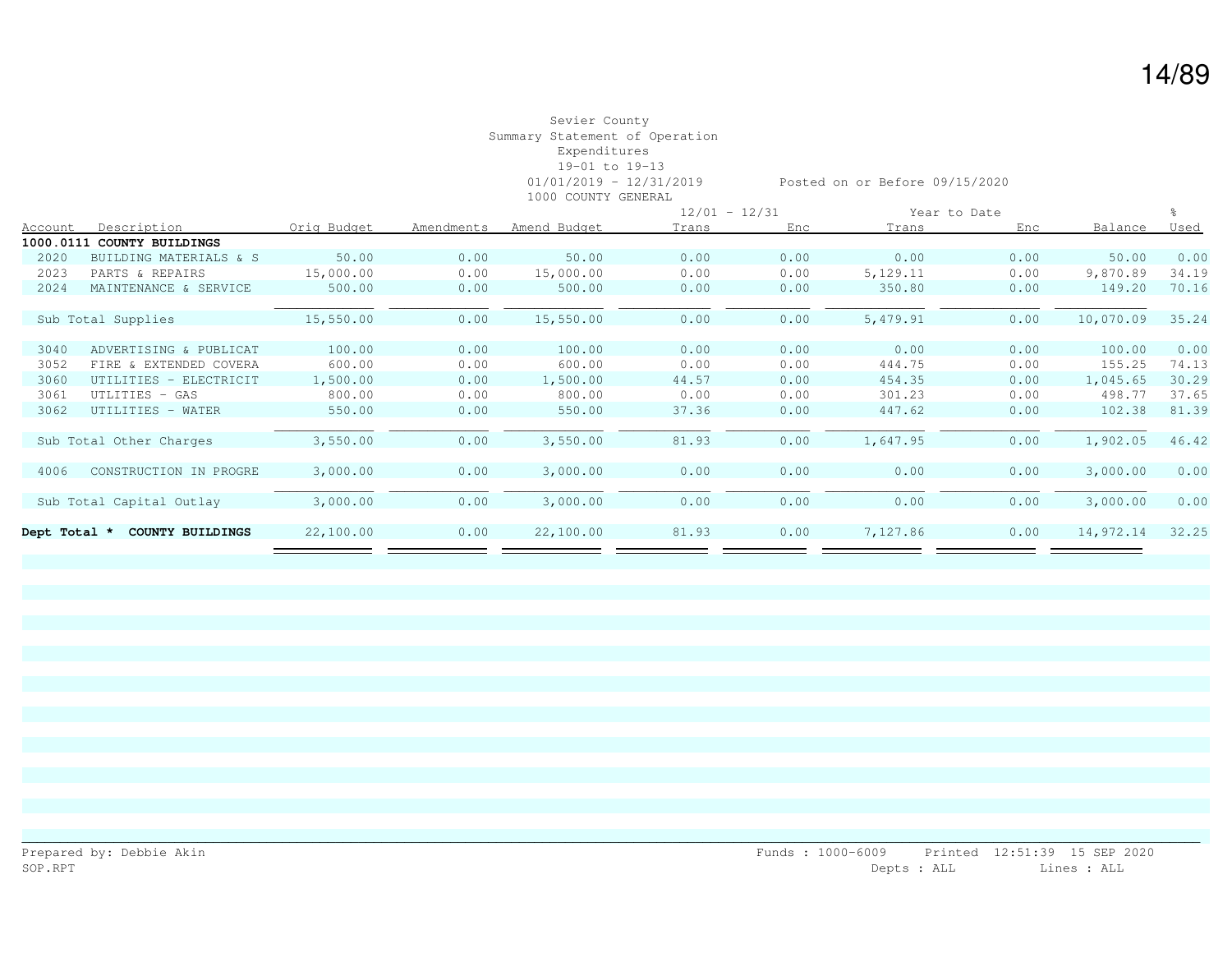# Sevier County Summary Statement of Operation Expenditures 19-01 to 19-13 1000 COUNTY GENERAL

01/01/2019 - 12/31/2019 Posted on or Before 09/15/2020

| Description<br>Account          | Orig Budget | Amendments               | Amend Budget | Trans | Enc  | Trans           | Enc  | Balance      | Used          |
|---------------------------------|-------------|--------------------------|--------------|-------|------|-----------------|------|--------------|---------------|
| 1000.0116 GRANTS-IN-AID/GENERAL |             |                          |              |       |      |                 |      |              |               |
| 3103<br>GRANTS-IN-AID           | 12,402.00   | 0.00                     | 12,402.00    | 0.00  | 0.00 | 12,401.98       | 0.00 |              | $0.02$ 100.00 |
|                                 |             |                          |              |       |      |                 |      |              |               |
| Sub Total Other Charges         | 12,402.00   | 0.00                     | 12,402.00    | 0.00  | 0.00 | 12,401.98       | 0.00 |              | $0.02$ 100.00 |
|                                 |             |                          |              |       |      |                 |      |              |               |
| Dept Total *                    | 12,402.00   | 0.00                     | 12,402.00    | 0.00  | 0.00 | 12,401.98       | 0.00 |              | $0.02$ 100.00 |
|                                 |             |                          |              |       |      |                 |      |              |               |
|                                 |             | <b>GRANTS-IN-AID/GEN</b> |              |       |      | $12/01 - 12/31$ |      | Year to Date |               |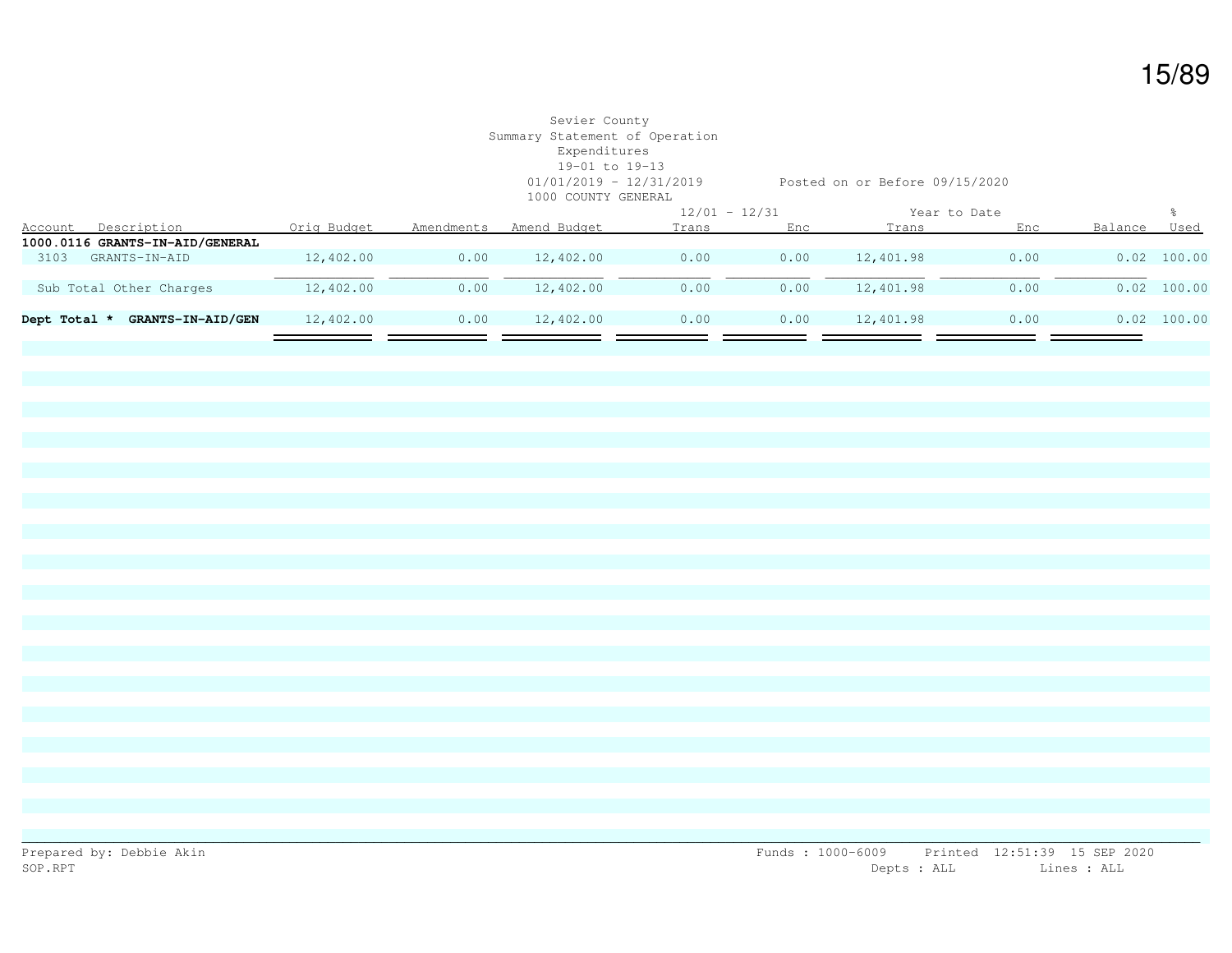|              |                         |             |            |              | $12/01 - 12/31$ |      |           | Year to Date |           |             |
|--------------|-------------------------|-------------|------------|--------------|-----------------|------|-----------|--------------|-----------|-------------|
| Account      | Description             | Orig Budget | Amendments | Amend Budget | Trans           | Enc  | Trans     | Enc          | Balance   | <u>Used</u> |
|              | 1000.0300 COUNTY HEALTH |             |            |              |                 |      |           |              |           |             |
| 2001         | SUPPLIES                | 5,000.00    | 980.00     | 5,980.00     | 465.97          | 0.00 | 5,979.55  | 0.00         | 0.45      | 99.99       |
| 2002         | SMALL EQUIPMENT         | 2,000.00    | $-980.00$  | 1,020.00     | 0.00            | 0.00 | 735.42    | 0.00         | 284.58    | 72.10       |
| 2003         | JANITORIAL SUPPLIES     | 3,500.00    | 0.00       | 3,500.00     | 0.00            | 0.00 | 110.17    | 0.00         | 3,389.83  | 3.15        |
| 2005         | FOOD                    | 300.00      | 0.00       | 300.00       | 0.00            | 0.00 | 151.83    | 0.00         | 148.17    | 50.61       |
| 2020         | BUILDING MATERIALS & S  | 3,000.00    | 0.00       | 3,000.00     | 0.00            | 0.00 | 896.93    | 0.00         | 2,103.07  | 29.90       |
| 2021         | PAINTS & METALS         | 1,000.00    | 0.00       | 1,000.00     | 0.00            | 0.00 | 296.02    | 0.00         | 703.98    | 29.60       |
| 2022         | PLUMBING & ELECTRICAL   | 3,000.00    | 0.00       | 3,000.00     | 0.00            | 0.00 | 93.17     | 0.00         | 2,906.83  | 3.11        |
| 2023         | PARTS & REPAIRS         | 13,000.00   | 0.00       | 13,000.00    | 0.00            | 0.00 | 5,853.23  | 0.00         | 7,146.77  | 45.02       |
| 2024         | MAINTENANCE & SERVICE   | 43,000.00   | 0.00       | 43,000.00    | 2,959.88        | 0.00 | 40,958.17 | 0.00         | 2,041.83  | 95.25       |
| 2028         | LUMBER & PILINGS        | 300.00      | 0.00       | 300.00       | 0.00            | 0.00 | 0.00      | 0.00         | 300.00    | 0.00        |
|              |                         |             |            |              |                 |      |           |              |           |             |
|              | Sub Total Supplies      | 74,100.00   | 0.00       | 74,100.00    | 3,425.85        | 0.00 | 55,074.49 | 0.00         | 19,025.51 | 74.32       |
|              |                         |             |            |              |                 |      |           |              |           |             |
| 3020         | TELEPHONE & FAX - LAND  | 6,000.00    | 0.00       | 6,000.00     | 0.00            | 0.00 | 3,511.99  | 0.00         | 2,488.01  | 58.53       |
| 3021         | POSTAGE                 | 98.00       | $-11.00$   | 87.00        | 0.00            | 0.00 | 0.00      | 0.00         | 87.00     | 0.00        |
| 3052         | FIRE & EXTENDED COVERA  | 5,000.00    | 0.00       | 5,000.00     | 0.00            | 0.00 | 2,848.68  | 0.00         | 2,151.32  | 56.97       |
| 3060         | UTILITIES - ELECTRICIT  | 15,000.00   | 0.00       | 15,000.00    | 396.05          | 0.00 | 7,757.36  | 0.00         | 7,242.64  | 51.72       |
| 3061         | UTLITIES - GAS          | 1,500.00    | 0.00       | 1,500.00     | 0.00            | 0.00 | 1,015.39  | 0.00         | 484.61    | 67.69       |
| 3062         | UTILITIES - WATER       | 1,900.00    | 11.00      | 1,911.00     | 132.73          | 0.00 | 1,910.05  | 0.00         | 0.95      | 99.95       |
| 3073         | LEASE - MACHINERY & EO  | 1,500.00    | 0.00       | 1,500.00     | 0.00            | 0.00 | 0.00      | 0.00         | 1,500.00  | 0.00        |
| 3100         | OTHER MISCELLANEOUS     | 1,000.00    | 0.00       | 1,000.00     | 0.00            | 0.00 | 50.00     | 0.00         | 950.00    | 5.00        |
|              |                         |             |            |              |                 |      |           |              |           |             |
|              | Sub Total Other Charges | 31,998.00   | 0.00       | 31,998.00    | 528.78          | 0.00 | 17,093.47 | 0.00         | 14,904.53 | 53.42       |
|              |                         |             |            |              |                 |      |           |              |           |             |
| Dept Total * | <b>COUNTY HEALTH</b>    | 106,098.00  | 0.00       | 106,098.00   | 3,954.63        | 0.00 | 72,167.96 | 0.00         | 33,930.04 | 68.02       |
|              |                         |             |            |              |                 |      |           |              |           |             |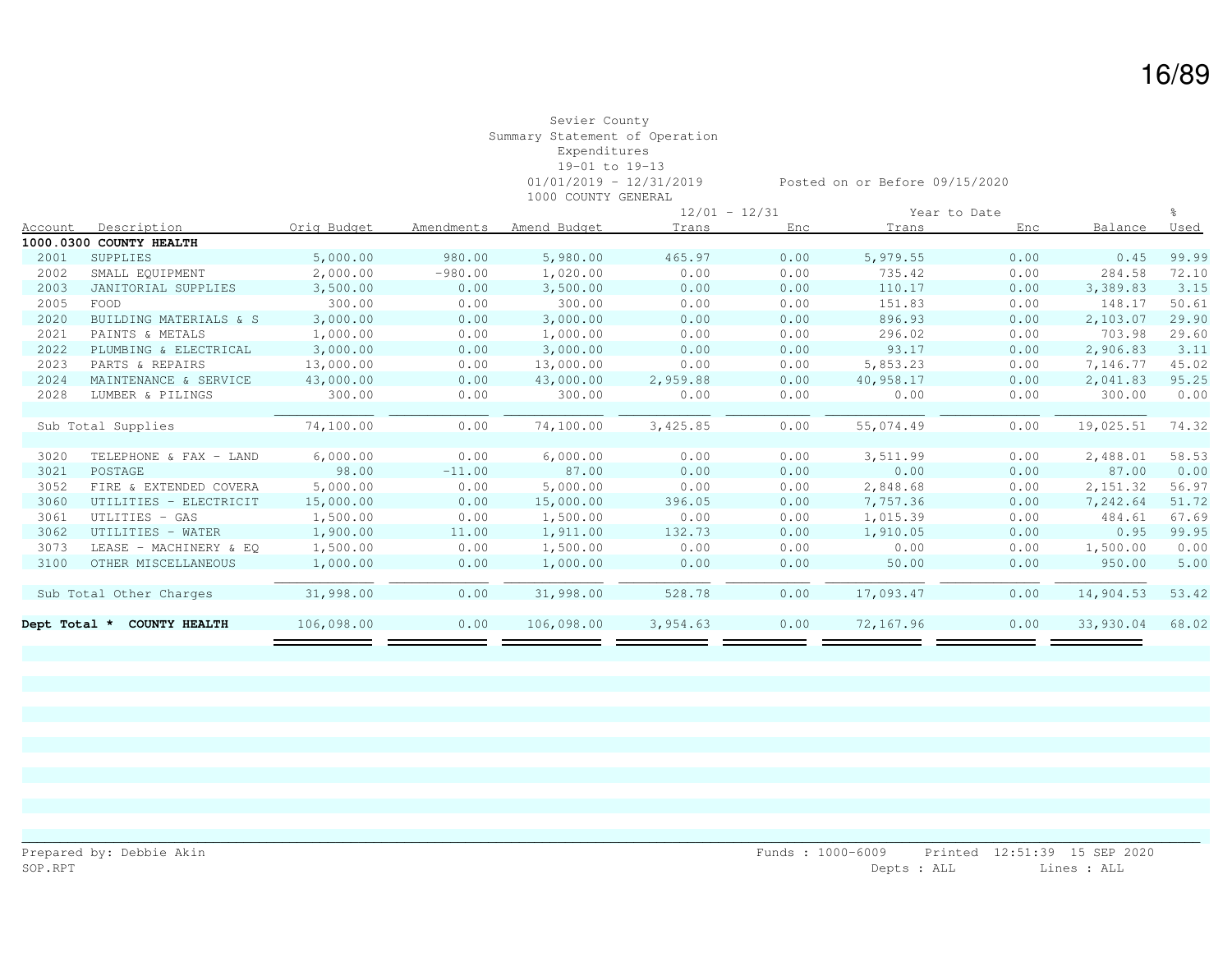# Sevier County Summary Statement of Operation Expenditures 19-01 to 19-13 1000 COUNTY GENERAL

01/01/2019 - 12/31/2019 Posted on or Before 09/15/2020

|         |                                            |             |            | $12/01 - 12/31$ |       |      | Year to Date |      |         |             |
|---------|--------------------------------------------|-------------|------------|-----------------|-------|------|--------------|------|---------|-------------|
| Account | Description                                | Orig Budget | Amendments | Amend Budget    | Trans | Enc  | Trans        | Enc  | Balance | Used        |
|         | 1000.0304 GRANTS-IN-AID /<br><b>HEALTH</b> |             |            |                 |       |      |              |      |         |             |
| 3103    | GRANTS-IN-AID                              | 8,000.00    | 0.00       | 8,000.00        | 0.00  | 0.00 | 8,000.00     | 0.00 | 0.00    | 100.00      |
|         |                                            |             |            |                 |       |      |              |      |         |             |
|         | Sub Total Other Charges                    | 8,000.00    | 0.00       | 8,000.00        | 0.00  | 0.00 | 8,000.00     | 0.00 |         | 0.00 100.00 |
|         |                                            |             |            |                 |       |      |              |      |         |             |
|         | GRANTS-IN-AID / H<br>Dept Total *          | 8,000.00    | 0.00       | 8,000.00        | 0.00  | 0.00 | 8,000.00     | 0.00 |         | 0.00 100.00 |
|         |                                            |             |            |                 |       |      |              |      |         |             |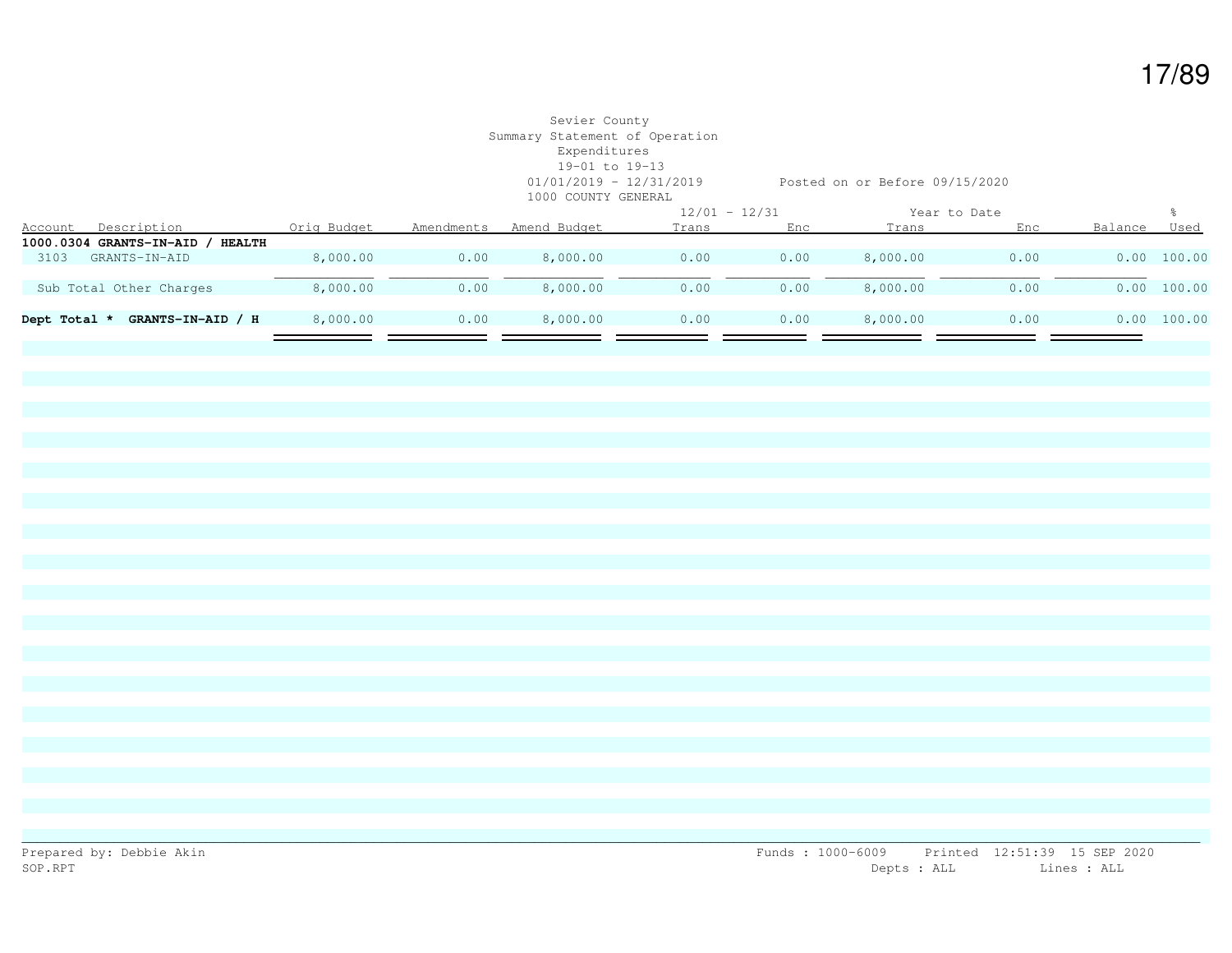1000 COUNTY GENERAL

|         |                              |             |             |              | $12/01 - 12/31$ |      |            | Year to Date |           |             |
|---------|------------------------------|-------------|-------------|--------------|-----------------|------|------------|--------------|-----------|-------------|
| Account | Description                  | Orig Budget | Amendments  | Amend Budget | Trans           | Enc  | Trans      | Enc          | Balance   | <u>Used</u> |
|         | 1000.0400 SHERIFF            |             |             |              |                 |      |            |              |           |             |
| 1001    | SALARIES, FULL-TIME          | 580,294.00  | 0.00        | 580,294.00   | 1,600.96        | 0.00 | 535,739.36 | 0.00         | 44,554.64 | 92.32       |
| 1005    | OVERTIME & OTHER PREMI       | 37,500.00   | 0.00        | 37,500.00    | 0.00            | 0.00 | 31,187.60  | 0.00         | 6,312.40  | 83.17       |
| 1006    | SOCIAL SECURITY MATCHI       | 47,299.00   | 0.00        | 47,299.00    | 133.21          | 0.00 | 42,843.74  | 0.00         | 4,455.26  | 90.58       |
| 1007    | RETIREMENT MATCHING          | 94,646.00   | 0.00        | 94,646.00    | 245.27          | 0.00 | 85,652.80  | 0.00         | 8,993.20  | 90.50       |
| 1009    | HEALTH INSURANCE MATCH       | 92,086.00   | 0.00        | 92,086.00    | 0.00            | 0.00 | 86,597.58  | 0.00         | 5,488.42  | 94.04       |
| 1010    | WORKMEN'S COMPENSATION       | 19,833.00   | 4.00        | 19,837.00    | 0.00            | 0.00 | 19,836.78  | 0.00         | 0.22      | 100.00      |
| 1011    | UNEMPLOYMENT COMPENSAT       | 2,900.00    | 0.00        | 2,900.00     | 0.26            | 0.00 | 1,192.27   | 0.00         | 1,707.73  | 41.11       |
| 1016    | LIFE INSURANCE               | 1,800.00    | $-4.00$     | 1,796.00     | 0.00            | 0.00 | 1,683.98   | 0.00         | 112.02    | 93.76       |
| 1017    | SICK LEAVE LIABILITY         | 500.00      | 0.00        | 500.00       | 0.00            | 0.00 | 451.93     | 0.00         | 48.07     | 90.39       |
| 1018    | COMPENSATION LIABILITY       | 6,043.00    | 0.00        | 6,043.00     | 0.00            | 0.00 | 0.00       | 0.00         | 6,043.00  | 0.00        |
|         |                              |             |             |              |                 |      |            |              |           |             |
|         | Sub Total Personnel Services | 882,901.00  | 0.00        | 882,901.00   | 1,979.70        | 0.00 | 805,186.04 | 0.00         | 77,714.96 | 91.20       |
|         |                              |             |             |              |                 |      |            |              |           |             |
| 2001    | SUPPLIES                     | 10,000.00   | 0.00        | 10,000.00    | 29.69           | 0.00 | 9,904.91   | 0.00         | 95.09     | 99.05       |
| 2002    | SMALL EQUIPMENT              | 10,000.00   | 0.00        | 10,000.00    | 1,287.00        | 0.00 | 6,810.09   | 0.00         | 3,189.91  | 68.10       |
| 2003    | JANITORIAL SUPPLIES          | 300.00      | 0.00        | 300.00       | 0.00            | 0.00 | 0.00       | 0.00         | 300.00    | 0.00        |
| 2004    | MEDICINE & DRUGS             | 100.00      | 0.00        | 100.00       | 0.00            | 0.00 | 0.00       | 0.00         | 100.00    | 0.00        |
| 2005    | FOOD                         | 1,000.00    | 0.00        | 1,000.00     | 0.00            | 0.00 | 439.70     | 0.00         | 560.30    | 43.97       |
| 2006    | CLOTHING & UNIFORMS          | 5,560.00    | 4,340.00    | 9,900.00     | 529.93          | 0.00 | 9,462.66   | 0.00         | 437.34    | 95.58       |
| 2007    | FUELS, OILS & LUBRICAN       | 55,000.00   | $-1,189.00$ | 53,811.00    | 1,837.98        | 0.00 | 45, 121.62 | 0.00         | 8,689.38  | 83.85       |
| 2008    | TIRES & TUBES                | 6,000.00    | 0.00        | 6,000.00     | 0.00            | 0.00 | 5,416.00   | 0.00         | 584.00    | 90.27       |
| 2021    | PAINTS & METALS              | 50.00       | 0.00        | 50.00        | 0.00            | 0.00 | 0.00       | 0.00         | 50.00     | 0.00        |
| 2023    | PARTS & REPAIRS              | 13,000.00   | 1,189.00    | 14,189.00    | 0.00            | 0.00 | 14,188.20  | 0.00         | 0.80      | 99.99       |
| 2028    | LUMBER & PILINGS             | 100.00      | 0.00        | 100.00       | 0.00            | 0.00 | 0.00       | 0.00         | 100.00    | 0.00        |
| 2029    | SMALL TOOLS                  | 300.00      | 0.00        | 300.00       | 0.00            | 0.00 | 0.00       | 0.00         | 300.00    | 0.00        |
|         |                              |             |             |              |                 |      |            |              |           |             |
|         | Sub Total Supplies           | 101,410.00  | 4,340.00    | 105,750.00   | 3,684.60        | 0.00 | 91, 343.18 | 0.00         | 14,406.82 | 86.38       |
|         |                              |             |             |              |                 |      |            |              |           |             |
| 3006    | MEDICAL, DENTAL & HOSP       | 500.00      | 0.00        | 500.00       | 0.00            | 0.00 | 321.00     | 0.00         | 179.00    | 64.20       |
| 3007    | DRUG TESTING                 | 600.00      | 0.00        | 600.00       | 0.00            | 0.00 | 385.00     | 0.00         | 215.00    | 64.17       |
| 3009    | OTHER PROFESSIONAL SER       | 2,000.00    | 0.00        | 2,000.00     | 0.00            | 0.00 | 0.00       | 0.00         | 2,000.00  | 0.00        |
| 3020    | TELEPHONE & FAX - LAND       | 11,000.00   | 4,458.00    | 15,458.00    | 362.88          | 0.00 | 15, 457.14 | 0.00         | 0.86      | 99.99       |
| 3021    | POSTAGE                      | 2,300.00    | 0.00        | 2,300.00     | 0.00            | 0.00 | 1,920.75   | 0.00         | 379.25    | 83.51       |
| 3022    | CELL PHONES & PAGERS         | 2,000.00    | 1,030.00    | 3,030.00     | 0.00            | 0.00 | 3,029.28   | 0.00         | 0.72      | 99.98       |
| 3023    | INTERNET CONNECTION          | 0.00        | 959.00      | 959.00       | 0.00            | 0.00 | 958.90     | 0.00         | 0.10      | 99.99       |
| 3040    | ADVERTISING & PUBLICAT       | 1,000.00    | 0.00        | 1,000.00     | 86.00           | 0.00 | 563.46     | 0.00         | 436.54    | 56.35       |
| 3052    | FIRE & EXTENDED COVERA       | 6,600.00    | $-6,470.00$ | 130.00       | 0.00            | 0.00 | 0.00       | 0.00         | 130.00    | 0.00        |
| 3053    | FLEET LIABILITY              | 14,500.00   | 0.00        | 14,500.00    | 0.00            | 0.00 | 12,496.00  | 0.00         | 2,004.00  | 86.18       |
|         |                              |             |             |              |                 |      |            |              |           |             |

Prepared by: Debbie Akin Funds : 1000-6009 Printed 12:51:39 15 SEP 2020<br>SOP.RPT Depts : ALL Lines : ALL Lines : ALL Depts : ALL Lines : ALL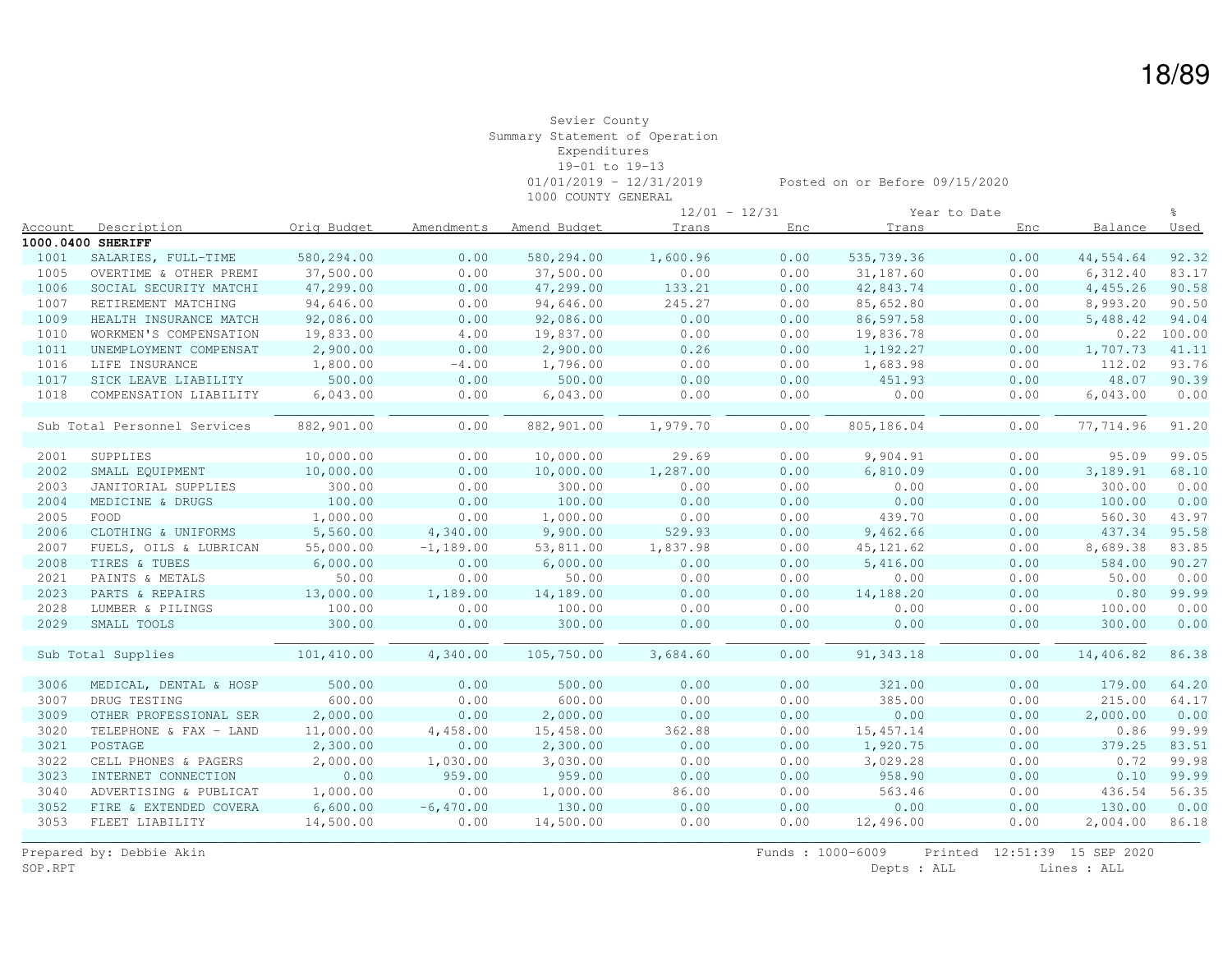|                |                                                     |              |            |              |          | $12/01 - 12/31$ |              | Year to Date |              |             |
|----------------|-----------------------------------------------------|--------------|------------|--------------|----------|-----------------|--------------|--------------|--------------|-------------|
| <b>Account</b> | Description                                         | Orig Budget  | Amendments | Amend Budget | Trans    | Enc             | Trans        | Enc          | Balance      | <u>Used</u> |
|                | 1000.0400 SHERIFF<br>(Continued from previous Page) |              |            |              |          |                 |              |              |              |             |
| 3054           | OTHER SUNDRY INSURANCE                              | 4,325.00     | 0.00       | 4,325.00     | 0.00     | 0.00            | 4,145.26     | 0.00         | 179.74       | 95.84       |
| 3060           | UTILITIES - ELECTRICIT                              | 18,000.00    | 0.00       | 18,000.00    | 2,038.55 | 0.00            | 16,946.88    | 0.00         | 1,053.12     | 94.15       |
| 3061           | UTLITIES - GAS                                      | 4,000.00     | 0.00       | 4,000.00     | 0.00     | 0.00            | 3,473.82     | 0.00         | 526.18       | 86.85       |
| 3062           | UTILITIES - WATER                                   | 7,950.00     | 0.00       | 7,950.00     | 358.12   | 0.00            | 4,285.28     | 0.00         | 3,664.72     | 53.90       |
| 3071           | RENT - MACHINERY AND E                              | 1,500.00     | 0.00       | 1,500.00     | 0.00     | 0.00            | 1,201.00     | 0.00         | 299.00       | 80.07       |
| 3073           | LEASE - MACHINERY & EQ                              | 465.00       | 23.00      | 488.00       | 0.00     | 0.00            | 487.85       | 0.00         | 0.15         | 99.97       |
| 3090           | DUES & MEMBERSHIPS                                  | 500.00       | 0.00       | 500.00       | 0.00     | 0.00            | 0.00         | 0.00         | 500.00       | 0.00        |
| 3093           | MISCELLANEOUS LAW ENFO                              | 5,000.00     | 0.00       | 5,000.00     | 0.00     | 0.00            | 4,696.00     | 0.00         | 304.00       | 93.92       |
| 3094           | MEALS & LODGING                                     | 4,000.00     | 0.00       | 4,000.00     | 0.00     | 0.00            | 1,904.27     | 0.00         | 2,095.73     | 47.61       |
| 3100           | OTHER MISCELLANEOUS                                 | 10,000.00    | 0.00       | 10,000.00    | 0.00     | 0.00            | 2,100.00     | 0.00         | 7,900.00     | 21.00       |
| 3101           | TRAINING & EDUCATION                                | 4,000.00     | 0.00       | 4,000.00     | 0.00     | 0.00            | 325.00       | 0.00         | 3,675.00     | 8.13        |
| 3102           | COMPUTER SOFTWARE, SUP                              | 14,500.00    | 0.00       | 14,500.00    | 0.00     | 0.00            | 13,894.89    | 0.00         | 605.11       | 95.83       |
|                |                                                     |              |            |              |          |                 |              |              |              |             |
|                | Sub Total Other Charges                             | 114,740.00   | 0.00       | 114,740.00   | 2,845.55 | 0.00            | 88,591.78    | 0.00         | 26, 148.22   | 77.21       |
|                |                                                     |              |            |              |          |                 |              |              |              |             |
| 4004           | MACHINERY & EQUIPMENT                               | 1,500.00     | 0.00       | 1,500.00     | 0.00     | 0.00            | 0.00         | 0.00         | 1,500.00     | 0.00        |
| 4005           | VEHICLES                                            | 64,000.00    | 0.00       | 64,000.00    | 0.00     | 0.00            | 33,602.57    | 0.00         | 30,397.43    | 52.50       |
|                |                                                     |              |            |              |          |                 |              |              |              |             |
|                | Sub Total Capital Outlay                            | 65,500.00    | 0.00       | 65,500.00    | 0.00     | 0.00            | 33,602.57    | 0.00         | 31,897.43    | 51.30       |
|                |                                                     |              |            |              |          |                 |              |              |              |             |
| Dept Total *   | <b>SHERIFF</b>                                      | 1,164,551.00 | 4,340.00   | 1,168,891.00 | 8,509.85 | 0.00            | 1,018,723.57 | 0.00         | 150, 167. 43 | 87.15       |
|                |                                                     |              |            |              |          |                 |              |              |              |             |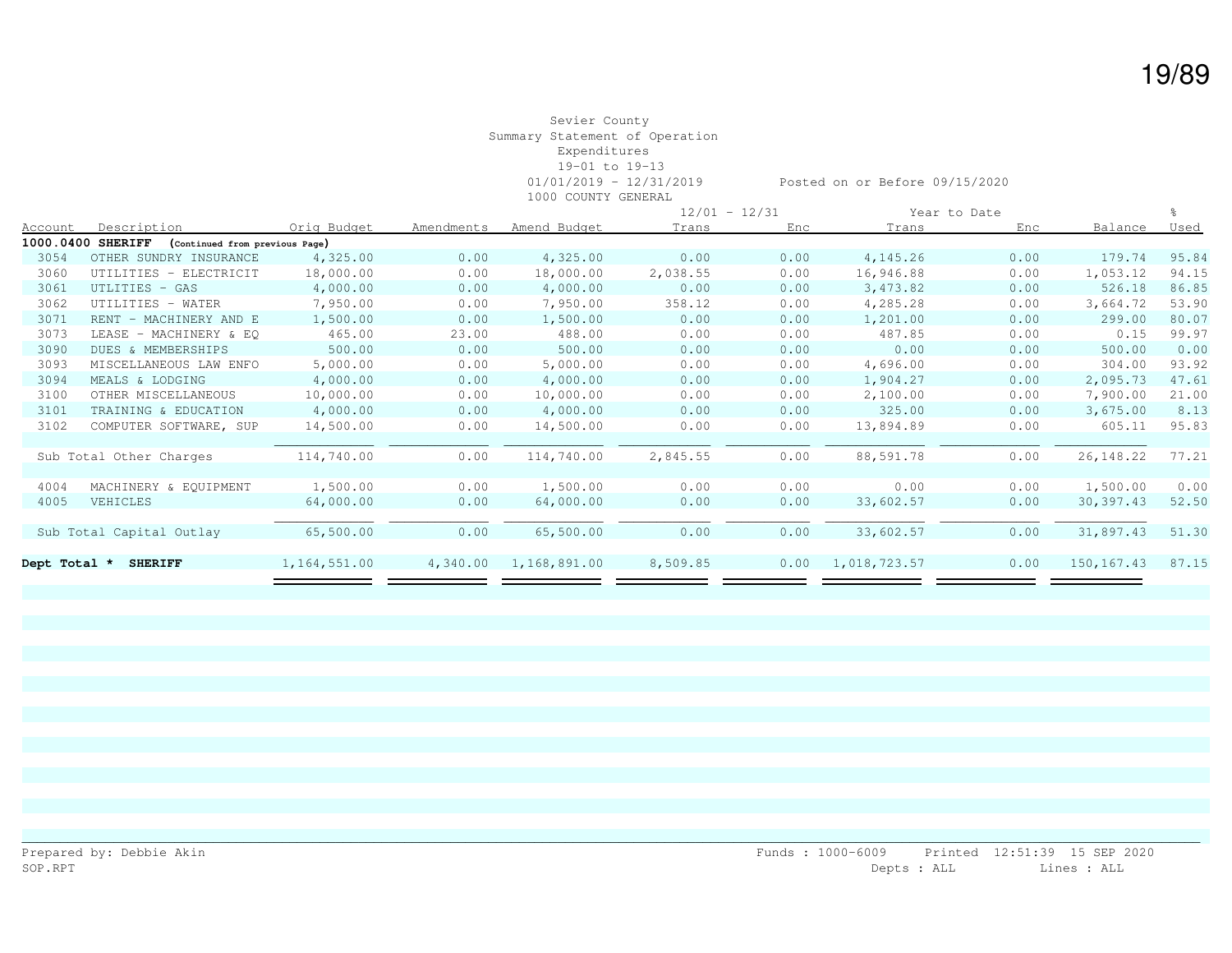|         |                            |             |              |              | $12/01 - 12/31$ |      |          | Year to Date |           | ွေ    |
|---------|----------------------------|-------------|--------------|--------------|-----------------|------|----------|--------------|-----------|-------|
| Account | Description                | Orig Budget | Amendments   | Amend Budget | Trans           | Enc  | Trans    | Enc          | Balance   | Used  |
|         | 1000.0401 CIRCUIT COURT    |             |              |              |                 |      |          |              |           |       |
| 2001    | SUPPLIES                   | 1,050.00    | 0.00         | 1,050.00     | 274.97          | 0.00 | 451.67   | 0.00         | 598.33    | 43.02 |
| 2002    | SMALL EQUIPMENT            | 1,250.00    | 0.00         | 1,250.00     | 616.97          | 0.00 | 673.29   | 0.00         | 576.71    | 53.86 |
| 2003    | JANITORIAL SUPPLIES        | 50.00       | 0.00         | 50.00        | 14.14           | 0.00 | 21.26    | 0.00         | 28.74     | 42.52 |
| 2006    | CLOTHING & UNIFORMS        | 50.00       | 0.00         | 50.00        | 0.00            | 0.00 | 0.00     | 0.00         | 50.00     | 0.00  |
| 2023    | PARTS & REPAIRS            | 210.00      | 0.00         | 210.00       | 0.00            | 0.00 | 0.00     | 0.00         | 210.00    | 0.00  |
| 2024    | MAINTENANCE & SERVICE      | 250.00      | 0.00         | 250.00       | 34.89           | 0.00 | 105.64   | 0.00         | 144.36    | 42.26 |
|         |                            |             |              |              |                 |      |          |              |           |       |
|         | Sub Total Supplies         | 2,860.00    | 0.00         | 2,860.00     | 940.97          | 0.00 | 1,251.86 | 0.00         | 1,608.14  | 43.77 |
|         |                            |             |              |              |                 |      |          |              |           |       |
| 3003    | COMPUTER SERVICES          | 125.00      | 0.00         | 125.00       | 0.00            | 0.00 | 0.00     | 0.00         | 125.00    | 0.00  |
| 3009    | OTHER PROFESSIONAL SER     | 706.00      | 0.00         | 706.00       | 13.33           | 0.00 | 113.45   | 0.00         | 592.55    | 16.07 |
| 3020    | TELEPHONE & FAX - LAND     | 2,150.00    | 0.00         | 2,150.00     | 172.42          | 0.00 | 952.68   | 0.00         | 1,197.32  | 44.31 |
| 3021    | POSTAGE                    | 400.00      | 0.00         | 400.00       | 23.50           | 0.00 | 163.00   | 0.00         | 237.00    | 40.75 |
| 3023    | INTERNET CONNECTION        | 1,665.00    | 947.00       | 2,612.00     | 404.00          | 0.00 | 2,611.27 | 0.00         | 0.73      | 99.97 |
| 3030    | TRAVEL                     | 225.00      | 0.00         | 225.00       | 55.44           | 0.00 | 107.57   | 0.00         | 117.43    | 47.81 |
| 3040    | ADVERTISING & PUBLICAT     | 750.00      | 0.00         | 750.00       | 0.00            | 0.00 | 0.00     | 0.00         | 750.00    | 0.00  |
| 3052    | FIRE AND EXTENDED COVE     | 0.00        | 0.00         | 0.00         | $-48.44$        | 0.00 | 0.00     | 0.00         | 0.00      | 0.00  |
| 3090    | DUES & MEMBERSHIPS         | 550.00      | 0.00         | 550.00       | 12.50           | 0.00 | 249.75   | 0.00         | 300.25    | 45.41 |
| 3091    | COURT-APPOINTED ATTORN     | 500.00      | 0.00         | 500.00       | 0.00            | 0.00 | 0.00     | 0.00         | 500.00    | 0.00  |
| 3092    | JURORS & WITNESSES         | 7,000.00    | $-1, 371.00$ | 5,629.00     | 0.00            | 0.00 | 0.00     | 0.00         | 5,629.00  | 0.00  |
| 3094    | MEALS & LODGING            | 325.00      | 0.00         | 325.00       | 143.63          | 0.00 | 238.81   | 0.00         | 86.19     | 73.48 |
| 3100    | OTHER MISCELLANEOUS        | 85.00       | 0.00         | 85.00        | 0.00            | 0.00 | 0.00     | 0.00         | 85.00     | 0.00  |
| 3101    | TRAINING & EDUCATION       | 125.00      | 234.00       | 359.00       | 243.75          | 0.00 | 358.75   | 0.00         | 0.25      | 99.93 |
| 3102    | COMPUTER SOFTWARE, SUP     | 125.00      | 190.00       | 315.00       | 0.00            | 0.00 | 314.43   | 0.00         | 0.57      | 99.82 |
| 3105    | SPECIAL PROJECTS           | 125.00      | 0.00         | 125.00       | 0.00            | 0.00 | 0.00     | 0.00         | 125.00    | 0.00  |
|         |                            |             |              |              |                 |      |          |              |           |       |
|         | Sub Total Other Charges    | 14,856.00   | 0.00         | 14,856.00    | 1,020.13        | 0.00 | 5,109.71 | 0.00         | 9,746.29  | 34.39 |
| 4004    | MACHINERY & EQUIPMENT      | 500.00      | 0.00         | 500.00       | 0.00            | 0.00 | 0.00     | 0.00         | 500.00    | 0.00  |
|         | Sub Total Capital Outlay   | 500.00      | 0.00         | 500.00       | 0.00            | 0.00 | 0.00     | 0.00         | 500.00    | 0.00  |
|         | Dept Total * CIRCUIT COURT | 18,216.00   | 0.00         | 18,216.00    | 1,961.10        | 0.00 | 6,361.57 | 0.00         | 11,854.43 | 34.92 |
|         |                            |             |              |              |                 |      |          |              |           |       |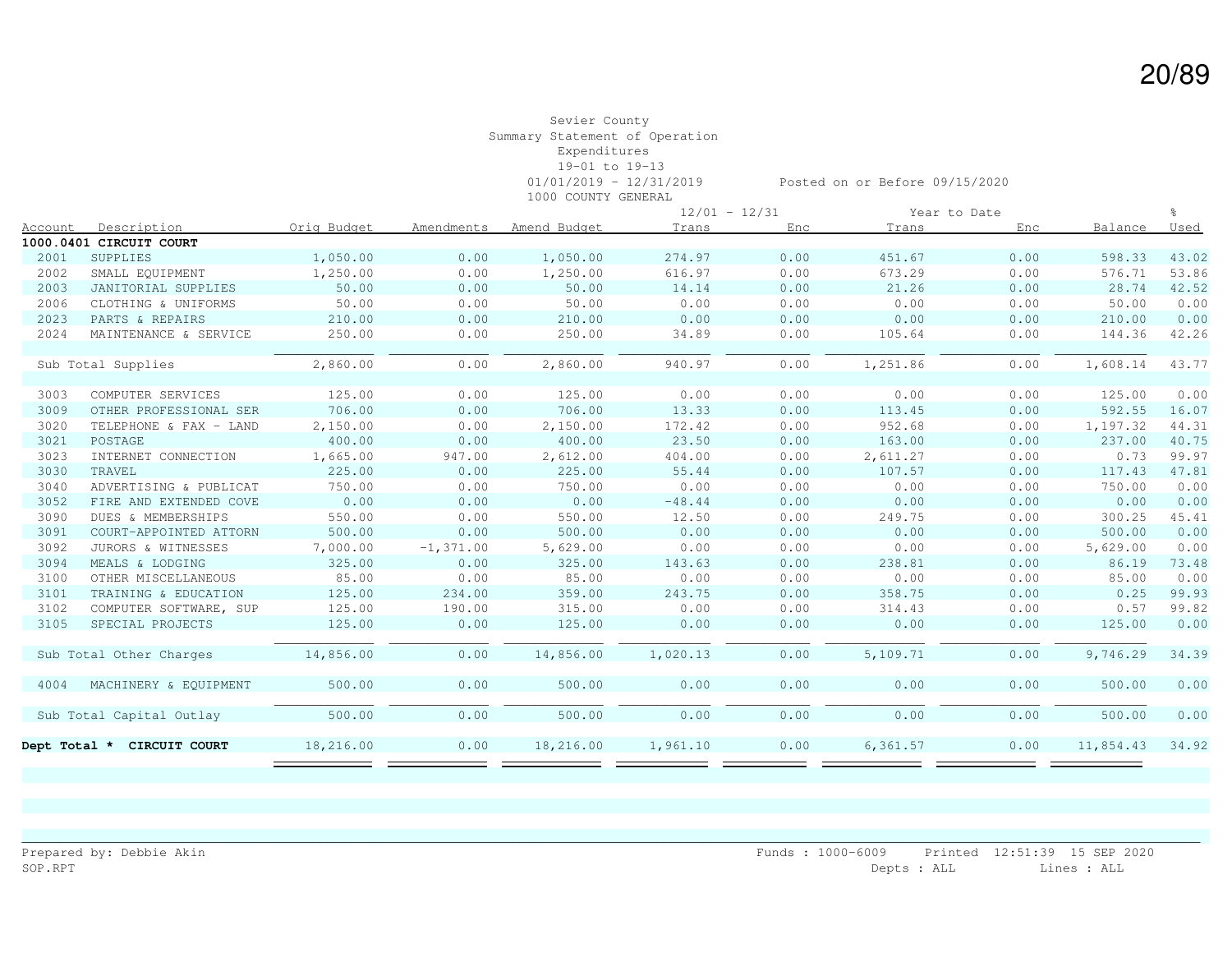|              |                          |             |             |              | $12/01 - 12/31$ |      |            | Year to Date |            |             |
|--------------|--------------------------|-------------|-------------|--------------|-----------------|------|------------|--------------|------------|-------------|
| Account      | Description              | Oria Budget | Amendments  | Amend Budget | Trans           | Enc. | Trans      | Enc          | Balance    | <u>Used</u> |
|              | 1000.0409 DISTRICT COURT |             |             |              |                 |      |            |              |            |             |
| 2001         | SUPPLIES                 | 3,250.00    | 0.00        | 3,250.00     | 1,964.25        | 0.00 | 2,301.41   | 0.00         | 948.59     | 70.81       |
| 2002         | SMALL EQUIPMENT          | 3,250.00    | 0.00        | 3,250.00     | 223.24          | 0.00 | 223.24     | 0.00         | 3,026.76   | 6.87        |
| 2006         | CLOTHING & UNIFORMS      | 250.00      | 0.00        | 250.00       | 0.00            | 0.00 | 0.00       | 0.00         | 250.00     | 0.00        |
| 2024         | MAINTENANCE & SERVICE    | 1,500.00    | 0.00        | 1,500.00     | 99.84           | 0.00 | 179.63     | 0.00         | 1,320.37   | 11.98       |
|              |                          |             |             |              |                 |      |            |              |            |             |
|              | Sub Total Supplies       | 8,250.00    | 0.00        | 8,250.00     | 2,287.33        | 0.00 | 2,704.28   | 0.00         | 5,545.72   | 32.78       |
|              |                          |             |             |              |                 |      |            |              |            |             |
| 3009         | OTHER PROFESSIONAL SER   | 101,320.00  | $-1,405.00$ | 99,915.00    | 27, 337.24      | 0.00 | 99, 914.35 | 0.00         | 0.65       | 100.00      |
| 3020         | TELEPHONE & FAX - LAND   | 2,000.00    | $-326.00$   | 1,674.00     | 293.42          | 0.00 | 1,608.78   | 0.00         | 65.22      | 96.10       |
| 3021         | POSTAGE                  | 1,500.00    | 0.00        | 1,500.00     | 0.00            | 0.00 | 928.05     | 0.00         | 571.95     | 61.87       |
| 3030         | TRAVEL                   | 1,000.00    | 0.00        | 1,000.00     | 0.00            | 0.00 | 382.87     | 0.00         | 617.13     | 38.29       |
| 3040         | ADVERTISING & PUBLICAT   | 1,250.00    | 0.00        | 1,250.00     | 0.00            | 0.00 | 362.00     | 0.00         | 888.00     | 28.96       |
| 3071         | RENT - MACHINERY AND E   | 0.00        | 9.00        | 9.00         | 0.00            | 0.00 | 8.50       | 0.00         | 0.50       | 94.44       |
| 3072         | LEASE - LAND & BUILDIN   | 14,255.00   | 0.00        | 14,255.00    | 0.00            | 0.00 | 0.00       | 0.00         | 14,255.00  | 0.00        |
| 3073         | LEASE - MACHINERY & EO   | 288.00      | 135.00      | 423.00       | 0.00            | 0.00 | 422.18     | 0.00         | 0.82       | 99.81       |
| 3090         | DUES & MEMBERSHIPS       | 550.00      | 0.00        | 550.00       | 0.00            | 0.00 | 300.00     | 0.00         | 250.00     | 54.55       |
| 3091         | COURT-APPOINTED ATTORN   | 550.00      | 0.00        | 550.00       | 0.00            | 0.00 | 0.00       | 0.00         | 550.00     | 0.00        |
| 3101         | TRAINING & EDUCATION     | 500.00      | 0.00        | 500.00       | 0.00            | 0.00 | 288.00     | 0.00         | 212.00     | 57.60       |
| 3102         | COMPUTER SOFTWARE, SUP   | 4,000.00    | 1,587.00    | 5,587.00     | 1,396.91        | 0.00 | 5,586.76   | 0.00         | 0.24       | 100.00      |
|              |                          |             |             |              |                 |      |            |              |            |             |
|              | Sub Total Other Charges  | 127,213.00  | 0.00        | 127, 213.00  | 29,027.57       | 0.00 | 109,801.49 | 0.00         | 17, 411.51 | 86.31       |
|              |                          |             |             |              |                 |      |            |              |            |             |
| Dept Total * | DISTRICT COURT           | 135,463.00  | 0.00        | 135,463.00   | 31, 314.90      | 0.00 | 112,505.77 | 0.00         | 22,957.23  | 83.05       |
|              |                          |             |             |              |                 |      |            |              |            |             |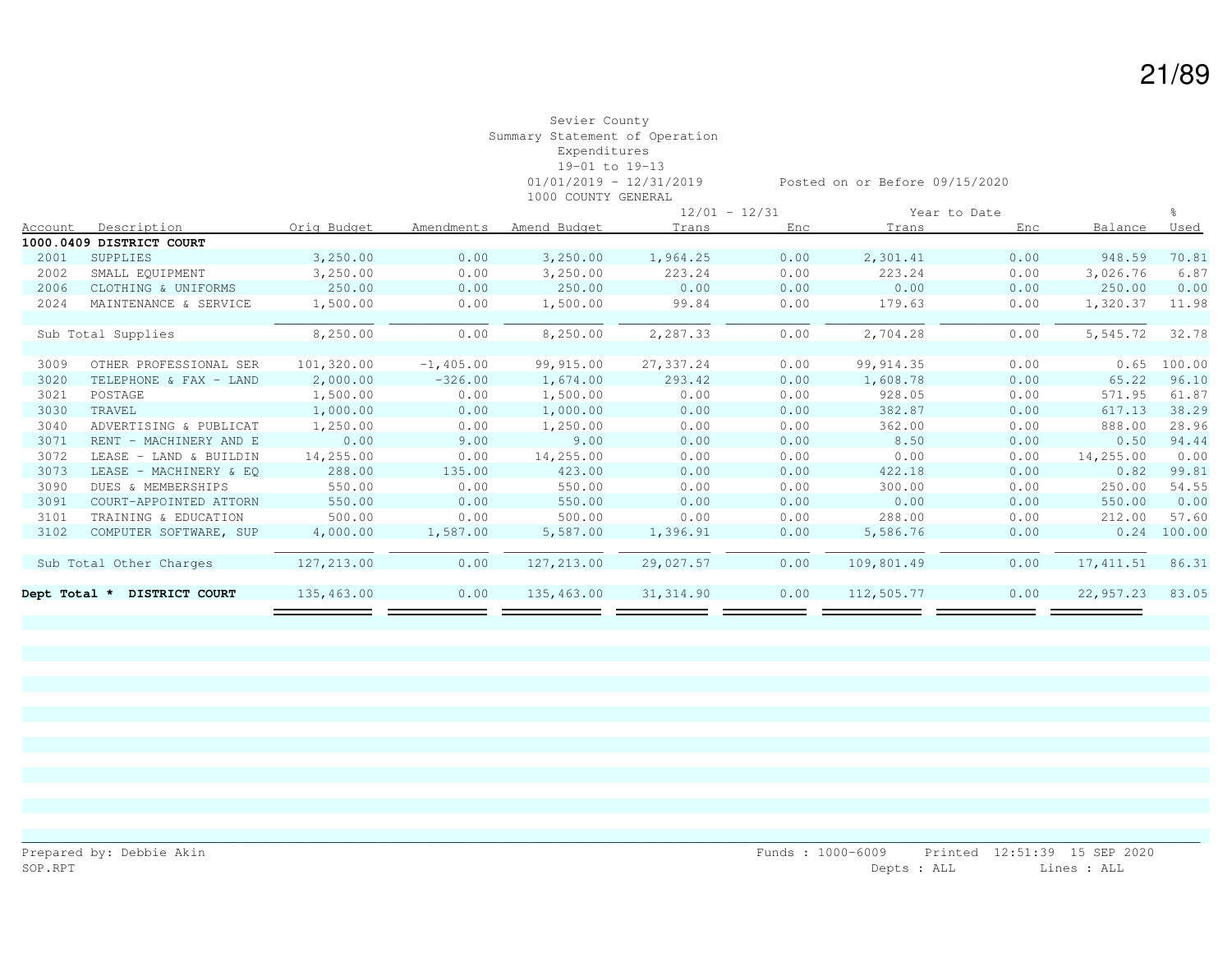|                |                          |             |            |              |       | $12/01 - 12/31$ |          | Year to Date |          |        |
|----------------|--------------------------|-------------|------------|--------------|-------|-----------------|----------|--------------|----------|--------|
| <b>Account</b> | Description              | Oria Budaet | Amendments | Amend Budget | Trans | Enc             | Trans    | Enc          | Balance  | Used   |
|                | 1000.0414 JUVENILE COURT |             |            |              |       |                 |          |              |          |        |
| 2001           | SUPPLIES                 | 850.00      | 0.00       | 850.00       | 0.00  | 0.00            | 482.48   | 0.00         | 367.52   | 56.76  |
| 2002           | SMALL EQUIPMENT          | 500.00      | 0.00       | 500.00       | 0.00  | 0.00            | 0.00     | 0.00         | 500.00   | 0.00   |
| 2023           | PARTS & REPAIRS          | 200.00      | 0.00       | 200.00       | 0.00  | 0.00            | 0.00     | 0.00         | 200.00   | 0.00   |
|                |                          |             |            |              |       |                 |          |              |          |        |
|                | Sub Total Supplies       | 1,550.00    | 0.00       | 1,550.00     | 0.00  | 0.00            | 482.48   | 0.00         | 1,067.52 | 31.13  |
|                |                          |             |            |              |       |                 |          |              |          |        |
| 3003           | COMPUTER SERVICES        | 275.00      | 0.00       | 275.00       | 0.00  | 0.00            | 0.00     | 0.00         | 275.00   | 0.00   |
| 3021           | POSTAGE                  | 25.00       | 0.00       | 25.00        | 0.00  | 0.00            | 22.00    | 0.00         | 3.00     | 88.00  |
| 3096           | COUNTY MATCHING FUNDS    | 6,000.00    | 0.00       | 6,000.00     | 0.00  | 0.00            | 6,000.00 | 0.00         | 0.00     | 100.00 |
| 3100           | OTHER MISCELLANEOUS      | 150.00      | 0.00       | 150.00       | 0.00  | 0.00            | 0.00     | 0.00         | 150.00   | 0.00   |
|                |                          |             |            |              |       |                 |          |              |          |        |
|                | Sub Total Other Charges  | 6,450.00    | 0.00       | 6,450.00     | 0.00  | 0.00            | 6,022.00 | 0.00         | 428.00   | 93.36  |
|                |                          |             |            |              |       |                 |          |              |          |        |
| Dept Total *   | <b>JUVENILE COURT</b>    | 8,000.00    | 0.00       | 8,000.00     | 0.00  | 0.00            | 6,504.48 | 0.00         | 1,495.52 | 81.31  |
|                |                          |             |            |              |       |                 |          |              |          |        |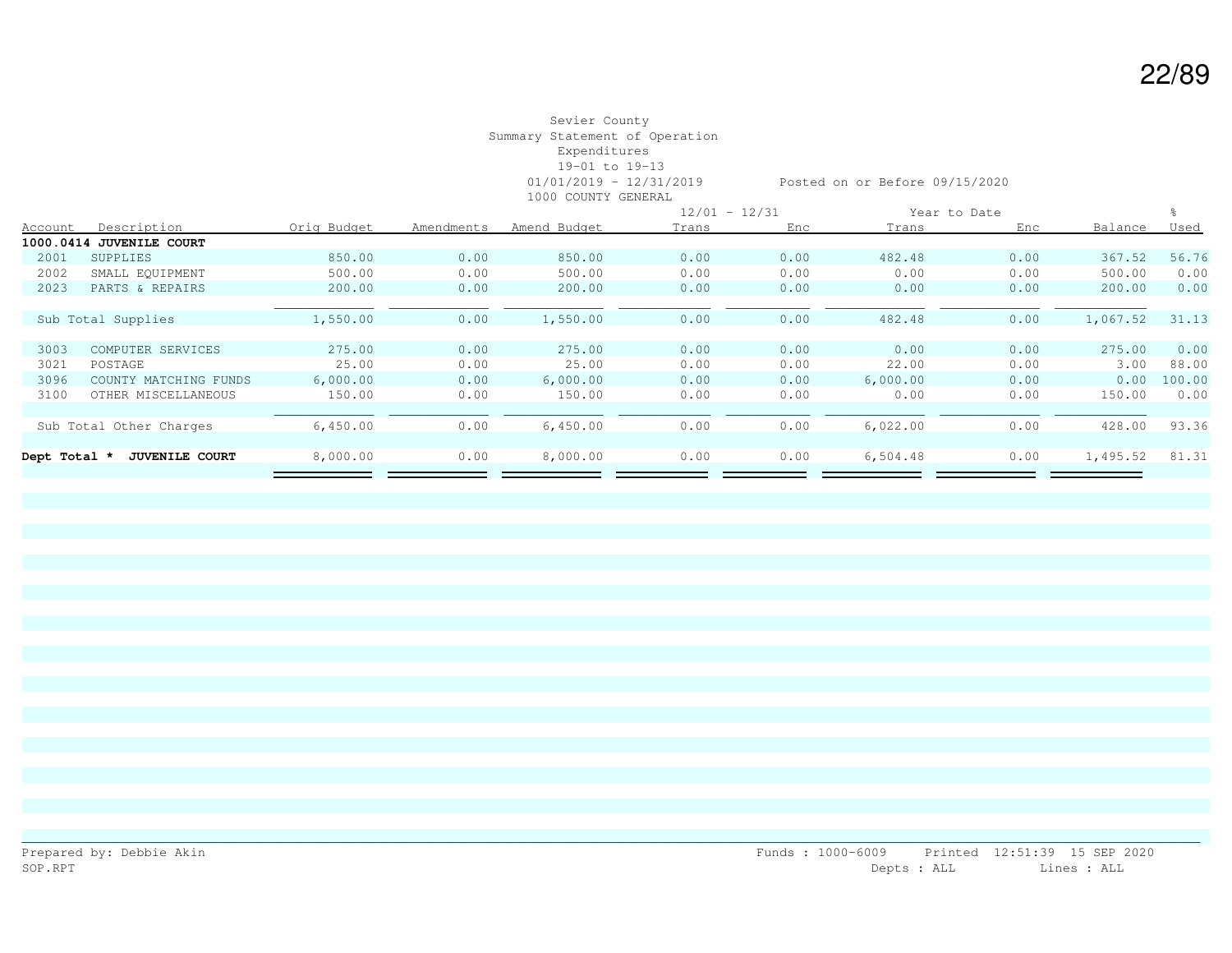|                        |                                                                                                                                                        |            |              |       |      |            |      |              | ু               |
|------------------------|--------------------------------------------------------------------------------------------------------------------------------------------------------|------------|--------------|-------|------|------------|------|--------------|-----------------|
| Description            | Orig Budget                                                                                                                                            | Amendments | Amend Budget | Trans | Enc  | Trans      | Enc  | Balance      | Used            |
|                        |                                                                                                                                                        |            |              |       |      |            |      |              |                 |
| SALARIES, FULL-TIME    | 32,303.00                                                                                                                                              | 9.00       | 32, 312.00   | 0.00  | 0.00 | 32, 311.19 | 0.00 | 0.81         | 100.00          |
| SOCIAL SECURITY MATCHI | 2,471.00                                                                                                                                               | 0.00       | 2,471.00     | 0.00  | 0.00 | 2,429.72   | 0.00 | 41.28        | 98.33           |
| RETIREMENT MATCHING    | 4,949.00                                                                                                                                               | 2.00       | 4,951.00     | 0.00  | 0.00 | 4,950.11   | 0.00 | 0.89         | 99.98           |
| HEALTH INSURANCE MATCH | 6,139.00                                                                                                                                               | 91.00      | 6, 230.00    | 0.00  | 0.00 | 6,229.08   | 0.00 | 0.92         | 99.99           |
| WORKMEN'S COMPENSATION | 728.00                                                                                                                                                 | 0.00       | 728.00       | 0.00  | 0.00 | 686.43     | 0.00 | 41.57        | 94.29           |
| UNEMPLOYMENT COMPENSAT | 200.00                                                                                                                                                 | $-102.00$  | 98.00        | 0.00  | 0.00 | 80.00      | 0.00 | 18.00        | 81.63           |
| LIFE INSURANCE         | 122.00                                                                                                                                                 | 0.00       | 122.00       | 0.00  | 0.00 | 121.80     | 0.00 | 0.20         | 99.84           |
|                        |                                                                                                                                                        |            |              |       |      |            |      |              |                 |
|                        | 46,912.00                                                                                                                                              | 0.00       | 46, 912.00   | 0.00  | 0.00 | 46,808.33  | 0.00 | 103.67       | 99.78           |
|                        |                                                                                                                                                        |            |              |       |      |            |      |              |                 |
| SUPPLIES               | 1,000.00                                                                                                                                               | 0.00       | 1,000.00     | 0.00  | 0.00 | 252.85     | 0.00 | 747.15       | 25.29           |
| SMALL EQUIPMENT        | 400.00                                                                                                                                                 | 0.00       | 400.00       | 0.00  | 0.00 | 64.68      | 0.00 | 335.32       | 16.17           |
|                        |                                                                                                                                                        |            |              |       |      |            |      |              |                 |
|                        | 1,400.00                                                                                                                                               | 0.00       | 1,400.00     | 0.00  | 0.00 | 317.53     | 0.00 | 1,082.47     | 22.68           |
|                        |                                                                                                                                                        |            |              |       |      |            |      |              |                 |
| COMPUTER SERVICES      | 150.00                                                                                                                                                 | 0.00       | 150.00       | 0.00  | 0.00 | 65.78      | 0.00 | 84.22        | 43.85           |
| OTHER PROFESSIONAL SER | 300.00                                                                                                                                                 | 0.00       | 300.00       | 0.00  | 0.00 | 0.00       | 0.00 | 300.00       | 0.00            |
| TELEPHONE & FAX - LAND | 2,500.00                                                                                                                                               | 0.00       | 2,500.00     | 0.00  | 0.00 | 879.48     | 0.00 | 1,620.52     | 35.18           |
| POSTAGE                | 50.00                                                                                                                                                  | 0.00       | 50.00        | 0.00  | 0.00 | 24.00      | 0.00 | 26.00        | 48.00           |
| INTERNET CONNECTION    | 2,200.00                                                                                                                                               | 0.00       | 2,200.00     | 0.00  | 0.00 | 1,883.76   | 0.00 | 316.24       | 85.63           |
| TRAVEL                 | 6,000.00                                                                                                                                               | 0.00       | 6,000.00     | 0.00  | 0.00 | 3,697.20   | 0.00 | 2,302.80     | 61.62           |
| OTHER SUNDRY INSURANCE | 75.00                                                                                                                                                  | 0.00       | 75.00        | 0.00  | 0.00 | 71.95      | 0.00 | 3.05         | 95.93           |
| RENT - LAND & BUILDING | 1,900.00                                                                                                                                               | 0.00       | 1,900.00     | 0.00  | 0.00 | 0.00       | 0.00 | 1,900.00     | 0.00            |
| LEASE - MACHINERY & EO | 10.00                                                                                                                                                  | 0.00       | 10.00        | 0.00  | 0.00 | 0.00       | 0.00 | 10.00        | 0.00            |
| MEALS & LODGING        | 1,360.00                                                                                                                                               | 0.00       | 1,360.00     | 0.00  | 0.00 | 645.93     | 0.00 | 714.07       | 47.49           |
| TRAINING & EDUCATION   | 100.00                                                                                                                                                 | 0.00       | 100.00       | 0.00  | 0.00 | 90.00      | 0.00 | 10.00        | 90.00           |
|                        |                                                                                                                                                        |            |              |       |      |            |      |              |                 |
|                        | 14,645.00                                                                                                                                              | 0.00       | 14,645.00    | 0.00  | 0.00 | 7,358.10   | 0.00 | 7,286.90     | 50.24           |
|                        |                                                                                                                                                        |            |              |       |      |            |      |              |                 |
| MACHINERY & EQUIPMENT  | 0.00                                                                                                                                                   | 700.00     | 700.00       | 0.00  | 0.00 | 690.63     | 0.00 | 9.37         | 98.66           |
|                        |                                                                                                                                                        |            |              |       |      |            |      |              |                 |
|                        | 0.00                                                                                                                                                   | 700.00     | 700.00       | 0.00  | 0.00 | 690.63     | 0.00 | 9.37         | 98.66           |
|                        |                                                                                                                                                        |            |              |       |      |            |      |              |                 |
| <b>JUVENILE INTAKE</b> | 62,957.00                                                                                                                                              | 700.00     | 63,657.00    | 0.00  | 0.00 | 55, 174.59 | 0.00 | 8,482.41     | 86.67           |
|                        |                                                                                                                                                        |            |              |       |      |            |      |              |                 |
|                        | 1000.0415 JUVENILE INTAKE<br>Sub Total Personnel Services<br>Sub Total Supplies<br>Sub Total Other Charges<br>Sub Total Capital Outlay<br>Dept Total * |            |              |       |      |            |      | Year to Date | $12/01 - 12/31$ |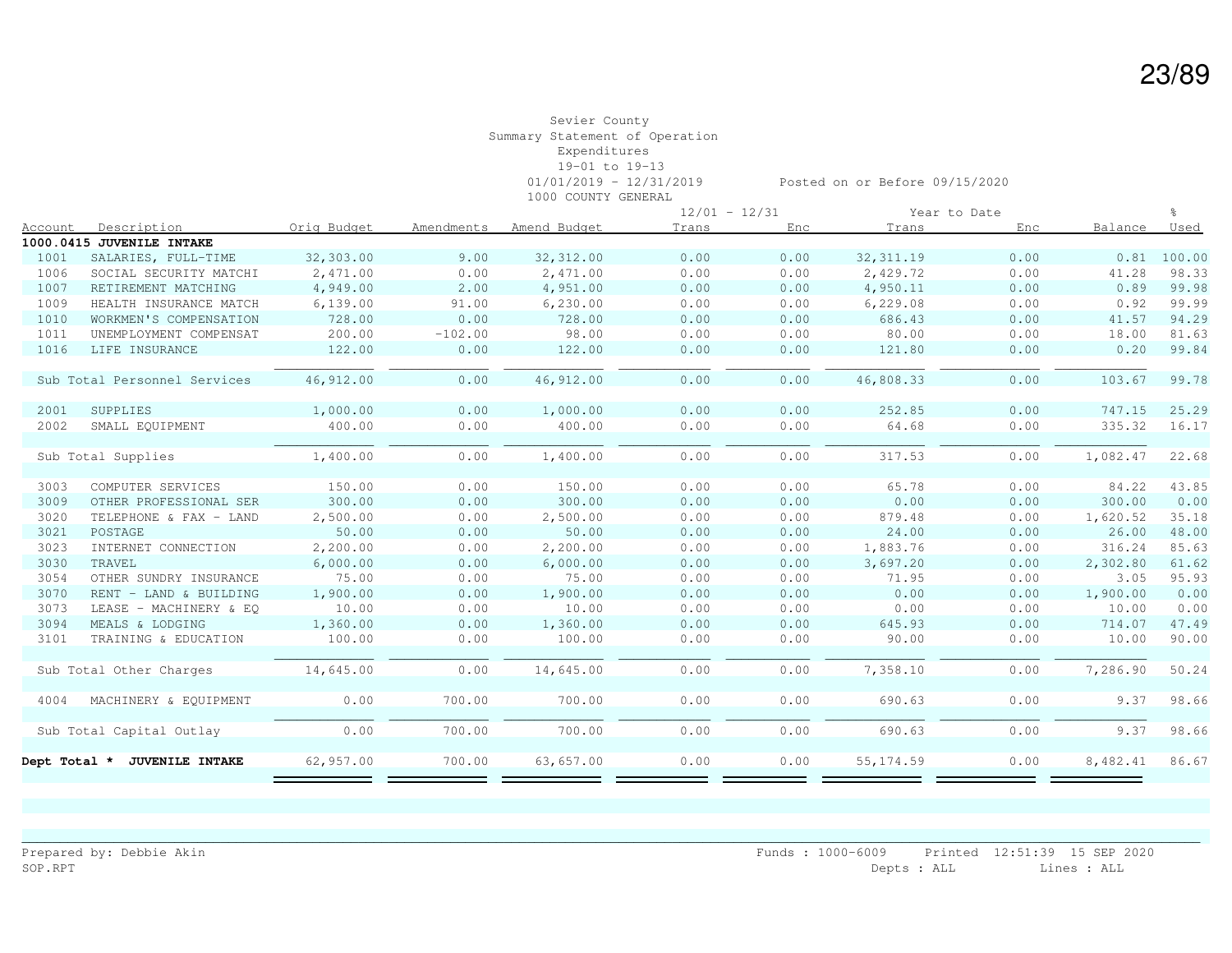| Account | Description            | Orig Budget                                                               | Amendments | Amend Budget | Trans | Enc  | Trans           | Enc  | Balance      | Used   |
|---------|------------------------|---------------------------------------------------------------------------|------------|--------------|-------|------|-----------------|------|--------------|--------|
|         |                        |                                                                           |            |              |       |      |                 |      |              |        |
| 3009    | OTHER PROFESSIONAL SER | 25,000.00                                                                 | 0.00       | 25,000.00    | 0.00  | 0.00 | 24,999.96       | 0.00 | 0.04         | 100.00 |
| 3096    | COUNTY MATCHING FUNDS  | 32,807.00                                                                 | 0.00       | 32,807.00    | 0.00  | 0.00 | 23,746.00       | 0.00 | 9,061.00     | 72.38  |
|         |                        |                                                                           |            |              |       |      |                 |      |              |        |
|         |                        | 57,807.00                                                                 | 0.00       | 57,807.00    | 0.00  | 0.00 | 48,745.96       | 0.00 | 9,061.04     | 84.33  |
|         |                        |                                                                           |            |              |       |      |                 |      |              |        |
|         | PROSECUTING ATTOR      | 57,807.00                                                                 | 0.00       | 57,807.00    | 0.00  | 0.00 | 48,745.96       | 0.00 | 9,061.04     | 84.33  |
|         |                        |                                                                           |            |              |       |      |                 |      |              |        |
|         |                        | 1000.0416 PROSECUTING ATTORNEY<br>Sub Total Other Charges<br>Dept Total * |            |              |       |      | $12/01 - 12/31$ |      | Year to Date |        |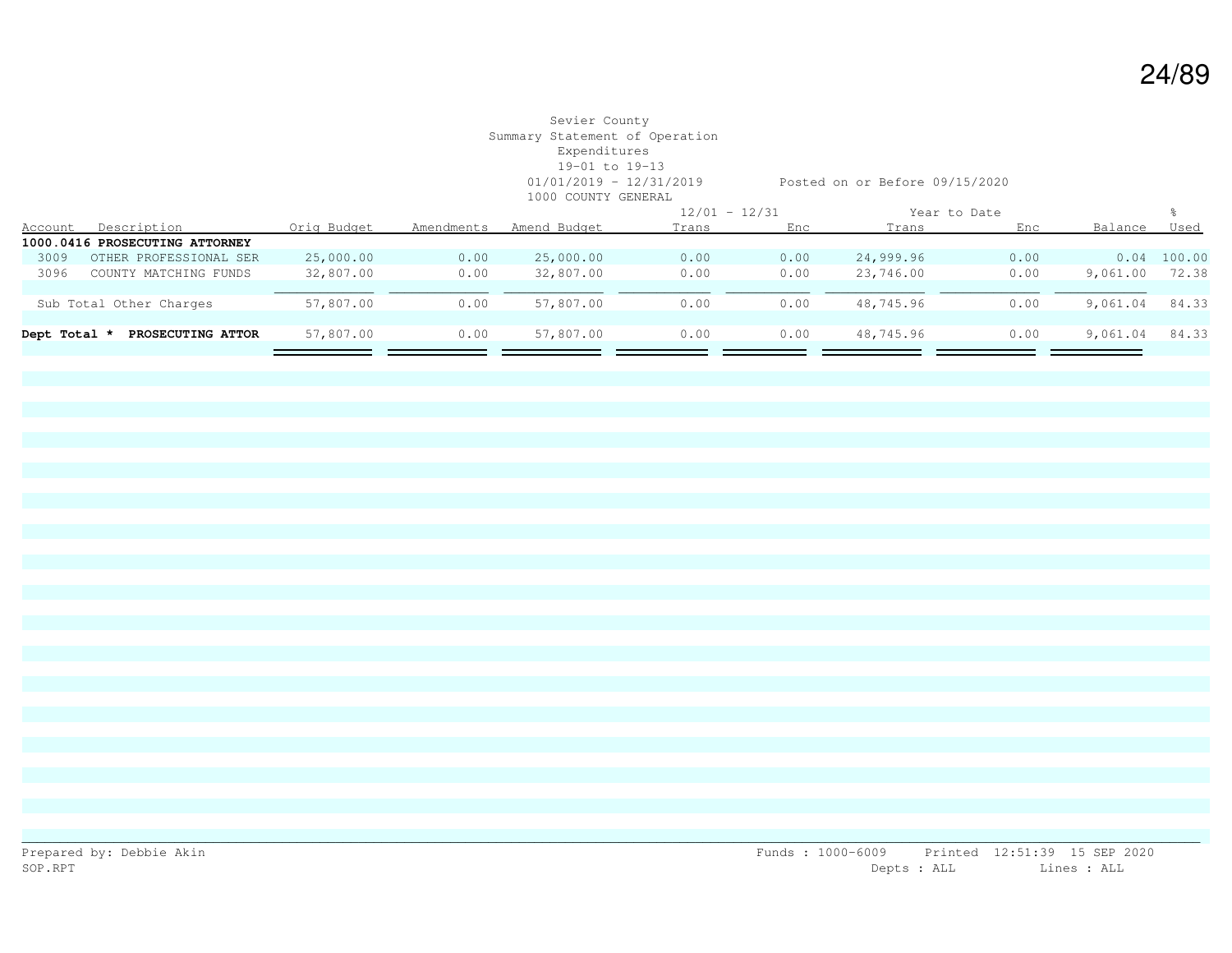|              |                              |             |            |              |          | $12/01 - 12/31$ |           | Year to Date |          |        |
|--------------|------------------------------|-------------|------------|--------------|----------|-----------------|-----------|--------------|----------|--------|
| Account      | Description                  | Orig Budget | Amendments | Amend Budget | Trans    | Enc.            | Trans     | Enc          | Balance  | Used   |
|              | 1000.0419 CORONER            |             |            |              |          |                 |           |              |          |        |
| 1002         | SALARIES, PART-TIME          | 12,000.00   | 0.00       | 12,000.00    | 0.00     | 0.00            | 9,990.00  | 0.00         | 2,010.00 | 83.25  |
| 1006         | SOCIAL SECURITY MATCHI       | 920.00      | 0.00       | 920.00       | 0.00     | 0.00            | 764.30    | 0.00         | 155.70   | 83.08  |
| 1009         | HEALTH INSURANCE MATCH       | 90.00       | 0.00       | 90.00        | 0.00     | 0.00            | 90.00     | 0.00         | 0.00     | 100.00 |
| 1010         | WORKMEN'S COMPENSATION       | 30.00       | 0.00       | 30.00        | 0.00     | 0.00            | 27.87     | 0.00         | 2.13     | 92.90  |
| 1011         | UNEMPLOYMENT COMPENSAT       | 250.00      | 0.00       | 250.00       | 15.12    | 0.00            | 122.82    | 0.00         | 127.18   | 49.13  |
|              |                              |             |            |              |          |                 |           |              |          |        |
|              | Sub Total Personnel Services | 13,290.00   | 0.00       | 13,290.00    | 15.12    | 0.00            | 10,994.99 | 0.00         | 2,295.01 | 82.73  |
|              |                              |             |            |              |          |                 |           |              |          |        |
| 2001         | SUPPLIES                     | 600.00      | $-600.00$  | 0.00         | 0.00     | 0.00            | 0.00      | 0.00         | 0.00     | 0.00   |
| 2002         | SMALL EQUIPMENT              | 500.00      | 0.00       | 500.00       | 0.00     | 0.00            | 0.00      | 0.00         | 500.00   | 0.00   |
|              |                              |             |            |              |          |                 |           |              |          |        |
|              | Sub Total Supplies           | 1,100.00    | $-600.00$  | 500.00       | 0.00     | 0.00            | 0.00      | 0.00         | 500.00   | 0.00   |
|              |                              |             |            |              |          |                 |           |              |          |        |
| 3022         | CELL PHONES & PAGERS         | 600.00      | 600.00     | 1,200.00     | 1,200.00 | 0.00            | 1,200.00  | 0.00         | 0.00     | 100.00 |
| 3054         | OTHER SUNDRY INSURANCE       | 500.00      | 0.00       | 500.00       | 0.00     | 0.00            | 431.70    | 0.00         | 68.30    | 86.34  |
| 3090         | DUES & MEMBERSHIPS           | 150.00      | 0.00       | 150.00       | 0.00     | 0.00            | 0.00      | 0.00         | 150.00   | 0.00   |
|              |                              |             |            |              |          |                 |           |              |          |        |
|              | Sub Total Other Charges      | 1,250.00    | 600.00     | 1,850.00     | 1,200.00 | 0.00            | 1,631.70  | 0.00         | 218.30   | 88.20  |
|              |                              |             |            |              |          |                 |           |              |          |        |
| Dept Total * | <b>CORONER</b>               | 15,640.00   | 0.00       | 15,640.00    | 1,215.12 | 0.00            | 12,626.69 | 0.00         | 3,013.31 | 80.73  |
|              |                              |             |            |              |          |                 |           |              |          |        |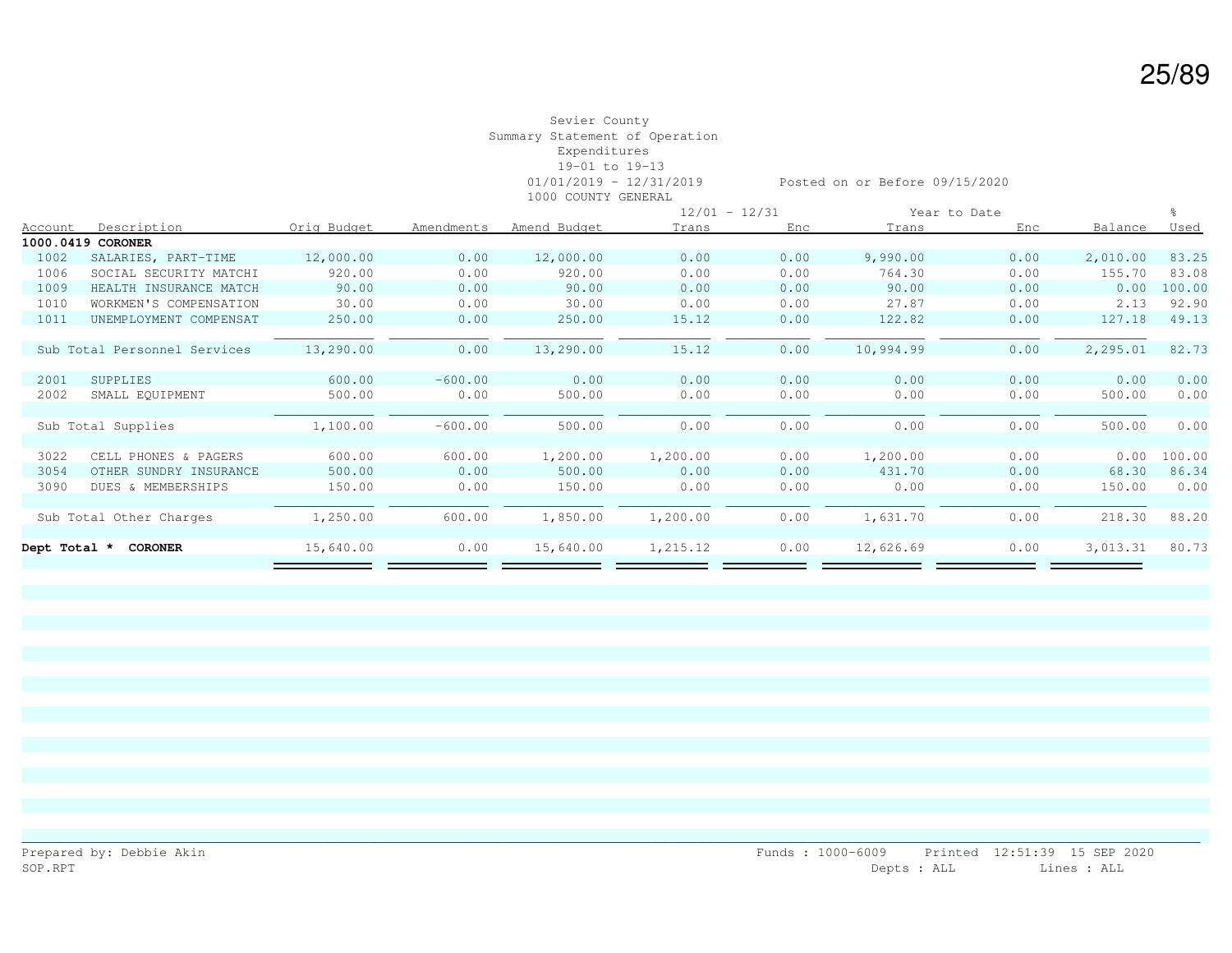|                |                                          |             |            |              |       | $12/01 - 12/31$ |           | Year to Date |          | ÷,            |
|----------------|------------------------------------------|-------------|------------|--------------|-------|-----------------|-----------|--------------|----------|---------------|
| <u>Account</u> | Description                              | Oria Budget | Amendments | Amend Budget | Trans | Enc             | Trans     | Enc          | Balance  | Used          |
|                | 1000.0500 OFFICE OF EMERGENCY MANAGEMENT |             |            |              |       |                 |           |              |          |               |
| 1001           | SALARIES, FULL-TIME                      | 38,615.00   | 0.00       | 38,615.00    | 0.00  | 0.00            | 38,614.38 | 0.00         |          | 0.62 100.00   |
| 1006           | SOCIAL SECURITY MATCHI                   | 2,954.00    | 0.00       | 2,954.00     | 0.00  | 0.00            | 2,923.63  | 0.00         | 30.37    | 98.97         |
| 1007           | RETIREMENT MATCHING                      | 5,916.00    | 0.00       | 5,916.00     | 0.00  | 0.00            | 5,915.78  | 0.00         |          | $0.22$ 100.00 |
| 1009           | HEALTH INSURANCE MATCH                   | 6,139.00    | 91.00      | 6, 230.00    | 0.00  | 0.00            | 6, 229.08 | 0.00         | 0.92     | 99.99         |
| 1010           | WORKMEN'S COMPENSATION                   | 1,470.00    | 130.00     | 1,600.00     | 0.00  | 0.00            | 1,599.59  | 0.00         | 0.41     | 99.97         |
| 1011           | UNEMPLOYMENT COMPENSAT                   | 200.00      | 0.00       | 200.00       | 0.00  | 0.00            | 80.00     | 0.00         | 120.00   | 40.00         |
| 1016           | LIFE INSURANCE                           | 122.00      | 0.00       | 122.00       | 0.00  | 0.00            | 121.80    | 0.00         | 0.20     | 99.84         |
| 1018           | COMPENSATION LIABILITY                   | 747.00      | $-221.00$  | 526.00       | 0.00  | 0.00            | 0.00      | 0.00         | 526.00   | 0.00          |
|                |                                          |             |            |              |       |                 |           |              |          |               |
|                | Sub Total Personnel Services             | 56,163.00   | 0.00       | 56,163.00    | 0.00  | 0.00            | 55,484.26 | 0.00         | 678.74   | 98.79         |
|                |                                          |             |            |              |       |                 |           |              |          |               |
| 2001           | SUPPLIES                                 | 1,000.00    | 0.00       | 1,000.00     | 6.55  | 0.00            | 412.15    | 0.00         | 587.85   | 41.22         |
| 2002           | SMALL EOUIPMENT                          | 1,000.00    | 0.00       | 1,000.00     | 0.00  | 0.00            | 289.39    | 0.00         | 710.61   | 28.94         |
| 2005           | FOOD                                     | 250.00      | 0.00       | 250.00       | 0.00  | 0.00            | 42.01     | 0.00         | 207.99   | 16.80         |
| 2007           | FUELS, OILS & LUBRICAN                   | 2,500.00    | 0.00       | 2,500.00     | 62.31 | 0.00            | 840.12    | 0.00         | 1,659.88 | 33.60         |
| 2008           | TIRES & TUBES                            | 400.00      | 0.00       | 400.00       | 0.00  | 0.00            | 0.00      | 0.00         | 400.00   | 0.00          |
| 2020           | BUILDING MATERIALS & S                   | 1,000.00    | 0.00       | 1,000.00     | 0.00  | 0.00            | 0.00      | 0.00         | 1,000.00 | 0.00          |
| 2021           | PAINTS & METALS                          | 200.00      | 0.00       | 200.00       | 0.00  | 0.00            | 0.00      | 0.00         | 200.00   | 0.00          |
| 2023           | PARTS & REPAIRS                          | 2,000.00    | 0.00       | 2,000.00     | 0.00  | 0.00            | 140.32    | 0.00         | 1,859.68 | 7.02          |
|                |                                          |             |            |              |       |                 |           |              |          |               |
|                | Sub Total Supplies                       | 8,350.00    | 0.00       | 8,350.00     | 68.86 | 0.00            | 1,723.99  | 0.00         | 6,626.01 | 20.65         |
|                |                                          |             |            |              |       |                 |           |              |          |               |
| 3003           | COMPUTER SERVICES                        | 200.00      | 0.00       | 200.00       | 0.00  | 0.00            | 0.00      | 0.00         | 200.00   | 0.00          |
| 3009           | OTHER PROFESSIONAL SER                   | 7,300.00    | 0.00       | 7,300.00     | 0.00  | 0.00            | 7,101.00  | 0.00         | 199.00   | 97.27         |
| 3020           | TELEPHONE & FAX - LAND                   | 1,070.00    | 0.00       | 1,070.00     | 0.00  | 0.00            | 507.42    | 0.00         | 562.58   | 47.42         |
| 3021           | POSTAGE                                  | 68.00       | 0.00       | 68.00        | 0.00  | 0.00            | 50.87     | 0.00         | 17.13    | 74.81         |
| 3023           | INTERNET CONNECTION                      | 1,000.00    | 0.00       | 1,000.00     | 0.00  | 0.00            | 802.56    | 0.00         | 197.44   | 80.26         |
| 3030           | TRAVEL                                   | 350.00      | 0.00       | 350.00       | 0.00  | 0.00            | 121.50    | 0.00         | 228.50   | 34.71         |
| 3040           | ADVERTISING & PUBLICAT                   | 150.00      | 0.00       | 150.00       | 0.00  | 0.00            | 0.00      | 0.00         | 150.00   | 0.00          |
| 3052           | FIRE & EXTENDED COVERA                   | 160.00      | 0.00       | 160.00       | 0.00  | 0.00            | 121.82    | 0.00         | 38.18    | 76.14         |
| 3053           | FLEET LIABILITY                          | 580.00      | 0.00       | 580.00       | 0.00  | 0.00            | 334.00    | 0.00         | 246.00   | 57.59         |
| 3054           | OTHER SUNDRY INSURANCE                   | 80.00       | 0.00       | 80.00        | 0.00  | 0.00            | 71.95     | 0.00         | 8.05     | 89.94         |
| 3073           | LEASE - MACHINERY & EQ                   | 13.58       | 0.00       | 13.58        | 0.00  | 0.00            | 12.88     | 0.00         | 0.70     | 94.85         |
| 3090           | DUES & MEMBERSHIPS                       | 150.00      | 0.00       | 150.00       | 0.00  | 0.00            | 0.00      | 0.00         | 150.00   | 0.00          |
| 3094           | MEALS & LODGING                          | 500.00      | 0.00       | 500.00       | 0.00  | 0.00            | 0.00      | 0.00         | 500.00   | 0.00          |
| 3100           | OTHER MISCELLANEOUS                      | 200.00      | 0.00       | 200.00       | 0.00  | 0.00            | 0.00      | 0.00         | 200.00   | 0.00          |
| 3101           | TRAINING & EDUCATION                     | 300.00      | 0.00       | 300.00       | 0.00  | 0.00            | 45.00     | 0.00         | 255.00   | 15.00         |
| 3102           | COMPUTER SOFTWARE, SUP                   | 200.00      | 0.00       | 200.00       | 0.00  | 0.00            | 0.00      | 0.00         | 200.00   | 0.00          |
|                |                                          |             |            |              |       |                 |           |              |          |               |

Prepared by: Debbie Akin Funds : 1000-6009 Printed 12:51:39 15 SEP 2020 SOP.RPT Depts : ALL Lines : ALL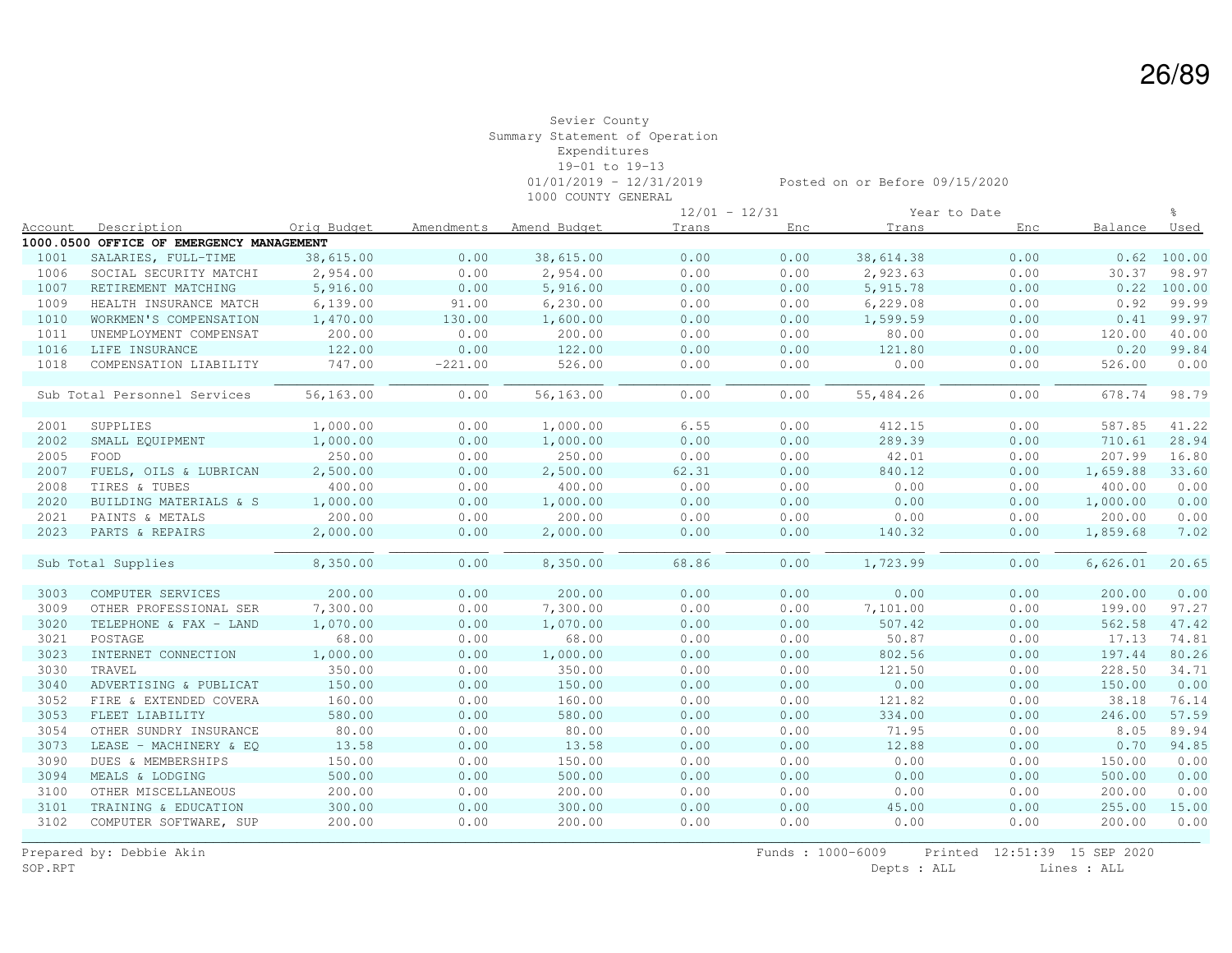|              |                                          |             |                                |              | $12/01 - 12/31$ |      |            | Year to Date |           |             |
|--------------|------------------------------------------|-------------|--------------------------------|--------------|-----------------|------|------------|--------------|-----------|-------------|
| Account      | Description                              | Orig Budget | Amendments                     | Amend Budget | Trans           | Enc  | Trans      | Enc          | Balance   | <u>Used</u> |
|              | 1000.0500 OFFICE OF EMERGENCY MANAGEMENT |             | (Continued from previous Page) |              |                 |      |            |              |           |             |
|              |                                          |             |                                |              |                 |      |            |              |           |             |
|              | Sub Total Other Charges                  | 12,321.58   | 0.00                           | 12,321.58    | 0.00            | 0.00 | 9,169.00   | 0.00         | 3, 152.58 | 74.41       |
|              |                                          |             |                                |              |                 |      |            |              |           |             |
| 4004         | MACHINERY & EQUIPMENT                    | 4,000.00    | 0.00                           | 4,000.00     | 0.00            | 0.00 | 0.00       | 0.00         | 4,000.00  | 0.00        |
| 4005         | Vehicles                                 | 30,000.00   | 0.00                           | 30,000.00    | 0.00            | 0.00 | 14,966.00  | 0.00         | 15,034.00 | 49.89       |
|              |                                          |             |                                |              |                 |      |            |              |           |             |
|              | Sub Total Capital Outlay                 | 34,000.00   | 0.00                           | 34,000.00    | 0.00            | 0.00 | 14,966.00  | 0.00         | 19,034.00 | 44.02       |
|              |                                          |             |                                |              |                 |      |            |              |           |             |
| Dept Total * | OFFICE OF EMERGEN                        | 110,834.58  | 0.00                           | 110,834.58   | 68.86           | 0.00 | 81, 343.25 | 0.00         | 29,491.33 | 73.39       |
|              |                                          |             |                                |              |                 |      |            |              |           |             |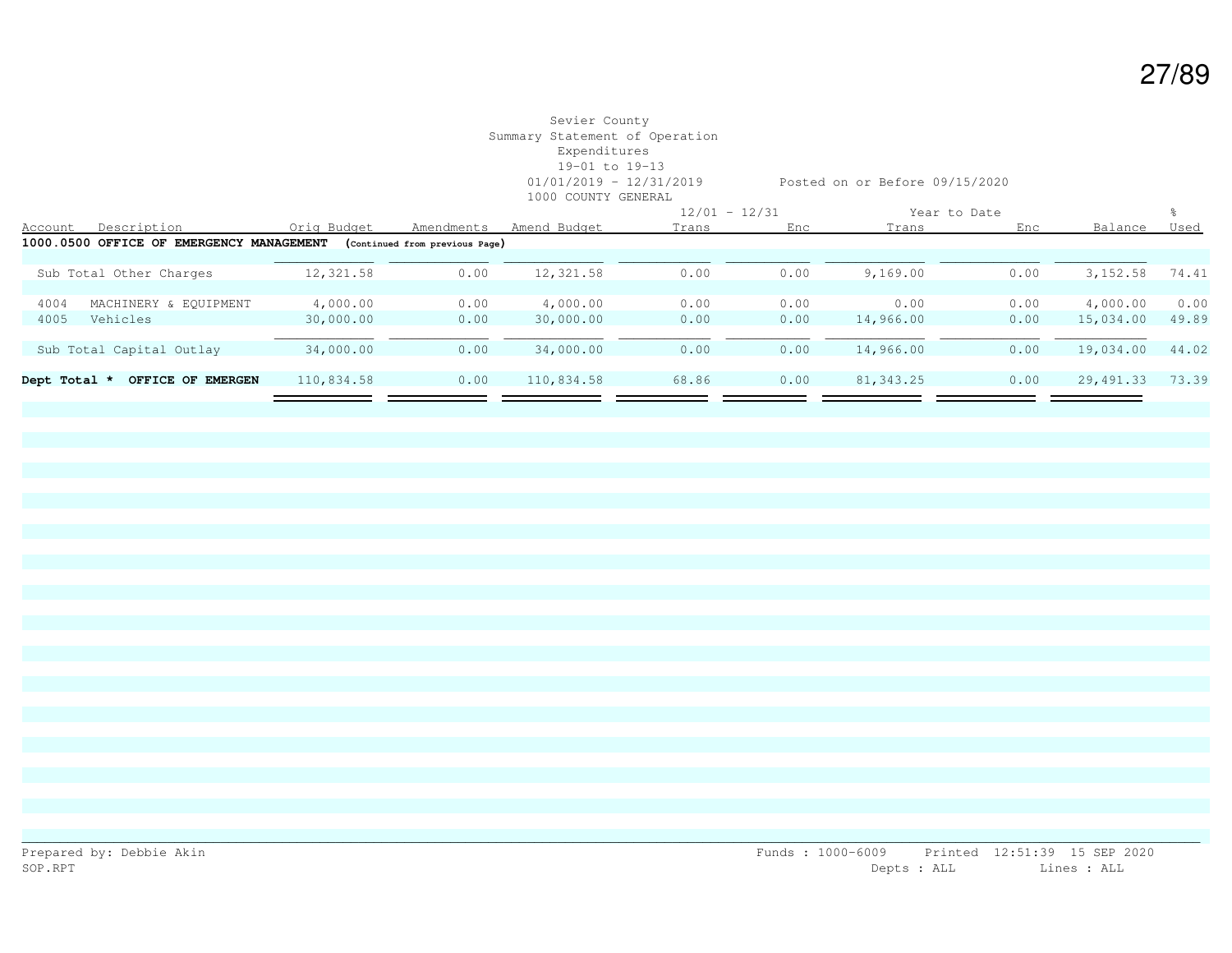# Sevier County Summary Statement of Operation Expenditures 19-01 to 19-13 1000 COUNTY GENERAL

01/01/2019 - 12/31/2019 Posted on or Before 09/15/2020

|              |                           |                      |            | $12/01 - 12/31$ |       | Year to Date |          |      |         |             |
|--------------|---------------------------|----------------------|------------|-----------------|-------|--------------|----------|------|---------|-------------|
| Account      | Description               | Orig Budget          | Amendments | Amend Budget    | Trans | Enc          | Trans    | Enc  | Balance | Used        |
|              | 1000.0602 GRANTS-IN-AID / | RECREATION & CULTURE |            |                 |       |              |          |      |         |             |
| 3103         | GRANTS-IN-AID             | 3,500.00             | 0.00       | 3,500.00        | 0.00  | 0.00         | 3,500.00 | 0.00 |         | 0.00 100.00 |
|              |                           |                      |            |                 |       |              |          |      |         |             |
|              | Sub Total Other Charges   | 3,500.00             | 0.00       | 3,500.00        | 0.00  | 0.00         | 3,500.00 | 0.00 |         | 0.00 100.00 |
|              |                           |                      |            |                 |       |              |          |      |         |             |
| Dept Total * | GRANTS-IN-AID / R         | 3,500.00             | 0.00       | 3,500.00        | 0.00  | 0.00         | 3,500.00 | 0.00 |         | 0.00 100.00 |
|              |                           |                      |            |                 |       |              |          |      |         |             |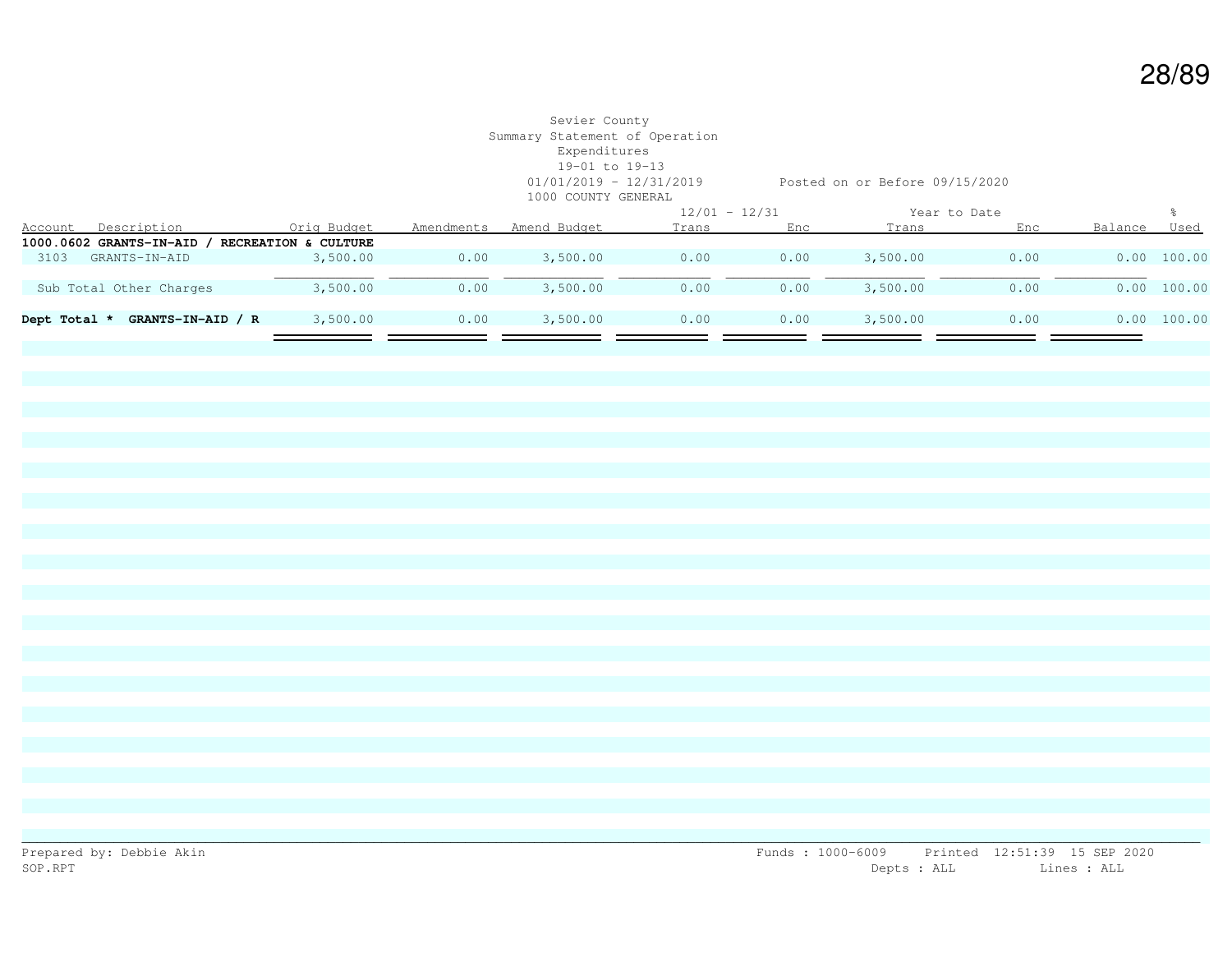|         |                                |             |            |              | $12/01 - 12/31$ |      |            | Year to Date |           |         |
|---------|--------------------------------|-------------|------------|--------------|-----------------|------|------------|--------------|-----------|---------|
| Account | Description                    | Oria Budget | Amendments | Amend Budget | Trans           | Enc  | Trans      | Enc          | Balance   | Used    |
|         | 1000.0800 VETERAN'S SERVICE    |             |            |              |                 |      |            |              |           |         |
| 1002    | SALARIES, PART-TIME            | 12,900.00   | $-55.00$   | 12,845.00    | 403.20          | 0.00 | 6,665.40   | 0.00         | 6, 179.60 | 51.89   |
| 1006    | SOCIAL SECURITY MATCHI         | 505.00      | 5.00       | 510.00       | 30.85           | 0.00 | 509.95     | 0.00         | 0.05      | 99.99   |
| 1009    | HEALTH INSURANCE MATCH         | 0.00        | 50.00      | 50.00        | 0.00            | 0.00 | 49.00      | 0.00         | 1.00      | 98.00   |
| 1010    | WORKMEN'S COMPENSATION         | 9.00        | 0.00       | 9.00         | 0.00            | 0.00 | $-0.51$    | 0.00         | 9.51      | $-5.67$ |
| 1011    | UNEMPLOYMENT COMPENSAT         | 132.00      | 0.00       | 132.00       | 12.15           | 0.00 | 76.00      | 0.00         | 56.00     | 57.58   |
|         |                                |             |            |              |                 |      |            |              |           |         |
|         | Sub Total Personnel Services   | 13,546.00   | 0.00       | 13,546.00    | 446.20          | 0.00 | 7,299.84   | 0.00         | 6,246.16  | 53.89   |
|         |                                |             |            |              |                 |      |            |              |           |         |
| 2001    | SUPPLIES                       | 500.00      | 0.00       | 500.00       | 81.12           | 0.00 | 297.72     | 0.00         | 202.28    | 59.54   |
| 2002    | SMALL EQUIPMENT                | 650.00      | 0.00       | 650.00       | 324.74          | 0.00 | 574.74     | 0.00         | 75.26     | 88.42   |
|         |                                |             |            |              |                 |      |            |              |           |         |
|         | Sub Total Supplies             | 1,150.00    | 0.00       | 1,150.00     | 405.86          | 0.00 | 872.46     | 0.00         | 277.54    | 75.87   |
|         |                                |             |            |              |                 |      |            |              |           |         |
| 3003    | COMPUTER SERVICES              | 200.00      | 0.00       | 200.00       | 0.00            | 0.00 | 0.00       | 0.00         | 200.00    | 0.00    |
| 3020    | TELEPHONE & FAX - LAND         | 1,000.00    | 0.00       | 1,000.00     | 0.00            | 0.00 | 632.23     | 0.00         | 367.77    | 63.22   |
| 3023    | INTERNET CONNECTION            | 1,500.00    | 0.00       | 1,500.00     | 0.00            | 0.00 | 1,357.00   | 0.00         | 143.00    | 90.47   |
| 3030    | TRAVEL                         | 500.00      | 0.00       | 500.00       | 0.00            | 0.00 | 0.00       | 0.00         | 500.00    | 0.00    |
| 3040    | ADVERTISING & PUBLICAT         | 200.00      | 0.00       | 200.00       | 0.00            | 0.00 | 0.00       | 0.00         | 200.00    | 0.00    |
| 3054    | OTHER SUNDRY INSURANCE         | 85.00       | 0.00       | 85.00        | 0.00            | 0.00 | 71.95      | 0.00         | 13.05     | 84.65   |
| 3090    | DUES & MEMBERSHIPS             | 20.00       | 0.00       | 20.00        | 0.00            | 0.00 | 0.00       | 0.00         | 20.00     | 0.00    |
| 3094    | MEALS & LODGING                | 500.00      | 0.00       | 500.00       | 0.00            | 0.00 | 0.00       | 0.00         | 500.00    | 0.00    |
| 3102    | COMPUTER SOFTWARE, SUP         | 1,400.00    | 0.00       | 1,400.00     | 0.00            | 0.00 | 898.00     | 0.00         | 502.00    | 64.14   |
|         |                                |             |            |              |                 |      |            |              |           |         |
|         | Sub Total Other Charges        | 5,405.00    | 0.00       | 5,405.00     | 0.00            | 0.00 | 2,959.18   | 0.00         | 2,445.82  | 54.75   |
|         |                                |             |            |              |                 |      |            |              |           |         |
|         | Dept Total * VETERAN'S SERVICE | 20,101.00   | 0.00       | 20,101.00    | 852.06          | 0.00 | 11, 131.48 | 0.00         | 8,969.52  | 55.38   |
|         |                                |             |            |              |                 |      |            |              |           |         |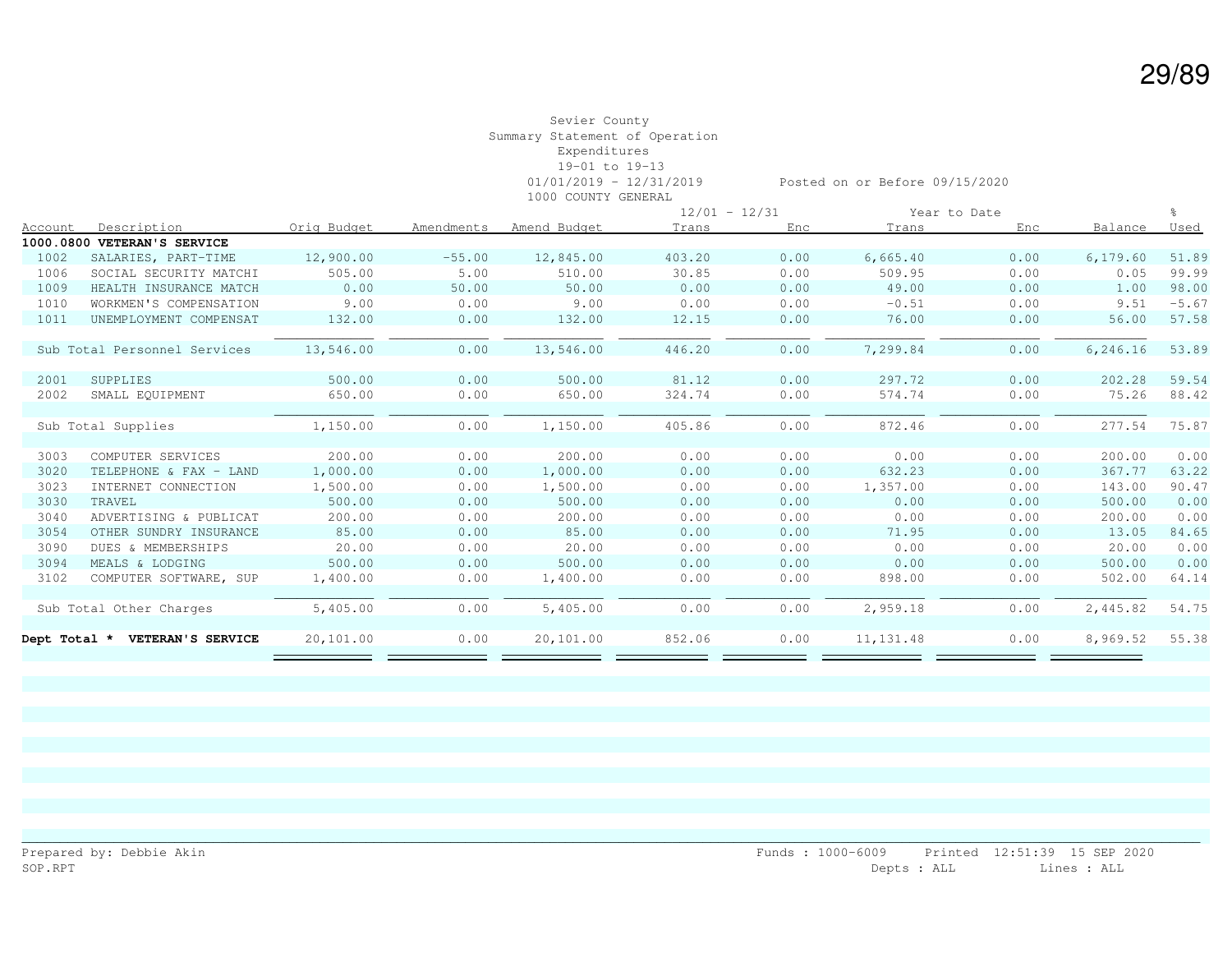|              |                            |             |            |              | $12/01 - 12/31$ |      |           | Year to Date |          |        |
|--------------|----------------------------|-------------|------------|--------------|-----------------|------|-----------|--------------|----------|--------|
| Account      | Description                | Oria Budaet | Amendments | Amend Budget | Trans           | Enc  | Trans     | Enc          | Balance  | Used   |
|              | 1000.0801 EXTENSION OFFICE |             |            |              |                 |      |           |              |          |        |
| 3009         | OTHER PROFESSIONAL SER     | 54,621.00   | 529.00     | 55,150.00    | 0.00            | 0.00 | 55,150.00 | 0.00         | 0.00     | 100.00 |
| 3020         | TELEPHONE & FAX - LAND     | 2,300.00    | 0.00       | 2,300.00     | 0.00            | 0.00 | 620.05    | 0.00         | 1,679.95 | 26.96  |
| 3090         | DUES & MEMBERSHIPS         | 400.00      | 0.00       | 400.00       | 0.00            | 0.00 | 195.00    | 0.00         | 205.00   | 48.75  |
|              |                            |             |            |              |                 |      |           |              |          |        |
|              | Sub Total Other Charges    | 57,321.00   | 529.00     | 57,850.00    | 0.00            | 0.00 | 55,965.05 | 0.00         | 1,884.95 | 96.74  |
|              |                            |             |            |              |                 |      |           |              |          |        |
| Dept Total * | <b>EXTENSION OFFICE</b>    | 57,321.00   | 529.00     | 57,850.00    | 0.00            | 0.00 | 55,965.05 | 0.00         | 1,884.95 | 96.74  |
|              |                            |             |            |              |                 |      |           |              |          |        |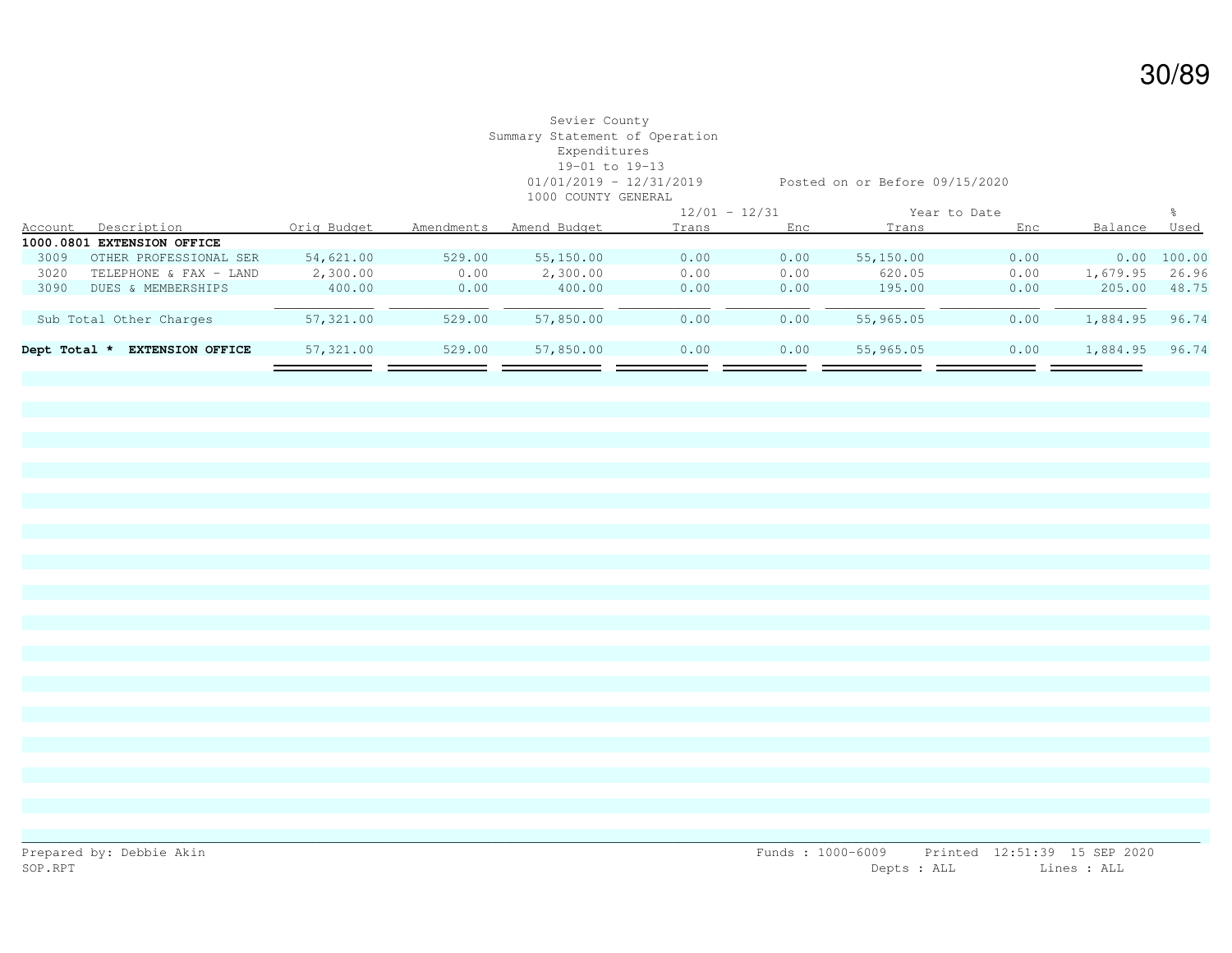# Sevier County Summary Statement of Operation Expenditures 19-01 to 19-13 1000 COUNTY GENERAL

01/01/2019 - 12/31/2019 Posted on or Before 09/15/2020

|                |                                   |                 |            |              | $12/01 - 12/31$ |      | Year to Date |      |         |             |
|----------------|-----------------------------------|-----------------|------------|--------------|-----------------|------|--------------|------|---------|-------------|
| <b>Account</b> | Description                       | Orig Budget     | Amendments | Amend Budget | Trans           | Enc  | Trans        | Enc  | Balance | Used        |
|                | 1000.0803 GRANTS-IN-AID /         | SOCIAL SERVICES |            |              |                 |      |              |      |         |             |
| 3103           | GRANTS-IN-AID                     | 2,800.00        | 0.00       | 2,800.00     | 0.00            | 0.00 | 2,800.00     | 0.00 |         | 0.00 100.00 |
|                |                                   |                 |            |              |                 |      |              |      |         |             |
|                | Sub Total Other Charges           | 2,800.00        | 0.00       | 2,800.00     | 0.00            | 0.00 | 2,800.00     | 0.00 |         | 0.00 100.00 |
|                |                                   |                 |            |              |                 |      |              |      |         |             |
|                | GRANTS-IN-AID / S<br>Dept Total * | 2,800.00        | 0.00       | 2,800.00     | 0.00            | 0.00 | 2,800.00     | 0.00 |         | 0.00 100.00 |
|                |                                   |                 |            |              |                 |      |              |      |         |             |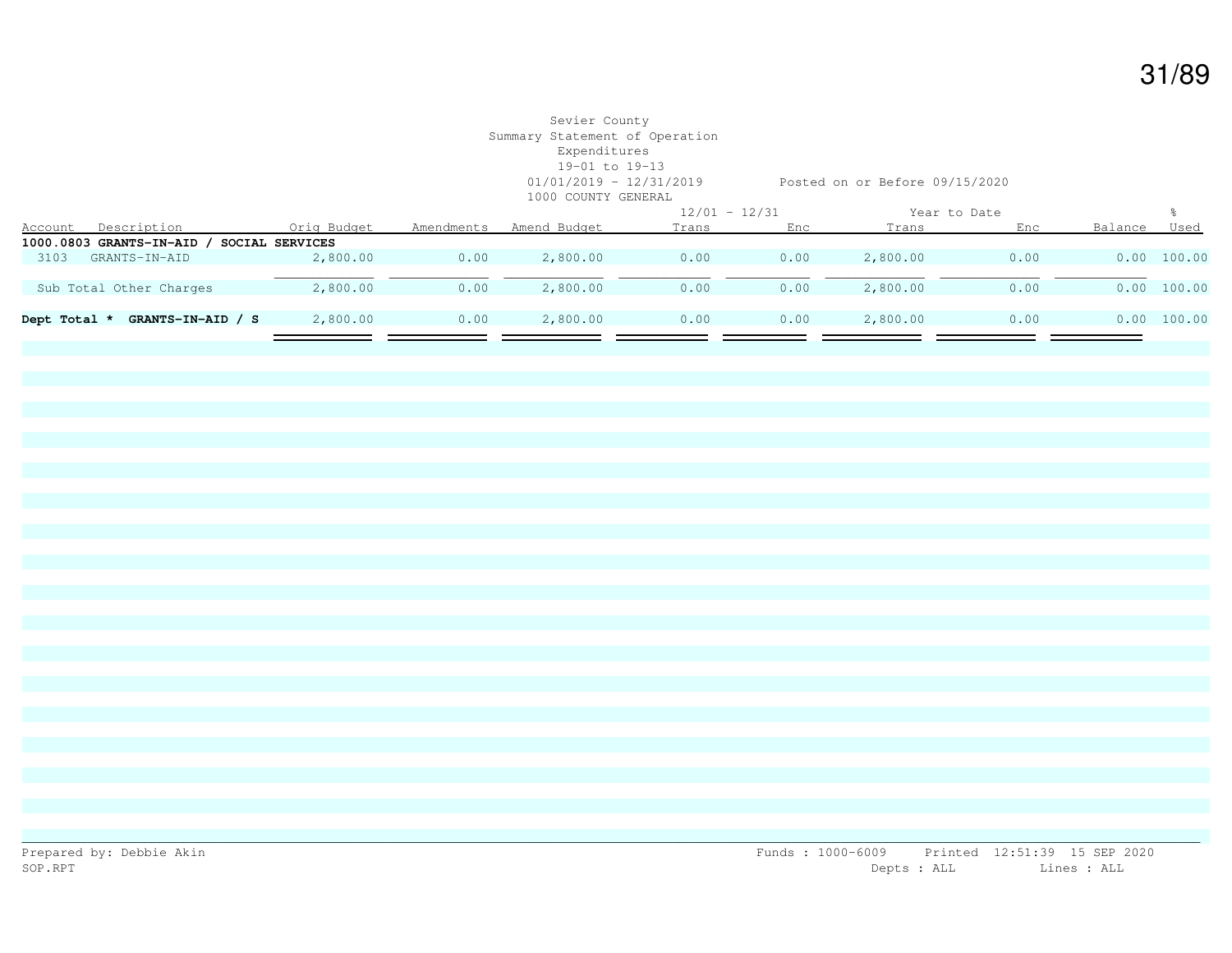| % Account Description Communication Amendments Amend Budget 12/01 - 12/31 The Year to Date<br>Account Description Communication Orig Budget Amendments Amend Budget Trans Enc Trans Enc Balance Used<br>Fund Total ** 1000 COUNTY GENER 3,271,836.91 62,376.57 3,334,213.48 67,324.52 0.00 2,820,304.84 0.00 513,908.64 84.59 |  | Sevier County<br>Summary Statement of Operation<br>Expenditures<br>19-01 to 19-13<br>1000 COUNTY GENERAL |  | 01/01/2019 - 12/31/2019 Posted on or Before 09/15/2020 |  |  |
|-------------------------------------------------------------------------------------------------------------------------------------------------------------------------------------------------------------------------------------------------------------------------------------------------------------------------------|--|----------------------------------------------------------------------------------------------------------|--|--------------------------------------------------------|--|--|
|                                                                                                                                                                                                                                                                                                                               |  |                                                                                                          |  |                                                        |  |  |
|                                                                                                                                                                                                                                                                                                                               |  |                                                                                                          |  |                                                        |  |  |
|                                                                                                                                                                                                                                                                                                                               |  |                                                                                                          |  |                                                        |  |  |
|                                                                                                                                                                                                                                                                                                                               |  |                                                                                                          |  |                                                        |  |  |
|                                                                                                                                                                                                                                                                                                                               |  |                                                                                                          |  |                                                        |  |  |
|                                                                                                                                                                                                                                                                                                                               |  |                                                                                                          |  |                                                        |  |  |
|                                                                                                                                                                                                                                                                                                                               |  |                                                                                                          |  |                                                        |  |  |
|                                                                                                                                                                                                                                                                                                                               |  |                                                                                                          |  |                                                        |  |  |
|                                                                                                                                                                                                                                                                                                                               |  |                                                                                                          |  |                                                        |  |  |
|                                                                                                                                                                                                                                                                                                                               |  |                                                                                                          |  |                                                        |  |  |
|                                                                                                                                                                                                                                                                                                                               |  |                                                                                                          |  |                                                        |  |  |
|                                                                                                                                                                                                                                                                                                                               |  |                                                                                                          |  |                                                        |  |  |
|                                                                                                                                                                                                                                                                                                                               |  |                                                                                                          |  |                                                        |  |  |
|                                                                                                                                                                                                                                                                                                                               |  |                                                                                                          |  |                                                        |  |  |
|                                                                                                                                                                                                                                                                                                                               |  |                                                                                                          |  |                                                        |  |  |
|                                                                                                                                                                                                                                                                                                                               |  |                                                                                                          |  |                                                        |  |  |
|                                                                                                                                                                                                                                                                                                                               |  |                                                                                                          |  |                                                        |  |  |
|                                                                                                                                                                                                                                                                                                                               |  |                                                                                                          |  |                                                        |  |  |
|                                                                                                                                                                                                                                                                                                                               |  |                                                                                                          |  |                                                        |  |  |
|                                                                                                                                                                                                                                                                                                                               |  |                                                                                                          |  |                                                        |  |  |
|                                                                                                                                                                                                                                                                                                                               |  |                                                                                                          |  |                                                        |  |  |
|                                                                                                                                                                                                                                                                                                                               |  |                                                                                                          |  |                                                        |  |  |
|                                                                                                                                                                                                                                                                                                                               |  |                                                                                                          |  |                                                        |  |  |
|                                                                                                                                                                                                                                                                                                                               |  |                                                                                                          |  |                                                        |  |  |
|                                                                                                                                                                                                                                                                                                                               |  |                                                                                                          |  |                                                        |  |  |
|                                                                                                                                                                                                                                                                                                                               |  |                                                                                                          |  |                                                        |  |  |
|                                                                                                                                                                                                                                                                                                                               |  |                                                                                                          |  |                                                        |  |  |
|                                                                                                                                                                                                                                                                                                                               |  |                                                                                                          |  |                                                        |  |  |
|                                                                                                                                                                                                                                                                                                                               |  |                                                                                                          |  |                                                        |  |  |
|                                                                                                                                                                                                                                                                                                                               |  |                                                                                                          |  |                                                        |  |  |
|                                                                                                                                                                                                                                                                                                                               |  |                                                                                                          |  |                                                        |  |  |
|                                                                                                                                                                                                                                                                                                                               |  |                                                                                                          |  |                                                        |  |  |
|                                                                                                                                                                                                                                                                                                                               |  |                                                                                                          |  |                                                        |  |  |
|                                                                                                                                                                                                                                                                                                                               |  |                                                                                                          |  |                                                        |  |  |
|                                                                                                                                                                                                                                                                                                                               |  |                                                                                                          |  |                                                        |  |  |
|                                                                                                                                                                                                                                                                                                                               |  |                                                                                                          |  |                                                        |  |  |
|                                                                                                                                                                                                                                                                                                                               |  |                                                                                                          |  |                                                        |  |  |
|                                                                                                                                                                                                                                                                                                                               |  |                                                                                                          |  |                                                        |  |  |
|                                                                                                                                                                                                                                                                                                                               |  |                                                                                                          |  |                                                        |  |  |
|                                                                                                                                                                                                                                                                                                                               |  |                                                                                                          |  |                                                        |  |  |
|                                                                                                                                                                                                                                                                                                                               |  |                                                                                                          |  |                                                        |  |  |
|                                                                                                                                                                                                                                                                                                                               |  |                                                                                                          |  |                                                        |  |  |

32/89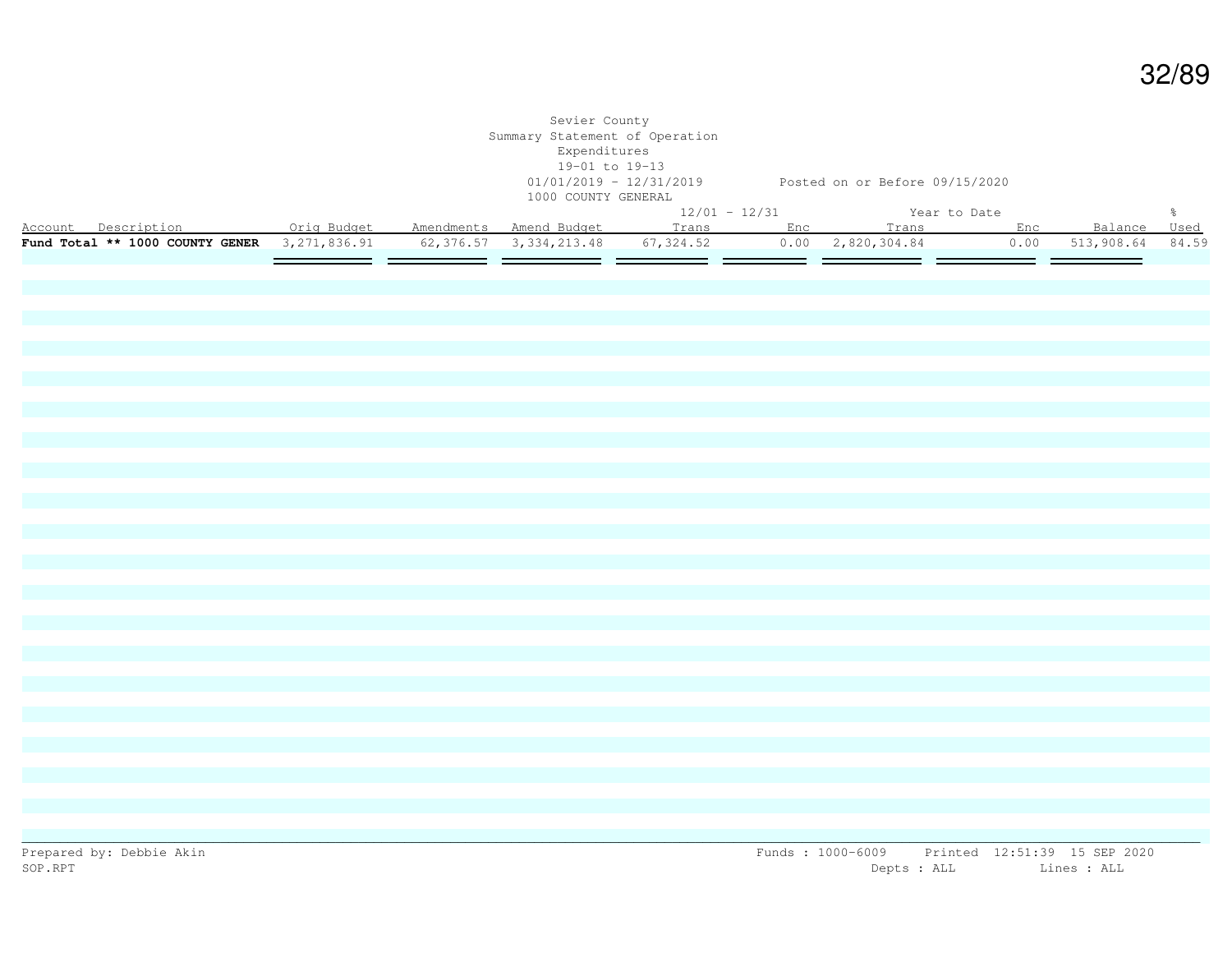|              |                         |             |            | TAAT AANTIT AHNAH TAHAH LAHA TAHA |                 |      |              |      |           |      |
|--------------|-------------------------|-------------|------------|-----------------------------------|-----------------|------|--------------|------|-----------|------|
|              |                         |             |            |                                   | $12/01 - 12/31$ |      | Year to Date |      |           |      |
| Account      | Description             | Orig Budget | Amendments | Amend Budget                      | Trans           | Enc  | Trans        | Enc  | Balance   | Used |
|              | 1001.0900 AIRPORT       |             |            |                                   |                 |      |              |      |           |      |
| 9999         | TRANSFERS OUT           | 70,000.00   | 0.00       | 70,000.00                         | 0.00            | 0.00 | 0.00         | 0.00 | 70,000.00 | 0.00 |
|              |                         |             |            |                                   |                 |      |              |      |           |      |
|              | Sub Total Transfers Out | 70,000.00   | 0.00       | 70,000.00                         | 0.00            | 0.00 | 0.00         | 0.00 | 70,000.00 | 0.00 |
|              |                         |             |            |                                   |                 |      |              |      |           |      |
| Dept Total * | <b>AIRPORT</b>          | 70,000.00   | 0.00       | 70,000.00                         | 0.00            | 0.00 | 0.00         | 0.00 | 70,000.00 | 0.00 |
|              |                         |             |            |                                   |                 |      |              |      |           |      |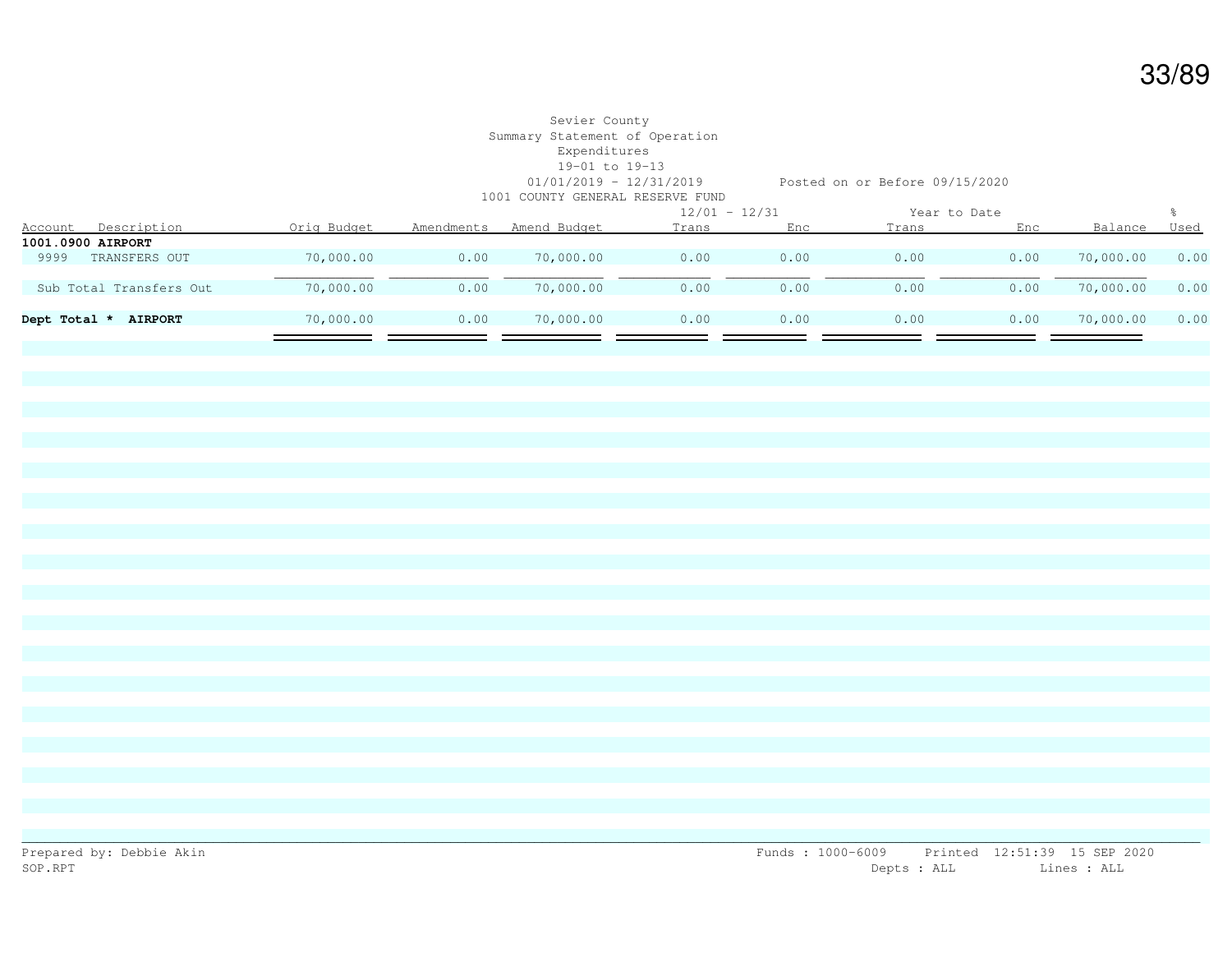|                                               |           |      | Sevier County<br>Summary Statement of Operation<br>Expenditures<br>19-01 to 19-13 | 01/01/2019 - 12/31/2019 Posted on or Before 09/15/2020 |      |              |      |           |               |
|-----------------------------------------------|-----------|------|-----------------------------------------------------------------------------------|--------------------------------------------------------|------|--------------|------|-----------|---------------|
|                                               |           |      | 1001 COUNTY GENERAL RESERVE FUND                                                  |                                                        |      |              |      |           |               |
|                                               |           |      |                                                                                   | $12/01 - 12/31$                                        |      | Year to Date |      |           | $\frac{6}{6}$ |
| Account Description <b>Canada</b> Orig Budget |           |      | Amendments Amend Budget                                                           | Trans                                                  | Enc  | Trans        | Enc  | Balance   | Used          |
| Fund Total ** 1001 COUNTY GENER               | 70,000.00 | 0.00 | 70,000.00                                                                         | 0.00                                                   | 0.00 | 0.00         | 0.00 | 70,000.00 | 0.00          |
|                                               |           | = =  |                                                                                   | = =                                                    | = =  | = =          | = =  |           |               |
|                                               |           |      |                                                                                   |                                                        |      |              |      |           |               |
|                                               |           |      |                                                                                   |                                                        |      |              |      |           |               |
|                                               |           |      |                                                                                   |                                                        |      |              |      |           |               |
|                                               |           |      |                                                                                   |                                                        |      |              |      |           |               |
|                                               |           |      |                                                                                   |                                                        |      |              |      |           |               |
|                                               |           |      |                                                                                   |                                                        |      |              |      |           |               |
|                                               |           |      |                                                                                   |                                                        |      |              |      |           |               |
|                                               |           |      |                                                                                   |                                                        |      |              |      |           |               |
|                                               |           |      |                                                                                   |                                                        |      |              |      |           |               |
|                                               |           |      |                                                                                   |                                                        |      |              |      |           |               |
|                                               |           |      |                                                                                   |                                                        |      |              |      |           |               |
|                                               |           |      |                                                                                   |                                                        |      |              |      |           |               |
|                                               |           |      |                                                                                   |                                                        |      |              |      |           |               |
|                                               |           |      |                                                                                   |                                                        |      |              |      |           |               |
|                                               |           |      |                                                                                   |                                                        |      |              |      |           |               |
|                                               |           |      |                                                                                   |                                                        |      |              |      |           |               |
|                                               |           |      |                                                                                   |                                                        |      |              |      |           |               |
|                                               |           |      |                                                                                   |                                                        |      |              |      |           |               |
|                                               |           |      |                                                                                   |                                                        |      |              |      |           |               |
|                                               |           |      |                                                                                   |                                                        |      |              |      |           |               |
|                                               |           |      |                                                                                   |                                                        |      |              |      |           |               |
|                                               |           |      |                                                                                   |                                                        |      |              |      |           |               |
|                                               |           |      |                                                                                   |                                                        |      |              |      |           |               |
|                                               |           |      |                                                                                   |                                                        |      |              |      |           |               |
|                                               |           |      |                                                                                   |                                                        |      |              |      |           |               |
|                                               |           |      |                                                                                   |                                                        |      |              |      |           |               |
|                                               |           |      |                                                                                   |                                                        |      |              |      |           |               |
|                                               |           |      |                                                                                   |                                                        |      |              |      |           |               |
|                                               |           |      |                                                                                   |                                                        |      |              |      |           |               |
|                                               |           |      |                                                                                   |                                                        |      |              |      |           |               |
|                                               |           |      |                                                                                   |                                                        |      |              |      |           |               |
|                                               |           |      |                                                                                   |                                                        |      |              |      |           |               |
|                                               |           |      |                                                                                   |                                                        |      |              |      |           |               |
|                                               |           |      |                                                                                   |                                                        |      |              |      |           |               |
|                                               |           |      |                                                                                   |                                                        |      |              |      |           |               |
|                                               |           |      |                                                                                   |                                                        |      |              |      |           |               |
|                                               |           |      |                                                                                   |                                                        |      |              |      |           |               |

34/89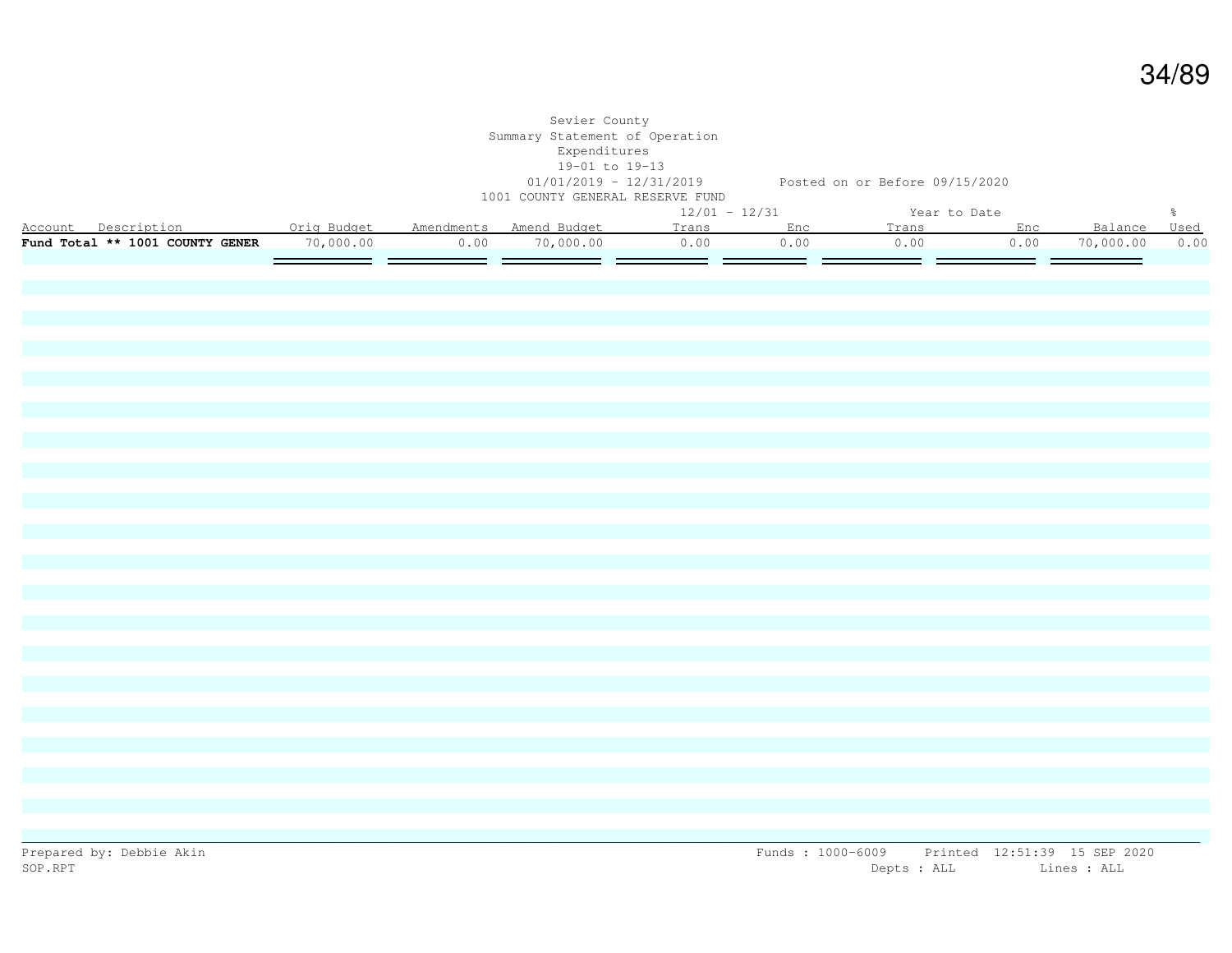|              |                                        |             |            |              | $12/01 - 12/31$ |      | Year to Date |      |         |        |
|--------------|----------------------------------------|-------------|------------|--------------|-----------------|------|--------------|------|---------|--------|
| Account      | Description                            | Orig Budget | Amendments | Amend Budget | Trans           | Enc  | Trans        | Enc  | Balance | Used   |
|              | 1800.0418 Jail CONSTRUCTION INVESTMENT |             |            |              |                 |      |              |      |         |        |
| 2023         | PARTS & REPAIRS                        | 0.00        | 67,693.44  | 67,693.44    | 0.00            | 0.00 | 67,693.44    | 0.00 | 0.00    | 100.00 |
|              |                                        |             |            |              |                 |      |              |      |         |        |
|              | Sub Total Supplies                     | 0.00        | 67,693.44  | 67,693.44    | 0.00            | 0.00 | 67,693.44    | 0.00 | 0.00    | 100.00 |
|              |                                        |             |            |              |                 |      |              |      |         |        |
| 4004         | MACHINERY & EOUIPMENT                  | 0.00        | 4,900.00   | 4,900.00     | 0.00            | 0.00 | 4,841.30     | 0.00 | 58.70   | 98.80  |
|              |                                        |             |            |              |                 |      |              |      |         |        |
|              | Sub Total Capital Outlay               | 0.00        | 4,900.00   | 4,900.00     | 0.00            | 0.00 | 4,841.30     | 0.00 | 58.70   | 98.80  |
|              |                                        |             |            |              |                 |      |              |      |         |        |
| Dept Total * | Jail CONSTRUCTION                      | 0.00        | 72,593.44  | 72,593.44    | 0.00            | 0.00 | 72,534.74    | 0.00 | 58.70   | 99.92  |
|              |                                        |             |            |              |                 |      |              |      |         |        |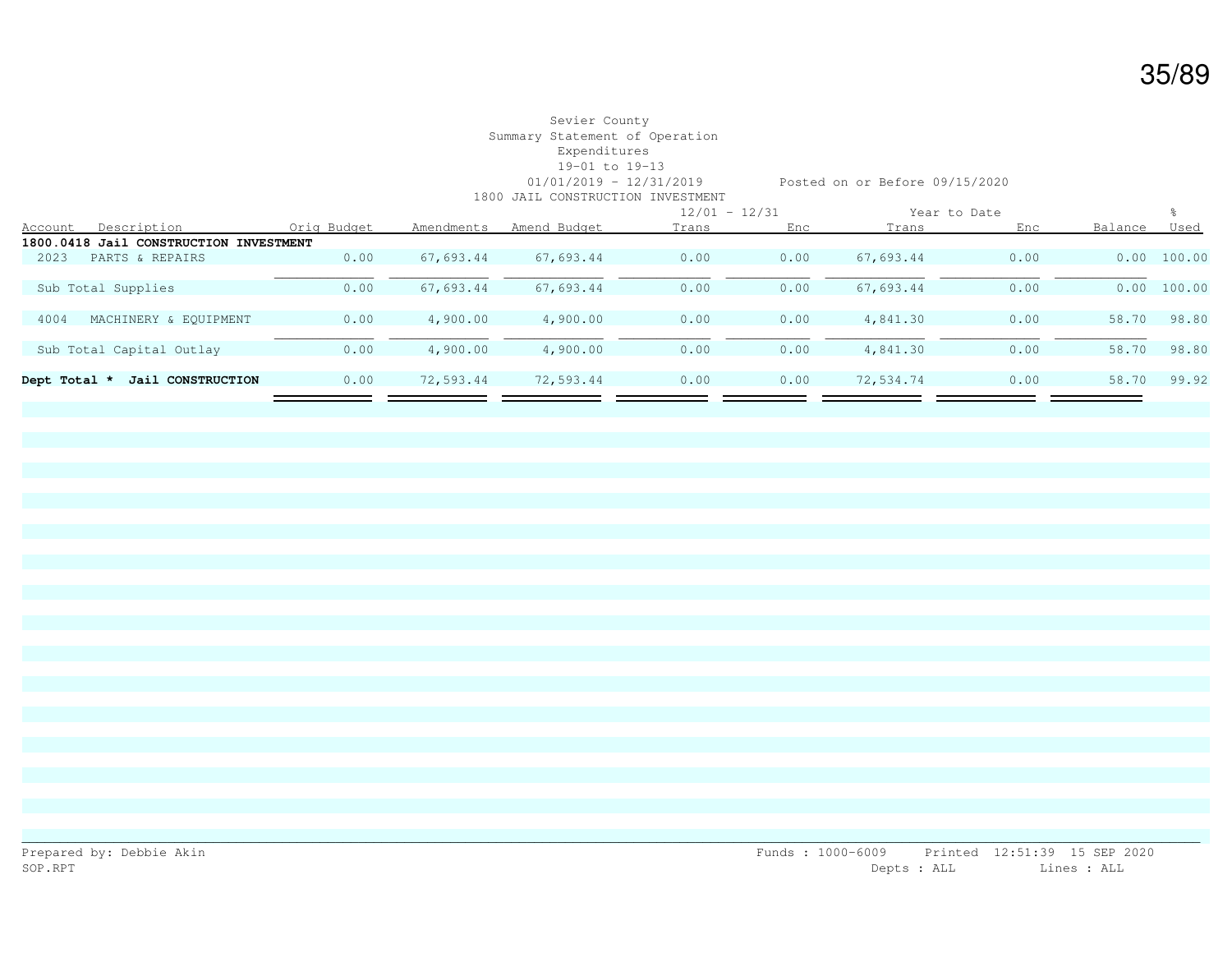|                                                          |      | Sevier County<br>Summary Statement of Operation<br>Expenditures<br>19-01 to 19-13<br>1800 JAIL CONSTRUCTION INVESTMENT |                 | 01/01/2019 - 12/31/2019 Posted on or Before 09/15/2020 |              |      |              |               |
|----------------------------------------------------------|------|------------------------------------------------------------------------------------------------------------------------|-----------------|--------------------------------------------------------|--------------|------|--------------|---------------|
|                                                          |      |                                                                                                                        | $12/01 - 12/31$ |                                                        | Year to Date |      |              | $\frac{6}{6}$ |
| Account Description  Orig Budget Amendments Amend Budget |      |                                                                                                                        | Trans           | Enc                                                    | Trans        | Enc  | Balance Used |               |
| Fund Total ** 1800 JAIL CONSTRU                          | 0.00 | 72,593.44 72,593.44                                                                                                    | 0.00            | 0.00                                                   | 72,534.74    | 0.00 | 58.70        | 99.92         |
|                                                          |      | ___ ______ _____ _____ __                                                                                              |                 |                                                        |              |      |              |               |
|                                                          |      |                                                                                                                        |                 |                                                        |              |      |              |               |
|                                                          |      |                                                                                                                        |                 |                                                        |              |      |              |               |
|                                                          |      |                                                                                                                        |                 |                                                        |              |      |              |               |
|                                                          |      |                                                                                                                        |                 |                                                        |              |      |              |               |
|                                                          |      |                                                                                                                        |                 |                                                        |              |      |              |               |
|                                                          |      |                                                                                                                        |                 |                                                        |              |      |              |               |
|                                                          |      |                                                                                                                        |                 |                                                        |              |      |              |               |
|                                                          |      |                                                                                                                        |                 |                                                        |              |      |              |               |
|                                                          |      |                                                                                                                        |                 |                                                        |              |      |              |               |
|                                                          |      |                                                                                                                        |                 |                                                        |              |      |              |               |
|                                                          |      |                                                                                                                        |                 |                                                        |              |      |              |               |
|                                                          |      |                                                                                                                        |                 |                                                        |              |      |              |               |
|                                                          |      |                                                                                                                        |                 |                                                        |              |      |              |               |
|                                                          |      |                                                                                                                        |                 |                                                        |              |      |              |               |
|                                                          |      |                                                                                                                        |                 |                                                        |              |      |              |               |
|                                                          |      |                                                                                                                        |                 |                                                        |              |      |              |               |
|                                                          |      |                                                                                                                        |                 |                                                        |              |      |              |               |
|                                                          |      |                                                                                                                        |                 |                                                        |              |      |              |               |
|                                                          |      |                                                                                                                        |                 |                                                        |              |      |              |               |
|                                                          |      |                                                                                                                        |                 |                                                        |              |      |              |               |
|                                                          |      |                                                                                                                        |                 |                                                        |              |      |              |               |
|                                                          |      |                                                                                                                        |                 |                                                        |              |      |              |               |
|                                                          |      |                                                                                                                        |                 |                                                        |              |      |              |               |
|                                                          |      |                                                                                                                        |                 |                                                        |              |      |              |               |
|                                                          |      |                                                                                                                        |                 |                                                        |              |      |              |               |
|                                                          |      |                                                                                                                        |                 |                                                        |              |      |              |               |
|                                                          |      |                                                                                                                        |                 |                                                        |              |      |              |               |
|                                                          |      |                                                                                                                        |                 |                                                        |              |      |              |               |
|                                                          |      |                                                                                                                        |                 |                                                        |              |      |              |               |
|                                                          |      |                                                                                                                        |                 |                                                        |              |      |              |               |
|                                                          |      |                                                                                                                        |                 |                                                        |              |      |              |               |
|                                                          |      |                                                                                                                        |                 |                                                        |              |      |              |               |
|                                                          |      |                                                                                                                        |                 |                                                        |              |      |              |               |
|                                                          |      |                                                                                                                        |                 |                                                        |              |      |              |               |
|                                                          |      |                                                                                                                        |                 |                                                        |              |      |              |               |

36/89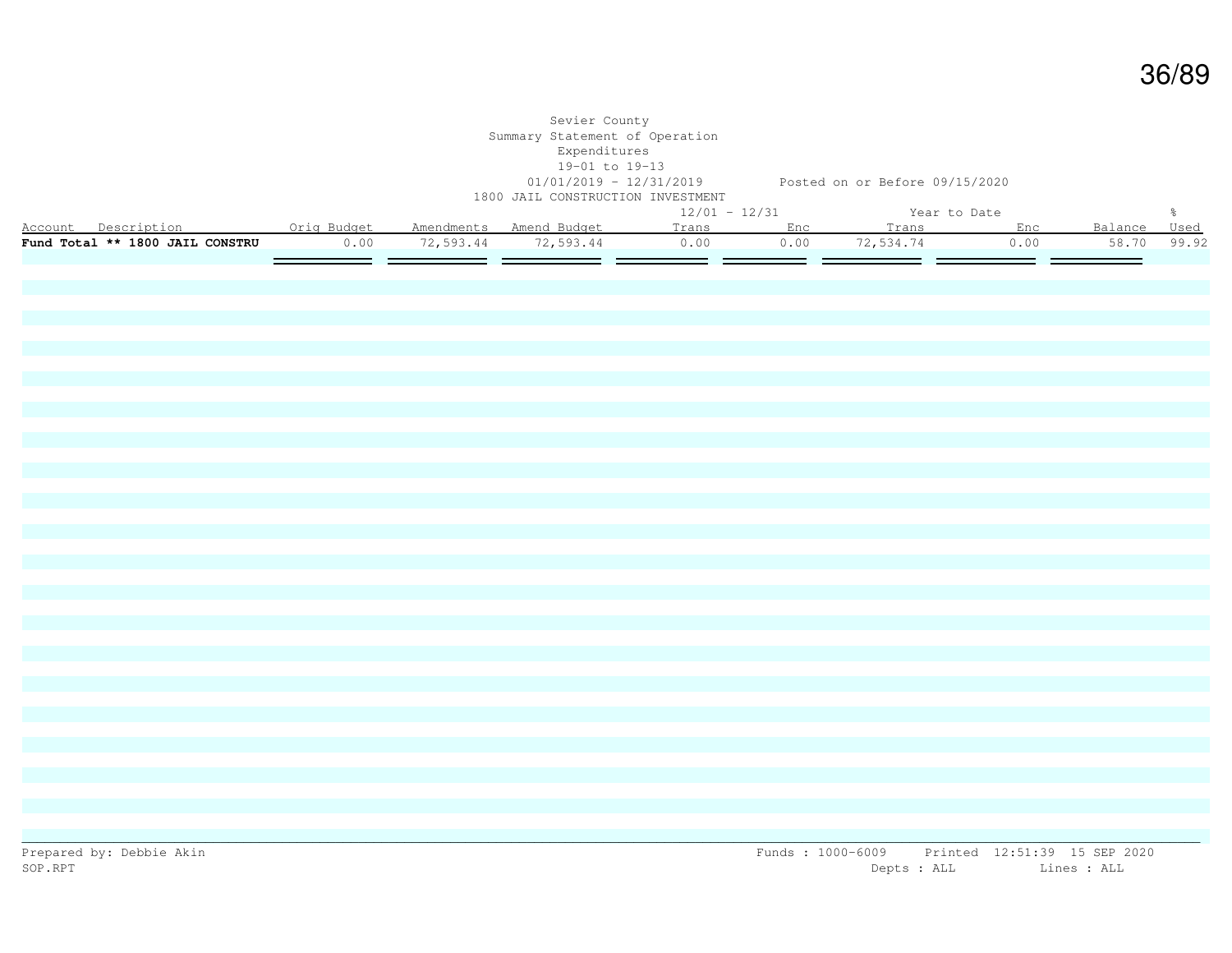#### Sevier County Summary Statement of Operation Expenditures 19-01 to 19-13 01/01/2019 - 12/31/2019 Posted on or Before 09/15/2020

2000 COUNTY ROAD

|                |                              |             |              |              | $12/01 - 12/31$ |      |             | Year to Date |            | ⊱           |
|----------------|------------------------------|-------------|--------------|--------------|-----------------|------|-------------|--------------|------------|-------------|
| <u>Account</u> | Description                  | Orig Budget | Amendments   | Amend Budget | Trans           | Enc  | Trans       | Enc          | Balance    | <u>Used</u> |
|                | 2000.0200 COUNTY ROAD        |             |              |              |                 |      |             |              |            |             |
| 1001           | SALARIES, FULL-TIME          | 596,333.00  | 0.00         | 596,333.00   | 27,170.60       | 0.00 | 570,662.14  | 0.00         | 25,670.86  | 95.70       |
| 1002           | SALARIES, PART-TIME          | 3,000.00    | 0.00         | 3,000.00     | 0.00            | 0.00 | 382.67      | 0.00         | 2,617.33   | 12.76       |
| 1005           | OVERTIME & OTHER PREMI       | 10,000.00   | 0.00         | 10,000.00    | 0.00            | 0.00 | 0.00        | 0.00         | 10,000.00  | 0.00        |
| 1006           | SOCIAL SECURITY MATCHI       | 46,820.00   | 0.00         | 46,820.00    | 2,170.20        | 0.00 | 43, 324.59  | 0.00         | 3,495.41   | 92.53       |
| 1007           | RETIREMENT MATCHING          | 92,890.00   | 0.00         | 92,890.00    | 4,162.55        | 0.00 | 87,059.86   | 0.00         | 5,830.14   | 93.72       |
| 1009           | HEALTH INSURANCE MATCH       | 106,450.00  | 0.00         | 106,450.00   | 0.00            | 0.00 | 103, 317.86 | 0.00         | 3,132.14   | 97.06       |
| 1010           | WORKMEN'S COMPENSATION       | 24,123.00   | 0.00         | 24, 123.00   | 0.00            | 0.00 | 21,746.68   | 0.00         | 2,376.32   | 90.15       |
| 1011           | UNEMPLOYMENT COMPENSAT       | 3,400.00    | 0.00         | 3,400.00     | 50.14           | 0.00 | 1,455.38    | 0.00         | 1,944.62   | 42.81       |
| 1014           | COBRASERV                    | 6,881.00    | 0.00         | 6,881.00     | 0.00            | 0.00 | 0.00        | 0.00         | 6,881.00   | 0.00        |
| 1016           | LIFE INSURANCE               | 2,112.00    | 0.00         | 2,112.00     | 0.00            | 0.00 | 2,051.10    | 0.00         | 60.90      | 97.12       |
| 1017           | SICK LEAVE LIABILITY         | 2,700.00    | 0.00         | 2,700.00     | 0.00            | 0.00 | 0.00        | 0.00         | 2,700.00   | 0.00        |
| 1018           | COMPENSATION LIABILITY       | 7,082.00    | 0.00         | 7,082.00     | 0.00            | 0.00 | 0.00        | 0.00         | 7,082.00   | 0.00        |
| 1025           | HEALTH INSURANCE PAID        | 6,881.00    | 0.00         | 6,881.00     | 0.00            | 0.00 | 511.59      | 0.00         | 6, 369.41  | 7.43        |
|                |                              |             |              |              |                 |      |             |              |            |             |
|                | Sub Total Personnel Services | 908,672.00  | 0.00         | 908,672.00   | 33, 553.49      | 0.00 | 830, 511.87 | 0.00         | 78,160.13  | 91.40       |
|                |                              |             |              |              |                 |      |             |              |            |             |
| 2001           | SUPPLIES                     | 25,000.00   | $-1,866.00$  | 23, 134.00   | 28.33           | 0.00 | 16,541.19   | 0.00         | 6,592.81   | 71.50       |
| 2002           | SMALL EQUIPMENT              | 500.00      | 93.00        | 593.00       | 56.98           | 0.00 | 592.30      | 0.00         | 0.70       | 99.88       |
| 2003           | JANITORIAL SUPPLIES          | 150.00      | 0.00         | 150.00       | 0.00            | 0.00 | 0.00        | 0.00         | 150.00     | 0.00        |
| 2007           | FUELS, OILS & LUBRICAN       | 170,000.00  | 0.00         | 170,000.00   | 7,261.13        | 0.00 | 147, 197.71 | 0.00         | 22,802.29  | 86.59       |
| 2008           | TIRES & TUBES                | 30,000.00   | 0.00         | 30,000.00    | 396.53          | 0.00 | 26,855.24   | 0.00         | 3, 144.76  | 89.52       |
| 2020           | BUILDING MATERIALS & S       | 1,000.00    | 0.00         | 1,000.00     | 73.39           | 0.00 | 112.82      | 0.00         | 887.18     | 11.28       |
| 2021           | PAINTS & METALS              | 2,000.00    | 10,000.00    | 12,000.00    | 0.00            | 0.00 | 8,476.84    | 0.00         | 3,523.16   | 70.64       |
| 2022           | PLUMBING & ELECTRICAL        | 600.00      | 121.00       | 721.00       | 0.00            | 0.00 | 720.17      | 0.00         | 0.83       | 99.88       |
| 2023           | PARTS & REPAIRS              | 180,000.00  | 0.00         | 180,000.00   | 10,392.36       | 0.00 | 132, 245.49 | 0.00         | 47,754.51  | 73.47       |
| 2024           | MAINTENANCE & SERVICE        | 1,000.00    | 0.00         | 1,000.00     | 0.00            | 0.00 | 0.00        | 0.00         | 1,000.00   | 0.00        |
| 2025           | ASPHALT                      | 250,000.00  | 0.00         | 250,000.00   | 0.00            | 0.00 | 162,086.19  | 0.00         | 87, 913.81 | 64.83       |
| 2026           | CULVERT & PIPE               | 40,000.00   | $-25,000.00$ | 15,000.00    | 0.00            | 0.00 | 10,722.05   | 0.00         | 4,277.95   | 71.48       |
| 2027           | GRAVEL, DIRT & SAND          | 120,000.00  | 0.00         | 120,000.00   | 989.57          | 0.00 | 80,037.62   | 0.00         | 39,962.38  | 66.70       |
| 2028           | LUMBER & PILINGS             | 1,000.00    | 0.00         | 1,000.00     | 0.00            | 0.00 | 0.00        | 0.00         | 1,000.00   | 0.00        |
| 2029           | SMALL TOOLS                  | 2,000.00    | 1,652.00     | 3,652.00     | 93.17           | 0.00 | 3,651.14    | 0.00         | 0.86       | 99.98       |
| 2030           | CONCRETE                     | 10,000.00   | 0.00         | 10,000.00    | 0.00            | 0.00 | 63.00       | 0.00         | 9,937.00   | 0.63        |
|                |                              |             |              |              |                 |      |             |              |            |             |
|                | Sub Total Supplies           | 833,250.00  | $-15,000.00$ | 818,250.00   | 19,291.46       | 0.00 | 589,301.76  | 0.00         | 228,948.24 | 72.02       |
|                |                              |             |              |              |                 |      |             |              |            |             |
| 3006           | MEDICAL, DENTAL & HOSP       | 1,100.00    | 0.00         | 1,100.00     | 0.00            | 0.00 | 600.00      | 0.00         | 500.00     | 54.55       |
| 3007           | DRUG TESTING                 | 300.00      | $-25.00$     | 275.00       | 0.00            | 0.00 | 105.00      | 0.00         | 170.00     | 38.18       |
| 3009           | OTHER PROFESSIONAL SER       | 0.00        | 25.00        | 25.00        | 0.00            | 0.00 | 25.00       | 0.00         | 0.00       | 100.00      |
|                |                              |             |              |              |                 |      |             |              |            |             |

Prepared by: Debbie Akin Funds : 1000-6009 Printed 12:51:39 15 SEP 2020<br>SOP.RPT Depts : ALL Lines : ALL Depts : ALL Lines : ALL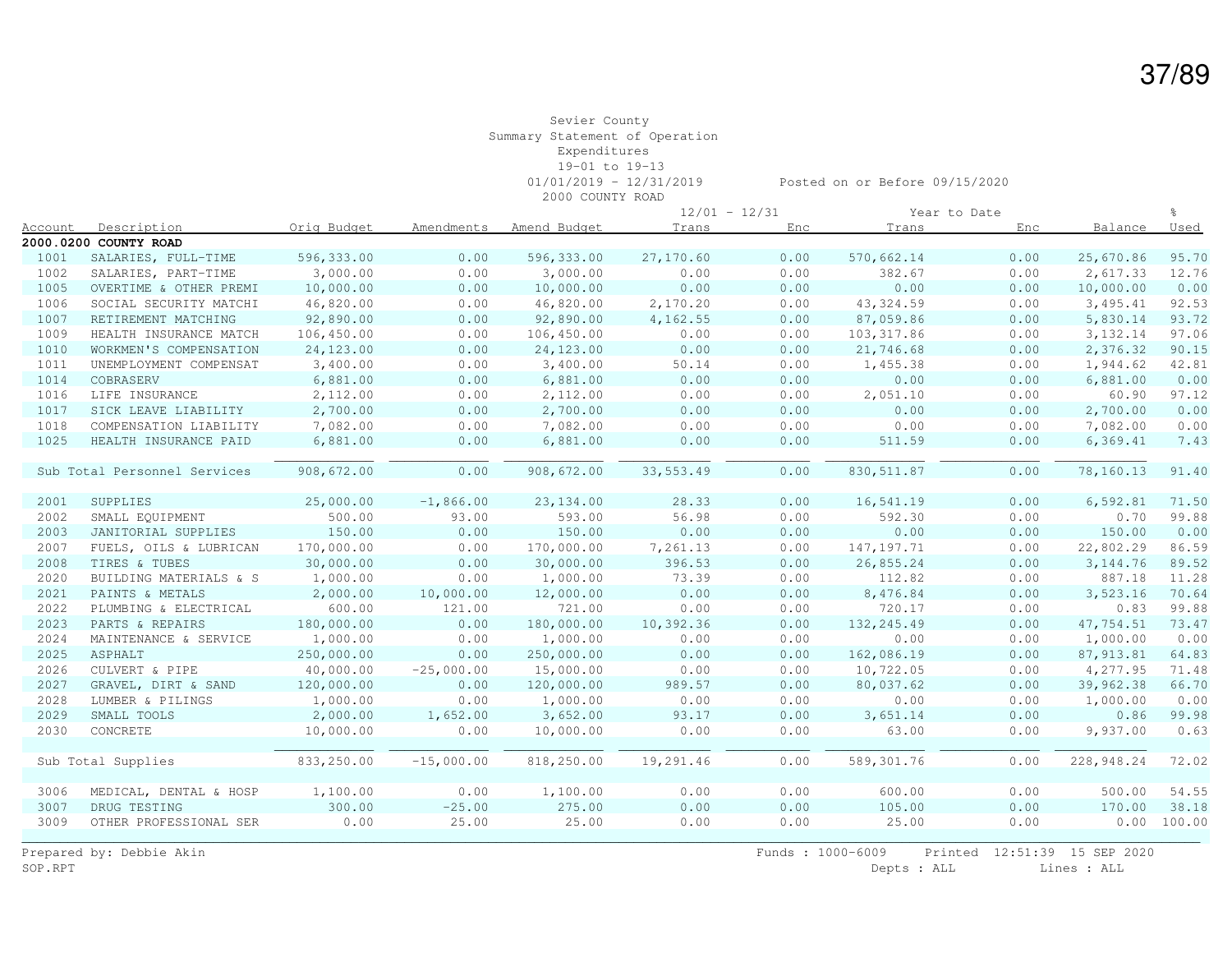#### Sevier County Summary Statement of Operation Expenditures 19-01 to 19-13 01/01/2019 - 12/31/2019 Posted on or Before 09/15/2020 2000 COUNTY ROAD

|              |                          |                                |              |              |           | $12/01 - 12/31$ |                | Year to Date |            |        |
|--------------|--------------------------|--------------------------------|--------------|--------------|-----------|-----------------|----------------|--------------|------------|--------|
| Account      | Description              | Orig Budget                    | Amendments   | Amend Budget | Trans     | Enc             | Trans          | Enc          | Balance    | Used   |
|              | 2000.0200 COUNTY ROAD    | (Continued from previous Page) |              |              |           |                 |                |              |            |        |
| 3020         | TELEPHONE & FAX - LAND   | 1,400.00                       | 0.00         | 1,400.00     | 0.00      | 0.00            | 906.57         | 0.00         | 493.43     | 64.76  |
| 3021         | POSTAGE                  | 100.00                         | 0.00         | 100.00       | 0.00      | 0.00            | 77.06          | 0.00         | 22.94      | 77.06  |
| 3030         | TRAVEL                   | 250.00                         | 0.00         | 250.00       | 0.00      | 0.00            | 0.00           | 0.00         | 250.00     | 0.00   |
| 3040         | ADVERTISING & PUBLICAT   | 500.00                         | 0.00         | 500.00       | 74.38     | 0.00            | 142.56         | 0.00         | 357.44     | 28.51  |
| 3052         | FIRE & EXTENDED COVERA   | 6,000.00                       | 0.00         | 6,000.00     | 0.00      | 0.00            | 4,714.10       | 0.00         | 1,285.90   | 78.57  |
| 3053         | FLEET LIABILITY          | 24,500.00                      | 0.00         | 24,500.00    | 0.00      | 0.00            | 20,737.00      | 0.00         | 3,763.00   | 84.64  |
| 3054         | OTHER SUNDRY INSURANCE   | 8,075.00                       | 0.00         | 8,075.00     | 0.00      | 0.00            | 8,060.00       | 0.00         | 15.00      | 99.81  |
| 3060         | UTILITIES - ELECTRICIT   | 8,000.00                       | 0.00         | 8,000.00     | 22.47     | 0.00            | 3,916.28       | 0.00         | 4,083.72   | 48.95  |
| 3061         | UTLITIES - GAS           | 900.00                         | 0.00         | 900.00       | 0.00      | 0.00            | 353.76         | 0.00         | 546.24     | 39.31  |
| 3062         | UTILITIES - WATER        | 2,000.00                       | 0.00         | 2,000.00     | 67.21     | 0.00            | 890.79         | 0.00         | 1,109.21   | 44.54  |
| 3071         | RENT - MACHINERY AND E   | 5,000.00                       | 18,725.00    | 23,725.00    | 0.00      | 0.00            | 6,501.83       | 0.00         | 17,223.17  | 27.40  |
| 3073         | LEASE-MACHINERY & EOUI   | 0.00                           | 1,275.00     | 1,275.00     | 0.00      | 0.00            | 1,274.40       | 0.00         | 0.60       | 99.95  |
| 3094         | MEALS & LODGING          | 500.00                         | 0.00         | 500.00       | 0.00      | 0.00            | 207.04         | 0.00         | 292.96     | 41.41  |
| 3098         | JUDGMENTS & DAMAGES      | 2,000.00                       | 0.00         | 2,000.00     | 0.00      | 0.00            | 1,148.72       | 0.00         | 851.28     | 57.44  |
| 3100         | OTHER MISCELLANEOUS      | 100,000.00                     | $-29,000.00$ | 71,000.00    | 1,417.97  | 0.00            | 38,572.29      | 0.00         | 32, 427.71 | 54.33  |
| 3102         | Computer Software, Sup   | 0.00                           | 1,995.00     | 1,995.00     | 0.00      | 0.00            | 1,995.00       | 0.00         | 0.00       | 100.00 |
|              |                          |                                |              |              |           |                 |                |              |            |        |
|              | Sub Total Other Charges  | 160,625.00                     | $-7,005.00$  | 153,620.00   | 1,582.03  | 0.00            | 90,227.40      | 0.00         | 63,392.60  | 58.73  |
|              |                          |                                |              |              |           |                 |                |              |            |        |
| 4003         | IMPROVEMENTS OTHER THA   | 312,000.00                     | 13,000.00    | 325,000.00   | 0.00      | 0.00            | 325,000.00     | 0.00         | 0.00       | 100.00 |
| 4004         | MACHINERY & EQUIPMENT    | 242,000.00                     | $-67,000.00$ | 175,000.00   | 0.00      | 0.00            | 174, 191.82    | 0.00         | 808.18     | 99.54  |
| 4005         | VEHICLES                 | 40,000.00                      | 133,000.00   | 173,000.00   | 0.00      | 0.00            | 166, 385.57    | 0.00         | 6,614.43   | 96.18  |
| 4008         | ARK HIGHWAY DEPT & OTH   | 25,000.00                      | $-25,000.00$ | 0.00         | 0.00      | 0.00            | 0.00           | 0.00         | 0.00       | 0.00   |
|              |                          |                                |              |              |           |                 |                |              |            |        |
|              | Sub Total Capital Outlay | 619,000.00                     | 54,000.00    | 673,000.00   | 0.00      | 0.00            | 665, 577.39    | 0.00         | 7,422.61   | 98.90  |
|              |                          |                                |              |              |           |                 |                |              |            |        |
| 9999         | TRANSFERS OUT            | 17,537.00                      | 0.00         | 17,537.00    | 0.00      | 0.00            | 0.00           | 0.00         | 17,537.00  | 0.00   |
|              |                          |                                |              |              |           |                 |                |              |            |        |
|              | Sub Total Transfers Out  | 17,537.00                      | 0.00         | 17,537.00    | 0.00      | 0.00            | 0.00           | 0.00         | 17,537.00  | 0.00   |
|              |                          |                                |              |              |           |                 |                |              |            |        |
| Dept Total * | COUNTY ROAD              | 2,539,084.00                   | 31,995.00    | 2,571,079.00 | 54,426.98 | 0.00            | 2, 175, 618.42 | 0.00         | 395,460.58 | 84.62  |
|              |                          |                                |              |              |           |                 |                |              |            |        |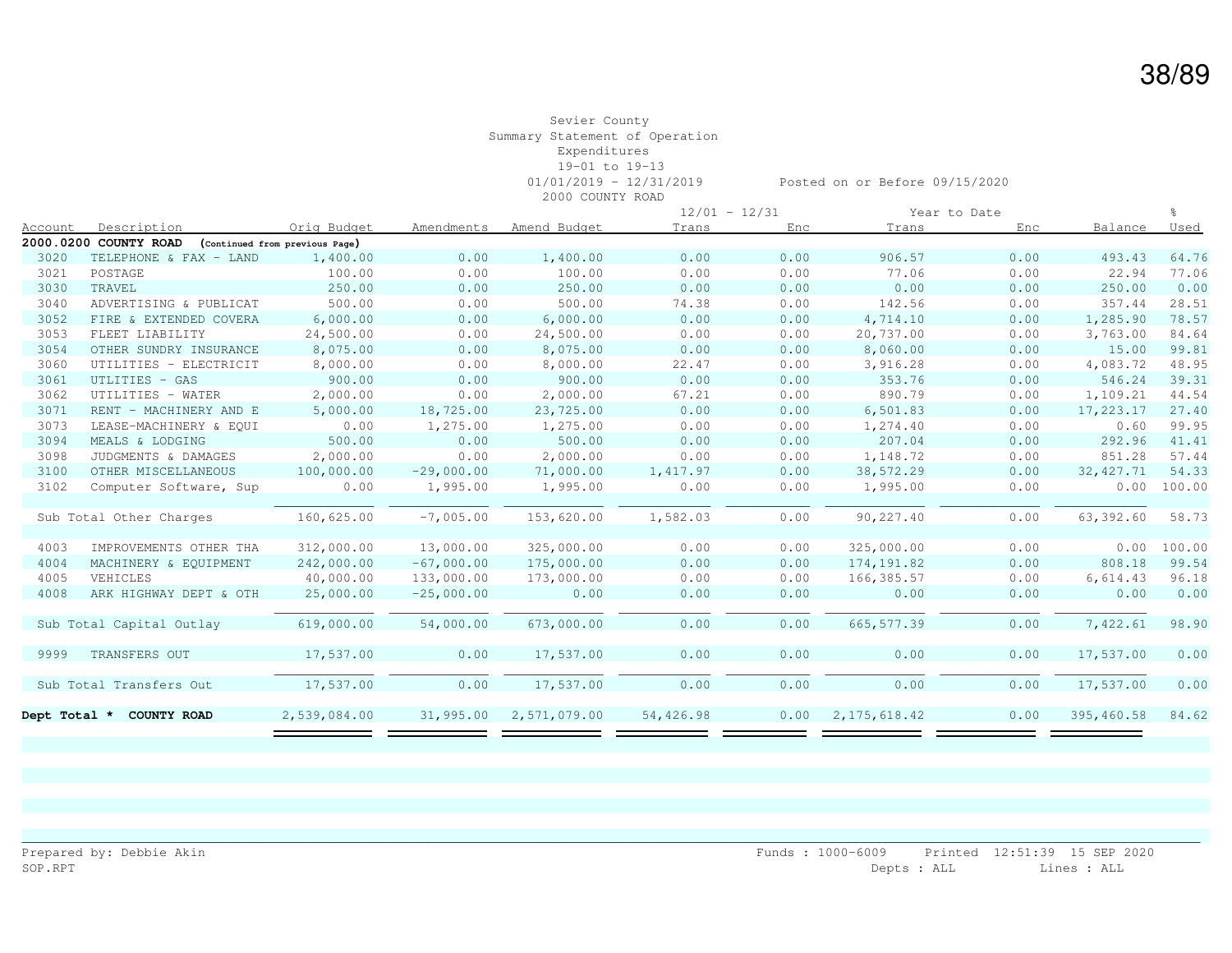| $12/01 - 12/31$<br>Year to Date<br>$\frac{5}{6}$<br>ear to bate<br>Account Description <b>1996 Orig Budget Amendments Amend Budget</b> Trans Enc Trans Enc Balance Used<br>Fund Total ** 2000 COUNTY ROAD 2,539,084.00 31,995.00 2,571,079.00 54,426.98 0.00 2,175,618.42 0.00 395,460.58 84.62 |  | Sevier County<br>Summary Statement of Operation<br>Expenditures<br>19-01 to 19-13<br>2000 COUNTY ROAD |  | 01/01/2019 - 12/31/2019 Posted on or Before 09/15/2020 |  |  |
|-------------------------------------------------------------------------------------------------------------------------------------------------------------------------------------------------------------------------------------------------------------------------------------------------|--|-------------------------------------------------------------------------------------------------------|--|--------------------------------------------------------|--|--|
|                                                                                                                                                                                                                                                                                                 |  |                                                                                                       |  |                                                        |  |  |
|                                                                                                                                                                                                                                                                                                 |  |                                                                                                       |  |                                                        |  |  |
|                                                                                                                                                                                                                                                                                                 |  |                                                                                                       |  |                                                        |  |  |
|                                                                                                                                                                                                                                                                                                 |  |                                                                                                       |  |                                                        |  |  |
|                                                                                                                                                                                                                                                                                                 |  |                                                                                                       |  |                                                        |  |  |
|                                                                                                                                                                                                                                                                                                 |  |                                                                                                       |  |                                                        |  |  |
|                                                                                                                                                                                                                                                                                                 |  |                                                                                                       |  |                                                        |  |  |
|                                                                                                                                                                                                                                                                                                 |  |                                                                                                       |  |                                                        |  |  |
|                                                                                                                                                                                                                                                                                                 |  |                                                                                                       |  |                                                        |  |  |
|                                                                                                                                                                                                                                                                                                 |  |                                                                                                       |  |                                                        |  |  |
|                                                                                                                                                                                                                                                                                                 |  |                                                                                                       |  |                                                        |  |  |
|                                                                                                                                                                                                                                                                                                 |  |                                                                                                       |  |                                                        |  |  |
|                                                                                                                                                                                                                                                                                                 |  |                                                                                                       |  |                                                        |  |  |
|                                                                                                                                                                                                                                                                                                 |  |                                                                                                       |  |                                                        |  |  |
|                                                                                                                                                                                                                                                                                                 |  |                                                                                                       |  |                                                        |  |  |
|                                                                                                                                                                                                                                                                                                 |  |                                                                                                       |  |                                                        |  |  |
|                                                                                                                                                                                                                                                                                                 |  |                                                                                                       |  |                                                        |  |  |
|                                                                                                                                                                                                                                                                                                 |  |                                                                                                       |  |                                                        |  |  |
|                                                                                                                                                                                                                                                                                                 |  |                                                                                                       |  |                                                        |  |  |
|                                                                                                                                                                                                                                                                                                 |  |                                                                                                       |  |                                                        |  |  |
|                                                                                                                                                                                                                                                                                                 |  |                                                                                                       |  |                                                        |  |  |
|                                                                                                                                                                                                                                                                                                 |  |                                                                                                       |  |                                                        |  |  |
|                                                                                                                                                                                                                                                                                                 |  |                                                                                                       |  |                                                        |  |  |
|                                                                                                                                                                                                                                                                                                 |  |                                                                                                       |  |                                                        |  |  |
|                                                                                                                                                                                                                                                                                                 |  |                                                                                                       |  |                                                        |  |  |
|                                                                                                                                                                                                                                                                                                 |  |                                                                                                       |  |                                                        |  |  |
|                                                                                                                                                                                                                                                                                                 |  |                                                                                                       |  |                                                        |  |  |
|                                                                                                                                                                                                                                                                                                 |  |                                                                                                       |  |                                                        |  |  |
|                                                                                                                                                                                                                                                                                                 |  |                                                                                                       |  |                                                        |  |  |
|                                                                                                                                                                                                                                                                                                 |  |                                                                                                       |  |                                                        |  |  |
|                                                                                                                                                                                                                                                                                                 |  |                                                                                                       |  |                                                        |  |  |
|                                                                                                                                                                                                                                                                                                 |  |                                                                                                       |  |                                                        |  |  |
|                                                                                                                                                                                                                                                                                                 |  |                                                                                                       |  |                                                        |  |  |
|                                                                                                                                                                                                                                                                                                 |  |                                                                                                       |  |                                                        |  |  |
|                                                                                                                                                                                                                                                                                                 |  |                                                                                                       |  |                                                        |  |  |
|                                                                                                                                                                                                                                                                                                 |  |                                                                                                       |  |                                                        |  |  |
|                                                                                                                                                                                                                                                                                                 |  |                                                                                                       |  |                                                        |  |  |
|                                                                                                                                                                                                                                                                                                 |  |                                                                                                       |  |                                                        |  |  |
|                                                                                                                                                                                                                                                                                                 |  |                                                                                                       |  |                                                        |  |  |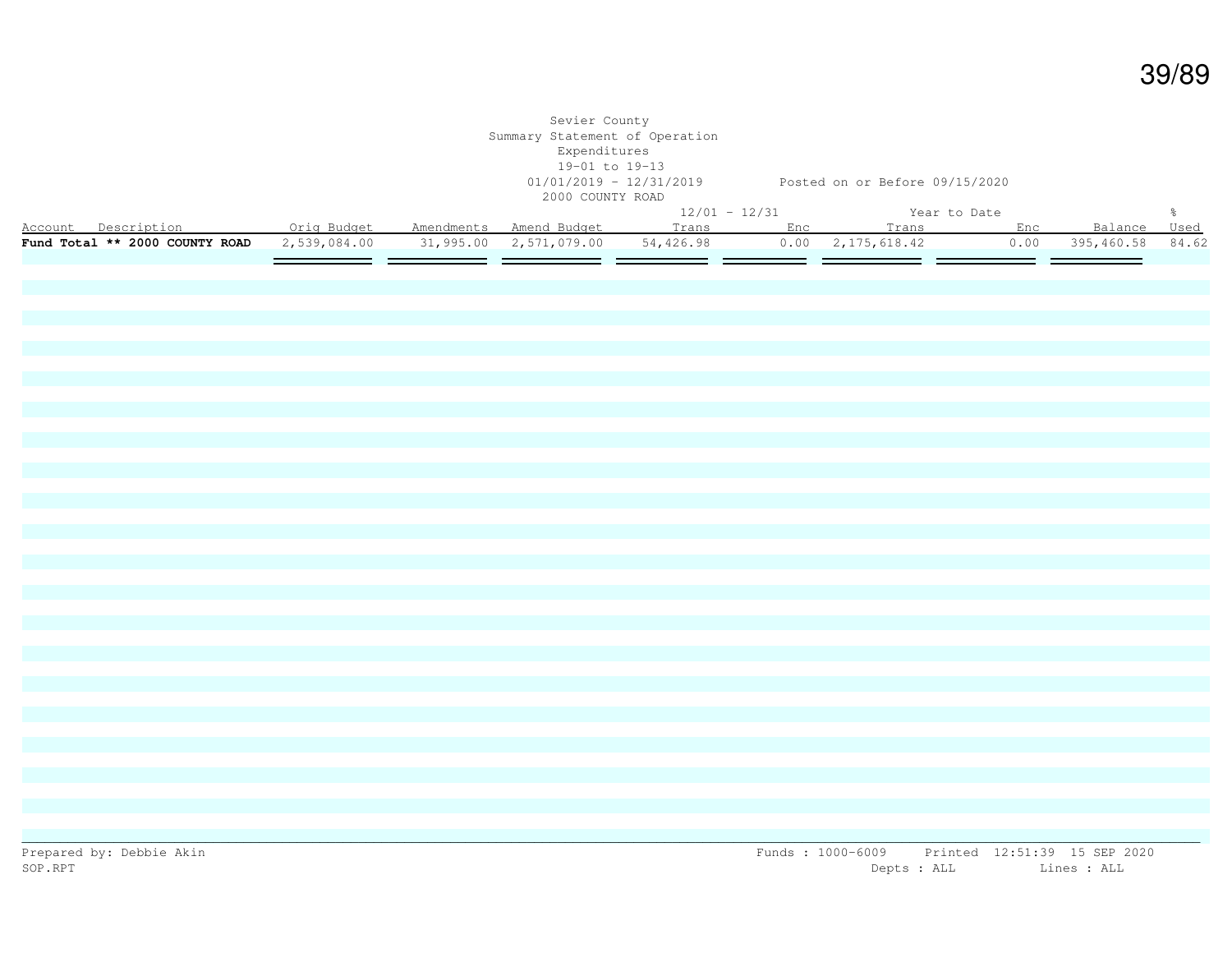## Sevier County Summary Statement of Operation Expenditures 19-01 to 19-13 3000 TREASURER'S AUTOMATION FUND

01/01/2019 - 12/31/2019 Posted on or Before 09/15/2020

|                |                               |             |            |              |       | $12/01 - 12/31$ |           | Year to Date |          |             |
|----------------|-------------------------------|-------------|------------|--------------|-------|-----------------|-----------|--------------|----------|-------------|
| <u>Account</u> | Description                   | Orig Budget | Amendments | Amend Budget | Trans | Enc             | Trans     | Enc          | Balance  | <u>Used</u> |
|                | 3000.0103 TREASURER           |             |            |              |       |                 |           |              |          |             |
| 2001           | SUPPLIES                      | 1,500.00    | 0.00       | 1,500.00     | 0.00  | 0.00            | 1,185.87  | 0.00         | 314.13   | 79.06       |
|                |                               |             |            |              |       |                 |           |              |          |             |
|                | Sub Total Supplies            | 1,500.00    | 0.00       | 1,500.00     | 0.00  | 0.00            | 1,185.87  | 0.00         | 314.13   | 79.06       |
|                |                               |             |            |              |       |                 |           |              |          |             |
| 3023           | INTERNET CONNECTION           | 250.00      | 0.00       | 250.00       | 0.00  | 0.00            | 0.00      | 0.00         | 250.00   | 0.00        |
| 3030           | TRAVEL                        | 300.00      | 0.00       | 300.00       | 0.00  | 0.00            | 80.37     | 0.00         | 219.63   | 26.79       |
| 3090           | <b>DUES &amp; MEMBERSHIPS</b> | 860.00      | 0.00       | 860.00       | 0.00  | 0.00            | 825.00    | 0.00         | 35.00    | 95.93       |
| 3094           | MEALS & LODGING               | 700.00      | 0.00       | 700.00       | 0.00  | 0.00            | 594.30    | 0.00         | 105.70   | 84.90       |
| 3102           | COMPUTER SOFTWARE, SUP        | 11,000.00   | 0.00       | 11,000.00    | 0.00  | 0.00            | 10,016.63 | 0.00         | 983.37   | 91.06       |
|                |                               |             |            |              |       |                 |           |              |          |             |
|                | Sub Total Other Charges       | 13,110.00   | 0.00       | 13,110.00    | 0.00  | 0.00            | 11,516.30 | 0.00         | 1,593.70 | 87.84       |
|                |                               |             |            |              |       |                 |           |              |          |             |
| 4004           | MACHINERY & EQUIPMENT         | 3,350.00    | 0.00       | 3,350.00     | 0.00  | 0.00            | 0.00      | 0.00         | 3,350.00 | 0.00        |
|                |                               |             |            |              |       |                 |           |              |          |             |
|                | Sub Total Capital Outlay      | 3,350.00    | 0.00       | 3,350.00     | 0.00  | 0.00            | 0.00      | 0.00         | 3,350.00 | 0.00        |
|                |                               |             |            |              |       |                 |           |              |          |             |
| Dept Total *   | <b>TREASURER</b>              | 17,960.00   | 0.00       | 17,960.00    | 0.00  | 0.00            | 12,702.17 | 0.00         | 5,257.83 | 70.72       |
|                |                               |             |            |              |       |                 |           |              |          |             |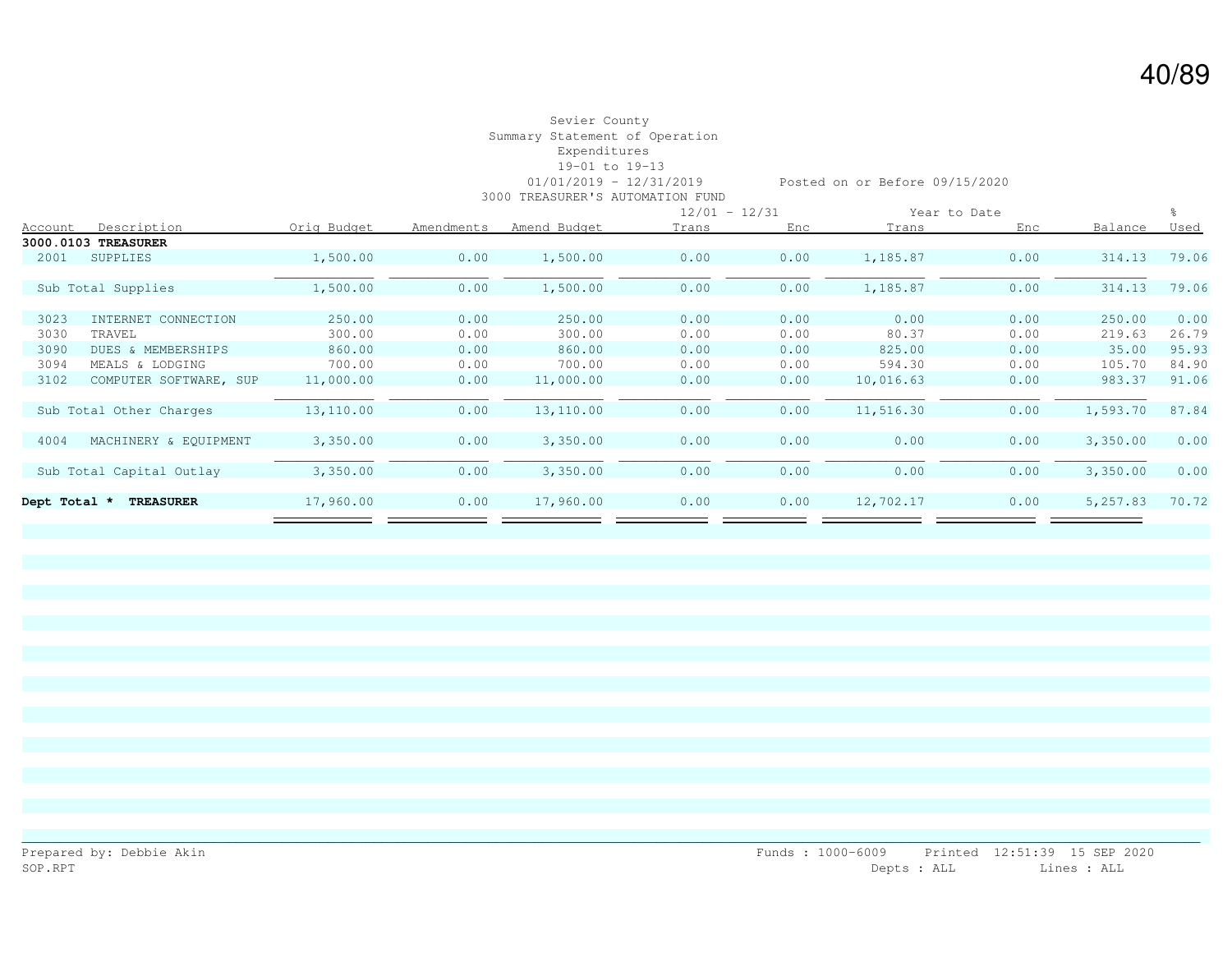|                                                                                             |           | Sevier County<br>Summary Statement of Operation<br>Expenditures<br>19-01 to 19-13<br>3000 TREASURER'S AUTOMATION FUND |                 | 01/01/2019 - 12/31/2019 Posted on or Before 09/15/2020        |      |                                 |               |
|---------------------------------------------------------------------------------------------|-----------|-----------------------------------------------------------------------------------------------------------------------|-----------------|---------------------------------------------------------------|------|---------------------------------|---------------|
|                                                                                             |           |                                                                                                                       | $12/01 - 12/31$ | Year to Date<br>The Tear to bace<br>Trans Trans Enc Trans Enc |      |                                 | $\frac{6}{6}$ |
| Account Description . Orig Budget Amendments Amend Budget<br>Fund Total ** 3000 TREASURER'S | 17,960.00 | $0.00$ 17,960.00                                                                                                      | 0.00            | $0.00$ $12,702.17$                                            | 0.00 | Balance Used<br>5, 257.83 70.72 |               |
|                                                                                             |           |                                                                                                                       |                 |                                                               |      |                                 |               |
|                                                                                             |           |                                                                                                                       |                 |                                                               |      |                                 |               |
|                                                                                             |           |                                                                                                                       |                 |                                                               |      |                                 |               |
|                                                                                             |           |                                                                                                                       |                 |                                                               |      |                                 |               |
|                                                                                             |           |                                                                                                                       |                 |                                                               |      |                                 |               |
|                                                                                             |           |                                                                                                                       |                 |                                                               |      |                                 |               |
|                                                                                             |           |                                                                                                                       |                 |                                                               |      |                                 |               |
|                                                                                             |           |                                                                                                                       |                 |                                                               |      |                                 |               |
|                                                                                             |           |                                                                                                                       |                 |                                                               |      |                                 |               |
|                                                                                             |           |                                                                                                                       |                 |                                                               |      |                                 |               |
|                                                                                             |           |                                                                                                                       |                 |                                                               |      |                                 |               |
|                                                                                             |           |                                                                                                                       |                 |                                                               |      |                                 |               |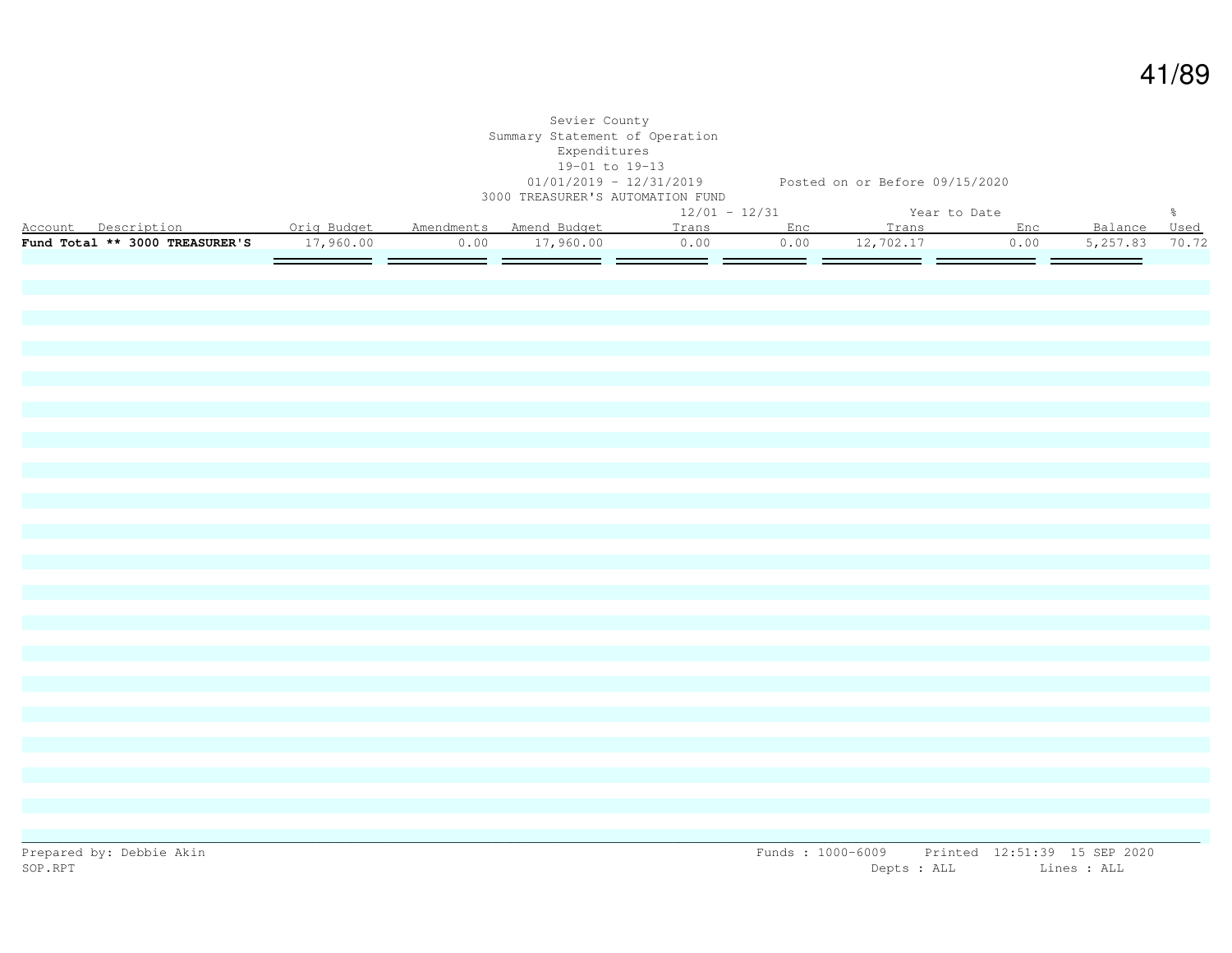## Sevier County Summary Statement of Operation Expenditures 19-01 to 19-13 3001 COLLECTOR'S AUTOMATION FUND

01/01/2019 - 12/31/2019 Posted on or Before 09/15/2020

|                |                          |             |              |              | $12/01 - 12/31$ |      |           | Year to Date |         |               |
|----------------|--------------------------|-------------|--------------|--------------|-----------------|------|-----------|--------------|---------|---------------|
| <b>Account</b> | Description              | Orig Budget | Amendments   | Amend Budget | Trans           | Enc  | Trans     | Enc          | Balance | <u>Used</u>   |
| 3001.0104      | TAX COLLECTOR            |             |              |              |                 |      |           |              |         |               |
| 2001           | SUPPLIES                 | 500.00      | 0.00         | 500.00       | 0.00            | 0.00 | 0.00      | 0.00         | 500.00  | 0.00          |
| 2002           | SMALL EQUIPMENT          | 500.00      | $-323.00$    | 177.00       | 0.00            | 0.00 | 0.00      | 0.00         | 177.00  | 0.00          |
|                | Sub Total Supplies       | 1,000.00    | $-323.00$    | 677.00       | 0.00            | 0.00 | 0.00      | 0.00         | 677.00  | 0.00          |
| 3080           | PUBLIC RECORDS           | 500.00      | $-500.00$    | 0.00         | 0.00            | 0.00 | 0.00      | 0.00         | 0.00    | 0.00          |
| 3102           | COMPUTER SOFTWARE, SUP   | 16,500.00   | 12,681.00    | 29,181.00    | 10,089.89       | 0.00 | 29,180.19 | 0.00         | 0.81    | 100.00        |
|                | Sub Total Other Charges  | 17,000.00   | 12,181.00    | 29,181.00    | 10,089.89       | 0.00 | 29,180.19 | 0.00         | 0.81    | 100.00        |
| 4004           | MACHINERY & EOUIPMENT    | 32,655.00   | $-11,858.00$ | 20,797.00    | 16,998.45       | 0.00 | 20,796.07 | 0.00         |         | $0.93$ 100.00 |
|                | Sub Total Capital Outlay | 32,655.00   | $-11,858.00$ | 20,797.00    | 16,998.45       | 0.00 | 20,796.07 | 0.00         | 0.93    | 100.00        |
| Dept Total *   | TAX COLLECTOR            | 50,655.00   | 0.00         | 50,655.00    | 27,088.34       | 0.00 | 49,976.26 | 0.00         | 678.74  | 98.66         |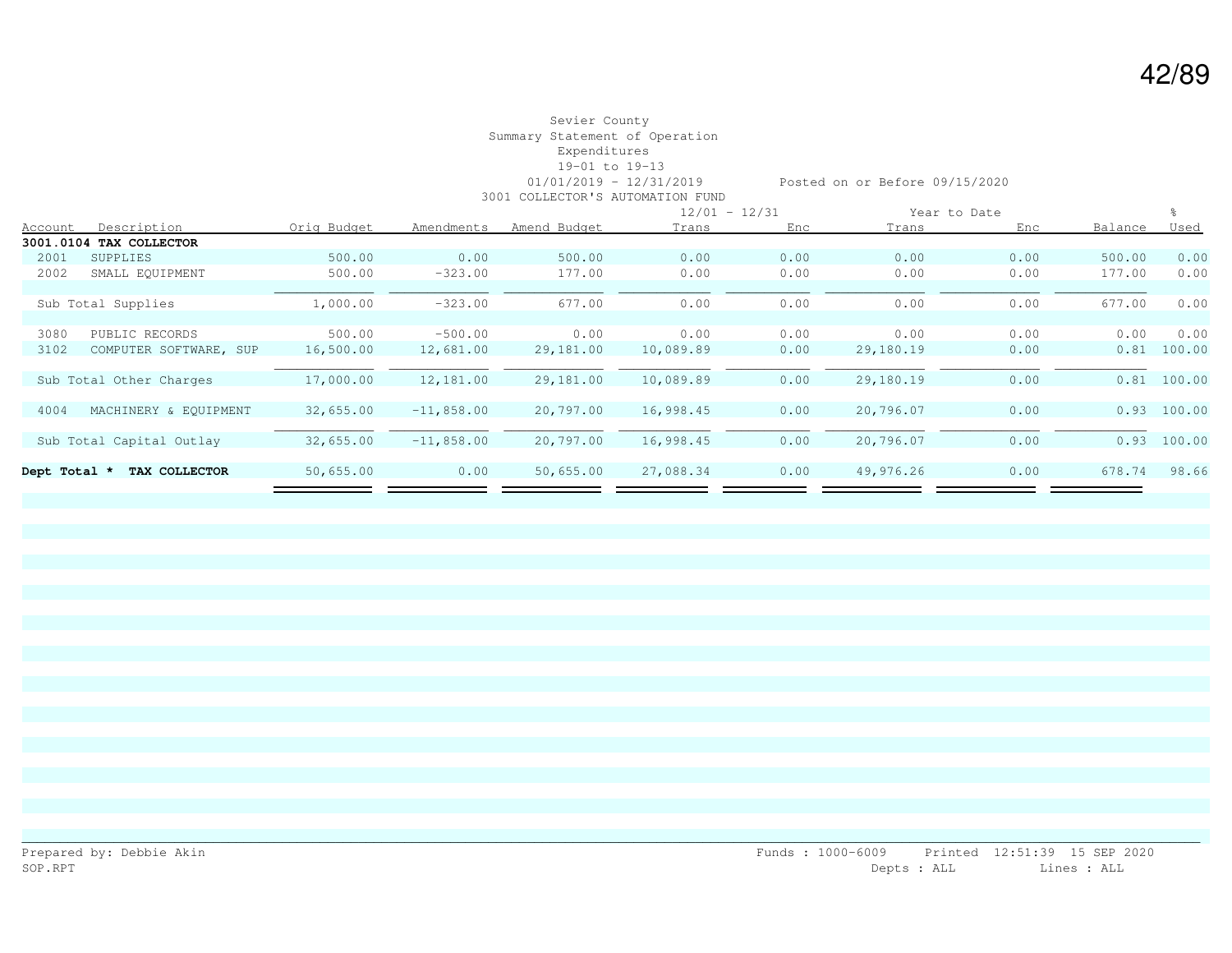|                                                                                                                                     |           | Sevier County<br>Summary Statement of Operation<br>Expenditures<br>19-01 to 19-13 | 01/01/2019 - 12/31/2019 Posted on or Before 09/15/2020<br>3001 COLLECTOR'S AUTOMATION FUND |  |                             |      |                                         |               |
|-------------------------------------------------------------------------------------------------------------------------------------|-----------|-----------------------------------------------------------------------------------|--------------------------------------------------------------------------------------------|--|-----------------------------|------|-----------------------------------------|---------------|
|                                                                                                                                     |           |                                                                                   | $12/01 - 12/31$                                                                            |  | Year to Date                |      |                                         | $\frac{6}{6}$ |
| Account Description <b>1988</b> - Orig Budget Amendments Amend Budget - Trans - Enc - Trans - Enc<br>Fund Total ** 3001 COLLECTOR'S | 50,655.00 |                                                                                   | $0.00$ 50,655.00 27,088.34                                                                 |  | $\overline{0.00}$ 49,976.26 | 0.00 | Balance Used<br>678.74<br>$\sim$ $\sim$ | 98.66         |
|                                                                                                                                     |           |                                                                                   |                                                                                            |  |                             |      |                                         |               |
|                                                                                                                                     |           |                                                                                   |                                                                                            |  |                             |      |                                         |               |
|                                                                                                                                     |           |                                                                                   |                                                                                            |  |                             |      |                                         |               |
|                                                                                                                                     |           |                                                                                   |                                                                                            |  |                             |      |                                         |               |
|                                                                                                                                     |           |                                                                                   |                                                                                            |  |                             |      |                                         |               |
|                                                                                                                                     |           |                                                                                   |                                                                                            |  |                             |      |                                         |               |
|                                                                                                                                     |           |                                                                                   |                                                                                            |  |                             |      |                                         |               |
|                                                                                                                                     |           |                                                                                   |                                                                                            |  |                             |      |                                         |               |
|                                                                                                                                     |           |                                                                                   |                                                                                            |  |                             |      |                                         |               |
|                                                                                                                                     |           |                                                                                   |                                                                                            |  |                             |      |                                         |               |
|                                                                                                                                     |           |                                                                                   |                                                                                            |  |                             |      |                                         |               |
|                                                                                                                                     |           |                                                                                   |                                                                                            |  |                             |      |                                         |               |
|                                                                                                                                     |           |                                                                                   |                                                                                            |  |                             |      |                                         |               |
|                                                                                                                                     |           |                                                                                   |                                                                                            |  |                             |      |                                         |               |
|                                                                                                                                     |           |                                                                                   |                                                                                            |  |                             |      |                                         |               |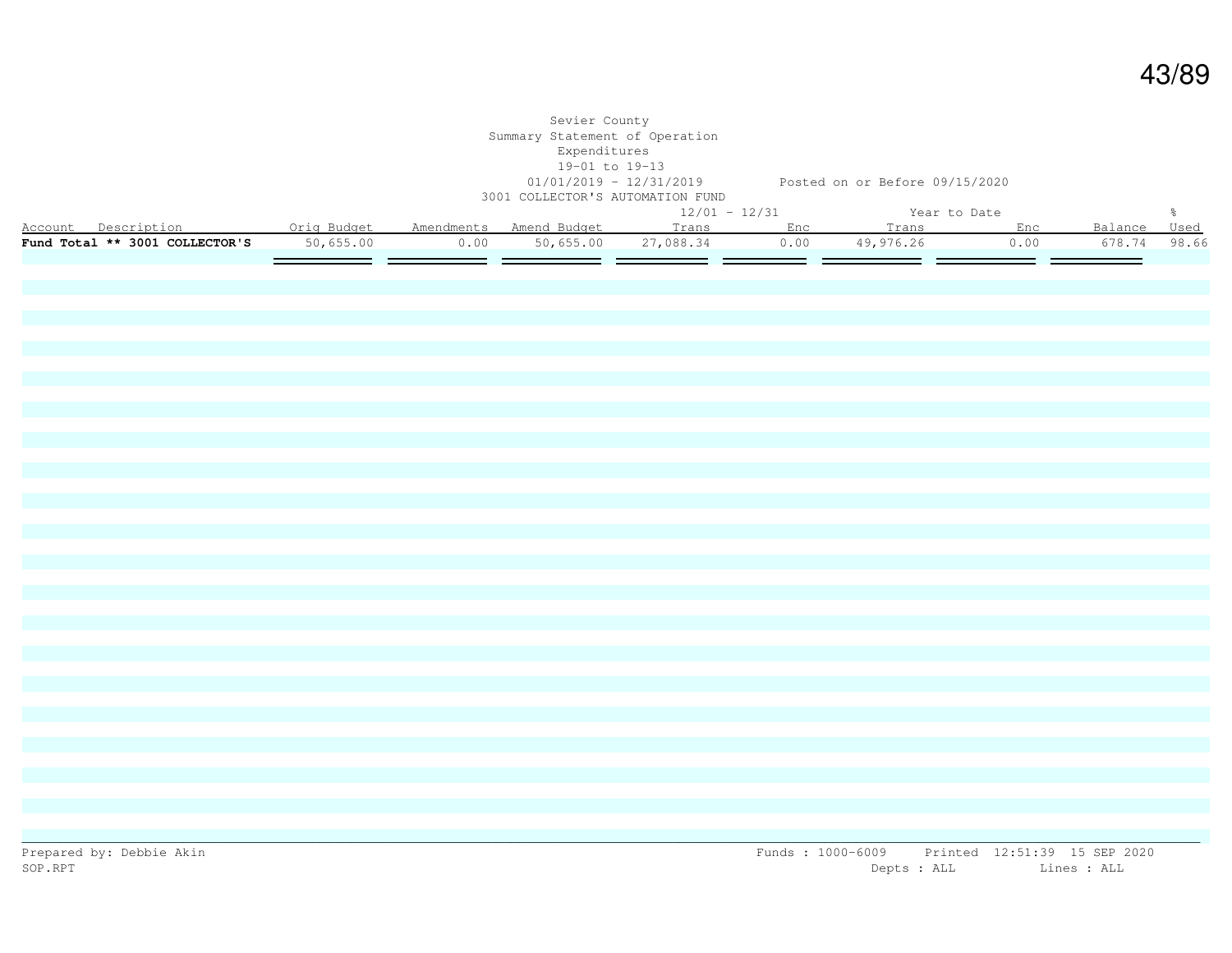# Sevier County Summary Statement of Operation Expenditures 19-01 to 19-13

01/01/2019 - 12/31/2019 Posted on or Before 09/15/2020

|              | 3002 COURT AUTOMATION FUND |             |               |              |                 |      |           |              |          |             |  |
|--------------|----------------------------|-------------|---------------|--------------|-----------------|------|-----------|--------------|----------|-------------|--|
|              |                            |             |               |              | $12/01 - 12/31$ |      |           | Year to Date |          |             |  |
| Account      | Description                | Orig Budget | Amendments    | Amend Budget | Trans           | Enc  | Trans     | Enc          | Balance  | <u>Used</u> |  |
| 3002.0401    | CIRCUIT COURT              |             |               |              |                 |      |           |              |          |             |  |
| 3102         | COMPUTER SOFTWARE, SUP     | 0.00        | 1,201.00      | 1,201.00     | 0.00            | 0.00 | 1,200.39  | 0.00         | 0.61     | 99.95       |  |
|              |                            |             |               |              |                 |      |           |              |          |             |  |
|              | Sub Total Other Charges    | 0.00        | 1,201.00      | 1,201.00     | 0.00            | 0.00 | 1,200.39  | 0.00         | 0.61     | 99.95       |  |
|              |                            |             |               |              |                 |      |           |              |          |             |  |
| 4004         | MACHINERY & EOUIPMENT      | 18,500.00   | $-1, 201, 00$ | 17,299.00    | 0.00            | 0.00 | 15,588.68 | 0.00         | 1,710.32 | 90.11       |  |
|              |                            |             |               |              |                 |      |           |              |          |             |  |
|              | Sub Total Capital Outlay   | 18,500.00   | $-1, 201, 00$ | 17,299.00    | 0.00            | 0.00 | 15,588.68 | 0.00         | 1,710.32 | 90.11       |  |
|              |                            |             |               |              |                 |      |           |              |          |             |  |
| Dept Total * | CIRCUIT COURT              | 18,500.00   | 0.00          | 18,500.00    | 0.00            | 0.00 | 16,789.07 | 0.00         | 1,710.93 | 90.75       |  |
|              |                            |             |               |              |                 |      |           |              |          |             |  |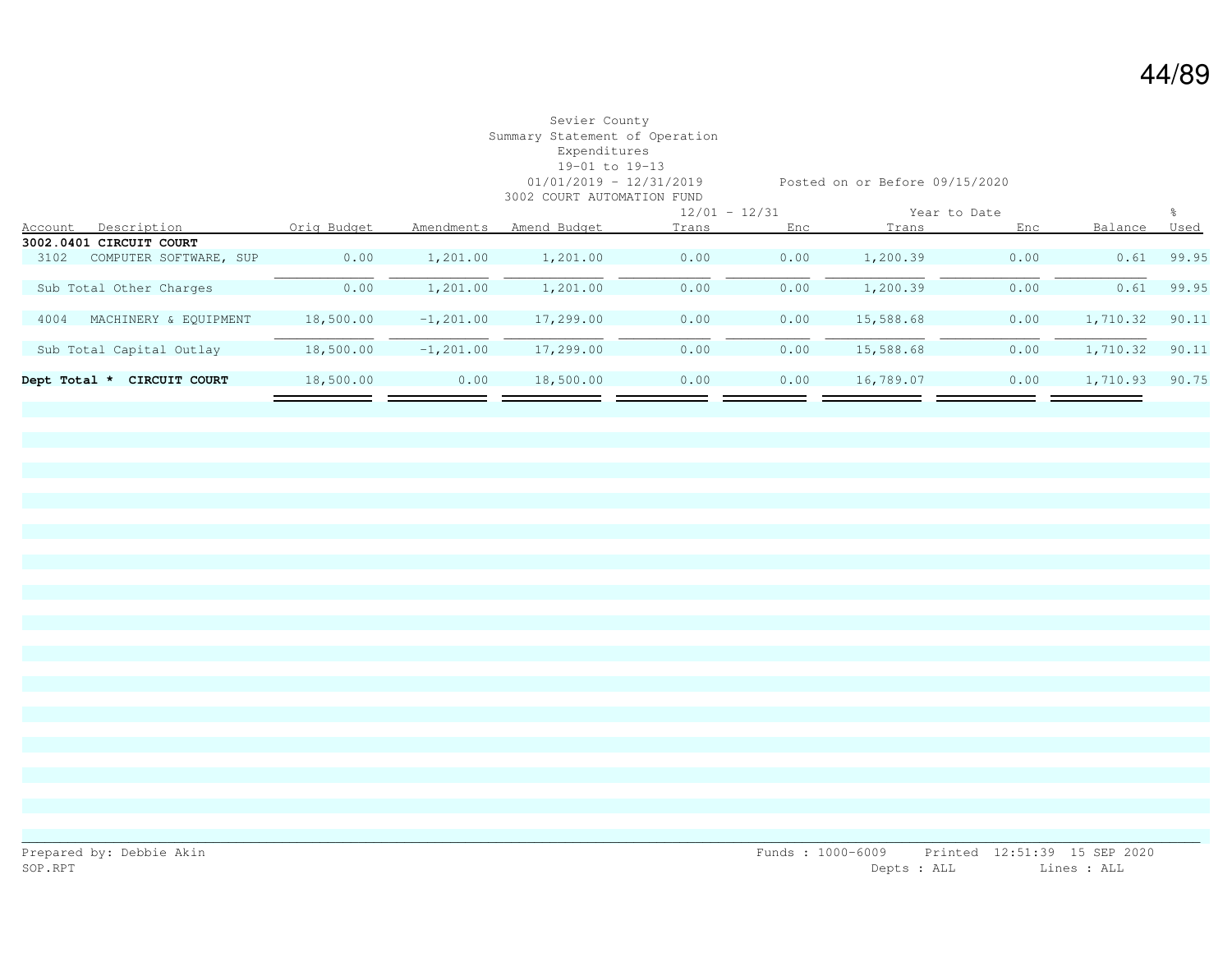|                                                           |           | Sevier County<br>Summary Statement of Operation<br>Expenditures<br>19-01 to 19-13<br>3002 COURT AUTOMATION FUND | 01/01/2019 - 12/31/2019 Posted on or Before 09/15/2020 |     |                     |        |                |               |
|-----------------------------------------------------------|-----------|-----------------------------------------------------------------------------------------------------------------|--------------------------------------------------------|-----|---------------------|--------|----------------|---------------|
|                                                           |           |                                                                                                                 | $12/01 - 12/31$                                        |     | Year to Date        |        |                | $\frac{6}{6}$ |
| Account Description . Orig Budget Amendments Amend Budget |           |                                                                                                                 |                                                        |     | Trans Enc Trans Enc |        | Balance Used   |               |
| Fund Total ** 3002 COURT AUTOMA                           | 18,500.00 | $0.00$ 18,500.00                                                                                                | 0.00                                                   |     | $0.00$ 16,789.07    | 0.00   | 1,710.93 90.75 |               |
|                                                           |           |                                                                                                                 | ___                                                    | ___ |                     | ______ | _____          |               |
|                                                           |           |                                                                                                                 |                                                        |     |                     |        |                |               |
|                                                           |           |                                                                                                                 |                                                        |     |                     |        |                |               |
|                                                           |           |                                                                                                                 |                                                        |     |                     |        |                |               |
|                                                           |           |                                                                                                                 |                                                        |     |                     |        |                |               |
|                                                           |           |                                                                                                                 |                                                        |     |                     |        |                |               |
|                                                           |           |                                                                                                                 |                                                        |     |                     |        |                |               |
|                                                           |           |                                                                                                                 |                                                        |     |                     |        |                |               |
|                                                           |           |                                                                                                                 |                                                        |     |                     |        |                |               |
|                                                           |           |                                                                                                                 |                                                        |     |                     |        |                |               |
|                                                           |           |                                                                                                                 |                                                        |     |                     |        |                |               |
|                                                           |           |                                                                                                                 |                                                        |     |                     |        |                |               |
|                                                           |           |                                                                                                                 |                                                        |     |                     |        |                |               |
|                                                           |           |                                                                                                                 |                                                        |     |                     |        |                |               |
|                                                           |           |                                                                                                                 |                                                        |     |                     |        |                |               |
|                                                           |           |                                                                                                                 |                                                        |     |                     |        |                |               |
|                                                           |           |                                                                                                                 |                                                        |     |                     |        |                |               |
|                                                           |           |                                                                                                                 |                                                        |     |                     |        |                |               |
|                                                           |           |                                                                                                                 |                                                        |     |                     |        |                |               |
|                                                           |           |                                                                                                                 |                                                        |     |                     |        |                |               |
|                                                           |           |                                                                                                                 |                                                        |     |                     |        |                |               |
|                                                           |           |                                                                                                                 |                                                        |     |                     |        |                |               |
|                                                           |           |                                                                                                                 |                                                        |     |                     |        |                |               |
|                                                           |           |                                                                                                                 |                                                        |     |                     |        |                |               |
|                                                           |           |                                                                                                                 |                                                        |     |                     |        |                |               |
|                                                           |           |                                                                                                                 |                                                        |     |                     |        |                |               |
|                                                           |           |                                                                                                                 |                                                        |     |                     |        |                |               |
|                                                           |           |                                                                                                                 |                                                        |     |                     |        |                |               |
|                                                           |           |                                                                                                                 |                                                        |     |                     |        |                |               |
|                                                           |           |                                                                                                                 |                                                        |     |                     |        |                |               |
|                                                           |           |                                                                                                                 |                                                        |     |                     |        |                |               |
|                                                           |           |                                                                                                                 |                                                        |     |                     |        |                |               |
|                                                           |           |                                                                                                                 |                                                        |     |                     |        |                |               |
|                                                           |           |                                                                                                                 |                                                        |     |                     |        |                |               |
|                                                           |           |                                                                                                                 |                                                        |     |                     |        |                |               |
|                                                           |           |                                                                                                                 |                                                        |     |                     |        |                |               |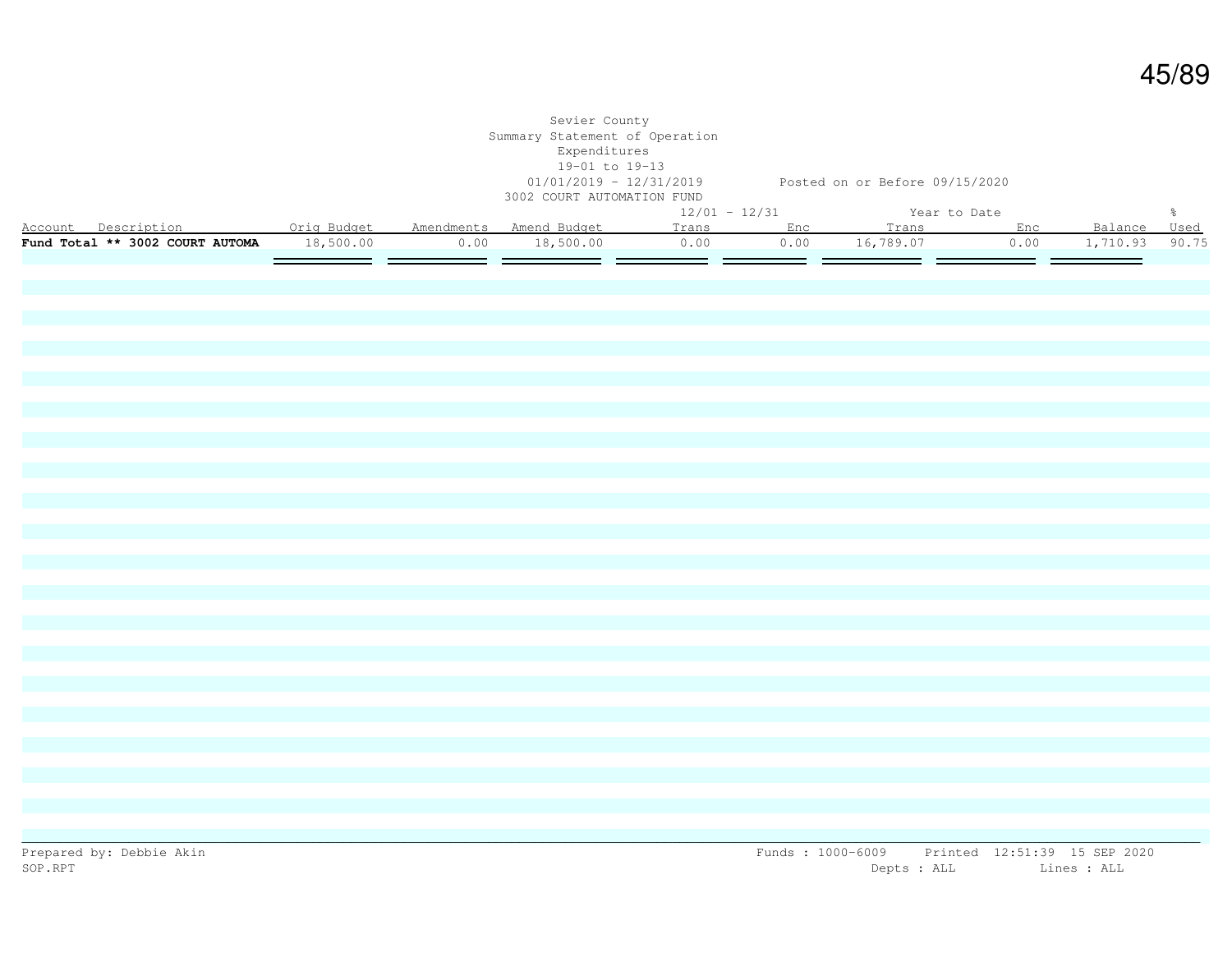#### Sevier County Summary Statement of Operation Expenditures 19-01 to 19-13 01/01/2019 - 12/31/2019 Posted on or Before 09/15/2020 3005 COUNTY CLERK'S COST FUND

|                                     |             |            | ovvo ovvije olimite o ovol romo |       |                 |          |              |          |       |
|-------------------------------------|-------------|------------|---------------------------------|-------|-----------------|----------|--------------|----------|-------|
|                                     |             |            |                                 |       | $12/01 - 12/31$ |          | Year to Date |          |       |
| Description<br><b>Account</b>       | Orig Budget | Amendments | Amend Budget                    | Trans | Enc             | Trans    | Enc          | Balance  | Used  |
| 3005.0101 COUNTY CLERK              |             |            |                                 |       |                 |          |              |          |       |
| COMPUTER SOFTWARE, SUP<br>3102      | 8,000.00    | 0.00       | 8,000.00                        | 0.00  | 0.00            | 5,795.00 | 0.00         | 2,205.00 | 72.44 |
|                                     |             |            |                                 |       |                 |          |              |          |       |
| Sub Total Other Charges             | 8,000.00    | 0.00       | 8,000.00                        | 0.00  | 0.00            | 5,795.00 | 0.00         | 2,205.00 | 72.44 |
|                                     |             |            |                                 |       |                 |          |              |          |       |
| Dept Total *<br><b>COUNTY CLERK</b> | 8,000.00    | 0.00       | 8,000.00                        | 0.00  | 0.00            | 5,795.00 | 0.00         | 2,205.00 | 72.44 |
|                                     |             |            |                                 |       |                 |          |              |          |       |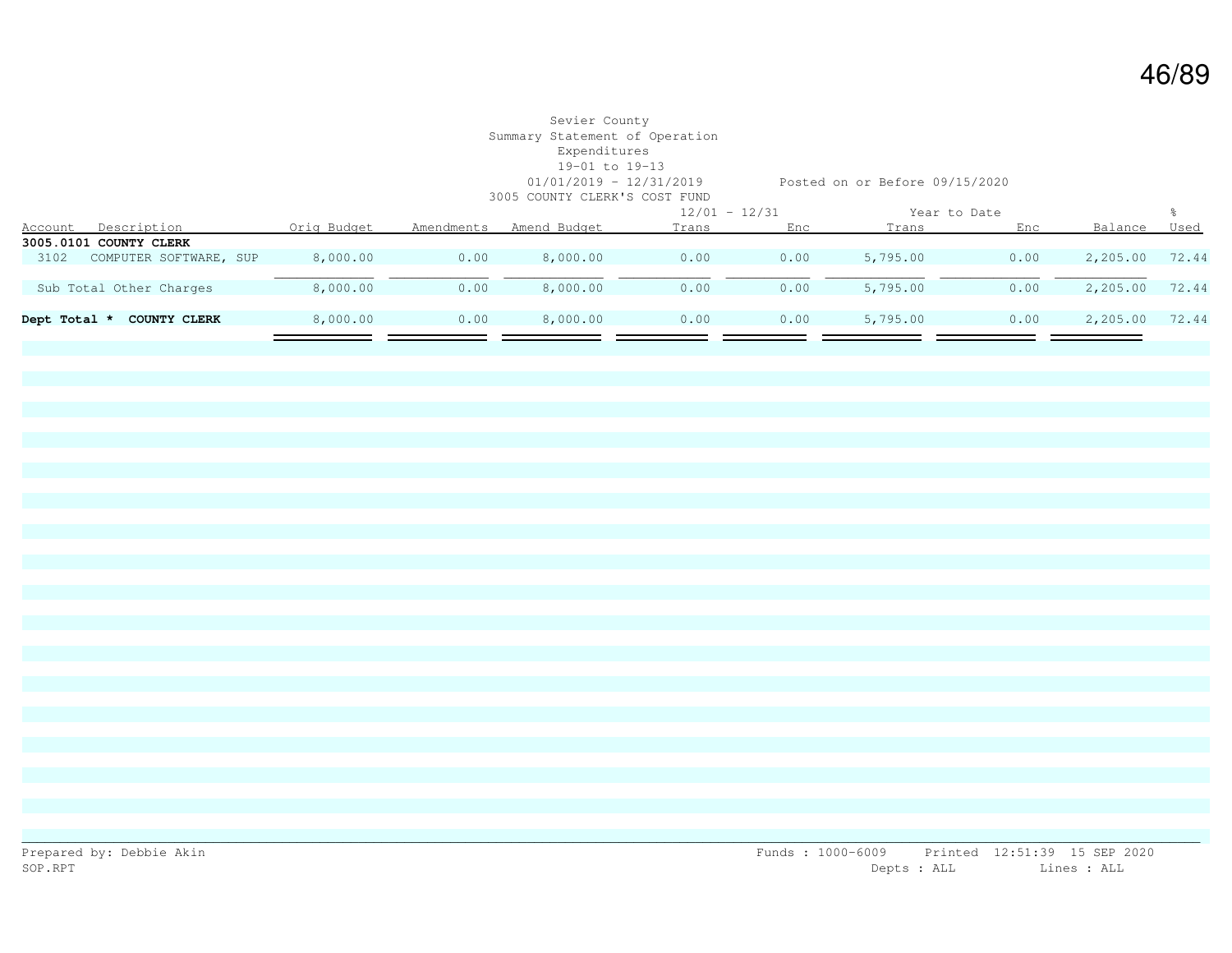|                                                                                            |          |                       | Sevier County<br>Summary Statement of Operation<br>Expenditures<br>19-01 to 19-13<br>3005 COUNTY CLERK'S COST FUND | 01/01/2019 - 12/31/2019 Posted on or Before 09/15/2020 |               |                    |               |              |               |
|--------------------------------------------------------------------------------------------|----------|-----------------------|--------------------------------------------------------------------------------------------------------------------|--------------------------------------------------------|---------------|--------------------|---------------|--------------|---------------|
|                                                                                            |          |                       |                                                                                                                    | $12/01 - 12/31$                                        |               | Year to Date       |               |              | $\frac{5}{6}$ |
| Account Description 0rig Budget Amendments Amend Budget<br>Fund Total ** 3005 COUNTY CLERK |          |                       |                                                                                                                    |                                                        | Trans Enc     | Trans Enc          |               | Balance Used |               |
|                                                                                            | 8,000.00 | 0.00<br><u>e esta</u> | 8,000.00                                                                                                           | 0.00                                                   | 0.00<br>——  — | 5,795.00<br>______ | 0.00<br>——  — | 2,205.00     | 72.44         |
|                                                                                            |          |                       |                                                                                                                    |                                                        |               |                    |               |              |               |
|                                                                                            |          |                       |                                                                                                                    |                                                        |               |                    |               |              |               |
|                                                                                            |          |                       |                                                                                                                    |                                                        |               |                    |               |              |               |
|                                                                                            |          |                       |                                                                                                                    |                                                        |               |                    |               |              |               |
|                                                                                            |          |                       |                                                                                                                    |                                                        |               |                    |               |              |               |
|                                                                                            |          |                       |                                                                                                                    |                                                        |               |                    |               |              |               |
|                                                                                            |          |                       |                                                                                                                    |                                                        |               |                    |               |              |               |
|                                                                                            |          |                       |                                                                                                                    |                                                        |               |                    |               |              |               |
|                                                                                            |          |                       |                                                                                                                    |                                                        |               |                    |               |              |               |
|                                                                                            |          |                       |                                                                                                                    |                                                        |               |                    |               |              |               |
|                                                                                            |          |                       |                                                                                                                    |                                                        |               |                    |               |              |               |
|                                                                                            |          |                       |                                                                                                                    |                                                        |               |                    |               |              |               |
|                                                                                            |          |                       |                                                                                                                    |                                                        |               |                    |               |              |               |
|                                                                                            |          |                       |                                                                                                                    |                                                        |               |                    |               |              |               |
|                                                                                            |          |                       |                                                                                                                    |                                                        |               |                    |               |              |               |
|                                                                                            |          |                       |                                                                                                                    |                                                        |               |                    |               |              |               |
|                                                                                            |          |                       |                                                                                                                    |                                                        |               |                    |               |              |               |
|                                                                                            |          |                       |                                                                                                                    |                                                        |               |                    |               |              |               |
|                                                                                            |          |                       |                                                                                                                    |                                                        |               |                    |               |              |               |
|                                                                                            |          |                       |                                                                                                                    |                                                        |               |                    |               |              |               |
|                                                                                            |          |                       |                                                                                                                    |                                                        |               |                    |               |              |               |
|                                                                                            |          |                       |                                                                                                                    |                                                        |               |                    |               |              |               |
|                                                                                            |          |                       |                                                                                                                    |                                                        |               |                    |               |              |               |
|                                                                                            |          |                       |                                                                                                                    |                                                        |               |                    |               |              |               |
|                                                                                            |          |                       |                                                                                                                    |                                                        |               |                    |               |              |               |
|                                                                                            |          |                       |                                                                                                                    |                                                        |               |                    |               |              |               |
|                                                                                            |          |                       |                                                                                                                    |                                                        |               |                    |               |              |               |
|                                                                                            |          |                       |                                                                                                                    |                                                        |               |                    |               |              |               |
|                                                                                            |          |                       |                                                                                                                    |                                                        |               |                    |               |              |               |
|                                                                                            |          |                       |                                                                                                                    |                                                        |               |                    |               |              |               |
|                                                                                            |          |                       |                                                                                                                    |                                                        |               |                    |               |              |               |
|                                                                                            |          |                       |                                                                                                                    |                                                        |               |                    |               |              |               |
|                                                                                            |          |                       |                                                                                                                    |                                                        |               |                    |               |              |               |
|                                                                                            |          |                       |                                                                                                                    |                                                        |               |                    |               |              |               |
|                                                                                            |          |                       |                                                                                                                    |                                                        |               |                    |               |              |               |
|                                                                                            |          |                       |                                                                                                                    |                                                        |               |                    |               |              |               |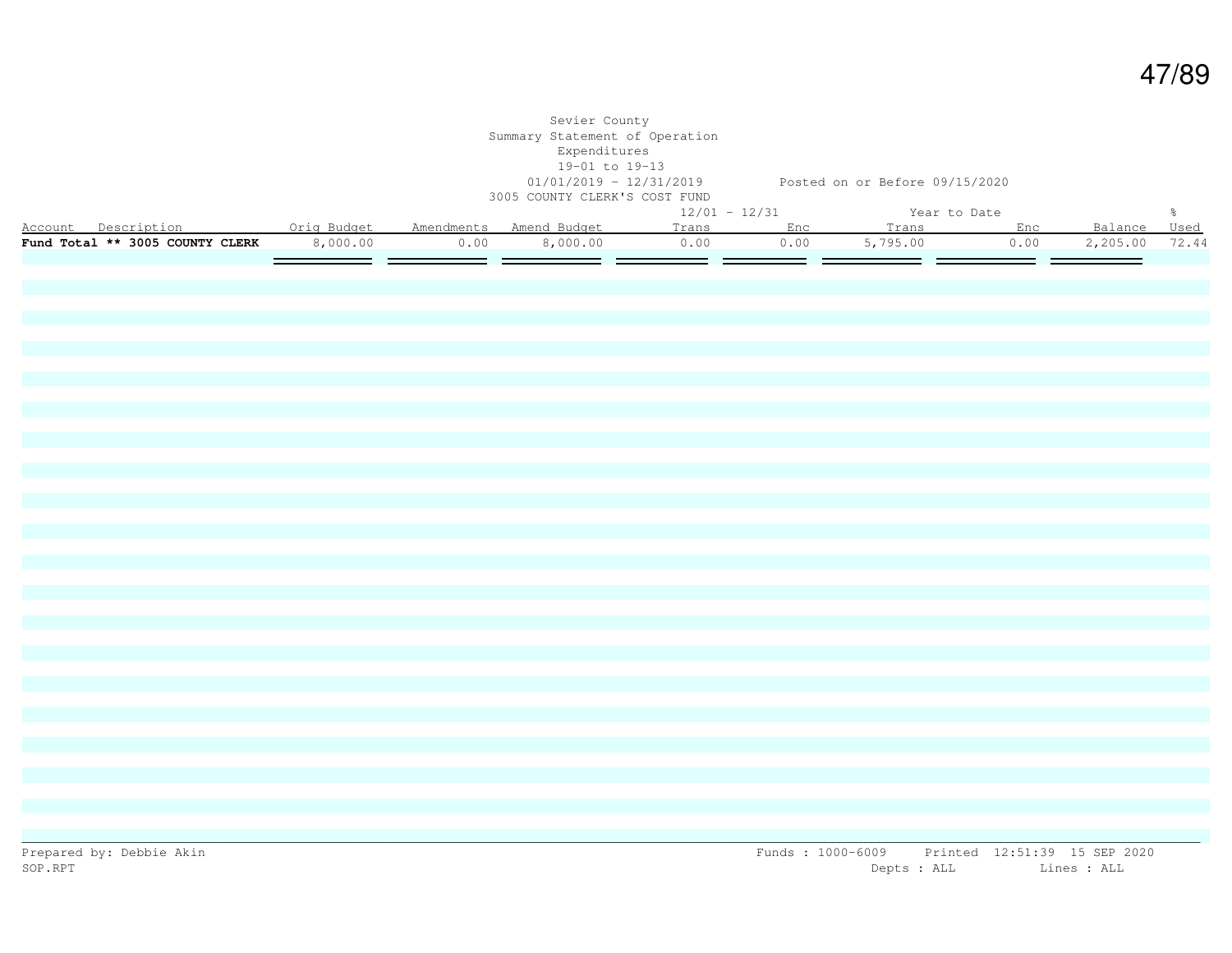## Sevier County Summary Statement of Operation Expenditures 19-01 to 19-13 3006 COUNTY RECORDER'S COST FUND

01/01/2019 - 12/31/2019 Posted on or Before 09/15/2020

|                |                          |             |            |              | $12/01 - 12/31$ |      | Year to Date |      |           |             |
|----------------|--------------------------|-------------|------------|--------------|-----------------|------|--------------|------|-----------|-------------|
| <b>Account</b> | Description              | Orig Budget | Amendments | Amend Budget | Trans           | Enc  | Trans        | Enc  | Balance   | <u>Used</u> |
|                | 3006.0102 CIRCUIT CLERK  |             |            |              |                 |      |              |      |           |             |
| 2001           | <b>SUPPLIES</b>          | 1,000.00    | 0.00       | 1,000.00     | 0.00            | 0.00 | 0.00         | 0.00 | 1,000.00  | 0.00        |
|                |                          |             |            |              |                 |      |              |      |           |             |
|                | Sub Total Supplies       | 1,000.00    | 0.00       | 1,000.00     | 0.00            | 0.00 | 0.00         | 0.00 | 1,000.00  | 0.00        |
|                |                          |             |            |              |                 |      |              |      |           |             |
| 3009           | OTHER PROFESSIONAL SER   | 2,500.00    | 0.00       | 2,500.00     | 0.00            | 0.00 | 0.00         | 0.00 | 2,500.00  | 0.00        |
| 3102           | COMPUTER SOFTWARE, SUP   | 76,000.00   | 0.00       | 76,000.00    | 0.00            | 0.00 | 70,026.33    | 0.00 | 5,973.67  | 92.14       |
|                |                          |             |            |              |                 |      |              |      |           |             |
|                | Sub Total Other Charges  | 78,500.00   | 0.00       | 78,500.00    | 0.00            | 0.00 | 70,026.33    | 0.00 | 8,473.67  | 89.21       |
|                |                          |             |            |              |                 |      |              |      |           |             |
| 4004           | MACHINERY & EOUIPMENT    | 6,000.00    | 0.00       | 6,000.00     | 0.00            | 0.00 | 1,907.48     | 0.00 | 4,092.52  | 31.79       |
|                |                          |             |            |              |                 |      |              |      |           |             |
|                | Sub Total Capital Outlay | 6,000.00    | 0.00       | 6,000.00     | 0.00            | 0.00 | 1,907.48     | 0.00 | 4,092.52  | 31.79       |
|                |                          |             |            |              |                 |      |              |      |           |             |
| Dept Total *   | CIRCUIT CLERK            | 85,500.00   | 0.00       | 85,500.00    | 0.00            | 0.00 | 71,933.81    | 0.00 | 13,566.19 | 84.13       |
|                |                          |             |            |              |                 |      |              |      |           |             |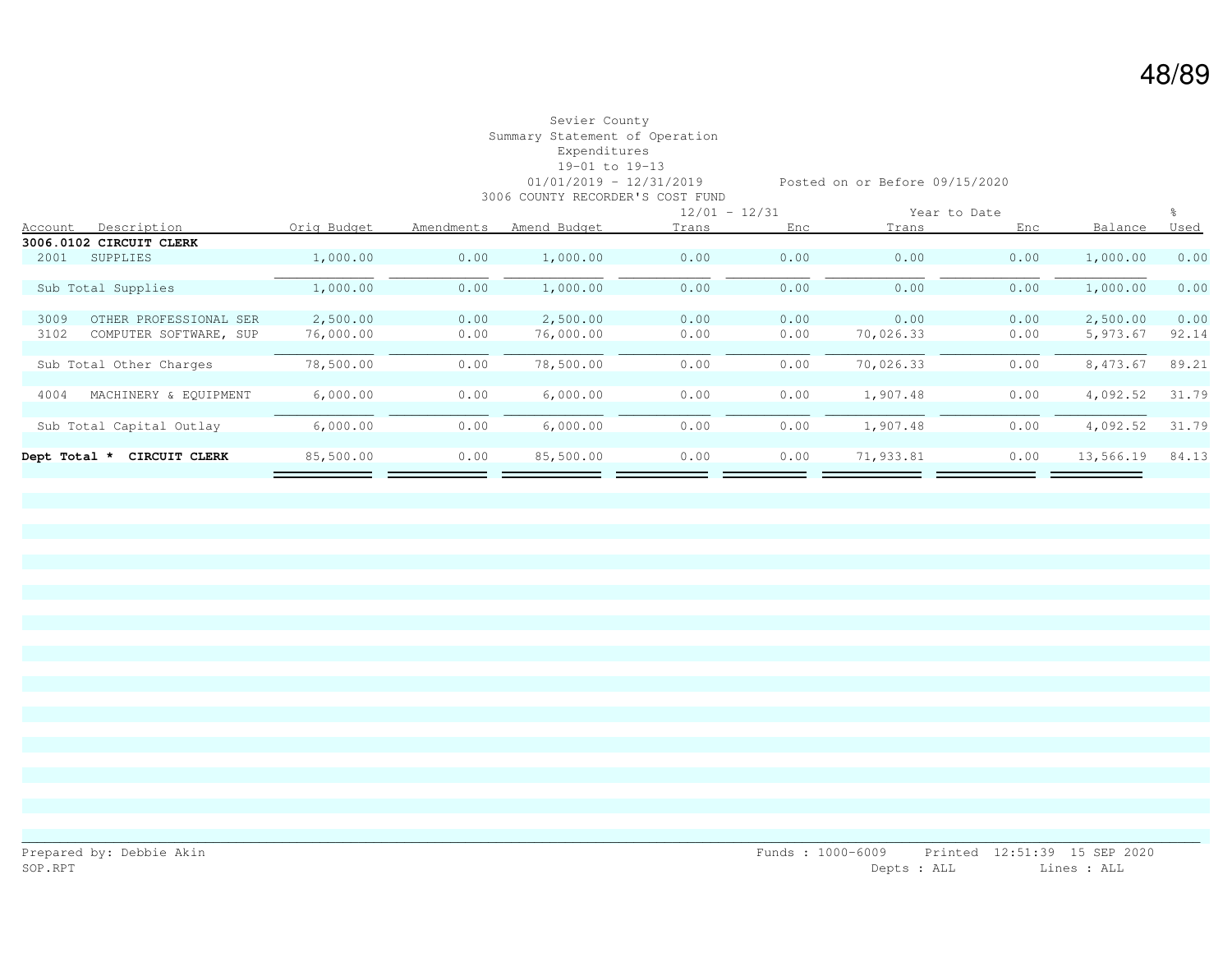|                                                           |           | Sevier County<br>Summary Statement of Operation<br>Expenditures<br>19-01 to 19-13<br>3006 COUNTY RECORDER'S COST FUND |                 | 01/01/2019 - 12/31/2019 Posted on or Before 09/15/2020 |      |                 |               |
|-----------------------------------------------------------|-----------|-----------------------------------------------------------------------------------------------------------------------|-----------------|--------------------------------------------------------|------|-----------------|---------------|
|                                                           |           |                                                                                                                       | $12/01 - 12/31$ | Year to Date                                           |      |                 | $\frac{6}{6}$ |
| Account Description . Orig Budget Amendments Amend Budget |           |                                                                                                                       |                 | Trans Enc Trans Enc                                    |      | Balance Used    |               |
| Fund Total ** 3006 COUNTY RECOR                           | 85,500.00 | $0.00$ 85,500.00                                                                                                      | 0.00            | $\overline{0.00}$ 71,933.81                            | 0.00 | 13,566.19 84.13 |               |
|                                                           |           |                                                                                                                       |                 |                                                        |      |                 |               |
|                                                           |           |                                                                                                                       |                 |                                                        |      |                 |               |
|                                                           |           |                                                                                                                       |                 |                                                        |      |                 |               |
|                                                           |           |                                                                                                                       |                 |                                                        |      |                 |               |
|                                                           |           |                                                                                                                       |                 |                                                        |      |                 |               |
|                                                           |           |                                                                                                                       |                 |                                                        |      |                 |               |
|                                                           |           |                                                                                                                       |                 |                                                        |      |                 |               |
|                                                           |           |                                                                                                                       |                 |                                                        |      |                 |               |
|                                                           |           |                                                                                                                       |                 |                                                        |      |                 |               |
|                                                           |           |                                                                                                                       |                 |                                                        |      |                 |               |
|                                                           |           |                                                                                                                       |                 |                                                        |      |                 |               |
|                                                           |           |                                                                                                                       |                 |                                                        |      |                 |               |
|                                                           |           |                                                                                                                       |                 |                                                        |      |                 |               |
|                                                           |           |                                                                                                                       |                 |                                                        |      |                 |               |
|                                                           |           |                                                                                                                       |                 |                                                        |      |                 |               |
|                                                           |           |                                                                                                                       |                 |                                                        |      |                 |               |
|                                                           |           |                                                                                                                       |                 |                                                        |      |                 |               |
|                                                           |           |                                                                                                                       |                 |                                                        |      |                 |               |
|                                                           |           |                                                                                                                       |                 |                                                        |      |                 |               |
|                                                           |           |                                                                                                                       |                 |                                                        |      |                 |               |
|                                                           |           |                                                                                                                       |                 |                                                        |      |                 |               |
|                                                           |           |                                                                                                                       |                 |                                                        |      |                 |               |
|                                                           |           |                                                                                                                       |                 |                                                        |      |                 |               |
|                                                           |           |                                                                                                                       |                 |                                                        |      |                 |               |
|                                                           |           |                                                                                                                       |                 |                                                        |      |                 |               |
|                                                           |           |                                                                                                                       |                 |                                                        |      |                 |               |
|                                                           |           |                                                                                                                       |                 |                                                        |      |                 |               |
|                                                           |           |                                                                                                                       |                 |                                                        |      |                 |               |
|                                                           |           |                                                                                                                       |                 |                                                        |      |                 |               |
|                                                           |           |                                                                                                                       |                 |                                                        |      |                 |               |
|                                                           |           |                                                                                                                       |                 |                                                        |      |                 |               |
|                                                           |           |                                                                                                                       |                 |                                                        |      |                 |               |
|                                                           |           |                                                                                                                       |                 |                                                        |      |                 |               |
|                                                           |           |                                                                                                                       |                 |                                                        |      |                 |               |
|                                                           |           |                                                                                                                       |                 |                                                        |      |                 |               |
|                                                           |           |                                                                                                                       |                 |                                                        |      |                 |               |
|                                                           |           |                                                                                                                       |                 |                                                        |      |                 |               |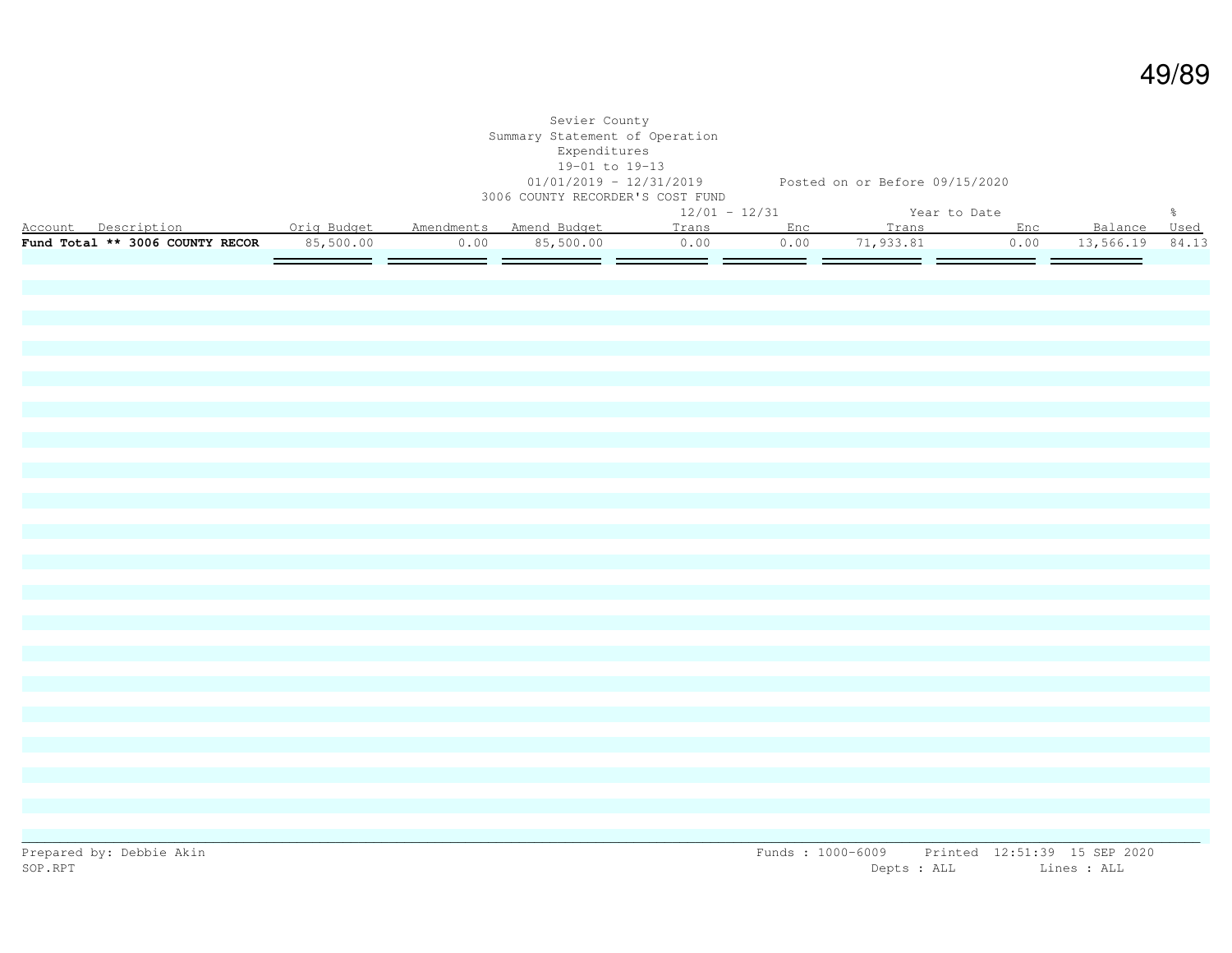#### Sevier County Summary Statement of Operation Expenditures 19-01 to 19-13 01/01/2019 - 12/31/2019 Posted on or Before 09/15/2020 3008 COUNTY LIBRARY FUND

|         |                              |             |              |              | $12/01 - 12/31$ |      |            | Year to Date |           | 읏      |
|---------|------------------------------|-------------|--------------|--------------|-----------------|------|------------|--------------|-----------|--------|
| Account | Description                  | Orig Budget | Amendments   | Amend Budget | Trans           | Enc  | Trans      | Enc          | Balance   | Used   |
|         | 3008.0600 COUNTY LIBRARY     |             |              |              |                 |      |            |              |           |        |
| 1001    | SALARIES, FULL-TIME          | 24,180.00   | 15.00        | 24,195.00    | 1,159.74        | 0.00 | 24, 194.97 | 0.00         | 0.03      | 100.00 |
| 1002    | SALARIES, PART-TIME          | 50,373.00   | 1,232.00     | 51,605.00    | 2,430.27        | 0.00 | 51,604.02  | 0.00         | 0.98      | 100.00 |
| 1005    | OVERTIME & OTHER PREMI       | 250.00      | $-229.00$    | 21.00        | 0.00            | 0.00 | 20.81      | 0.00         | 0.19      | 99.10  |
| 1006    | SOCIAL SECURITY MATCHI       | 5,723.00    | 35.00        | 5,758.00     | 301.59          | 0.00 | 5,757.62   | 0.00         | 0.38      | 99.99  |
| 1007    | RETIREMENT MATCHING          | 9,197.00    | 545.00       | 9,742.00     | 412.72          | 0.00 | 9,741.27   | 0.00         | 0.73      | 99.99  |
| 1009    | HEALTH INSURANCE MATCH       | 6,139.00    | 457.00       | 6,596.00     | 0.00            | 0.00 | 6, 595.08  | 0.00         | 0.92      | 99.99  |
| 1010    | WORKMEN'S COMPENSATION       | 123.00      | 0.00         | 123.00       | 0.00            | 0.00 | 118.67     | 0.00         | 4.33      | 96.48  |
| 1011    | UNEMPLOYMENT COMPENSAT       | 1,207.00    | $-715.00$    | 492.00       | 62.02           | 0.00 | 491.36     | 0.00         | 0.64      | 99.87  |
| 1016    | LIFE INSURANCE               | 122.00      | 0.00         | 122.00       | 0.00            | 0.00 | 121.80     | 0.00         | 0.20      | 99.84  |
|         | Sub Total Personnel Services | 97, 314.00  | 1,340.00     | 98,654.00    | 4,366.34        | 0.00 | 98,645.60  | 0.00         | 8.40      | 99.99  |
| 2001    | SUPPLIES                     | 3,000.00    | $-1,340.00$  | 1,660.00     | 0.00            | 0.00 | 1,301.52   | 0.00         | 358.48    | 78.40  |
| 2002    | SMALL EQUIPMENT              | 500.00      | 0.00         | 500.00       | 0.00            | 0.00 | 43.72      | 0.00         | 456.28    | 8.74   |
| 2003    | JANITORIAL SUPPLIES          | 100.00      | 0.00         | 100.00       | 0.00            | 0.00 | 0.00       | 0.00         | 100.00    | 0.00   |
| 2020    | BUILDING MATERIALS & S       | 100.00      | 0.00         | 100.00       | 0.00            | 0.00 | 0.00       | 0.00         | 100.00    | 0.00   |
| 2021    | PAINTS & METALS              | 100.00      | 0.00         | 100.00       | 0.00            | 0.00 | 0.00       | 0.00         | 100.00    | 0.00   |
| 2022    | PLUMBING & ELECTRICAL        | 200.00      | 113.00       | 313.00       | 0.00            | 0.00 | 312.04     | 0.00         | 0.96      | 99.69  |
| 2023    | PARTS & REPAIRS              | 1,000.00    | 419.00       | 1,419.00     | 0.00            | 0.00 | 1,418.67   | 0.00         | 0.33      | 99.98  |
| 2024    | MAINTENANCE & SERVICE        | 3,500.00    | $-532.00$    | 2,968.00     | 153.48          | 0.00 | 2,181.60   | 0.00         | 786.40    | 73.50  |
|         | Sub Total Supplies           | 8,500.00    | $-1,340.00$  | 7,160.00     | 153.48          | 0.00 | 5,257.55   | 0.00         | 1,902.45  | 73.43  |
|         |                              |             |              |              |                 |      |            |              |           |        |
| 3003    | COMPUTER SERVICES            | 1,000.00    | 0.00         | 1,000.00     | 0.00            | 0.00 | 0.00       | 0.00         | 1,000.00  | 0.00   |
| 3020    | TELEPHONE & FAX - LAND       | 3,500.00    | 1,416.00     | 4,916.00     | 0.00            | 0.00 | 4,915.46   | 0.00         | 0.54      | 99.99  |
| 3021    | POSTAGE                      | 250.00      | 0.00         | 250.00       | 0.00            | 0.00 | 30.91      | 0.00         | 219.09    | 12.36  |
| 3030    | TRAVEL                       | 1,000.00    | 0.00         | 1,000.00     | 21.60           | 0.00 | 592.20     | 0.00         | 407.80    | 59.22  |
| 3040    | ADVERTISING & PUBLICAT       | 100.00      | 0.00         | 100.00       | 0.00            | 0.00 | 69.40      | 0.00         | 30.60     | 69.40  |
| 3052    | FIRE & EXTENDED COVERA       | 2,800.00    | 0.00         | 2,800.00     | 0.00            | 0.00 | 2,591.13   | 0.00         | 208.87    | 92.54  |
| 3054    | OTHER SUNDRY INSURANCE       | 450.00      | 126.00       | 576.00       | 0.00            | 0.00 | 575.60     | 0.00         | 0.40      | 99.93  |
| 3060    | UTILITIES - ELECTRICIT       | 8,000.00    | 0.00         | 8,000.00     | 624.64          | 0.00 | 7,668.52   | 0.00         | 331.48    | 95.86  |
| 3061    | UTLITIES - GAS               | 800.00      | 0.00         | 800.00       | 0.00            | 0.00 | 576.84     | 0.00         | 223.16    | 72.11  |
| 3062    | UTILITIES - WATER            | 700.00      | 0.00         | 700.00       | 46.46           | 0.00 | 675.60     | 0.00         | 24.40     | 96.51  |
| 3071    | RENT - MACHINERY AND E       | 150.00      | 8.00         | 158.00       | 0.00            | 0.00 | 158.00     | 0.00         | 0.00      | 100.00 |
| 3090    | DUES & MEMBERSHIPS           | 2,500.00    | 1,728.00     | 4,228.00     | 0.00            | 0.00 | 4,227.50   | 0.00         | 0.50      | 99.99  |
| 3094    | MEALS & LODGING              | 200.00      | 0.00         | 200.00       | 0.00            | 0.00 | 0.00       | 0.00         | 200.00    | 0.00   |
| 3100    | OTHER MISCELLANEOUS          | 18,000.00   | $-3, 278.00$ | 14,722.00    | 0.00            | 0.00 | 302.00     | 0.00         | 14,420.00 | 2.05   |
|         |                              |             |              |              |                 |      |            |              |           |        |

\_\_\_\_\_\_\_\_\_\_\_\_\_\_\_\_\_\_\_\_\_\_\_\_\_\_\_\_\_\_\_\_\_\_\_\_\_\_\_\_\_\_\_\_\_\_\_\_\_\_\_\_\_\_\_\_\_\_\_\_\_\_\_\_\_\_\_\_\_\_\_\_\_\_\_\_\_\_\_\_\_\_\_\_\_\_\_\_\_\_\_\_\_\_\_\_\_\_\_\_\_\_\_\_\_\_\_\_\_\_\_\_\_\_\_\_\_\_\_\_\_\_\_\_\_\_\_\_\_\_\_\_\_\_\_\_\_\_\_\_\_\_\_\_\_\_\_\_\_\_\_\_\_\_ Prepared by: Debbie Akin Funds : 1000-6009 Printed 12:51:39 15 SEP 2020<br>SOP.RPT Depts : ALL Lines : ALL Depts : ALL Lines : ALL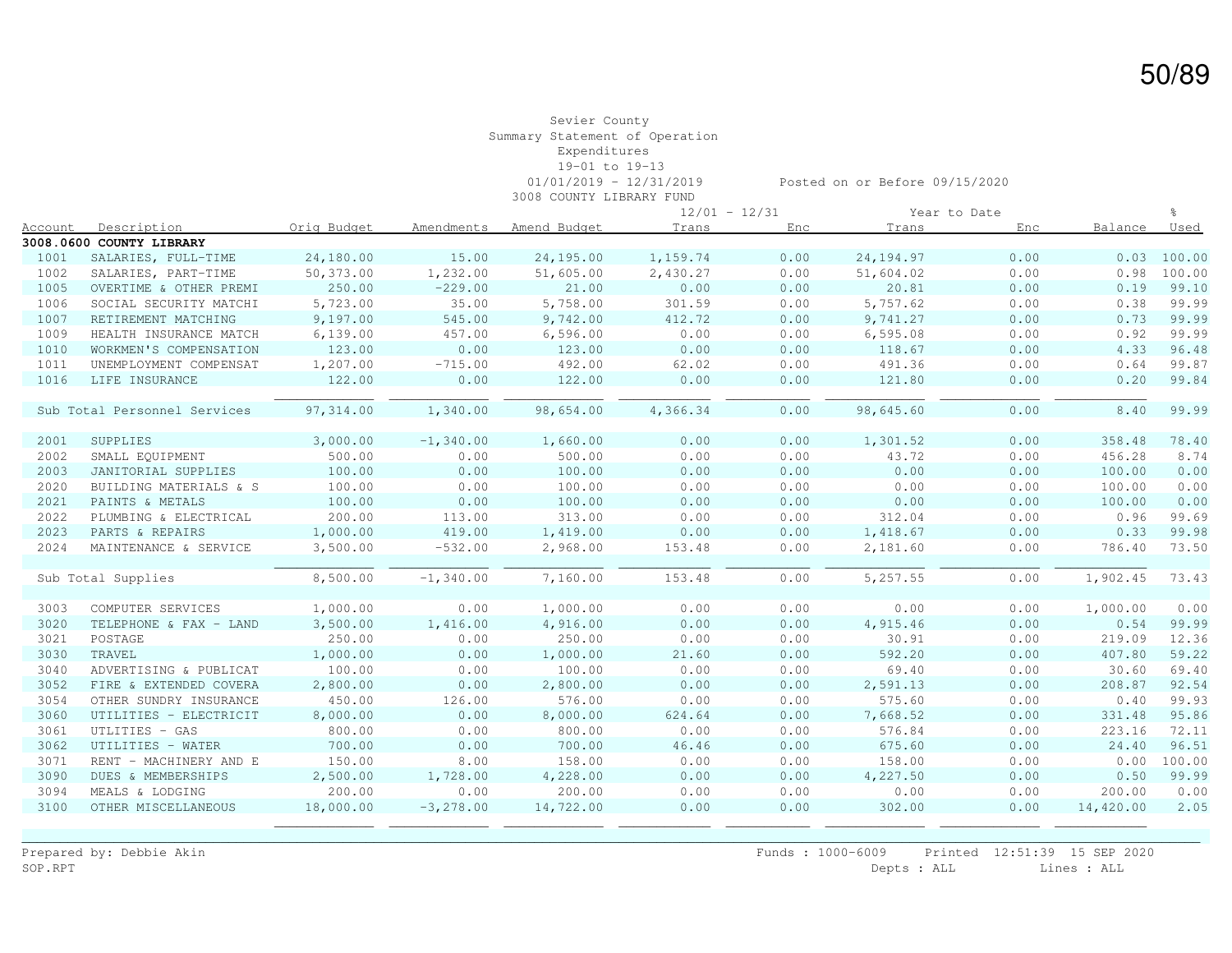### Sevier County Summary Statement of Operation Expenditures 19-01 to 19-13 01/01/2019 - 12/31/2019 Posted on or Before 09/15/2020 3008 COUNTY LIBRARY FUND 12/01 - 12/31 Year to Date % Account Description Orig Budget Amendments Amend Budget Trans Enc Trans Enc Balance Used **3008.0600 COUNTY LIBRARY (Continued from previous Page)** Sub Total Other Charges 39,450.00 0.00 39,450.00 692.70 0.00 22,383.16 0.00 17,066.84 56.74 **Dept Total \* COUNTY LIBRARY** 145,264.00 0.00 145,264.00 5,212.52 0.00 126,286.31 0.00 18,977.69 86.94 —  $\overline{\phantom{0}}$

\_\_\_\_\_\_\_\_\_\_\_\_\_\_\_\_\_\_\_\_\_\_\_\_\_\_\_\_\_\_\_\_\_\_\_\_\_\_\_\_\_\_\_\_\_\_\_\_\_\_\_\_\_\_\_\_\_\_\_\_\_\_\_\_\_\_\_\_\_\_\_\_\_\_\_\_\_\_\_\_\_\_\_\_\_\_\_\_\_\_\_\_\_\_\_\_\_\_\_\_\_\_\_\_\_\_\_\_\_\_\_\_\_\_\_\_\_\_\_\_\_\_\_\_\_\_\_\_\_\_\_\_\_\_\_\_\_\_\_\_\_\_\_\_\_\_\_\_\_\_\_\_\_\_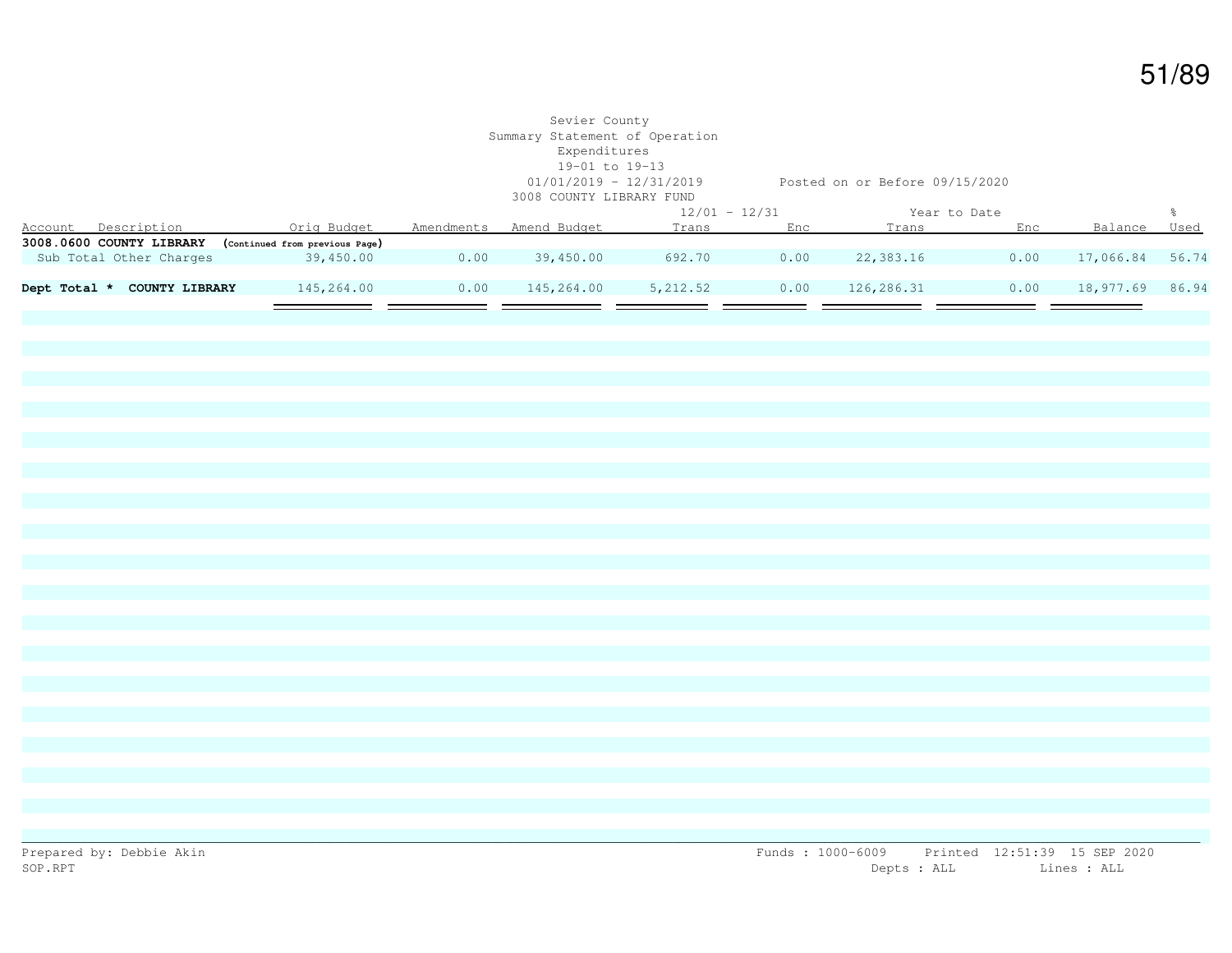|                                               |  | Sevier County<br>Summary Statement of Operation<br>Expenditures<br>19-01 to 19-13<br>3008 COUNTY LIBRARY FUND |                                | 01/01/2019 - 12/31/2019 Posted on or Before 09/15/2020 |      |                 |               |
|-----------------------------------------------|--|---------------------------------------------------------------------------------------------------------------|--------------------------------|--------------------------------------------------------|------|-----------------|---------------|
|                                               |  |                                                                                                               | $12/01 - 12/31$                | Year to Date                                           |      |                 | $\frac{5}{6}$ |
|                                               |  |                                                                                                               |                                |                                                        |      | Balance Used    |               |
| Fund Total ** 3008 COUNTY LIBRA $145, 264.00$ |  |                                                                                                               | $0.00$ $145,264.00$ $5,212.52$ | $0.00$ $126, 286.31$                                   | 0.00 | 18,977.69 86.94 |               |
|                                               |  |                                                                                                               |                                |                                                        |      |                 |               |
|                                               |  |                                                                                                               |                                |                                                        |      |                 |               |
|                                               |  |                                                                                                               |                                |                                                        |      |                 |               |
|                                               |  |                                                                                                               |                                |                                                        |      |                 |               |
|                                               |  |                                                                                                               |                                |                                                        |      |                 |               |
|                                               |  |                                                                                                               |                                |                                                        |      |                 |               |
|                                               |  |                                                                                                               |                                |                                                        |      |                 |               |
|                                               |  |                                                                                                               |                                |                                                        |      |                 |               |
|                                               |  |                                                                                                               |                                |                                                        |      |                 |               |
|                                               |  |                                                                                                               |                                |                                                        |      |                 |               |
|                                               |  |                                                                                                               |                                |                                                        |      |                 |               |
|                                               |  |                                                                                                               |                                |                                                        |      |                 |               |
|                                               |  |                                                                                                               |                                |                                                        |      |                 |               |
|                                               |  |                                                                                                               |                                |                                                        |      |                 |               |
|                                               |  |                                                                                                               |                                |                                                        |      |                 |               |
|                                               |  |                                                                                                               |                                |                                                        |      |                 |               |
|                                               |  |                                                                                                               |                                |                                                        |      |                 |               |
|                                               |  |                                                                                                               |                                |                                                        |      |                 |               |
|                                               |  |                                                                                                               |                                |                                                        |      |                 |               |
|                                               |  |                                                                                                               |                                |                                                        |      |                 |               |
|                                               |  |                                                                                                               |                                |                                                        |      |                 |               |
|                                               |  |                                                                                                               |                                |                                                        |      |                 |               |
|                                               |  |                                                                                                               |                                |                                                        |      |                 |               |
|                                               |  |                                                                                                               |                                |                                                        |      |                 |               |
|                                               |  |                                                                                                               |                                |                                                        |      |                 |               |
|                                               |  |                                                                                                               |                                |                                                        |      |                 |               |
|                                               |  |                                                                                                               |                                |                                                        |      |                 |               |
|                                               |  |                                                                                                               |                                |                                                        |      |                 |               |
|                                               |  |                                                                                                               |                                |                                                        |      |                 |               |
|                                               |  |                                                                                                               |                                |                                                        |      |                 |               |
|                                               |  |                                                                                                               |                                |                                                        |      |                 |               |
|                                               |  |                                                                                                               |                                |                                                        |      |                 |               |
|                                               |  |                                                                                                               |                                |                                                        |      |                 |               |
|                                               |  |                                                                                                               |                                |                                                        |      |                 |               |
|                                               |  |                                                                                                               |                                |                                                        |      |                 |               |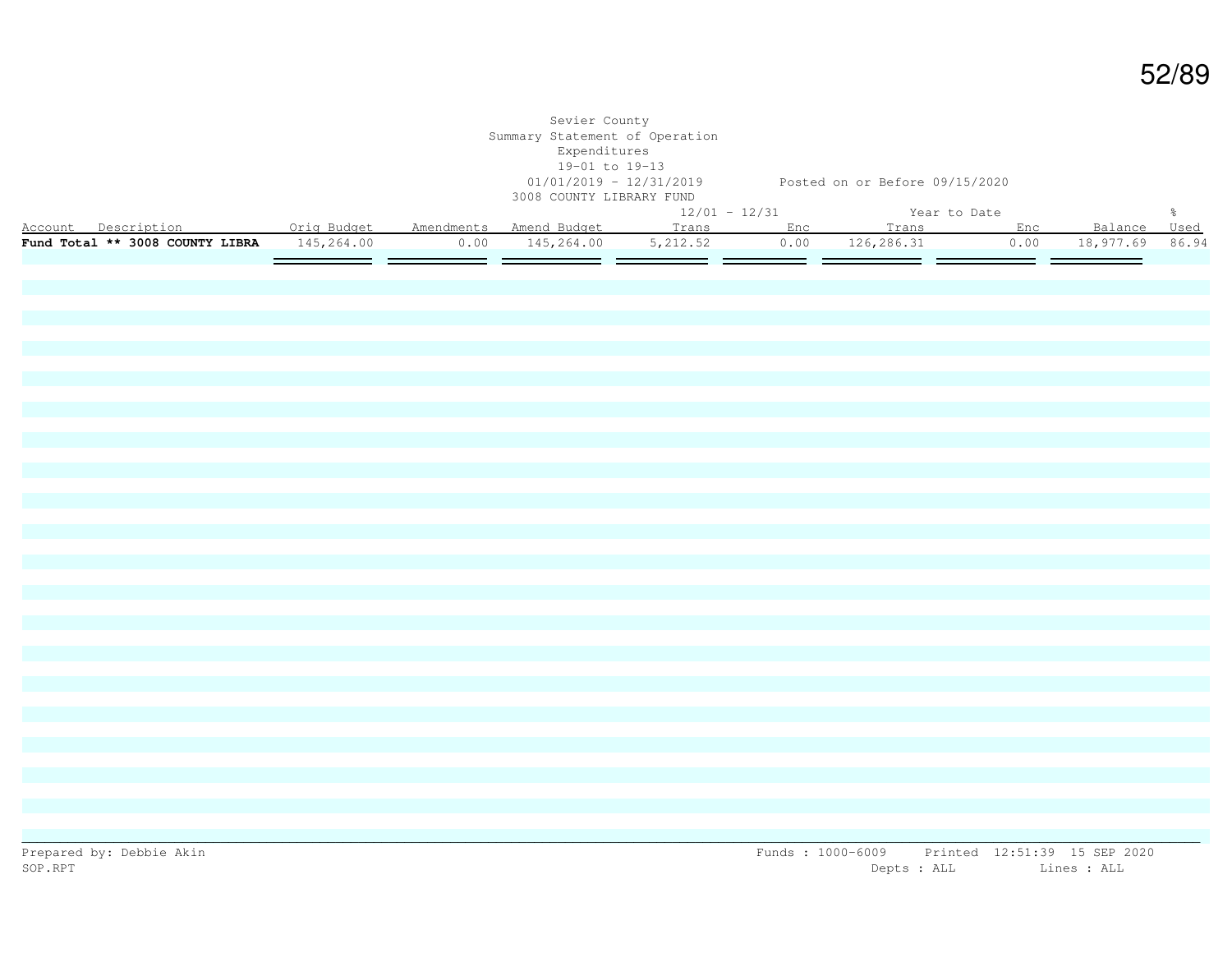#### Sevier County Summary Statement of Operation Expenditures 19-01 to 19-13 01/01/2019 - 12/31/2019 Posted on or Before 09/15/2020 3009 SOLID WASTE FUND

| Description<br>Amendments<br>Amend Budget<br>Trans<br>Balance<br>Account<br>Orig Budget<br>Trans<br>Enc<br>Enc<br>3009.0700 SANITATION / SOLID WASTE<br>188,130.00<br>188,130.00<br>176, 159.67<br>1001<br>SALARIES, FULL-TIME<br>0.00<br>5,889.19<br>0.00<br>0.00<br>11,970.33<br>1002<br>116,920.00<br>0.00<br>116,920.00<br>4,625.00<br>0.00<br>106,605.89<br>0.00<br>SALARIES, PART-TIME<br>10,314.11<br>0.00<br>1005<br>5,610.00<br>0.00<br>5,610.00<br>0.00<br>309.23<br>0.00<br>5,300.77<br>OVERTIME & OTHER PREMI<br>1006<br>23,752.00<br>0.00<br>23,752.00<br>804.40<br>0.00<br>21,523.45<br>0.00<br>2,228.55<br>SOCIAL SECURITY MATCHI<br>1007<br>47,566.00<br>47,566.00<br>0.00<br>0.00<br>RETIREMENT MATCHING<br>0.00<br>1,582.44<br>42,034.80<br>5,531.20<br>0.00<br>0.00<br>810.43<br>1009<br>32,598.00<br>0.00<br>32,598.00<br>0.00<br>31,787.57<br>HEALTH INSURANCE MATCH<br>0.00<br>0.00<br>0.00<br>0.00<br>1010<br>14,173.00<br>14, 173.00<br>12,736.84<br>1,436.16<br>WORKMEN'S COMPENSATION<br>1011<br>3,123.00<br>0.00<br>3,123.00<br>257.94<br>0.00<br>0.00<br>UNEMPLOYMENT COMPENSAT<br>1,677.14<br>1,445.86<br>0.00<br>0.00<br>1016<br>LIFE INSURANCE<br>647.00<br>0.00<br>647.00<br>0.00<br>626.50<br>20.50<br>1017<br>1,900.00<br>0.00<br>1,900.00<br>0.00<br>0.00<br>0.00<br>0.00<br>1,900.00<br>SICK LEAVE LIABILITY<br>1018<br>0.00<br>0.00<br>0.00<br>0.00<br>COMPENSATION LIABILITY<br>1,607.00<br>0.00<br>1,607.00<br>1,607.00<br>1025<br>0.00<br>6,881.00<br>0.00<br>0.00<br>0.00<br>0.00<br>HEALTH INSURANCE PAID<br>6,881.00<br>6,881.00<br>0.00<br>Sub Total Personnel Services<br>442,907.00<br>442,907.00<br>13,158.97<br>0.00<br>393,461.09<br>0.00<br>49, 445.91<br>6,000.00<br>$-564.00$<br>0.00<br>3,689.19<br>0.00<br>2001<br>SUPPLIES<br>5,436.00<br>0.00<br>1,746.81<br>0.00<br>0.00<br>0.00<br>2002<br>1,000.00<br>564.00<br>1,564.00<br>1,563.89<br>0.11<br>SMALL EQUIPMENT<br>200.00<br>0.00<br>200.00<br>0.00<br>0.00<br>0.00<br>0.00<br>200.00<br>2003<br>JANITORIAL SUPPLIES<br>2004<br>100.00<br>0.00<br>100.00<br>0.00<br>0.00<br>0.00<br>0.00<br>100.00<br>MEDICINE & DRUGS<br>80,000.00<br>2007<br>0.00<br>80,000.00<br>3,932.77<br>0.00<br>40, 135.38<br>0.00<br>39,864.62<br>FUELS, OILS & LUBRICAN<br>2008<br>20,000.00<br>0.00<br>20,000.00<br>0.00<br>0.00<br>8,273.21<br>0.00<br>11,726.79<br>TIRES & TUBES<br>2020<br>BUILDING MATERIALS & S<br>300.00<br>0.00<br>300.00<br>0.00<br>0.00<br>0.00<br>0.00<br>300.00<br>2021<br>2,000.00<br>0.00<br>2,000.00<br>0.00<br>0.00<br>343.78<br>0.00<br>1,656.22<br>PAINTS & METALS<br>2022<br>500.00<br>500.00<br>0.00<br>0.00<br>326.53<br>0.00<br>173.47<br>PLUMBING & ELECTRICAL<br>0.00<br>2023<br>70,000.00<br>0.00<br>70,000.00<br>694.69<br>0.00<br>46, 328.33<br>0.00<br>PARTS & REPAIRS<br>23,671.67<br>2028<br>50.00<br>0.00<br>50.00<br>0.00<br>0.00<br>0.00<br>0.00<br>50.00<br>LUMBER & PILINGS | <u>Used</u><br>93.64<br>91.18<br>5.51<br>90.62<br>88.37<br>97.51<br>89.87<br>53.70<br>96.83<br>0.00<br>0.00<br>0.00<br>88.84 |
|---------------------------------------------------------------------------------------------------------------------------------------------------------------------------------------------------------------------------------------------------------------------------------------------------------------------------------------------------------------------------------------------------------------------------------------------------------------------------------------------------------------------------------------------------------------------------------------------------------------------------------------------------------------------------------------------------------------------------------------------------------------------------------------------------------------------------------------------------------------------------------------------------------------------------------------------------------------------------------------------------------------------------------------------------------------------------------------------------------------------------------------------------------------------------------------------------------------------------------------------------------------------------------------------------------------------------------------------------------------------------------------------------------------------------------------------------------------------------------------------------------------------------------------------------------------------------------------------------------------------------------------------------------------------------------------------------------------------------------------------------------------------------------------------------------------------------------------------------------------------------------------------------------------------------------------------------------------------------------------------------------------------------------------------------------------------------------------------------------------------------------------------------------------------------------------------------------------------------------------------------------------------------------------------------------------------------------------------------------------------------------------------------------------------------------------------------------------------------------------------------------------------------------------------------------------------------------------------------------------------------------------------------------------------------------------------------------------------------------------------------------------------------------------------------------------------------------------------------------------------------------------------------------------------|------------------------------------------------------------------------------------------------------------------------------|
|                                                                                                                                                                                                                                                                                                                                                                                                                                                                                                                                                                                                                                                                                                                                                                                                                                                                                                                                                                                                                                                                                                                                                                                                                                                                                                                                                                                                                                                                                                                                                                                                                                                                                                                                                                                                                                                                                                                                                                                                                                                                                                                                                                                                                                                                                                                                                                                                                                                                                                                                                                                                                                                                                                                                                                                                                                                                                                                     |                                                                                                                              |
|                                                                                                                                                                                                                                                                                                                                                                                                                                                                                                                                                                                                                                                                                                                                                                                                                                                                                                                                                                                                                                                                                                                                                                                                                                                                                                                                                                                                                                                                                                                                                                                                                                                                                                                                                                                                                                                                                                                                                                                                                                                                                                                                                                                                                                                                                                                                                                                                                                                                                                                                                                                                                                                                                                                                                                                                                                                                                                                     |                                                                                                                              |
|                                                                                                                                                                                                                                                                                                                                                                                                                                                                                                                                                                                                                                                                                                                                                                                                                                                                                                                                                                                                                                                                                                                                                                                                                                                                                                                                                                                                                                                                                                                                                                                                                                                                                                                                                                                                                                                                                                                                                                                                                                                                                                                                                                                                                                                                                                                                                                                                                                                                                                                                                                                                                                                                                                                                                                                                                                                                                                                     |                                                                                                                              |
|                                                                                                                                                                                                                                                                                                                                                                                                                                                                                                                                                                                                                                                                                                                                                                                                                                                                                                                                                                                                                                                                                                                                                                                                                                                                                                                                                                                                                                                                                                                                                                                                                                                                                                                                                                                                                                                                                                                                                                                                                                                                                                                                                                                                                                                                                                                                                                                                                                                                                                                                                                                                                                                                                                                                                                                                                                                                                                                     |                                                                                                                              |
|                                                                                                                                                                                                                                                                                                                                                                                                                                                                                                                                                                                                                                                                                                                                                                                                                                                                                                                                                                                                                                                                                                                                                                                                                                                                                                                                                                                                                                                                                                                                                                                                                                                                                                                                                                                                                                                                                                                                                                                                                                                                                                                                                                                                                                                                                                                                                                                                                                                                                                                                                                                                                                                                                                                                                                                                                                                                                                                     |                                                                                                                              |
|                                                                                                                                                                                                                                                                                                                                                                                                                                                                                                                                                                                                                                                                                                                                                                                                                                                                                                                                                                                                                                                                                                                                                                                                                                                                                                                                                                                                                                                                                                                                                                                                                                                                                                                                                                                                                                                                                                                                                                                                                                                                                                                                                                                                                                                                                                                                                                                                                                                                                                                                                                                                                                                                                                                                                                                                                                                                                                                     |                                                                                                                              |
|                                                                                                                                                                                                                                                                                                                                                                                                                                                                                                                                                                                                                                                                                                                                                                                                                                                                                                                                                                                                                                                                                                                                                                                                                                                                                                                                                                                                                                                                                                                                                                                                                                                                                                                                                                                                                                                                                                                                                                                                                                                                                                                                                                                                                                                                                                                                                                                                                                                                                                                                                                                                                                                                                                                                                                                                                                                                                                                     |                                                                                                                              |
|                                                                                                                                                                                                                                                                                                                                                                                                                                                                                                                                                                                                                                                                                                                                                                                                                                                                                                                                                                                                                                                                                                                                                                                                                                                                                                                                                                                                                                                                                                                                                                                                                                                                                                                                                                                                                                                                                                                                                                                                                                                                                                                                                                                                                                                                                                                                                                                                                                                                                                                                                                                                                                                                                                                                                                                                                                                                                                                     |                                                                                                                              |
|                                                                                                                                                                                                                                                                                                                                                                                                                                                                                                                                                                                                                                                                                                                                                                                                                                                                                                                                                                                                                                                                                                                                                                                                                                                                                                                                                                                                                                                                                                                                                                                                                                                                                                                                                                                                                                                                                                                                                                                                                                                                                                                                                                                                                                                                                                                                                                                                                                                                                                                                                                                                                                                                                                                                                                                                                                                                                                                     |                                                                                                                              |
|                                                                                                                                                                                                                                                                                                                                                                                                                                                                                                                                                                                                                                                                                                                                                                                                                                                                                                                                                                                                                                                                                                                                                                                                                                                                                                                                                                                                                                                                                                                                                                                                                                                                                                                                                                                                                                                                                                                                                                                                                                                                                                                                                                                                                                                                                                                                                                                                                                                                                                                                                                                                                                                                                                                                                                                                                                                                                                                     |                                                                                                                              |
|                                                                                                                                                                                                                                                                                                                                                                                                                                                                                                                                                                                                                                                                                                                                                                                                                                                                                                                                                                                                                                                                                                                                                                                                                                                                                                                                                                                                                                                                                                                                                                                                                                                                                                                                                                                                                                                                                                                                                                                                                                                                                                                                                                                                                                                                                                                                                                                                                                                                                                                                                                                                                                                                                                                                                                                                                                                                                                                     |                                                                                                                              |
|                                                                                                                                                                                                                                                                                                                                                                                                                                                                                                                                                                                                                                                                                                                                                                                                                                                                                                                                                                                                                                                                                                                                                                                                                                                                                                                                                                                                                                                                                                                                                                                                                                                                                                                                                                                                                                                                                                                                                                                                                                                                                                                                                                                                                                                                                                                                                                                                                                                                                                                                                                                                                                                                                                                                                                                                                                                                                                                     |                                                                                                                              |
|                                                                                                                                                                                                                                                                                                                                                                                                                                                                                                                                                                                                                                                                                                                                                                                                                                                                                                                                                                                                                                                                                                                                                                                                                                                                                                                                                                                                                                                                                                                                                                                                                                                                                                                                                                                                                                                                                                                                                                                                                                                                                                                                                                                                                                                                                                                                                                                                                                                                                                                                                                                                                                                                                                                                                                                                                                                                                                                     |                                                                                                                              |
|                                                                                                                                                                                                                                                                                                                                                                                                                                                                                                                                                                                                                                                                                                                                                                                                                                                                                                                                                                                                                                                                                                                                                                                                                                                                                                                                                                                                                                                                                                                                                                                                                                                                                                                                                                                                                                                                                                                                                                                                                                                                                                                                                                                                                                                                                                                                                                                                                                                                                                                                                                                                                                                                                                                                                                                                                                                                                                                     |                                                                                                                              |
|                                                                                                                                                                                                                                                                                                                                                                                                                                                                                                                                                                                                                                                                                                                                                                                                                                                                                                                                                                                                                                                                                                                                                                                                                                                                                                                                                                                                                                                                                                                                                                                                                                                                                                                                                                                                                                                                                                                                                                                                                                                                                                                                                                                                                                                                                                                                                                                                                                                                                                                                                                                                                                                                                                                                                                                                                                                                                                                     |                                                                                                                              |
|                                                                                                                                                                                                                                                                                                                                                                                                                                                                                                                                                                                                                                                                                                                                                                                                                                                                                                                                                                                                                                                                                                                                                                                                                                                                                                                                                                                                                                                                                                                                                                                                                                                                                                                                                                                                                                                                                                                                                                                                                                                                                                                                                                                                                                                                                                                                                                                                                                                                                                                                                                                                                                                                                                                                                                                                                                                                                                                     | 67.87                                                                                                                        |
|                                                                                                                                                                                                                                                                                                                                                                                                                                                                                                                                                                                                                                                                                                                                                                                                                                                                                                                                                                                                                                                                                                                                                                                                                                                                                                                                                                                                                                                                                                                                                                                                                                                                                                                                                                                                                                                                                                                                                                                                                                                                                                                                                                                                                                                                                                                                                                                                                                                                                                                                                                                                                                                                                                                                                                                                                                                                                                                     | 99.99                                                                                                                        |
|                                                                                                                                                                                                                                                                                                                                                                                                                                                                                                                                                                                                                                                                                                                                                                                                                                                                                                                                                                                                                                                                                                                                                                                                                                                                                                                                                                                                                                                                                                                                                                                                                                                                                                                                                                                                                                                                                                                                                                                                                                                                                                                                                                                                                                                                                                                                                                                                                                                                                                                                                                                                                                                                                                                                                                                                                                                                                                                     | 0.00                                                                                                                         |
|                                                                                                                                                                                                                                                                                                                                                                                                                                                                                                                                                                                                                                                                                                                                                                                                                                                                                                                                                                                                                                                                                                                                                                                                                                                                                                                                                                                                                                                                                                                                                                                                                                                                                                                                                                                                                                                                                                                                                                                                                                                                                                                                                                                                                                                                                                                                                                                                                                                                                                                                                                                                                                                                                                                                                                                                                                                                                                                     | 0.00                                                                                                                         |
|                                                                                                                                                                                                                                                                                                                                                                                                                                                                                                                                                                                                                                                                                                                                                                                                                                                                                                                                                                                                                                                                                                                                                                                                                                                                                                                                                                                                                                                                                                                                                                                                                                                                                                                                                                                                                                                                                                                                                                                                                                                                                                                                                                                                                                                                                                                                                                                                                                                                                                                                                                                                                                                                                                                                                                                                                                                                                                                     | 50.17                                                                                                                        |
|                                                                                                                                                                                                                                                                                                                                                                                                                                                                                                                                                                                                                                                                                                                                                                                                                                                                                                                                                                                                                                                                                                                                                                                                                                                                                                                                                                                                                                                                                                                                                                                                                                                                                                                                                                                                                                                                                                                                                                                                                                                                                                                                                                                                                                                                                                                                                                                                                                                                                                                                                                                                                                                                                                                                                                                                                                                                                                                     | 41.37                                                                                                                        |
|                                                                                                                                                                                                                                                                                                                                                                                                                                                                                                                                                                                                                                                                                                                                                                                                                                                                                                                                                                                                                                                                                                                                                                                                                                                                                                                                                                                                                                                                                                                                                                                                                                                                                                                                                                                                                                                                                                                                                                                                                                                                                                                                                                                                                                                                                                                                                                                                                                                                                                                                                                                                                                                                                                                                                                                                                                                                                                                     | 0.00                                                                                                                         |
|                                                                                                                                                                                                                                                                                                                                                                                                                                                                                                                                                                                                                                                                                                                                                                                                                                                                                                                                                                                                                                                                                                                                                                                                                                                                                                                                                                                                                                                                                                                                                                                                                                                                                                                                                                                                                                                                                                                                                                                                                                                                                                                                                                                                                                                                                                                                                                                                                                                                                                                                                                                                                                                                                                                                                                                                                                                                                                                     | 17.19                                                                                                                        |
|                                                                                                                                                                                                                                                                                                                                                                                                                                                                                                                                                                                                                                                                                                                                                                                                                                                                                                                                                                                                                                                                                                                                                                                                                                                                                                                                                                                                                                                                                                                                                                                                                                                                                                                                                                                                                                                                                                                                                                                                                                                                                                                                                                                                                                                                                                                                                                                                                                                                                                                                                                                                                                                                                                                                                                                                                                                                                                                     | 65.31                                                                                                                        |
|                                                                                                                                                                                                                                                                                                                                                                                                                                                                                                                                                                                                                                                                                                                                                                                                                                                                                                                                                                                                                                                                                                                                                                                                                                                                                                                                                                                                                                                                                                                                                                                                                                                                                                                                                                                                                                                                                                                                                                                                                                                                                                                                                                                                                                                                                                                                                                                                                                                                                                                                                                                                                                                                                                                                                                                                                                                                                                                     | 66.18                                                                                                                        |
|                                                                                                                                                                                                                                                                                                                                                                                                                                                                                                                                                                                                                                                                                                                                                                                                                                                                                                                                                                                                                                                                                                                                                                                                                                                                                                                                                                                                                                                                                                                                                                                                                                                                                                                                                                                                                                                                                                                                                                                                                                                                                                                                                                                                                                                                                                                                                                                                                                                                                                                                                                                                                                                                                                                                                                                                                                                                                                                     | 0.00                                                                                                                         |
| 2029<br>0.00<br>0.00<br>0.00<br>576.29<br>0.00<br>423.71<br>SMALL TOOLS<br>1,000.00<br>1,000.00                                                                                                                                                                                                                                                                                                                                                                                                                                                                                                                                                                                                                                                                                                                                                                                                                                                                                                                                                                                                                                                                                                                                                                                                                                                                                                                                                                                                                                                                                                                                                                                                                                                                                                                                                                                                                                                                                                                                                                                                                                                                                                                                                                                                                                                                                                                                                                                                                                                                                                                                                                                                                                                                                                                                                                                                                     | 57.63                                                                                                                        |
| 2030<br>CONCRETE<br>500.00<br>0.00<br>500.00<br>0.00<br>0.00<br>0.00<br>0.00<br>500.00                                                                                                                                                                                                                                                                                                                                                                                                                                                                                                                                                                                                                                                                                                                                                                                                                                                                                                                                                                                                                                                                                                                                                                                                                                                                                                                                                                                                                                                                                                                                                                                                                                                                                                                                                                                                                                                                                                                                                                                                                                                                                                                                                                                                                                                                                                                                                                                                                                                                                                                                                                                                                                                                                                                                                                                                                              | 0.00                                                                                                                         |
| 0.00<br>181,650.00<br>4,627.46<br>0.00<br>101,236.60<br>0.00<br>80, 413.40<br>Sub Total Supplies<br>181,650.00                                                                                                                                                                                                                                                                                                                                                                                                                                                                                                                                                                                                                                                                                                                                                                                                                                                                                                                                                                                                                                                                                                                                                                                                                                                                                                                                                                                                                                                                                                                                                                                                                                                                                                                                                                                                                                                                                                                                                                                                                                                                                                                                                                                                                                                                                                                                                                                                                                                                                                                                                                                                                                                                                                                                                                                                      | 55.73                                                                                                                        |
| 3004<br>ENGINEERING & ARCHITEC<br>20,000.00<br>0.00<br>20,000.00<br>1,297.26<br>0.00<br>15, 234.23<br>0.00<br>4,765.77                                                                                                                                                                                                                                                                                                                                                                                                                                                                                                                                                                                                                                                                                                                                                                                                                                                                                                                                                                                                                                                                                                                                                                                                                                                                                                                                                                                                                                                                                                                                                                                                                                                                                                                                                                                                                                                                                                                                                                                                                                                                                                                                                                                                                                                                                                                                                                                                                                                                                                                                                                                                                                                                                                                                                                                              | 76.17                                                                                                                        |
| 3005<br>1,000.00<br>0.00<br>1,000.00<br>0.00<br>0.00<br>0.00<br>0.00<br>1,000.00<br>SPECIAL LEGAL                                                                                                                                                                                                                                                                                                                                                                                                                                                                                                                                                                                                                                                                                                                                                                                                                                                                                                                                                                                                                                                                                                                                                                                                                                                                                                                                                                                                                                                                                                                                                                                                                                                                                                                                                                                                                                                                                                                                                                                                                                                                                                                                                                                                                                                                                                                                                                                                                                                                                                                                                                                                                                                                                                                                                                                                                   | 0.00                                                                                                                         |
| 3006<br>MEDICAL, DENTAL & HOSP<br>500.00<br>0.00<br>500.00<br>0.00<br>0.00<br>170.00<br>0.00<br>330.00                                                                                                                                                                                                                                                                                                                                                                                                                                                                                                                                                                                                                                                                                                                                                                                                                                                                                                                                                                                                                                                                                                                                                                                                                                                                                                                                                                                                                                                                                                                                                                                                                                                                                                                                                                                                                                                                                                                                                                                                                                                                                                                                                                                                                                                                                                                                                                                                                                                                                                                                                                                                                                                                                                                                                                                                              | 34.00                                                                                                                        |
| 250.00<br>0.00<br>3007<br>0.00<br>250.00<br>0.00<br>70.00<br>0.00<br>180.00<br>DRUG TESTING                                                                                                                                                                                                                                                                                                                                                                                                                                                                                                                                                                                                                                                                                                                                                                                                                                                                                                                                                                                                                                                                                                                                                                                                                                                                                                                                                                                                                                                                                                                                                                                                                                                                                                                                                                                                                                                                                                                                                                                                                                                                                                                                                                                                                                                                                                                                                                                                                                                                                                                                                                                                                                                                                                                                                                                                                         | 28.00                                                                                                                        |
| 1,000.00<br>0.00<br>0.00<br>3009<br>OTHER PROFESSIONAL SER<br>0.00<br>1,000.00<br>0.00<br>0.00<br>1,000.00                                                                                                                                                                                                                                                                                                                                                                                                                                                                                                                                                                                                                                                                                                                                                                                                                                                                                                                                                                                                                                                                                                                                                                                                                                                                                                                                                                                                                                                                                                                                                                                                                                                                                                                                                                                                                                                                                                                                                                                                                                                                                                                                                                                                                                                                                                                                                                                                                                                                                                                                                                                                                                                                                                                                                                                                          | 0.00                                                                                                                         |
| 900.00<br>0.00<br>0.00<br>3020<br>900.00<br>0.00<br>0.00<br>871.94<br>28.06<br>TELEPHONE & FAX - LAND                                                                                                                                                                                                                                                                                                                                                                                                                                                                                                                                                                                                                                                                                                                                                                                                                                                                                                                                                                                                                                                                                                                                                                                                                                                                                                                                                                                                                                                                                                                                                                                                                                                                                                                                                                                                                                                                                                                                                                                                                                                                                                                                                                                                                                                                                                                                                                                                                                                                                                                                                                                                                                                                                                                                                                                                               | 96.88                                                                                                                        |
| 3021<br>POSTAGE<br>0.00<br>100.00<br>0.00<br>0.00<br>0.00<br>0.00<br>100.00<br>100.00                                                                                                                                                                                                                                                                                                                                                                                                                                                                                                                                                                                                                                                                                                                                                                                                                                                                                                                                                                                                                                                                                                                                                                                                                                                                                                                                                                                                                                                                                                                                                                                                                                                                                                                                                                                                                                                                                                                                                                                                                                                                                                                                                                                                                                                                                                                                                                                                                                                                                                                                                                                                                                                                                                                                                                                                                               | 0.00                                                                                                                         |

Prepared by: Debbie Akin Funds : 1000-6009 Printed 12:51:39 15 SEP 2020 SOP.RPT Depts : ALL Lines : ALL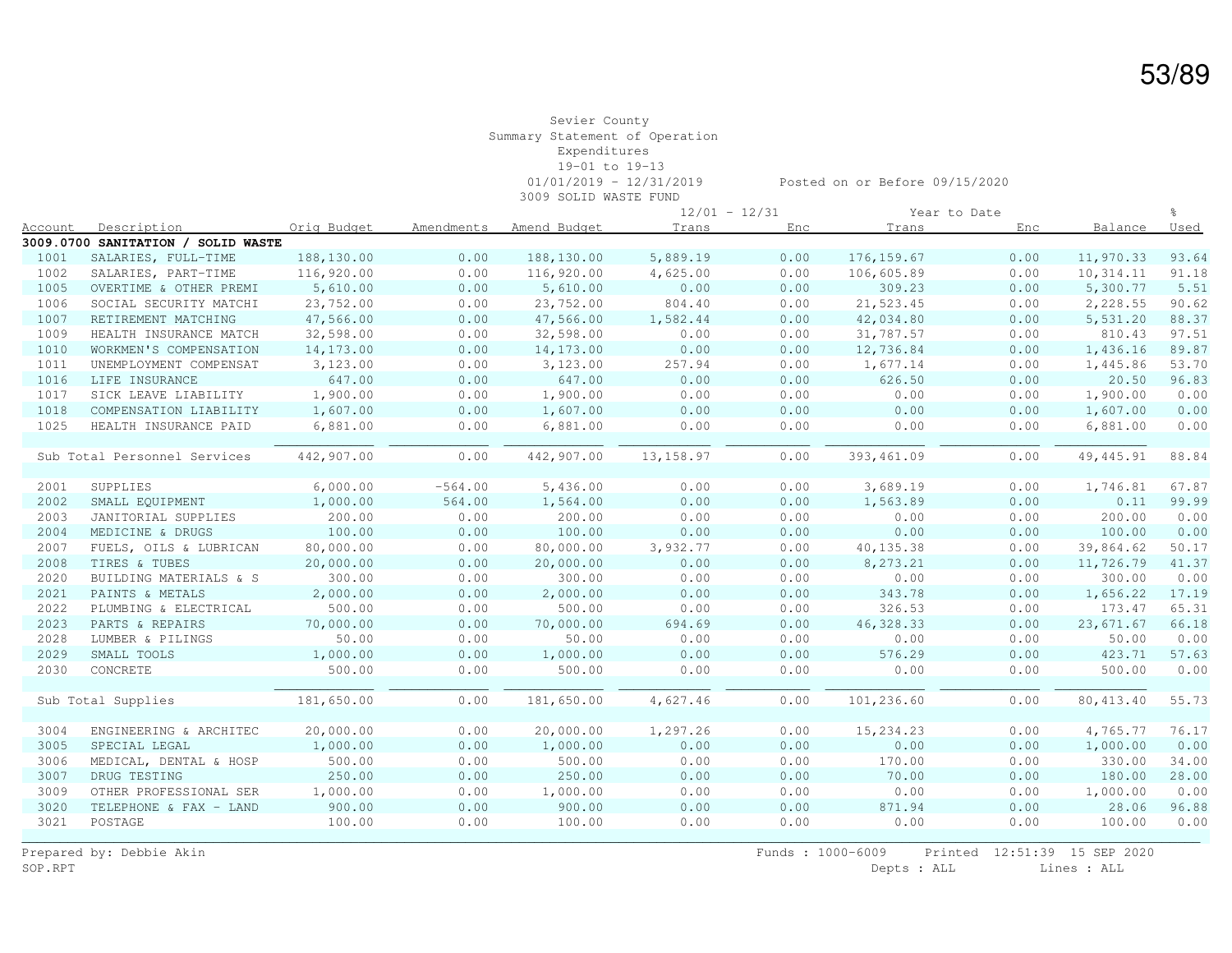#### Sevier County Summary Statement of Operation Expenditures 19-01 to 19-13 01/01/2019 - 12/31/2019 Posted on or Before 09/15/2020 3009 SOLID WASTE FUND

|              |                                    |                                |            |              |           | $12/01 - 12/31$ |              | Year to Date |            |       |
|--------------|------------------------------------|--------------------------------|------------|--------------|-----------|-----------------|--------------|--------------|------------|-------|
| Account      | Description                        | Orig Budget                    | Amendments | Amend Budget | Trans     | Enc             | Trans        | Enc          | Balance    | Used  |
|              | 3009.0700 SANITATION / SOLID WASTE | (Continued from previous Page) |            |              |           |                 |              |              |            |       |
| 3030         | TRAVEL                             | 250.00                         | 0.00       | 250.00       | 0.00      | 0.00            | 0.00         | 0.00         | 250.00     | 0.00  |
| 3040         | ADVERTISING & PUBLICAT             | 100.00                         | 0.00       | 100.00       | 0.00      | 0.00            | 36.14        | 0.00         | 63.86      | 36.14 |
| 3052         | FIRE & EXTENDED COVERA             | 1,600.00                       | 0.00       | 1,600.00     | 0.00      | 0.00            | 1,307.12     | 0.00         | 292.88     | 81.70 |
| 3053         | FLEET LIABILITY                    | 12,500.00                      | 0.00       | 12,500.00    | 0.00      | 0.00            | 11,934.00    | 0.00         | 566.00     | 95.47 |
| 3054         | OTHER SUNDRY INSURANCE             | 1,225.00                       | 0.00       | 1,225.00     | 0.00      | 0.00            | 1,151.20     | 0.00         | 73.80      | 93.98 |
| 3060         | UTILITIES - ELECTRICIT             | 7,000.00                       | 0.00       | 7,000.00     | 400.74    | 0.00            | 4,267.27     | 0.00         | 2,732.73   | 60.96 |
| 3071         | RENT - MACHINERY AND E             | 250.00                         | 0.00       | 250.00       | 0.00      | 0.00            | 159.30       | 0.00         | 90.70      | 63.72 |
| 3072         | LEASE - LAND & BUILDIN             | 2,000.00                       | 0.00       | 2,000.00     | 0.00      | 0.00            | 700.00       | 0.00         | 1,300.00   | 35.00 |
| 3094         | MEALS & LODGING                    | 200.00                         | 0.00       | 200.00       | 0.00      | 0.00            | 0.00         | 0.00         | 200.00     | 0.00  |
| 3098         | JUDGMENTS & DAMAGES                | 2,500.00                       | 0.00       | 2,500.00     | 0.00      | 0.00            | 0.00         | 0.00         | 2,500.00   | 0.00  |
| 3100         | OTHER MISCELLANEOUS                | 360,000.00                     | 0.00       | 360,000.00   | 24,056.25 | 0.00            | 297, 242.42  | 0.00         | 62,757.58  | 82.57 |
| 3101         | TRAINING & EDUCATION               | 500.00                         | 0.00       | 500.00       | 0.00      | 0.00            | 345.00       | 0.00         | 155.00     | 69.00 |
|              |                                    |                                |            |              |           |                 |              |              |            |       |
|              | Sub Total Other Charges            | 411,875.00                     | 0.00       | 411,875.00   | 25,754.25 | 0.00            | 333,488.62   | 0.00         | 78,386.38  | 80.97 |
|              |                                    |                                |            |              |           |                 |              |              |            |       |
| 4002         | <b>BUILDINGS</b>                   | 6,500.00                       | 0.00       | 6,500.00     | 0.00      | 0.00            | 0.00         | 0.00         | 6,500.00   | 0.00  |
| 4003         | IMPROVEMENTS OTHER THA             | 10,000.00                      | 0.00       | 10,000.00    | 0.00      | 0.00            | 0.00         | 0.00         | 10,000.00  | 0.00  |
|              |                                    |                                |            |              |           |                 |              |              |            |       |
|              | Sub Total Capital Outlay           | 16,500.00                      | 0.00       | 16,500.00    | 0.00      | 0.00            | 0.00         | 0.00         | 16,500.00  | 0.00  |
|              |                                    |                                |            |              |           |                 |              |              |            |       |
| 9999         | TRANSFERS OUT                      | 7,613.00                       | 0.00       | 7,613.00     | 0.00      | 0.00            | 0.00         | 0.00         | 7,613.00   | 0.00  |
|              |                                    |                                |            |              |           |                 |              |              |            |       |
|              | Sub Total Transfers Out            | 7,613.00                       | 0.00       | 7,613.00     | 0.00      | 0.00            | 0.00         | 0.00         | 7,613.00   | 0.00  |
|              |                                    |                                |            |              |           |                 |              |              |            |       |
| Dept Total * | SANITATION / SOLI                  | 1,060,545.00                   | 0.00       | 1,060,545.00 | 43,540.68 | 0.00            | 828, 186. 31 | 0.00         | 232,358.69 | 78.09 |
|              |                                    |                                |            |              |           |                 |              |              |            |       |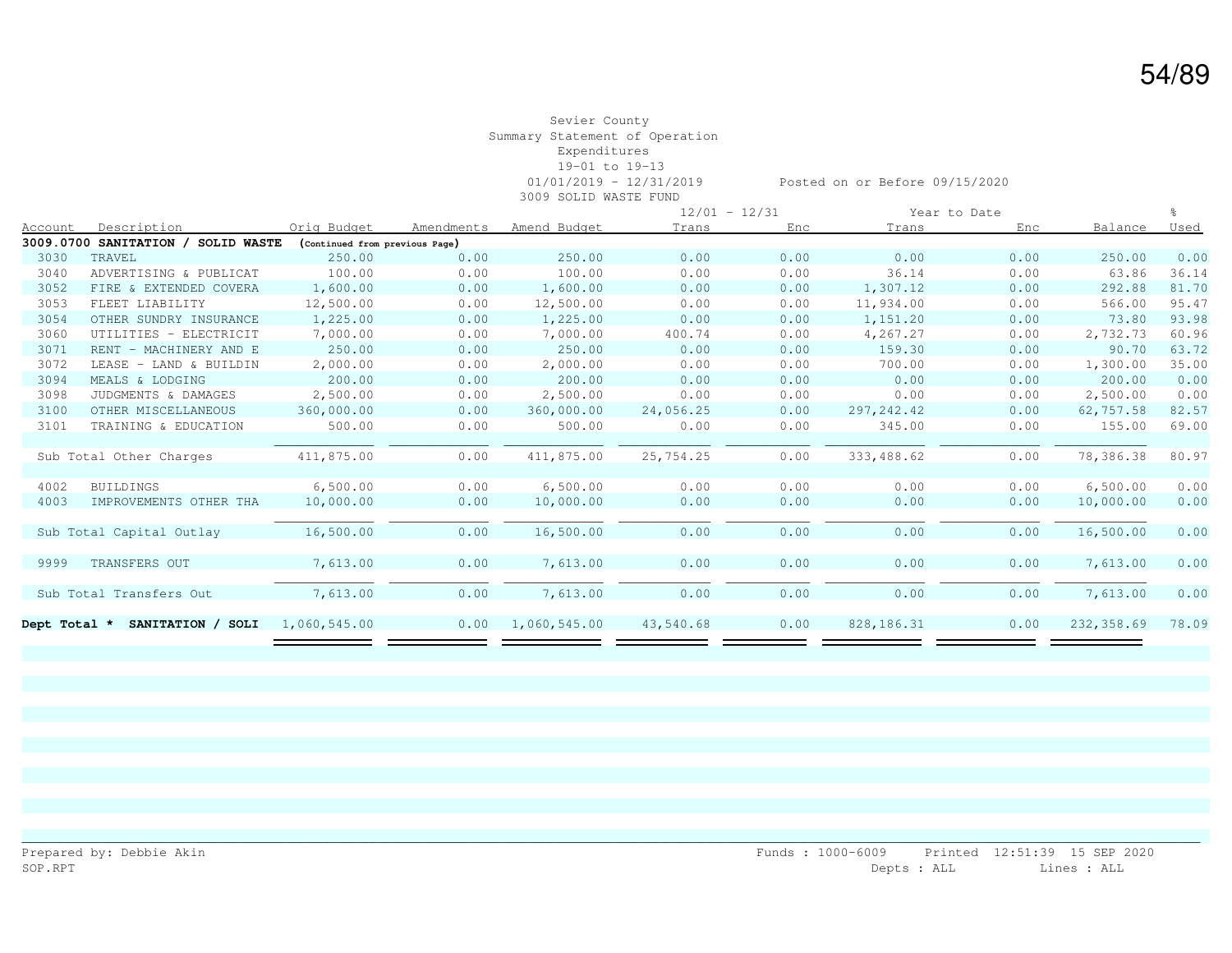|                                                                                                |  | Sevier County<br>Summary Statement of Operation<br>Expenditures<br>19-01 to 19-13<br>3009 SOLID WASTE FUND |                 | 01/01/2019 - 12/31/2019 Posted on or Before 09/15/2020 |  |               |
|------------------------------------------------------------------------------------------------|--|------------------------------------------------------------------------------------------------------------|-----------------|--------------------------------------------------------|--|---------------|
|                                                                                                |  |                                                                                                            | $12/01 - 12/31$ | Year to Date                                           |  | $\frac{6}{6}$ |
| Account Description 6 1 Orig Budget Amendments Amend Budget 1 Trans Enc Trans Enc Balance Used |  |                                                                                                            |                 |                                                        |  |               |
| <b>Fund Total ** 3009 SOLID WASTE</b> 1,060,545.00 0.00 1,060,545.00 43,540.68                 |  |                                                                                                            |                 | 0.00 828,186.31 0.00 232,358.69 78.09                  |  |               |
|                                                                                                |  |                                                                                                            |                 |                                                        |  |               |
|                                                                                                |  |                                                                                                            |                 |                                                        |  |               |
|                                                                                                |  |                                                                                                            |                 |                                                        |  |               |
|                                                                                                |  |                                                                                                            |                 |                                                        |  |               |
|                                                                                                |  |                                                                                                            |                 |                                                        |  |               |
|                                                                                                |  |                                                                                                            |                 |                                                        |  |               |
|                                                                                                |  |                                                                                                            |                 |                                                        |  |               |
|                                                                                                |  |                                                                                                            |                 |                                                        |  |               |
|                                                                                                |  |                                                                                                            |                 |                                                        |  |               |
|                                                                                                |  |                                                                                                            |                 |                                                        |  |               |
|                                                                                                |  |                                                                                                            |                 |                                                        |  |               |
|                                                                                                |  |                                                                                                            |                 |                                                        |  |               |
|                                                                                                |  |                                                                                                            |                 |                                                        |  |               |
|                                                                                                |  |                                                                                                            |                 |                                                        |  |               |
|                                                                                                |  |                                                                                                            |                 |                                                        |  |               |
|                                                                                                |  |                                                                                                            |                 |                                                        |  |               |
|                                                                                                |  |                                                                                                            |                 |                                                        |  |               |
|                                                                                                |  |                                                                                                            |                 |                                                        |  |               |
|                                                                                                |  |                                                                                                            |                 |                                                        |  |               |
|                                                                                                |  |                                                                                                            |                 |                                                        |  |               |
|                                                                                                |  |                                                                                                            |                 |                                                        |  |               |
|                                                                                                |  |                                                                                                            |                 |                                                        |  |               |
|                                                                                                |  |                                                                                                            |                 |                                                        |  |               |
|                                                                                                |  |                                                                                                            |                 |                                                        |  |               |
|                                                                                                |  |                                                                                                            |                 |                                                        |  |               |
|                                                                                                |  |                                                                                                            |                 |                                                        |  |               |
|                                                                                                |  |                                                                                                            |                 |                                                        |  |               |
|                                                                                                |  |                                                                                                            |                 |                                                        |  |               |
|                                                                                                |  |                                                                                                            |                 |                                                        |  |               |
|                                                                                                |  |                                                                                                            |                 |                                                        |  |               |
|                                                                                                |  |                                                                                                            |                 |                                                        |  |               |
|                                                                                                |  |                                                                                                            |                 |                                                        |  |               |
|                                                                                                |  |                                                                                                            |                 |                                                        |  |               |
|                                                                                                |  |                                                                                                            |                 |                                                        |  |               |
|                                                                                                |  |                                                                                                            |                 |                                                        |  |               |
|                                                                                                |  |                                                                                                            |                 |                                                        |  |               |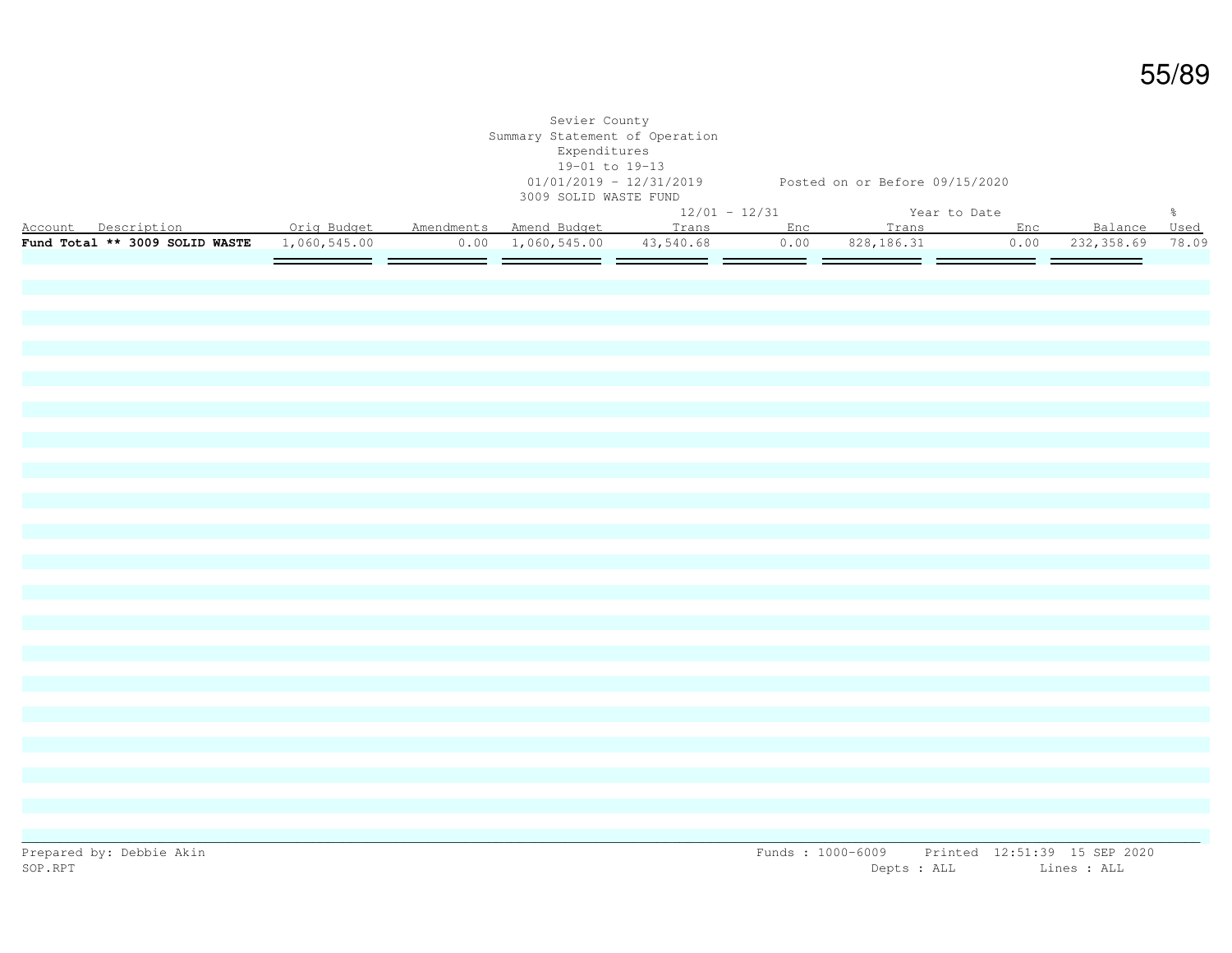### Sevier County Summary Statement of Operation Expenditures 19-01 to 19-13 3012 CHILD SUPPORT COST FUND

01/01/2019 - 12/31/2019 Posted on or Before 09/15/2020

|              |                         |             |            | www.comedited.com www.comedited.com |                 |      |              |      |          |      |
|--------------|-------------------------|-------------|------------|-------------------------------------|-----------------|------|--------------|------|----------|------|
|              |                         |             |            |                                     | $12/01 - 12/31$ |      | Year to Date |      |          |      |
| Account      | Description             | Orig Budget | Amendments | Amend Budget                        | Trans           | Enc  | Trans        | Enc  | Balance  | Used |
|              | 3012.0102 CIRCUIT CLERK |             |            |                                     |                 |      |              |      |          |      |
| 9999         | TRANSFERS OUT           | 2,000.00    | 0.00       | 2,000.00                            | 0.00            | 0.00 | 0.00         | 0.00 | 2,000.00 | 0.00 |
|              |                         |             |            |                                     |                 |      |              |      |          |      |
|              | Sub Total Transfers Out | 2,000.00    | 0.00       | 2,000.00                            | 0.00            | 0.00 | 0.00         | 0.00 | 2,000.00 | 0.00 |
|              |                         |             |            |                                     |                 |      |              |      |          |      |
| Dept Total * | CIRCUIT CLERK           | 2,000.00    | 0.00       | 2,000.00                            | 0.00            | 0.00 | 0.00         | 0.00 | 2,000.00 | 0.00 |
|              |                         |             |            |                                     |                 |      |              |      |          |      |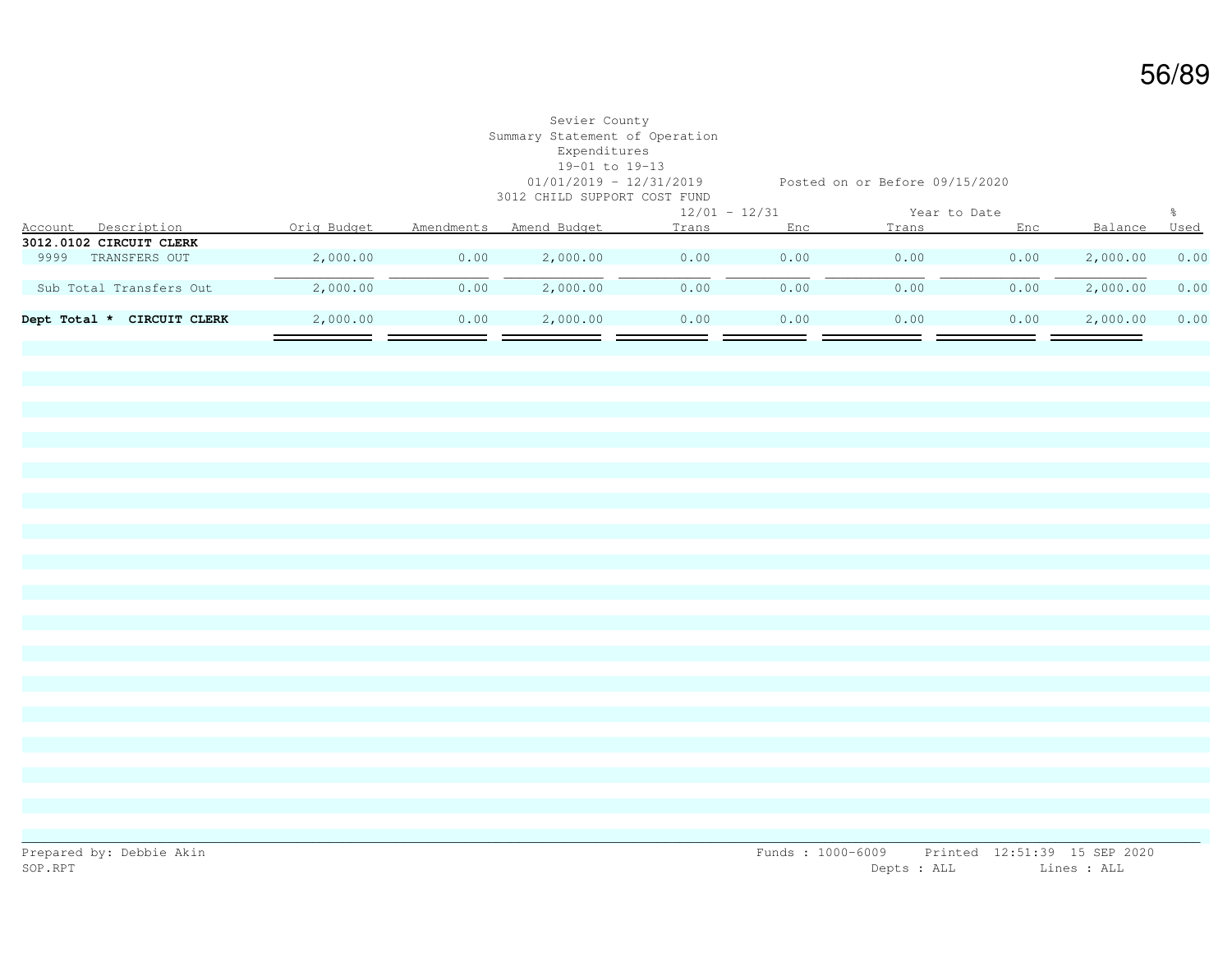|                                                                                              |          |                       | Sevier County<br>Summary Statement of Operation<br>Expenditures<br>19-01 to 19-13<br>3012 CHILD SUPPORT COST FUND | 01/01/2019 - 12/31/2019 Posted on or Before 09/15/2020 |      |              |               |          |               |
|----------------------------------------------------------------------------------------------|----------|-----------------------|-------------------------------------------------------------------------------------------------------------------|--------------------------------------------------------|------|--------------|---------------|----------|---------------|
|                                                                                              |          |                       |                                                                                                                   | $12/01 - 12/31$                                        |      | Year to Date |               |          | $\frac{6}{6}$ |
| Account Description . Orig Budget Amendments Amend Budget<br>Fund Total ** 3012 CHILD SUPPOR |          |                       |                                                                                                                   | Trans Enc                                              | 0.00 | Trans Enc    |               | Balance  | Used          |
|                                                                                              | 2,000.00 | 0.00<br>التوار السياس | 2,000.00                                                                                                          | 0.00<br>$\equiv$ $\equiv$                              | ___  | 0.00<br>ن ک  | 0.00<br>——  — | 2,000.00 | 0.00          |
|                                                                                              |          |                       |                                                                                                                   |                                                        |      |              |               |          |               |
|                                                                                              |          |                       |                                                                                                                   |                                                        |      |              |               |          |               |
|                                                                                              |          |                       |                                                                                                                   |                                                        |      |              |               |          |               |
|                                                                                              |          |                       |                                                                                                                   |                                                        |      |              |               |          |               |
|                                                                                              |          |                       |                                                                                                                   |                                                        |      |              |               |          |               |
|                                                                                              |          |                       |                                                                                                                   |                                                        |      |              |               |          |               |
|                                                                                              |          |                       |                                                                                                                   |                                                        |      |              |               |          |               |
|                                                                                              |          |                       |                                                                                                                   |                                                        |      |              |               |          |               |
|                                                                                              |          |                       |                                                                                                                   |                                                        |      |              |               |          |               |
|                                                                                              |          |                       |                                                                                                                   |                                                        |      |              |               |          |               |
|                                                                                              |          |                       |                                                                                                                   |                                                        |      |              |               |          |               |
|                                                                                              |          |                       |                                                                                                                   |                                                        |      |              |               |          |               |
|                                                                                              |          |                       |                                                                                                                   |                                                        |      |              |               |          |               |
|                                                                                              |          |                       |                                                                                                                   |                                                        |      |              |               |          |               |
|                                                                                              |          |                       |                                                                                                                   |                                                        |      |              |               |          |               |
|                                                                                              |          |                       |                                                                                                                   |                                                        |      |              |               |          |               |
|                                                                                              |          |                       |                                                                                                                   |                                                        |      |              |               |          |               |
|                                                                                              |          |                       |                                                                                                                   |                                                        |      |              |               |          |               |
|                                                                                              |          |                       |                                                                                                                   |                                                        |      |              |               |          |               |
|                                                                                              |          |                       |                                                                                                                   |                                                        |      |              |               |          |               |
|                                                                                              |          |                       |                                                                                                                   |                                                        |      |              |               |          |               |
|                                                                                              |          |                       |                                                                                                                   |                                                        |      |              |               |          |               |
|                                                                                              |          |                       |                                                                                                                   |                                                        |      |              |               |          |               |
|                                                                                              |          |                       |                                                                                                                   |                                                        |      |              |               |          |               |
|                                                                                              |          |                       |                                                                                                                   |                                                        |      |              |               |          |               |
|                                                                                              |          |                       |                                                                                                                   |                                                        |      |              |               |          |               |
|                                                                                              |          |                       |                                                                                                                   |                                                        |      |              |               |          |               |
|                                                                                              |          |                       |                                                                                                                   |                                                        |      |              |               |          |               |
|                                                                                              |          |                       |                                                                                                                   |                                                        |      |              |               |          |               |
|                                                                                              |          |                       |                                                                                                                   |                                                        |      |              |               |          |               |
|                                                                                              |          |                       |                                                                                                                   |                                                        |      |              |               |          |               |
|                                                                                              |          |                       |                                                                                                                   |                                                        |      |              |               |          |               |
|                                                                                              |          |                       |                                                                                                                   |                                                        |      |              |               |          |               |
|                                                                                              |          |                       |                                                                                                                   |                                                        |      |              |               |          |               |
|                                                                                              |          |                       |                                                                                                                   |                                                        |      |              |               |          |               |
|                                                                                              |          |                       |                                                                                                                   |                                                        |      |              |               |          |               |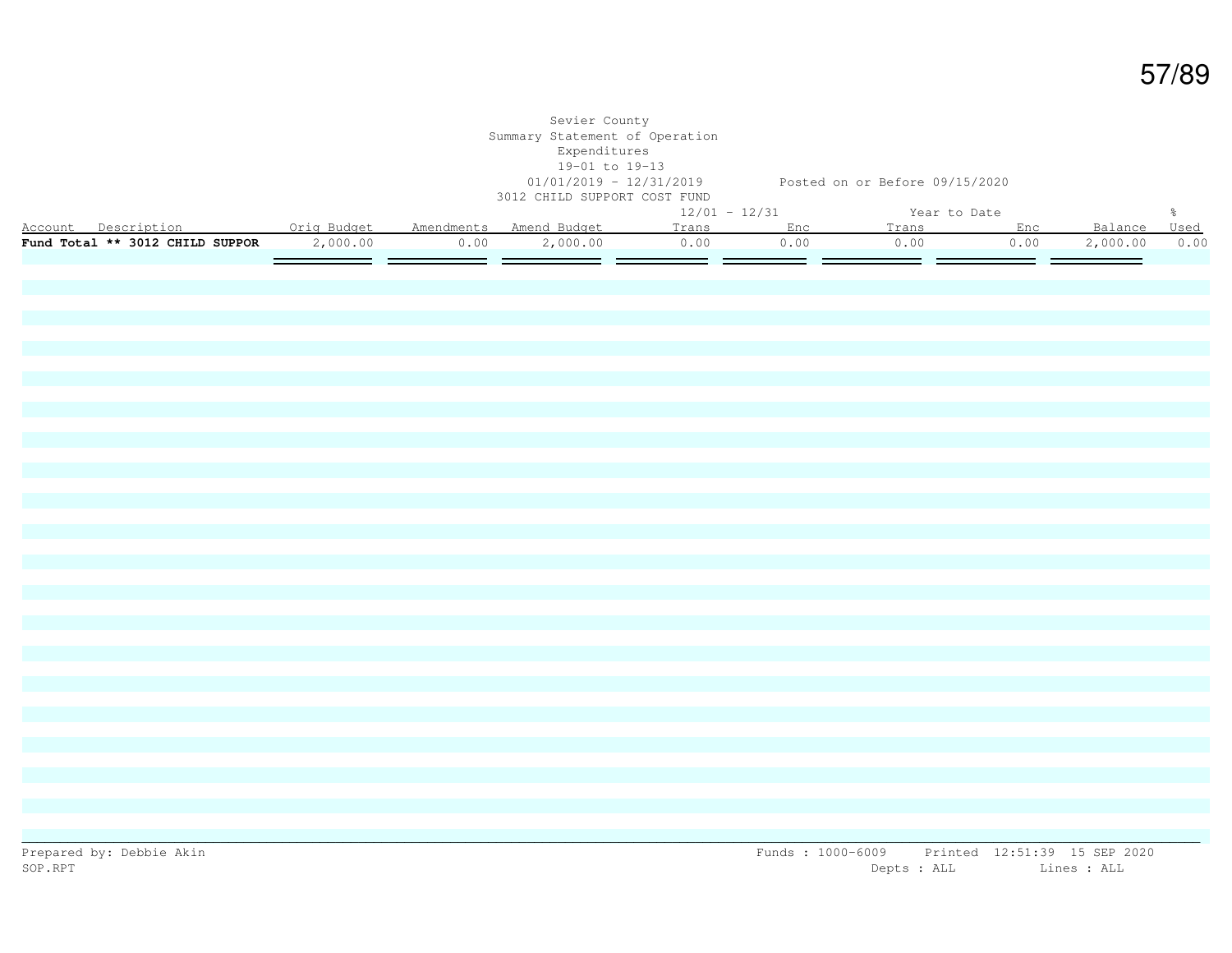#### Sevier County Summary Statement of Operation Expenditures 19-01 to 19-13 01/01/2019 - 12/31/2019 Posted on or Before 09/15/2020 3014 SHERIFF'S COMMUNICATION FACILITY & EQUIPMENT FUND

|              |                          |             |            |              |       | $12/01 - 12/31$ |          | Year to Date |         |        |
|--------------|--------------------------|-------------|------------|--------------|-------|-----------------|----------|--------------|---------|--------|
| Account      | Description              | Orig Budget | Amendments | Amend Budget | Trans | Enc             | Trans    | Enc          | Balance | Used   |
|              | 3014.0400 SHERIFF        |             |            |              |       |                 |          |              |         |        |
| 2002         | SMALL EQUIPMENT          | 0.00        | 426.44     | 426.44       | 0.00  | 0.00            | 426.44   | 0.00         | 0.00    | 100.00 |
|              |                          |             |            |              |       |                 |          |              |         |        |
|              | Sub Total Supplies       | 0.00        | 426.44     | 426.44       | 0.00  | 0.00            | 426.44   | 0.00         | 0.00    | 100.00 |
|              |                          |             |            |              |       |                 |          |              |         |        |
| 4004         | MACHINERY & EOUIPMENT    | 0.00        | 1,800.00   | 1,800.00     | 0.00  | 0.00            | 1,395.83 | 0.00         | 404.17  | 77.55  |
|              |                          |             |            |              |       |                 |          |              |         |        |
|              | Sub Total Capital Outlay | 0.00        | 1,800.00   | 1,800.00     | 0.00  | 0.00            | 1,395.83 | 0.00         | 404.17  | 77.55  |
|              |                          |             |            |              |       |                 |          |              |         |        |
| Dept Total * | <b>SHERIFF</b>           | 0.00        | 2,226.44   | 2,226.44     | 0.00  | 0.00            | 1,822.27 | 0.00         | 404.17  | 81.85  |
|              |                          |             |            |              |       |                 |          |              |         |        |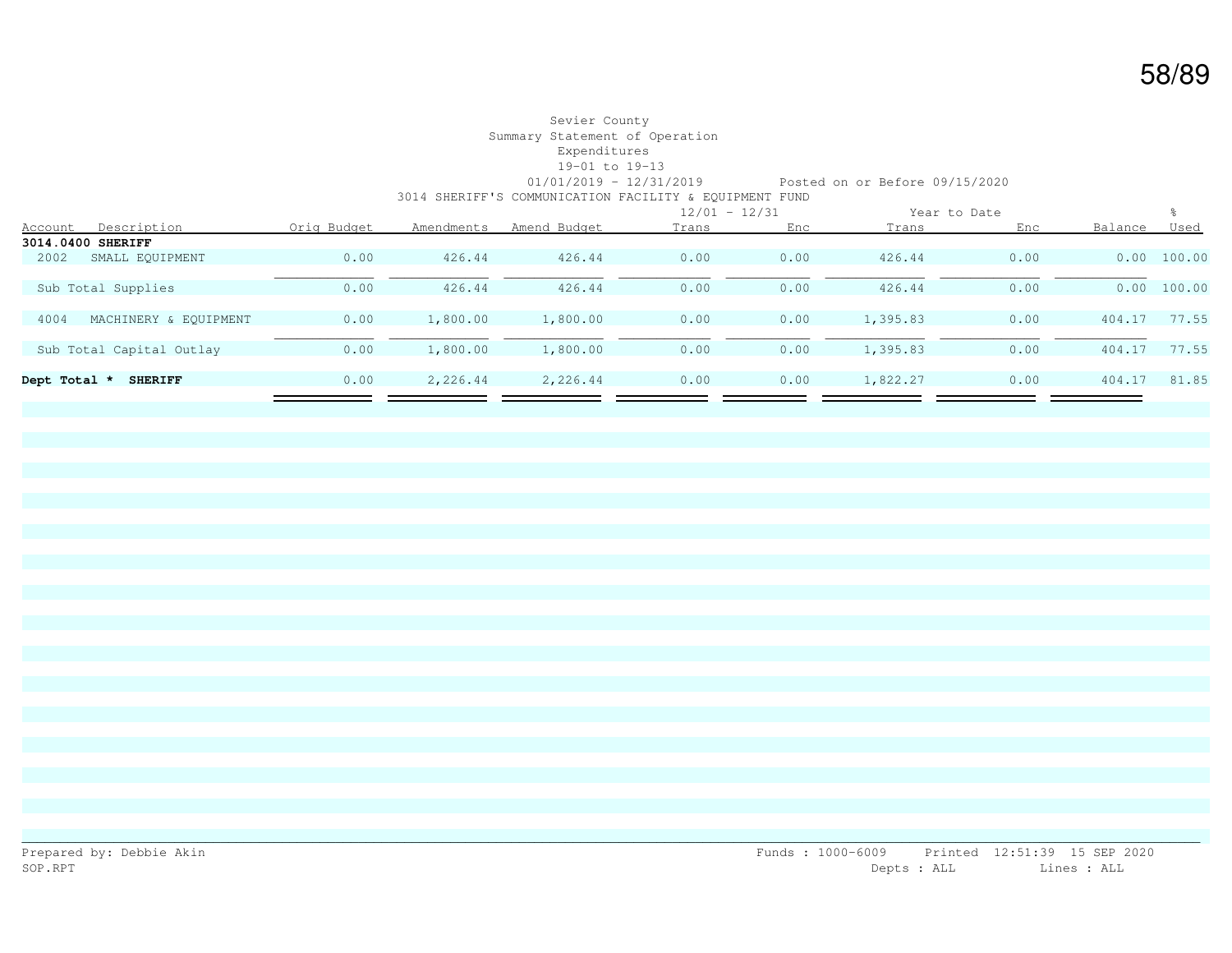|                                                           |      | Sevier County<br>Summary Statement of Operation<br>Expenditures<br>19-01 to 19-13<br>3014 SHERIFF'S COMMUNICATION FACILITY & EQUIPMENT FUND |                 |           | 01/01/2019 - 12/31/2019 Posted on or Before 09/15/2020 |      |              |               |
|-----------------------------------------------------------|------|---------------------------------------------------------------------------------------------------------------------------------------------|-----------------|-----------|--------------------------------------------------------|------|--------------|---------------|
|                                                           |      |                                                                                                                                             | $12/01 - 12/31$ |           | Year to Date                                           |      |              | $\frac{6}{6}$ |
| Account Description . Orig Budget Amendments Amend Budget |      |                                                                                                                                             |                 | Trans Enc | Trans                                                  | Enc  | Balance Used |               |
| Fund Total ** 3014 SHERIFF'S CO                           | 0.00 | 2, 226.44 2, 226.44 0.00                                                                                                                    |                 |           | $0.00$ 1,822.27                                        | 0.00 | 404.17       | 81.85         |
|                                                           |      |                                                                                                                                             |                 |           |                                                        |      |              |               |
|                                                           |      |                                                                                                                                             |                 |           |                                                        |      |              |               |
|                                                           |      |                                                                                                                                             |                 |           |                                                        |      |              |               |
|                                                           |      |                                                                                                                                             |                 |           |                                                        |      |              |               |
|                                                           |      |                                                                                                                                             |                 |           |                                                        |      |              |               |
|                                                           |      |                                                                                                                                             |                 |           |                                                        |      |              |               |
|                                                           |      |                                                                                                                                             |                 |           |                                                        |      |              |               |
|                                                           |      |                                                                                                                                             |                 |           |                                                        |      |              |               |
|                                                           |      |                                                                                                                                             |                 |           |                                                        |      |              |               |
|                                                           |      |                                                                                                                                             |                 |           |                                                        |      |              |               |
|                                                           |      |                                                                                                                                             |                 |           |                                                        |      |              |               |
|                                                           |      |                                                                                                                                             |                 |           |                                                        |      |              |               |
|                                                           |      |                                                                                                                                             |                 |           |                                                        |      |              |               |
|                                                           |      |                                                                                                                                             |                 |           |                                                        |      |              |               |
|                                                           |      |                                                                                                                                             |                 |           |                                                        |      |              |               |
|                                                           |      |                                                                                                                                             |                 |           |                                                        |      |              |               |
|                                                           |      |                                                                                                                                             |                 |           |                                                        |      |              |               |
|                                                           |      |                                                                                                                                             |                 |           |                                                        |      |              |               |
|                                                           |      |                                                                                                                                             |                 |           |                                                        |      |              |               |
|                                                           |      |                                                                                                                                             |                 |           |                                                        |      |              |               |
|                                                           |      |                                                                                                                                             |                 |           |                                                        |      |              |               |
|                                                           |      |                                                                                                                                             |                 |           |                                                        |      |              |               |
|                                                           |      |                                                                                                                                             |                 |           |                                                        |      |              |               |
|                                                           |      |                                                                                                                                             |                 |           |                                                        |      |              |               |
|                                                           |      |                                                                                                                                             |                 |           |                                                        |      |              |               |
|                                                           |      |                                                                                                                                             |                 |           |                                                        |      |              |               |
|                                                           |      |                                                                                                                                             |                 |           |                                                        |      |              |               |
|                                                           |      |                                                                                                                                             |                 |           |                                                        |      |              |               |
|                                                           |      |                                                                                                                                             |                 |           |                                                        |      |              |               |
|                                                           |      |                                                                                                                                             |                 |           |                                                        |      |              |               |
|                                                           |      |                                                                                                                                             |                 |           |                                                        |      |              |               |
|                                                           |      |                                                                                                                                             |                 |           |                                                        |      |              |               |
|                                                           |      |                                                                                                                                             |                 |           |                                                        |      |              |               |
|                                                           |      |                                                                                                                                             |                 |           |                                                        |      |              |               |
|                                                           |      |                                                                                                                                             |                 |           |                                                        |      |              |               |
|                                                           |      |                                                                                                                                             |                 |           |                                                        |      |              |               |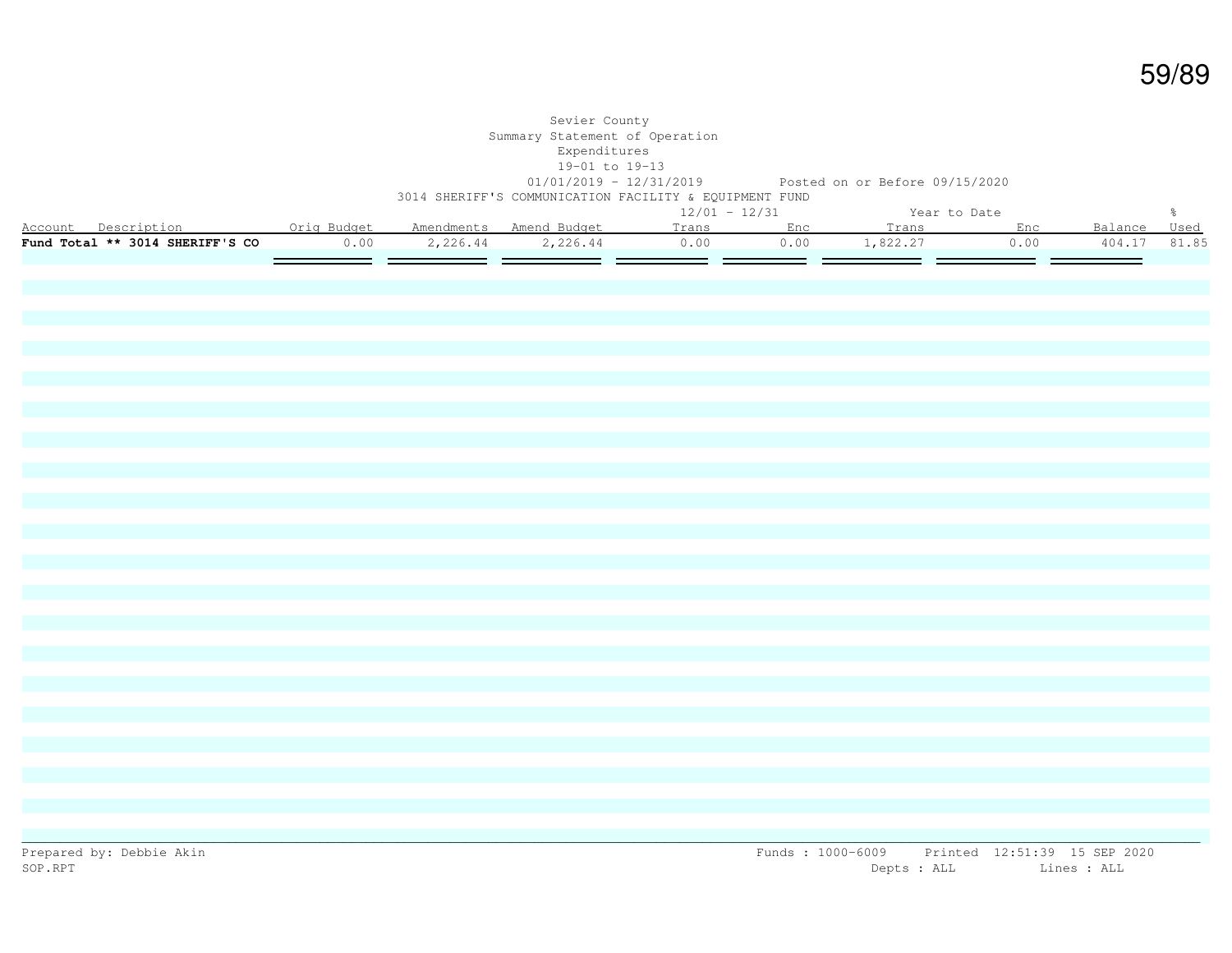## Sevier County Summary Statement of Operation Expenditures 19-01 to 19-13

3017 CRIMINAL JUSTICE

01/01/2019 - 12/31/2019 Posted on or Before 09/15/2020

| $12/01 - 12/31$<br>Year to Date<br>Description<br>Orig Budget<br>Balance<br>Amendments<br>Amend Budget<br>Trans<br>Enc<br>Trans<br>Enc<br>Used<br><u>Account</u><br>1001<br>SALARIES, FULL-TIME<br>571,648.00<br>$-15,476.00$<br>556,172.00<br>21,600.68<br>0.00<br>556, 171.91<br>0.00<br>100.00<br>0.09<br>66,722.00<br>5,889.61<br>0.00<br>66,721.68<br>0.00<br>1002<br>SALARIES, PART-TIME<br>35,000.00<br>31,722.00<br>$0.32$ 100.00<br>10,000.00<br>5,190.00<br>15,190.00<br>159.19<br>0.00<br>15,189.17<br>0.00<br>0.83<br>99.99<br>1005<br>OVERTIME & OTHER PREMI<br>1006<br>47,174.00<br>1,037.00<br>48, 211.00<br>2,293.23<br>0.00<br>48,210.54<br>0.00<br>$0.46$ 100.00<br>SOCIAL SECURITY MATCHI<br>89,108.00<br>$-2,738.00$<br>86,370.00<br>0.00<br>86, 369. 38<br>0.00<br>0.62 100.00<br>1007<br>RETIREMENT MATCHING<br>3,333.60<br>1009<br>116,643.00<br>$-3,027.00$<br>113,616.00<br>0.00<br>0.00<br>0.00<br>0.79<br>100.00<br>HEALTH INSURANCE MATCH<br>113,615.21<br>404.00<br>0.00<br>0.00<br>0.00<br>0.59 100.00<br>1010<br>WORKMEN'S COMPENSATION<br>15,027.00<br>15,431.00<br>15,430.41<br>1011<br>UNEMPLOYMENT COMPENSAT<br>5,000.00<br>$-2,372.00$<br>2,628.00<br>259.68<br>0.00<br>2,627.52<br>0.00<br>0.48<br>$-276.00$<br>0.00<br>0.00<br>0.26<br>99.99<br>1016<br>LIFE INSURANCE<br>2,558.00<br>2,282.00<br>0.00<br>2,281.74<br>1018<br>3,447.00<br>0.00<br>0.00<br>0.00<br>0.00<br>COMPENSATION LIABILITY<br>$-3,447.00$<br>0.00<br>0.00<br>895,605.00<br>11,017.00<br>906,622.00<br>33,535.99<br>0.00<br>906,617.56<br>0.00<br>4.44 100.00<br>Sub Total Personnel Services<br>40,000.00<br>24,126.00<br>64,126.00<br>943.38<br>0.00<br>64, 125.63<br>0.00<br>0.37 100.00<br>SUPPLIES<br>2001<br>0.00<br>0.00<br>2002<br>10,000.00<br>$-5,375.00$<br>4,625.00<br>$-1, 287.00$<br>3,337.84<br>1,287.16<br>SMALL EQUIPMENT<br>72.17<br>2003<br>3,000.00<br>$-2,878.00$<br>122.00<br>0.00<br>0.00<br>121.40<br>0.00<br>0.60<br>99.51<br>JANITORIAL SUPPLIES<br>2004<br>10,000.00<br>0.00<br>0.00<br>0.00<br>0.00<br>$-10,000.00$<br>0.00<br>0.00<br>0.00<br>MEDICINE & DRUGS<br>FOOD<br>116,000.00<br>117,798.00<br>0.00<br>117,797.47<br>0.00<br>0.53<br>100.00<br>2005<br>1,798.00<br>3,385.04<br>0.00<br>0.00<br>0.00<br>2006<br>CLOTHING & UNIFORMS<br>10,000.00<br>$-3,871.00$<br>6,129.00<br>6,128.77<br>0.23<br>100.00<br>0.00<br>2007<br>10,000.00<br>$-3, 260, 00$<br>6,740.00<br>389.40<br>0.00<br>6,739.58<br>0.42<br>99.99<br>FUELS, OILS & LUBRICAN<br>2008<br>1,000.00<br>0.00<br>0.00<br>0.00<br>0.00<br>0.00<br>0.00<br>0.00<br>TIRES & TUBES<br>$-1,000.00$<br>1,000.00<br>239.00<br>0.00<br>0.00<br>238.24<br>0.00<br>0.76<br>99.68<br>2020<br>BUILDING MATERIALS & S<br>$-761.00$<br>1,000.00<br>$-964.00$<br>36.00<br>0.00<br>36.00<br>0.00<br>2021<br>PAINTS & METALS<br>0.00<br>0.00<br>100.00<br>2022<br>PLUMBING & ELECTRICAL<br>2,000.00<br>$-678.00$<br>1,322.00<br>0.00<br>0.00<br>1,321.99<br>0.00<br>0.01<br>100.00<br>2023<br>PARTS & REPAIRS<br>12,500.00<br>$-770.00$<br>11,730.00<br>223.25<br>0.00<br>11,729.76<br>0.00<br>$0.24$ 100.00<br>2024<br>2,000.00<br>3,386.00<br>5,386.00<br>0.00<br>0.00<br>5,385.86<br>0.00<br>0.14<br>100.00<br>MAINTENANCE & SERVICE<br>2028<br>250.00<br>690.00<br>940.00<br>0.00<br>0.00<br>939.22<br>0.00<br>0.78<br>99.92<br>LUMBER & PILINGS<br>2029<br>500.00<br>$-321.00$<br>0.00<br>0.00<br>0.23<br>SMALL TOOLS<br>179.00<br>0.00<br>178.77<br>99.87<br>122.00<br>Sub Total Supplies<br>219,250.00<br>219,372.00<br>3,654.07<br>0.00<br>218,080.53<br>0.00<br>1,291.47<br>128,000.00<br>31,793.00<br>159,793.00<br>0.00<br>159,792.86<br>0.00<br>0.14 100.00<br>MEDICAL, DENTAL & HOSP<br>13, 155.75<br>3006<br>700.00<br>140.00<br>840.00<br>0.00<br>0.00<br>840.00<br>0.00<br>3007<br>DRUG TESTING<br>0.00 100.00<br>8,475.00<br>3009<br>$-7,870.00$<br>605.00<br>0.00<br>0.00<br>604.50<br>0.00<br>0.50<br>OTHER PROFESSIONAL SER<br>3020<br>TELEPHONE & FAX - LAND<br>11,000.00<br>4,092.00<br>15,092.00<br>362.88<br>0.00<br>15,091.50<br>0.00<br>0.50 100.00<br>3021<br>POSTAGE<br>200.00<br>$-175.00$<br>25.00<br>0.00<br>0.00<br>24.70<br>0.00<br>0.30<br>0.00<br>3022<br>2,000.00<br>491.00<br>2,491.00<br>0.00<br>0.00<br>2,490.29<br>0.71<br>CELL PHONES & PAGERS<br>3030<br>TRAVEL<br>500.00<br>$-500.00$<br>0.00<br>0.00<br>0.00<br>0.00<br>0.00<br>0.00 |  |  | CITTLITINI OUDITOL |  |  |       |
|--------------------------------------------------------------------------------------------------------------------------------------------------------------------------------------------------------------------------------------------------------------------------------------------------------------------------------------------------------------------------------------------------------------------------------------------------------------------------------------------------------------------------------------------------------------------------------------------------------------------------------------------------------------------------------------------------------------------------------------------------------------------------------------------------------------------------------------------------------------------------------------------------------------------------------------------------------------------------------------------------------------------------------------------------------------------------------------------------------------------------------------------------------------------------------------------------------------------------------------------------------------------------------------------------------------------------------------------------------------------------------------------------------------------------------------------------------------------------------------------------------------------------------------------------------------------------------------------------------------------------------------------------------------------------------------------------------------------------------------------------------------------------------------------------------------------------------------------------------------------------------------------------------------------------------------------------------------------------------------------------------------------------------------------------------------------------------------------------------------------------------------------------------------------------------------------------------------------------------------------------------------------------------------------------------------------------------------------------------------------------------------------------------------------------------------------------------------------------------------------------------------------------------------------------------------------------------------------------------------------------------------------------------------------------------------------------------------------------------------------------------------------------------------------------------------------------------------------------------------------------------------------------------------------------------------------------------------------------------------------------------------------------------------------------------------------------------------------------------------------------------------------------------------------------------------------------------------------------------------------------------------------------------------------------------------------------------------------------------------------------------------------------------------------------------------------------------------------------------------------------------------------------------------------------------------------------------------------------------------------------------------------------------------------------------------------------------------------------------------------------------------------------------------------------------------------------------------------------------------------------------------------------------------------------------------------------------------------------------------------------------------------------------------------------------------------------------------------------------------------------------------------------------------------------------------------------------------------------------------------------------------------------------------------------------------------------------------------------------------------------|--|--|--------------------|--|--|-------|
| 3017.0418 COUNTY JAIL                                                                                                                                                                                                                                                                                                                                                                                                                                                                                                                                                                                                                                                                                                                                                                                                                                                                                                                                                                                                                                                                                                                                                                                                                                                                                                                                                                                                                                                                                                                                                                                                                                                                                                                                                                                                                                                                                                                                                                                                                                                                                                                                                                                                                                                                                                                                                                                                                                                                                                                                                                                                                                                                                                                                                                                                                                                                                                                                                                                                                                                                                                                                                                                                                                                                                                                                                                                                                                                                                                                                                                                                                                                                                                                                                                                                                                                                                                                                                                                                                                                                                                                                                                                                                                                                                                                                                    |  |  |                    |  |  |       |
|                                                                                                                                                                                                                                                                                                                                                                                                                                                                                                                                                                                                                                                                                                                                                                                                                                                                                                                                                                                                                                                                                                                                                                                                                                                                                                                                                                                                                                                                                                                                                                                                                                                                                                                                                                                                                                                                                                                                                                                                                                                                                                                                                                                                                                                                                                                                                                                                                                                                                                                                                                                                                                                                                                                                                                                                                                                                                                                                                                                                                                                                                                                                                                                                                                                                                                                                                                                                                                                                                                                                                                                                                                                                                                                                                                                                                                                                                                                                                                                                                                                                                                                                                                                                                                                                                                                                                                          |  |  |                    |  |  |       |
|                                                                                                                                                                                                                                                                                                                                                                                                                                                                                                                                                                                                                                                                                                                                                                                                                                                                                                                                                                                                                                                                                                                                                                                                                                                                                                                                                                                                                                                                                                                                                                                                                                                                                                                                                                                                                                                                                                                                                                                                                                                                                                                                                                                                                                                                                                                                                                                                                                                                                                                                                                                                                                                                                                                                                                                                                                                                                                                                                                                                                                                                                                                                                                                                                                                                                                                                                                                                                                                                                                                                                                                                                                                                                                                                                                                                                                                                                                                                                                                                                                                                                                                                                                                                                                                                                                                                                                          |  |  |                    |  |  |       |
|                                                                                                                                                                                                                                                                                                                                                                                                                                                                                                                                                                                                                                                                                                                                                                                                                                                                                                                                                                                                                                                                                                                                                                                                                                                                                                                                                                                                                                                                                                                                                                                                                                                                                                                                                                                                                                                                                                                                                                                                                                                                                                                                                                                                                                                                                                                                                                                                                                                                                                                                                                                                                                                                                                                                                                                                                                                                                                                                                                                                                                                                                                                                                                                                                                                                                                                                                                                                                                                                                                                                                                                                                                                                                                                                                                                                                                                                                                                                                                                                                                                                                                                                                                                                                                                                                                                                                                          |  |  |                    |  |  |       |
|                                                                                                                                                                                                                                                                                                                                                                                                                                                                                                                                                                                                                                                                                                                                                                                                                                                                                                                                                                                                                                                                                                                                                                                                                                                                                                                                                                                                                                                                                                                                                                                                                                                                                                                                                                                                                                                                                                                                                                                                                                                                                                                                                                                                                                                                                                                                                                                                                                                                                                                                                                                                                                                                                                                                                                                                                                                                                                                                                                                                                                                                                                                                                                                                                                                                                                                                                                                                                                                                                                                                                                                                                                                                                                                                                                                                                                                                                                                                                                                                                                                                                                                                                                                                                                                                                                                                                                          |  |  |                    |  |  |       |
|                                                                                                                                                                                                                                                                                                                                                                                                                                                                                                                                                                                                                                                                                                                                                                                                                                                                                                                                                                                                                                                                                                                                                                                                                                                                                                                                                                                                                                                                                                                                                                                                                                                                                                                                                                                                                                                                                                                                                                                                                                                                                                                                                                                                                                                                                                                                                                                                                                                                                                                                                                                                                                                                                                                                                                                                                                                                                                                                                                                                                                                                                                                                                                                                                                                                                                                                                                                                                                                                                                                                                                                                                                                                                                                                                                                                                                                                                                                                                                                                                                                                                                                                                                                                                                                                                                                                                                          |  |  |                    |  |  |       |
|                                                                                                                                                                                                                                                                                                                                                                                                                                                                                                                                                                                                                                                                                                                                                                                                                                                                                                                                                                                                                                                                                                                                                                                                                                                                                                                                                                                                                                                                                                                                                                                                                                                                                                                                                                                                                                                                                                                                                                                                                                                                                                                                                                                                                                                                                                                                                                                                                                                                                                                                                                                                                                                                                                                                                                                                                                                                                                                                                                                                                                                                                                                                                                                                                                                                                                                                                                                                                                                                                                                                                                                                                                                                                                                                                                                                                                                                                                                                                                                                                                                                                                                                                                                                                                                                                                                                                                          |  |  |                    |  |  |       |
|                                                                                                                                                                                                                                                                                                                                                                                                                                                                                                                                                                                                                                                                                                                                                                                                                                                                                                                                                                                                                                                                                                                                                                                                                                                                                                                                                                                                                                                                                                                                                                                                                                                                                                                                                                                                                                                                                                                                                                                                                                                                                                                                                                                                                                                                                                                                                                                                                                                                                                                                                                                                                                                                                                                                                                                                                                                                                                                                                                                                                                                                                                                                                                                                                                                                                                                                                                                                                                                                                                                                                                                                                                                                                                                                                                                                                                                                                                                                                                                                                                                                                                                                                                                                                                                                                                                                                                          |  |  |                    |  |  |       |
|                                                                                                                                                                                                                                                                                                                                                                                                                                                                                                                                                                                                                                                                                                                                                                                                                                                                                                                                                                                                                                                                                                                                                                                                                                                                                                                                                                                                                                                                                                                                                                                                                                                                                                                                                                                                                                                                                                                                                                                                                                                                                                                                                                                                                                                                                                                                                                                                                                                                                                                                                                                                                                                                                                                                                                                                                                                                                                                                                                                                                                                                                                                                                                                                                                                                                                                                                                                                                                                                                                                                                                                                                                                                                                                                                                                                                                                                                                                                                                                                                                                                                                                                                                                                                                                                                                                                                                          |  |  |                    |  |  |       |
|                                                                                                                                                                                                                                                                                                                                                                                                                                                                                                                                                                                                                                                                                                                                                                                                                                                                                                                                                                                                                                                                                                                                                                                                                                                                                                                                                                                                                                                                                                                                                                                                                                                                                                                                                                                                                                                                                                                                                                                                                                                                                                                                                                                                                                                                                                                                                                                                                                                                                                                                                                                                                                                                                                                                                                                                                                                                                                                                                                                                                                                                                                                                                                                                                                                                                                                                                                                                                                                                                                                                                                                                                                                                                                                                                                                                                                                                                                                                                                                                                                                                                                                                                                                                                                                                                                                                                                          |  |  |                    |  |  |       |
|                                                                                                                                                                                                                                                                                                                                                                                                                                                                                                                                                                                                                                                                                                                                                                                                                                                                                                                                                                                                                                                                                                                                                                                                                                                                                                                                                                                                                                                                                                                                                                                                                                                                                                                                                                                                                                                                                                                                                                                                                                                                                                                                                                                                                                                                                                                                                                                                                                                                                                                                                                                                                                                                                                                                                                                                                                                                                                                                                                                                                                                                                                                                                                                                                                                                                                                                                                                                                                                                                                                                                                                                                                                                                                                                                                                                                                                                                                                                                                                                                                                                                                                                                                                                                                                                                                                                                                          |  |  |                    |  |  | 99.98 |
|                                                                                                                                                                                                                                                                                                                                                                                                                                                                                                                                                                                                                                                                                                                                                                                                                                                                                                                                                                                                                                                                                                                                                                                                                                                                                                                                                                                                                                                                                                                                                                                                                                                                                                                                                                                                                                                                                                                                                                                                                                                                                                                                                                                                                                                                                                                                                                                                                                                                                                                                                                                                                                                                                                                                                                                                                                                                                                                                                                                                                                                                                                                                                                                                                                                                                                                                                                                                                                                                                                                                                                                                                                                                                                                                                                                                                                                                                                                                                                                                                                                                                                                                                                                                                                                                                                                                                                          |  |  |                    |  |  |       |
|                                                                                                                                                                                                                                                                                                                                                                                                                                                                                                                                                                                                                                                                                                                                                                                                                                                                                                                                                                                                                                                                                                                                                                                                                                                                                                                                                                                                                                                                                                                                                                                                                                                                                                                                                                                                                                                                                                                                                                                                                                                                                                                                                                                                                                                                                                                                                                                                                                                                                                                                                                                                                                                                                                                                                                                                                                                                                                                                                                                                                                                                                                                                                                                                                                                                                                                                                                                                                                                                                                                                                                                                                                                                                                                                                                                                                                                                                                                                                                                                                                                                                                                                                                                                                                                                                                                                                                          |  |  |                    |  |  | 0.00  |
|                                                                                                                                                                                                                                                                                                                                                                                                                                                                                                                                                                                                                                                                                                                                                                                                                                                                                                                                                                                                                                                                                                                                                                                                                                                                                                                                                                                                                                                                                                                                                                                                                                                                                                                                                                                                                                                                                                                                                                                                                                                                                                                                                                                                                                                                                                                                                                                                                                                                                                                                                                                                                                                                                                                                                                                                                                                                                                                                                                                                                                                                                                                                                                                                                                                                                                                                                                                                                                                                                                                                                                                                                                                                                                                                                                                                                                                                                                                                                                                                                                                                                                                                                                                                                                                                                                                                                                          |  |  |                    |  |  |       |
|                                                                                                                                                                                                                                                                                                                                                                                                                                                                                                                                                                                                                                                                                                                                                                                                                                                                                                                                                                                                                                                                                                                                                                                                                                                                                                                                                                                                                                                                                                                                                                                                                                                                                                                                                                                                                                                                                                                                                                                                                                                                                                                                                                                                                                                                                                                                                                                                                                                                                                                                                                                                                                                                                                                                                                                                                                                                                                                                                                                                                                                                                                                                                                                                                                                                                                                                                                                                                                                                                                                                                                                                                                                                                                                                                                                                                                                                                                                                                                                                                                                                                                                                                                                                                                                                                                                                                                          |  |  |                    |  |  |       |
|                                                                                                                                                                                                                                                                                                                                                                                                                                                                                                                                                                                                                                                                                                                                                                                                                                                                                                                                                                                                                                                                                                                                                                                                                                                                                                                                                                                                                                                                                                                                                                                                                                                                                                                                                                                                                                                                                                                                                                                                                                                                                                                                                                                                                                                                                                                                                                                                                                                                                                                                                                                                                                                                                                                                                                                                                                                                                                                                                                                                                                                                                                                                                                                                                                                                                                                                                                                                                                                                                                                                                                                                                                                                                                                                                                                                                                                                                                                                                                                                                                                                                                                                                                                                                                                                                                                                                                          |  |  |                    |  |  |       |
|                                                                                                                                                                                                                                                                                                                                                                                                                                                                                                                                                                                                                                                                                                                                                                                                                                                                                                                                                                                                                                                                                                                                                                                                                                                                                                                                                                                                                                                                                                                                                                                                                                                                                                                                                                                                                                                                                                                                                                                                                                                                                                                                                                                                                                                                                                                                                                                                                                                                                                                                                                                                                                                                                                                                                                                                                                                                                                                                                                                                                                                                                                                                                                                                                                                                                                                                                                                                                                                                                                                                                                                                                                                                                                                                                                                                                                                                                                                                                                                                                                                                                                                                                                                                                                                                                                                                                                          |  |  |                    |  |  |       |
|                                                                                                                                                                                                                                                                                                                                                                                                                                                                                                                                                                                                                                                                                                                                                                                                                                                                                                                                                                                                                                                                                                                                                                                                                                                                                                                                                                                                                                                                                                                                                                                                                                                                                                                                                                                                                                                                                                                                                                                                                                                                                                                                                                                                                                                                                                                                                                                                                                                                                                                                                                                                                                                                                                                                                                                                                                                                                                                                                                                                                                                                                                                                                                                                                                                                                                                                                                                                                                                                                                                                                                                                                                                                                                                                                                                                                                                                                                                                                                                                                                                                                                                                                                                                                                                                                                                                                                          |  |  |                    |  |  |       |
|                                                                                                                                                                                                                                                                                                                                                                                                                                                                                                                                                                                                                                                                                                                                                                                                                                                                                                                                                                                                                                                                                                                                                                                                                                                                                                                                                                                                                                                                                                                                                                                                                                                                                                                                                                                                                                                                                                                                                                                                                                                                                                                                                                                                                                                                                                                                                                                                                                                                                                                                                                                                                                                                                                                                                                                                                                                                                                                                                                                                                                                                                                                                                                                                                                                                                                                                                                                                                                                                                                                                                                                                                                                                                                                                                                                                                                                                                                                                                                                                                                                                                                                                                                                                                                                                                                                                                                          |  |  |                    |  |  |       |
|                                                                                                                                                                                                                                                                                                                                                                                                                                                                                                                                                                                                                                                                                                                                                                                                                                                                                                                                                                                                                                                                                                                                                                                                                                                                                                                                                                                                                                                                                                                                                                                                                                                                                                                                                                                                                                                                                                                                                                                                                                                                                                                                                                                                                                                                                                                                                                                                                                                                                                                                                                                                                                                                                                                                                                                                                                                                                                                                                                                                                                                                                                                                                                                                                                                                                                                                                                                                                                                                                                                                                                                                                                                                                                                                                                                                                                                                                                                                                                                                                                                                                                                                                                                                                                                                                                                                                                          |  |  |                    |  |  |       |
|                                                                                                                                                                                                                                                                                                                                                                                                                                                                                                                                                                                                                                                                                                                                                                                                                                                                                                                                                                                                                                                                                                                                                                                                                                                                                                                                                                                                                                                                                                                                                                                                                                                                                                                                                                                                                                                                                                                                                                                                                                                                                                                                                                                                                                                                                                                                                                                                                                                                                                                                                                                                                                                                                                                                                                                                                                                                                                                                                                                                                                                                                                                                                                                                                                                                                                                                                                                                                                                                                                                                                                                                                                                                                                                                                                                                                                                                                                                                                                                                                                                                                                                                                                                                                                                                                                                                                                          |  |  |                    |  |  |       |
|                                                                                                                                                                                                                                                                                                                                                                                                                                                                                                                                                                                                                                                                                                                                                                                                                                                                                                                                                                                                                                                                                                                                                                                                                                                                                                                                                                                                                                                                                                                                                                                                                                                                                                                                                                                                                                                                                                                                                                                                                                                                                                                                                                                                                                                                                                                                                                                                                                                                                                                                                                                                                                                                                                                                                                                                                                                                                                                                                                                                                                                                                                                                                                                                                                                                                                                                                                                                                                                                                                                                                                                                                                                                                                                                                                                                                                                                                                                                                                                                                                                                                                                                                                                                                                                                                                                                                                          |  |  |                    |  |  |       |
|                                                                                                                                                                                                                                                                                                                                                                                                                                                                                                                                                                                                                                                                                                                                                                                                                                                                                                                                                                                                                                                                                                                                                                                                                                                                                                                                                                                                                                                                                                                                                                                                                                                                                                                                                                                                                                                                                                                                                                                                                                                                                                                                                                                                                                                                                                                                                                                                                                                                                                                                                                                                                                                                                                                                                                                                                                                                                                                                                                                                                                                                                                                                                                                                                                                                                                                                                                                                                                                                                                                                                                                                                                                                                                                                                                                                                                                                                                                                                                                                                                                                                                                                                                                                                                                                                                                                                                          |  |  |                    |  |  |       |
|                                                                                                                                                                                                                                                                                                                                                                                                                                                                                                                                                                                                                                                                                                                                                                                                                                                                                                                                                                                                                                                                                                                                                                                                                                                                                                                                                                                                                                                                                                                                                                                                                                                                                                                                                                                                                                                                                                                                                                                                                                                                                                                                                                                                                                                                                                                                                                                                                                                                                                                                                                                                                                                                                                                                                                                                                                                                                                                                                                                                                                                                                                                                                                                                                                                                                                                                                                                                                                                                                                                                                                                                                                                                                                                                                                                                                                                                                                                                                                                                                                                                                                                                                                                                                                                                                                                                                                          |  |  |                    |  |  |       |
|                                                                                                                                                                                                                                                                                                                                                                                                                                                                                                                                                                                                                                                                                                                                                                                                                                                                                                                                                                                                                                                                                                                                                                                                                                                                                                                                                                                                                                                                                                                                                                                                                                                                                                                                                                                                                                                                                                                                                                                                                                                                                                                                                                                                                                                                                                                                                                                                                                                                                                                                                                                                                                                                                                                                                                                                                                                                                                                                                                                                                                                                                                                                                                                                                                                                                                                                                                                                                                                                                                                                                                                                                                                                                                                                                                                                                                                                                                                                                                                                                                                                                                                                                                                                                                                                                                                                                                          |  |  |                    |  |  |       |
|                                                                                                                                                                                                                                                                                                                                                                                                                                                                                                                                                                                                                                                                                                                                                                                                                                                                                                                                                                                                                                                                                                                                                                                                                                                                                                                                                                                                                                                                                                                                                                                                                                                                                                                                                                                                                                                                                                                                                                                                                                                                                                                                                                                                                                                                                                                                                                                                                                                                                                                                                                                                                                                                                                                                                                                                                                                                                                                                                                                                                                                                                                                                                                                                                                                                                                                                                                                                                                                                                                                                                                                                                                                                                                                                                                                                                                                                                                                                                                                                                                                                                                                                                                                                                                                                                                                                                                          |  |  |                    |  |  |       |
|                                                                                                                                                                                                                                                                                                                                                                                                                                                                                                                                                                                                                                                                                                                                                                                                                                                                                                                                                                                                                                                                                                                                                                                                                                                                                                                                                                                                                                                                                                                                                                                                                                                                                                                                                                                                                                                                                                                                                                                                                                                                                                                                                                                                                                                                                                                                                                                                                                                                                                                                                                                                                                                                                                                                                                                                                                                                                                                                                                                                                                                                                                                                                                                                                                                                                                                                                                                                                                                                                                                                                                                                                                                                                                                                                                                                                                                                                                                                                                                                                                                                                                                                                                                                                                                                                                                                                                          |  |  |                    |  |  |       |
|                                                                                                                                                                                                                                                                                                                                                                                                                                                                                                                                                                                                                                                                                                                                                                                                                                                                                                                                                                                                                                                                                                                                                                                                                                                                                                                                                                                                                                                                                                                                                                                                                                                                                                                                                                                                                                                                                                                                                                                                                                                                                                                                                                                                                                                                                                                                                                                                                                                                                                                                                                                                                                                                                                                                                                                                                                                                                                                                                                                                                                                                                                                                                                                                                                                                                                                                                                                                                                                                                                                                                                                                                                                                                                                                                                                                                                                                                                                                                                                                                                                                                                                                                                                                                                                                                                                                                                          |  |  |                    |  |  |       |
|                                                                                                                                                                                                                                                                                                                                                                                                                                                                                                                                                                                                                                                                                                                                                                                                                                                                                                                                                                                                                                                                                                                                                                                                                                                                                                                                                                                                                                                                                                                                                                                                                                                                                                                                                                                                                                                                                                                                                                                                                                                                                                                                                                                                                                                                                                                                                                                                                                                                                                                                                                                                                                                                                                                                                                                                                                                                                                                                                                                                                                                                                                                                                                                                                                                                                                                                                                                                                                                                                                                                                                                                                                                                                                                                                                                                                                                                                                                                                                                                                                                                                                                                                                                                                                                                                                                                                                          |  |  |                    |  |  |       |
|                                                                                                                                                                                                                                                                                                                                                                                                                                                                                                                                                                                                                                                                                                                                                                                                                                                                                                                                                                                                                                                                                                                                                                                                                                                                                                                                                                                                                                                                                                                                                                                                                                                                                                                                                                                                                                                                                                                                                                                                                                                                                                                                                                                                                                                                                                                                                                                                                                                                                                                                                                                                                                                                                                                                                                                                                                                                                                                                                                                                                                                                                                                                                                                                                                                                                                                                                                                                                                                                                                                                                                                                                                                                                                                                                                                                                                                                                                                                                                                                                                                                                                                                                                                                                                                                                                                                                                          |  |  |                    |  |  |       |
|                                                                                                                                                                                                                                                                                                                                                                                                                                                                                                                                                                                                                                                                                                                                                                                                                                                                                                                                                                                                                                                                                                                                                                                                                                                                                                                                                                                                                                                                                                                                                                                                                                                                                                                                                                                                                                                                                                                                                                                                                                                                                                                                                                                                                                                                                                                                                                                                                                                                                                                                                                                                                                                                                                                                                                                                                                                                                                                                                                                                                                                                                                                                                                                                                                                                                                                                                                                                                                                                                                                                                                                                                                                                                                                                                                                                                                                                                                                                                                                                                                                                                                                                                                                                                                                                                                                                                                          |  |  |                    |  |  | 99.41 |
|                                                                                                                                                                                                                                                                                                                                                                                                                                                                                                                                                                                                                                                                                                                                                                                                                                                                                                                                                                                                                                                                                                                                                                                                                                                                                                                                                                                                                                                                                                                                                                                                                                                                                                                                                                                                                                                                                                                                                                                                                                                                                                                                                                                                                                                                                                                                                                                                                                                                                                                                                                                                                                                                                                                                                                                                                                                                                                                                                                                                                                                                                                                                                                                                                                                                                                                                                                                                                                                                                                                                                                                                                                                                                                                                                                                                                                                                                                                                                                                                                                                                                                                                                                                                                                                                                                                                                                          |  |  |                    |  |  |       |
|                                                                                                                                                                                                                                                                                                                                                                                                                                                                                                                                                                                                                                                                                                                                                                                                                                                                                                                                                                                                                                                                                                                                                                                                                                                                                                                                                                                                                                                                                                                                                                                                                                                                                                                                                                                                                                                                                                                                                                                                                                                                                                                                                                                                                                                                                                                                                                                                                                                                                                                                                                                                                                                                                                                                                                                                                                                                                                                                                                                                                                                                                                                                                                                                                                                                                                                                                                                                                                                                                                                                                                                                                                                                                                                                                                                                                                                                                                                                                                                                                                                                                                                                                                                                                                                                                                                                                                          |  |  |                    |  |  |       |
|                                                                                                                                                                                                                                                                                                                                                                                                                                                                                                                                                                                                                                                                                                                                                                                                                                                                                                                                                                                                                                                                                                                                                                                                                                                                                                                                                                                                                                                                                                                                                                                                                                                                                                                                                                                                                                                                                                                                                                                                                                                                                                                                                                                                                                                                                                                                                                                                                                                                                                                                                                                                                                                                                                                                                                                                                                                                                                                                                                                                                                                                                                                                                                                                                                                                                                                                                                                                                                                                                                                                                                                                                                                                                                                                                                                                                                                                                                                                                                                                                                                                                                                                                                                                                                                                                                                                                                          |  |  |                    |  |  | 99.92 |
|                                                                                                                                                                                                                                                                                                                                                                                                                                                                                                                                                                                                                                                                                                                                                                                                                                                                                                                                                                                                                                                                                                                                                                                                                                                                                                                                                                                                                                                                                                                                                                                                                                                                                                                                                                                                                                                                                                                                                                                                                                                                                                                                                                                                                                                                                                                                                                                                                                                                                                                                                                                                                                                                                                                                                                                                                                                                                                                                                                                                                                                                                                                                                                                                                                                                                                                                                                                                                                                                                                                                                                                                                                                                                                                                                                                                                                                                                                                                                                                                                                                                                                                                                                                                                                                                                                                                                                          |  |  |                    |  |  |       |
|                                                                                                                                                                                                                                                                                                                                                                                                                                                                                                                                                                                                                                                                                                                                                                                                                                                                                                                                                                                                                                                                                                                                                                                                                                                                                                                                                                                                                                                                                                                                                                                                                                                                                                                                                                                                                                                                                                                                                                                                                                                                                                                                                                                                                                                                                                                                                                                                                                                                                                                                                                                                                                                                                                                                                                                                                                                                                                                                                                                                                                                                                                                                                                                                                                                                                                                                                                                                                                                                                                                                                                                                                                                                                                                                                                                                                                                                                                                                                                                                                                                                                                                                                                                                                                                                                                                                                                          |  |  |                    |  |  | 98.80 |
|                                                                                                                                                                                                                                                                                                                                                                                                                                                                                                                                                                                                                                                                                                                                                                                                                                                                                                                                                                                                                                                                                                                                                                                                                                                                                                                                                                                                                                                                                                                                                                                                                                                                                                                                                                                                                                                                                                                                                                                                                                                                                                                                                                                                                                                                                                                                                                                                                                                                                                                                                                                                                                                                                                                                                                                                                                                                                                                                                                                                                                                                                                                                                                                                                                                                                                                                                                                                                                                                                                                                                                                                                                                                                                                                                                                                                                                                                                                                                                                                                                                                                                                                                                                                                                                                                                                                                                          |  |  |                    |  |  | 99.97 |
|                                                                                                                                                                                                                                                                                                                                                                                                                                                                                                                                                                                                                                                                                                                                                                                                                                                                                                                                                                                                                                                                                                                                                                                                                                                                                                                                                                                                                                                                                                                                                                                                                                                                                                                                                                                                                                                                                                                                                                                                                                                                                                                                                                                                                                                                                                                                                                                                                                                                                                                                                                                                                                                                                                                                                                                                                                                                                                                                                                                                                                                                                                                                                                                                                                                                                                                                                                                                                                                                                                                                                                                                                                                                                                                                                                                                                                                                                                                                                                                                                                                                                                                                                                                                                                                                                                                                                                          |  |  |                    |  |  | 0.00  |

Prepared by: Debbie Akin Funds : 1000-6009 Printed 12:51:39 15 SEP 2020 SOP.RPT Depts : ALL Lines : ALL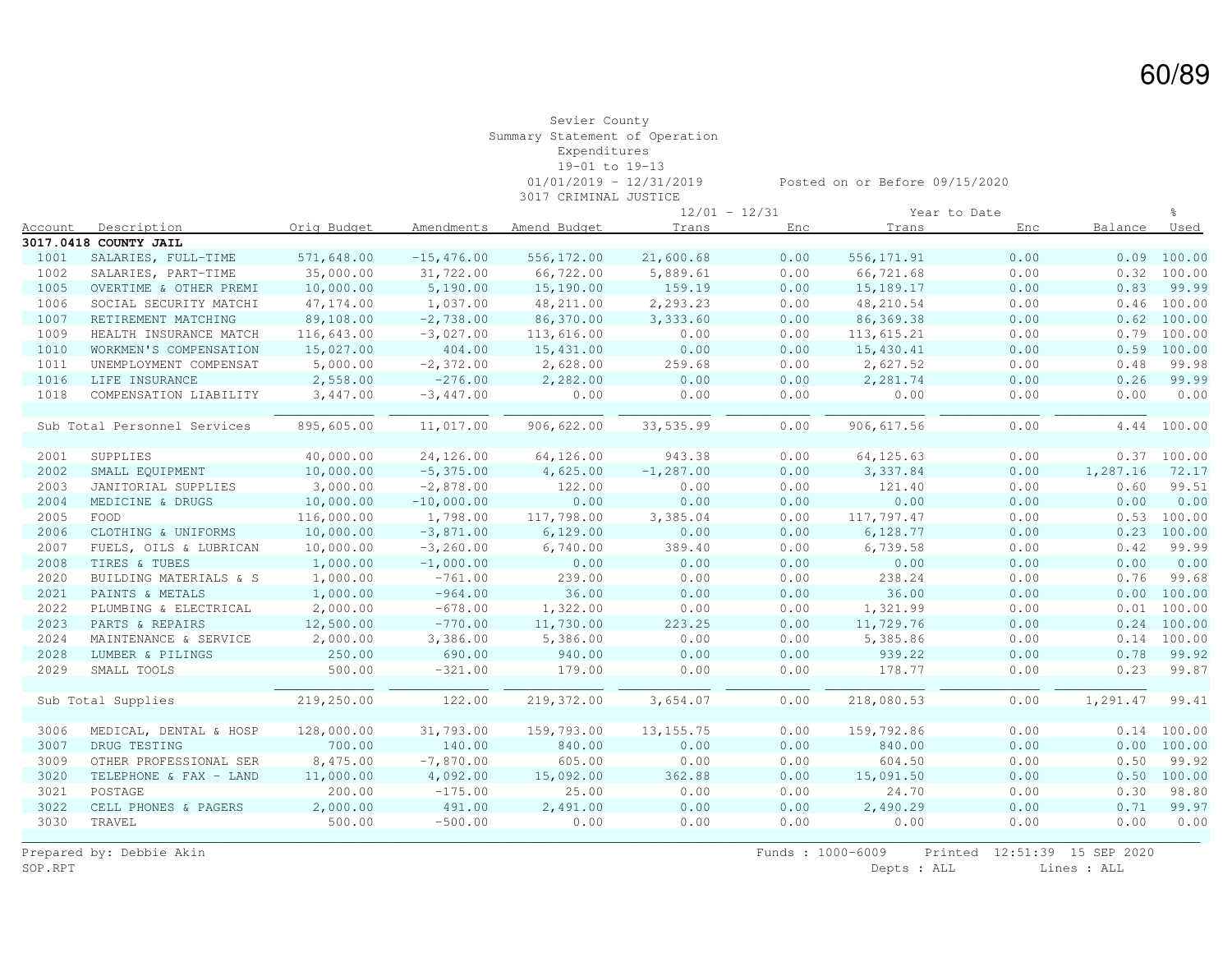#### Sevier County Summary Statement of Operation Expenditures 19-01 to 19-13 01/01/2019 - 12/31/2019 Posted on or Before 09/15/2020 3017 CRIMINAL JUSTICE

|                |                          |                                |              |              |           | $12/01 - 12/31$ |              | Year to Date |          |             |
|----------------|--------------------------|--------------------------------|--------------|--------------|-----------|-----------------|--------------|--------------|----------|-------------|
| <b>Account</b> | Description              | Orig Budget                    | Amendments   | Amend Budget | Trans     | Enc.            | Trans        | Enc          | Balance  | Used        |
|                | 3017.0418 COUNTY JAIL    | (Continued from previous Page) |              |              |           |                 |              |              |          |             |
| 3040           | ADVERTISING & PUBLICAT   | 250.00                         | $-212.00$    | 38.00        | 0.00      | 0.00            | 37.76        | 0.00         | 0.24     | 99.37       |
| 3052           | FIRE & EXTENDED COVERA   | 15,000.00                      | $-1,839.00$  | 13,161.00    | 0.00      | 0.00            | 13,160.55    | 0.00         | 0.45     | 100.00      |
| 3053           | FLEET LIABILITY          | 3,500.00                       | $-1, 231.00$ | 2,269.00     | 0.00      | 0.00            | 2,269.00     | 0.00         | 0.00     | 100.00      |
| 3054           | OTHER SUNDRY INSURANCE   | 6,900.00                       | $-475.00$    | 6,425.00     | 0.00      | 0.00            | 6,424.71     | 0.00         | 0.29     | 100.00      |
| 3060           | UTILITIES - ELECTRICIT   | 18,000.00                      | $-3,065.00$  | 14,935.00    | 0.00      | 0.00            | 14,934.87    | 0.00         | 0.13     | 100.00      |
| 3061           | UTLITIES - GAS           | 4,000.00                       | $-526.00$    | 3,474.00     | 0.00      | 0.00            | 3,473.84     | 0.00         | 0.16     | 100.00      |
| 3062           | UTILITIES - WATER        | 7,950.00                       | $-3,664.00$  | 4,286.00     | 358.11    | 0.00            | 4,285.25     | 0.00         | 0.75     | 99.98       |
| 3071           | RENT - MACHINERY AND E   | 5,000.00                       | $-3,561.00$  | 1,439.00     | 0.00      | 0.00            | 1,438.60     | 0.00         | 0.40     | 99.97       |
| 3073           | LEASE-MACHINERY & EOUI   | 0.00                           | 350.00       | 350.00       | 0.00      | 0.00            | 349.80       | 0.00         | 0.20     | 99.94       |
| 3090           | DUES & MEMBERSHIPS       | 300.00                         | $-300.00$    | 0.00         | 0.00      | 0.00            | 0.00         | 0.00         | 0.00     | 0.00        |
| 3094           | MEALS & LODGING          | 1,800.00                       | $-905.00$    | 895.00       | 0.00      | 0.00            | 894.87       | 0.00         | 0.13     | 99.99       |
| 3100           | OTHER MISCELLANEOUS      | 10,000.00                      | 9,986.00     | 19,986.00    | 929.50    | 0.00            | 19,985.99    | 0.00         | 0.01     | 100.00      |
| 3101           | TRAINING & EDUCATION     | 1,000.00                       | $-206.00$    | 794.00       | 279.00    | 0.00            | 794.00       | 0.00         | 0.00     | 100.00      |
| 3102           | COMPUTER SOFTWARE, SUP   | 13,825.00                      | 4,265.00     | 18,090.00    | 676.12    | 0.00            | 18,089.74    | 0.00         | 0.26     | 100.00      |
|                |                          |                                |              |              |           |                 |              |              |          |             |
|                | Sub Total Other Charges  | 238,400.00                     | 26,588.00    | 264,988.00   | 15,761.36 | 0.00            | 264,982.83   | 0.00         | 5.17     | 100.00      |
|                |                          |                                |              |              |           |                 |              |              |          |             |
| 4004           | MACHINERY & EQUIPMENT    | 16,500.00                      | $-3,413.00$  | 13,087.00    | 0.00      | 0.00            | 13,086.97    | 0.00         |          | 0.03 100.00 |
|                |                          |                                |              |              |           |                 |              |              |          |             |
|                | Sub Total Capital Outlay | 16,500.00                      | $-3,413.00$  | 13,087.00    | 0.00      | 0.00            | 13,086.97    | 0.00         | 0.03     | 100.00      |
|                |                          |                                |              |              |           |                 |              |              |          |             |
| Dept Total *   | COUNTY JAIL              | 1,369,755.00                   | 34, 314.00   | 1,404,069.00 | 52,951.42 | 0.00            | 1,402,767.89 | 0.00         | 1,301.11 | 99.91       |
|                |                          |                                |              |              |           |                 |              |              |          |             |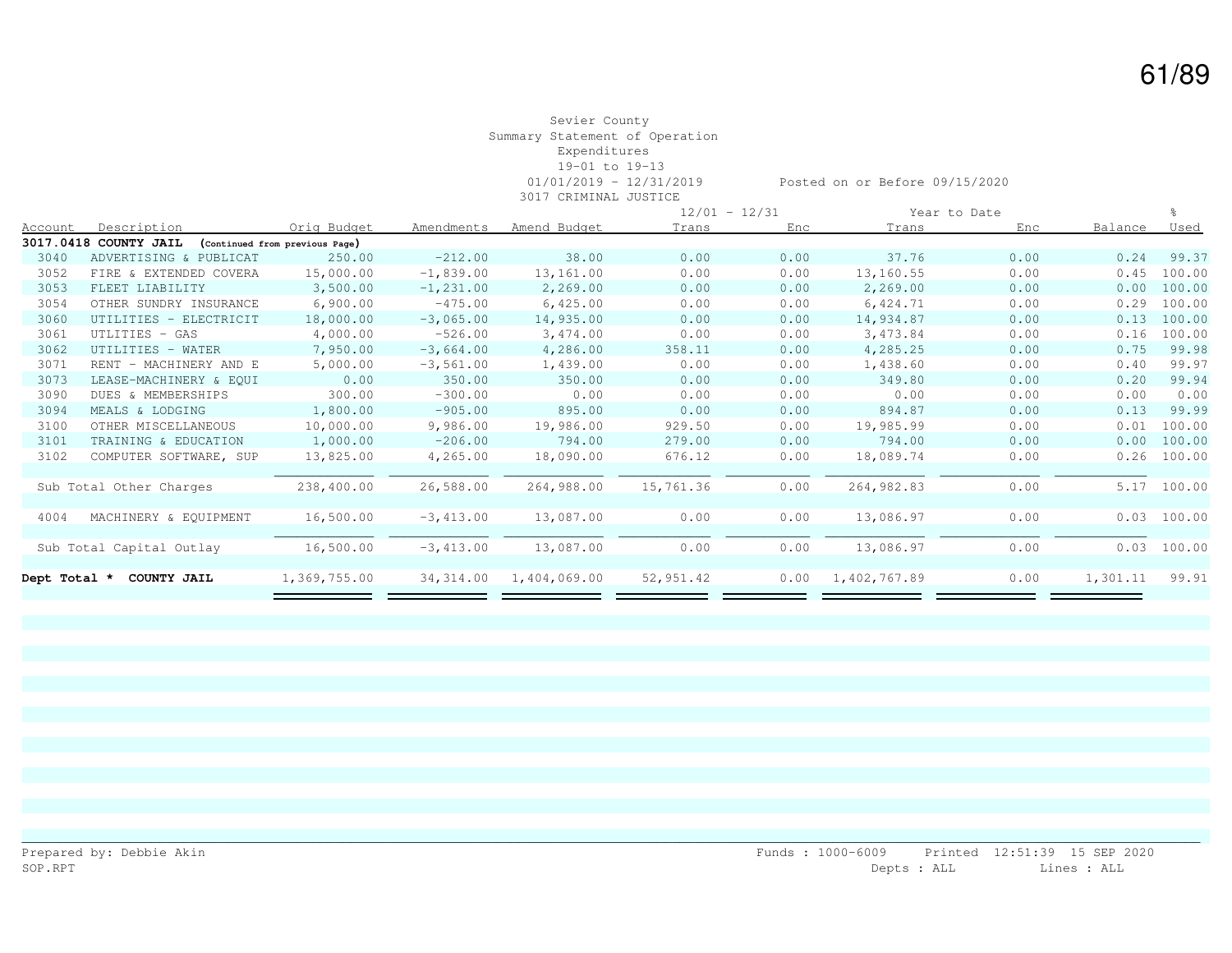|                                                                                                             |  | Sevier County<br>Summary Statement of Operation<br>Expenditures<br>19-01 to 19-13<br>3017 CRIMINAL JUSTICE |  | 01/01/2019 - 12/31/2019 Posted on or Before 09/15/2020 |  |                |               |
|-------------------------------------------------------------------------------------------------------------|--|------------------------------------------------------------------------------------------------------------|--|--------------------------------------------------------|--|----------------|---------------|
| Encount Description 12 Orig Budget Amendments Amend Budget 12/01 - 12/31 12 Year to Date                    |  |                                                                                                            |  |                                                        |  |                | $\frac{6}{6}$ |
|                                                                                                             |  |                                                                                                            |  |                                                        |  | Balance Used   |               |
| <b>Fund Total ** 3017 CRIMINAL JUS</b> 1,369,755.00 34,314.00 1,404,069.00 52,951.42 0.00 1,402,767.89 0.00 |  |                                                                                                            |  |                                                        |  | 1,301.11 99.91 |               |
|                                                                                                             |  |                                                                                                            |  |                                                        |  |                |               |
|                                                                                                             |  |                                                                                                            |  |                                                        |  |                |               |
|                                                                                                             |  |                                                                                                            |  |                                                        |  |                |               |
|                                                                                                             |  |                                                                                                            |  |                                                        |  |                |               |
|                                                                                                             |  |                                                                                                            |  |                                                        |  |                |               |
|                                                                                                             |  |                                                                                                            |  |                                                        |  |                |               |
|                                                                                                             |  |                                                                                                            |  |                                                        |  |                |               |
|                                                                                                             |  |                                                                                                            |  |                                                        |  |                |               |
|                                                                                                             |  |                                                                                                            |  |                                                        |  |                |               |
|                                                                                                             |  |                                                                                                            |  |                                                        |  |                |               |
|                                                                                                             |  |                                                                                                            |  |                                                        |  |                |               |
|                                                                                                             |  |                                                                                                            |  |                                                        |  |                |               |
|                                                                                                             |  |                                                                                                            |  |                                                        |  |                |               |
|                                                                                                             |  |                                                                                                            |  |                                                        |  |                |               |
|                                                                                                             |  |                                                                                                            |  |                                                        |  |                |               |
|                                                                                                             |  |                                                                                                            |  |                                                        |  |                |               |
|                                                                                                             |  |                                                                                                            |  |                                                        |  |                |               |
|                                                                                                             |  |                                                                                                            |  |                                                        |  |                |               |
|                                                                                                             |  |                                                                                                            |  |                                                        |  |                |               |
|                                                                                                             |  |                                                                                                            |  |                                                        |  |                |               |
|                                                                                                             |  |                                                                                                            |  |                                                        |  |                |               |
|                                                                                                             |  |                                                                                                            |  |                                                        |  |                |               |
|                                                                                                             |  |                                                                                                            |  |                                                        |  |                |               |
|                                                                                                             |  |                                                                                                            |  |                                                        |  |                |               |
|                                                                                                             |  |                                                                                                            |  |                                                        |  |                |               |
|                                                                                                             |  |                                                                                                            |  |                                                        |  |                |               |
|                                                                                                             |  |                                                                                                            |  |                                                        |  |                |               |
|                                                                                                             |  |                                                                                                            |  |                                                        |  |                |               |
|                                                                                                             |  |                                                                                                            |  |                                                        |  |                |               |
|                                                                                                             |  |                                                                                                            |  |                                                        |  |                |               |
|                                                                                                             |  |                                                                                                            |  |                                                        |  |                |               |
|                                                                                                             |  |                                                                                                            |  |                                                        |  |                |               |
|                                                                                                             |  |                                                                                                            |  |                                                        |  |                |               |
|                                                                                                             |  |                                                                                                            |  |                                                        |  |                |               |
|                                                                                                             |  |                                                                                                            |  |                                                        |  |                |               |
|                                                                                                             |  |                                                                                                            |  |                                                        |  |                |               |
|                                                                                                             |  |                                                                                                            |  |                                                        |  |                |               |
|                                                                                                             |  |                                                                                                            |  |                                                        |  |                |               |
|                                                                                                             |  |                                                                                                            |  |                                                        |  |                |               |
|                                                                                                             |  |                                                                                                            |  |                                                        |  |                |               |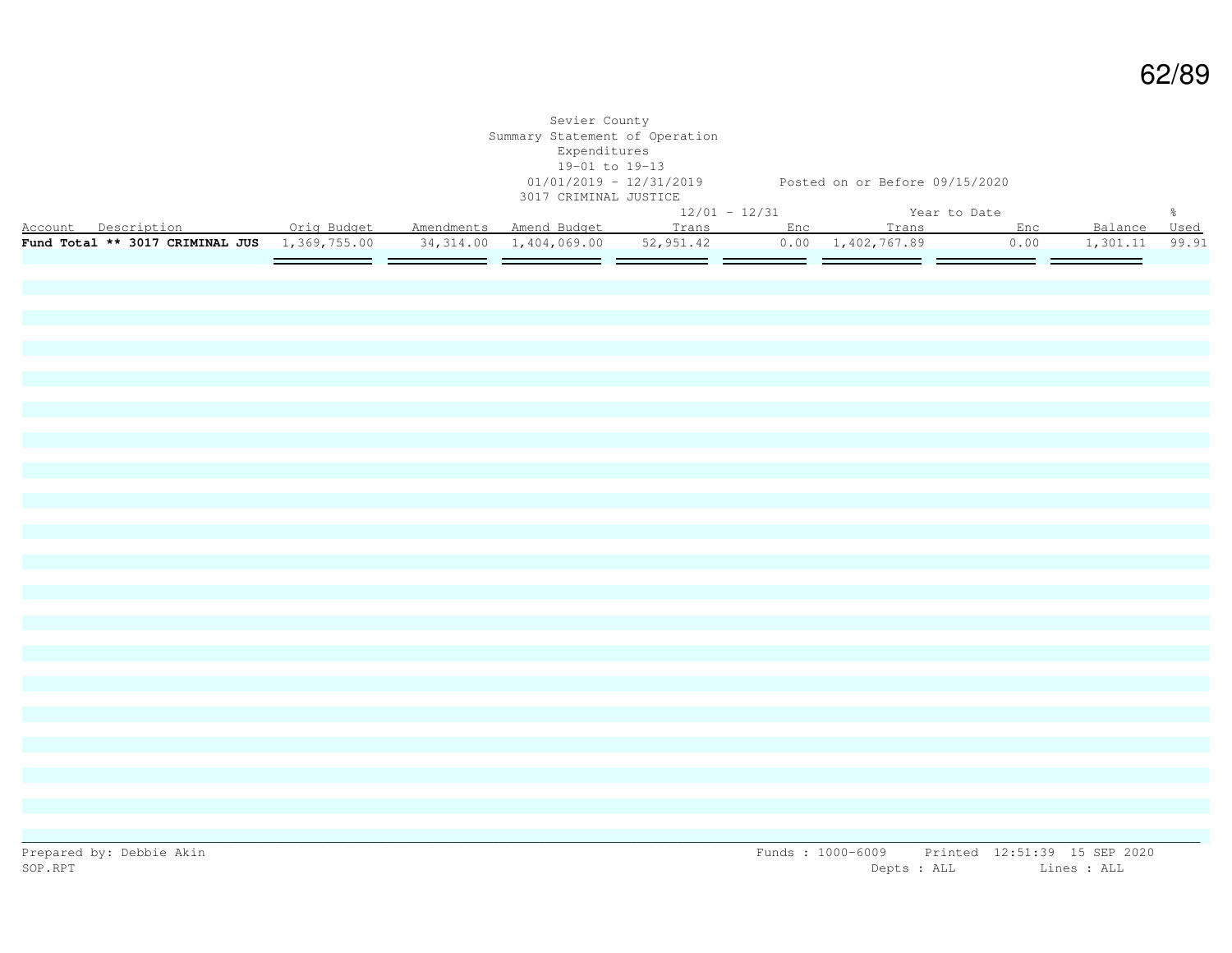#### Sevier County Summary Statement of Operation Expenditures 19-01 to 19-13 01/01/2019 - 12/31/2019 Posted on or Before 09/15/2020 3019 BOATING SAFETY FUND

|      |                                |             |            | UULU DUIILINU DIILDII LUND |       |                 |        |              |         |             |
|------|--------------------------------|-------------|------------|----------------------------|-------|-----------------|--------|--------------|---------|-------------|
|      |                                |             |            |                            |       | $12/01 - 12/31$ |        | Year to Date |         |             |
|      | Account Description            | Oria Budaet | Amendments | Amend Budget               | Trans | Enc             | Trans  | Enc          | Balance | <u>Used</u> |
|      | 3019.0400 SHERIFF              |             |            |                            |       |                 |        |              |         |             |
| 3060 | UTILITIES - ELECTRICIT         | 500.00      | 0.00       | 500.00                     | 29.59 | 0.00            | 320.36 | 0.00         | 179.64  | 64.07       |
| 3072 | LEASE<br>- LAND & BUILDIN      | 5.00        | 0.00       | 5.00                       | 0.00  | 0.00            | 0.00   | 0.00         | 5.00    | 0.00        |
|      |                                |             |            |                            |       |                 |        |              |         |             |
|      | Sub Total Other Charges        | 505.00      | 0.00       | 505.00                     | 29.59 | 0.00            | 320.36 | 0.00         | 184.64  | 63.44       |
|      |                                |             |            |                            |       |                 |        |              |         |             |
|      | <b>SHERIFF</b><br>Dept Total * | 505.00      | 0.00       | 505.00                     | 29.59 | 0.00            | 320.36 | 0.00         | 184.64  | 63.44       |
|      |                                |             |            |                            |       |                 |        |              |         |             |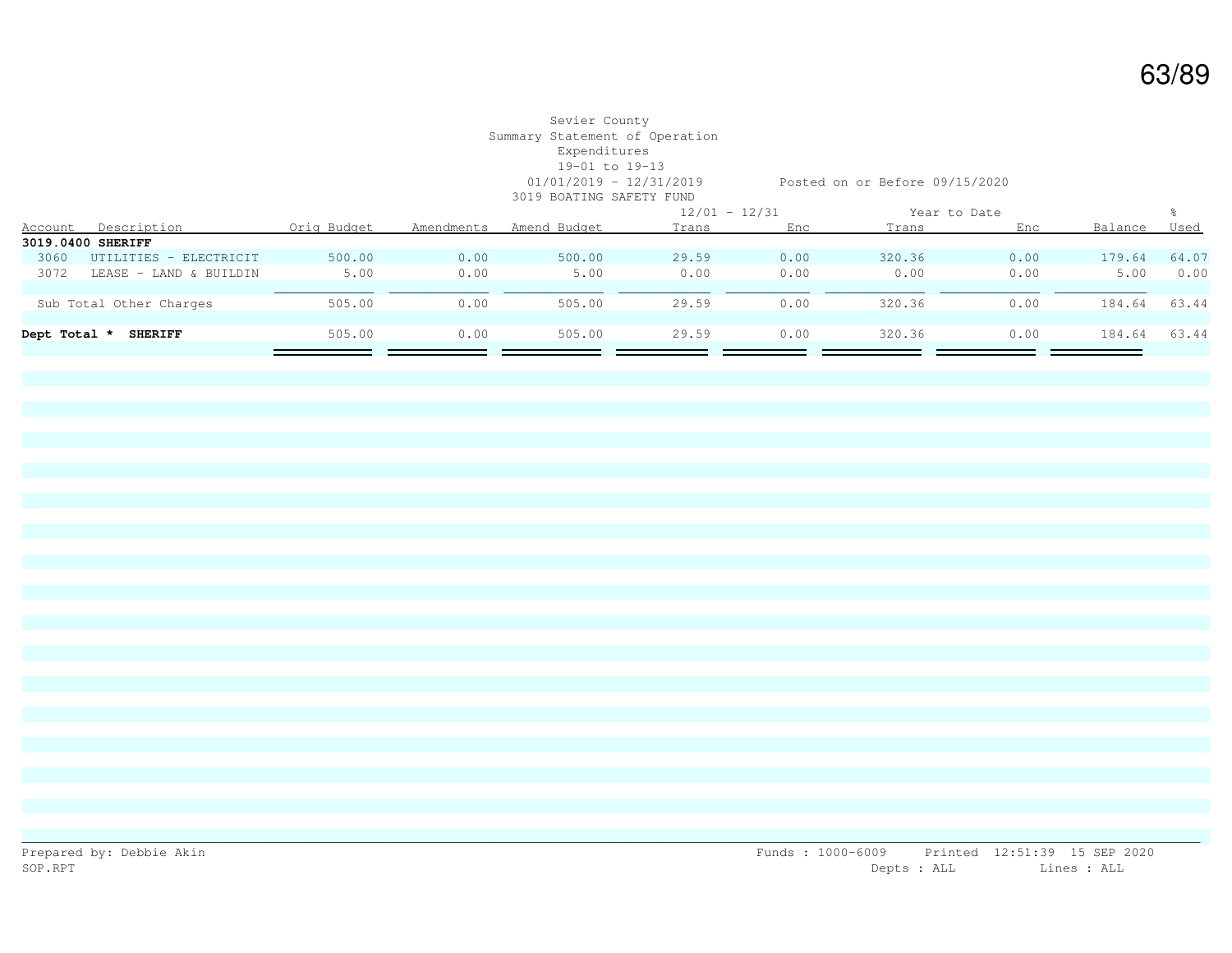|                                                         |        |       | Sevier County<br>Summary Statement of Operation<br>Expenditures<br>19-01 to 19-13<br>3019 BOATING SAFETY FUND |                 | 01/01/2019 - 12/31/2019 Posted on or Before 09/15/2020 |              |      |               |               |
|---------------------------------------------------------|--------|-------|---------------------------------------------------------------------------------------------------------------|-----------------|--------------------------------------------------------|--------------|------|---------------|---------------|
|                                                         |        |       |                                                                                                               | $12/01 - 12/31$ |                                                        | Year to Date |      |               | $\frac{6}{6}$ |
| Account Description 0rig Budget Amendments Amend Budget |        |       |                                                                                                               | Trans Enc       |                                                        | Trans Enc    |      | Balance Used  |               |
| Fund Total ** 3019 BOATING SAFE                         | 505.00 | 0.00  | 505.00                                                                                                        | 29.59           | 0.00                                                   | 320.36       | 0.00 | 184.64        | 63.44         |
|                                                         | ______ | ——  — | ——  —                                                                                                         |                 | — —                                                    |              | ———  | <u> e ser</u> |               |
|                                                         |        |       |                                                                                                               |                 |                                                        |              |      |               |               |
|                                                         |        |       |                                                                                                               |                 |                                                        |              |      |               |               |
|                                                         |        |       |                                                                                                               |                 |                                                        |              |      |               |               |
|                                                         |        |       |                                                                                                               |                 |                                                        |              |      |               |               |
|                                                         |        |       |                                                                                                               |                 |                                                        |              |      |               |               |
|                                                         |        |       |                                                                                                               |                 |                                                        |              |      |               |               |
|                                                         |        |       |                                                                                                               |                 |                                                        |              |      |               |               |
|                                                         |        |       |                                                                                                               |                 |                                                        |              |      |               |               |
|                                                         |        |       |                                                                                                               |                 |                                                        |              |      |               |               |
|                                                         |        |       |                                                                                                               |                 |                                                        |              |      |               |               |
|                                                         |        |       |                                                                                                               |                 |                                                        |              |      |               |               |
|                                                         |        |       |                                                                                                               |                 |                                                        |              |      |               |               |
|                                                         |        |       |                                                                                                               |                 |                                                        |              |      |               |               |
|                                                         |        |       |                                                                                                               |                 |                                                        |              |      |               |               |
|                                                         |        |       |                                                                                                               |                 |                                                        |              |      |               |               |
|                                                         |        |       |                                                                                                               |                 |                                                        |              |      |               |               |
|                                                         |        |       |                                                                                                               |                 |                                                        |              |      |               |               |
|                                                         |        |       |                                                                                                               |                 |                                                        |              |      |               |               |
|                                                         |        |       |                                                                                                               |                 |                                                        |              |      |               |               |
|                                                         |        |       |                                                                                                               |                 |                                                        |              |      |               |               |
|                                                         |        |       |                                                                                                               |                 |                                                        |              |      |               |               |
|                                                         |        |       |                                                                                                               |                 |                                                        |              |      |               |               |
|                                                         |        |       |                                                                                                               |                 |                                                        |              |      |               |               |
|                                                         |        |       |                                                                                                               |                 |                                                        |              |      |               |               |
|                                                         |        |       |                                                                                                               |                 |                                                        |              |      |               |               |
|                                                         |        |       |                                                                                                               |                 |                                                        |              |      |               |               |
|                                                         |        |       |                                                                                                               |                 |                                                        |              |      |               |               |
|                                                         |        |       |                                                                                                               |                 |                                                        |              |      |               |               |
|                                                         |        |       |                                                                                                               |                 |                                                        |              |      |               |               |
|                                                         |        |       |                                                                                                               |                 |                                                        |              |      |               |               |
|                                                         |        |       |                                                                                                               |                 |                                                        |              |      |               |               |
|                                                         |        |       |                                                                                                               |                 |                                                        |              |      |               |               |
|                                                         |        |       |                                                                                                               |                 |                                                        |              |      |               |               |
|                                                         |        |       |                                                                                                               |                 |                                                        |              |      |               |               |
|                                                         |        |       |                                                                                                               |                 |                                                        |              |      |               |               |
|                                                         |        |       |                                                                                                               |                 |                                                        |              |      |               |               |
|                                                         |        |       |                                                                                                               |                 |                                                        |              |      |               |               |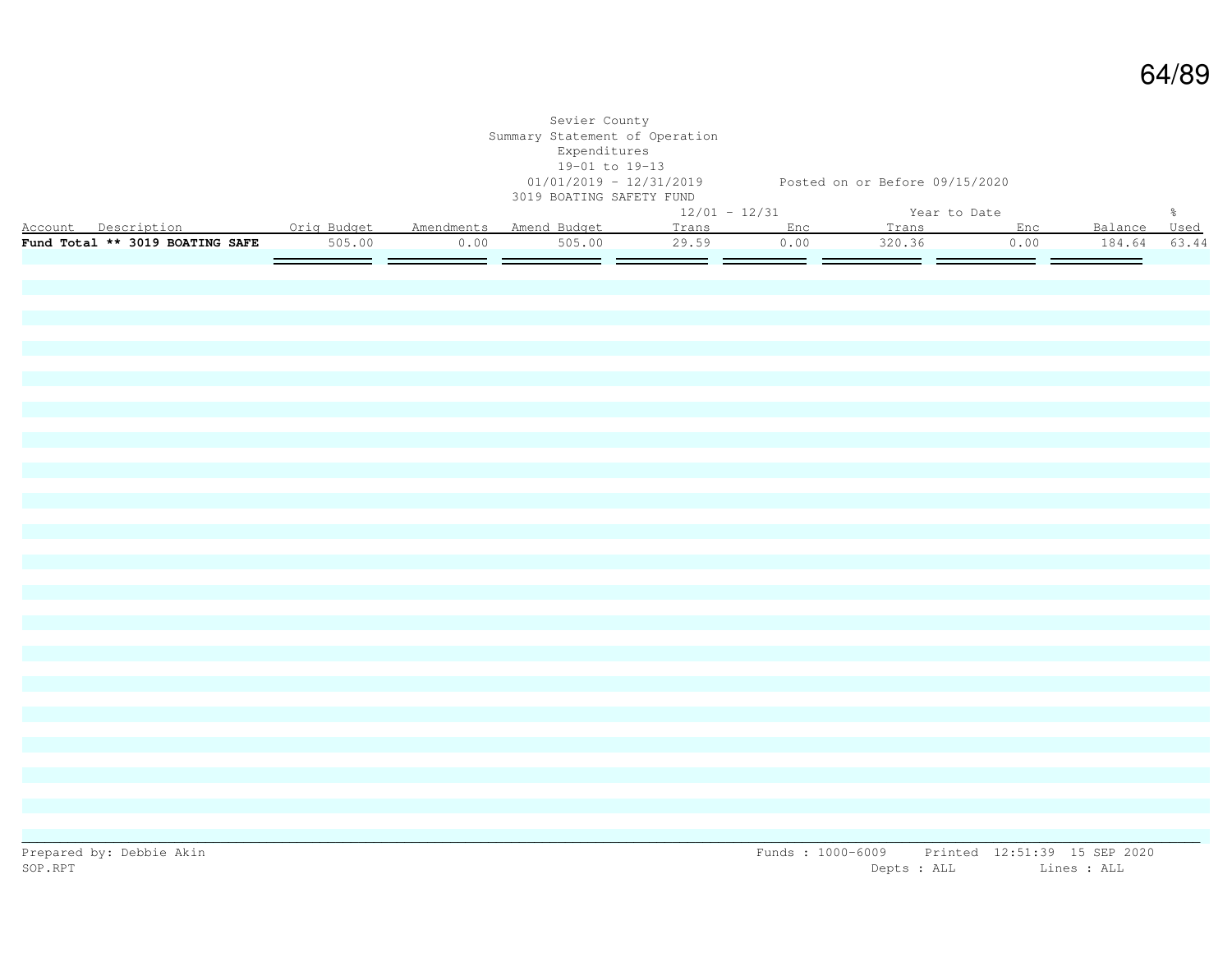#### Sevier County Summary Statement of Operation Expenditures 19-01 to 19-13 01/01/2019 - 12/31/2019 Posted on or Before 09/15/2020 3020 EMERGENCY 911 FUND

|                |                          |             |            |              | $12/01 - 12/31$ |      |            | Year to Date |             |        |
|----------------|--------------------------|-------------|------------|--------------|-----------------|------|------------|--------------|-------------|--------|
| <b>Account</b> | Description              | Orig Budget | Amendments | Amend Budget | Trans           | Enc  | Trans      | Enc          | Balance     | Used   |
| 3020.0501      | EMERGENCY 9-1-1          |             |            |              |                 |      |            |              |             |        |
| 2001           | SUPPLIES                 | 200.00      | 0.00       | 200.00       | 0.00            | 0.00 | 24.11      | 0.00         | 175.89      | 12.06  |
| 2002           | SMALL EQUIPMENT          | 500.00      | 829.00     | 1,329.00     | 0.00            | 0.00 | 1,328.84   | 0.00         | 0.16        | 99.99  |
| 2007           | FUELS, OILS & LUBRICAN   | 1,000.00    | $-229.00$  | 771.00       | 0.00            | 0.00 | 353.65     | 0.00         | 417.35      | 45.87  |
| 2008           | TIRES & TUBES            | 400.00      | 0.00       | 400.00       | 0.00            | 0.00 | 0.00       | 0.00         | 400.00      | 0.00   |
| 2023           | PARTS & REPAIRS          | 1,500.00    | $-600.00$  | 900.00       | 0.00            | 0.00 | 0.00       | 0.00         | 900.00      | 0.00   |
|                |                          |             |            |              |                 |      |            |              |             |        |
|                | Sub Total Supplies       | 3,600.00    | 0.00       | 3,600.00     | 0.00            | 0.00 | 1,706.60   | 0.00         | 1,893.40    | 47.41  |
|                |                          |             |            |              |                 |      |            |              |             |        |
| 3020           | TELEPHONE & FAX - LAND   | 70,000.00   | 0.00       | 70,000.00    | 0.00            | 0.00 | 46, 311.84 | 0.00         | 23,688.16   | 66.16  |
| 3023           | INTERNET CONNECTION      | 1,500.00    | 0.00       | 1,500.00     | 0.00            | 0.00 | 0.00       | 0.00         | 1,500.00    | 0.00   |
| 3040           | ADVERTISING & PUBLICAT   | 1,500.00    | 0.00       | 1,500.00     | 0.00            | 0.00 | 0.00       | 0.00         | 1,500.00    | 0.00   |
| 3053           | FLEET LIABILITY          | 500.00      | 0.00       | 500.00       | 0.00            | 0.00 | 245.00     | 0.00         | 255.00      | 49.00  |
| 3102           | COMPUTER SOFTWARE, SUP   | 1,500.00    | 0.00       | 1,500.00     | 0.00            | 0.00 | 1,500.00   | 0.00         | 0.00        | 100.00 |
|                |                          |             |            |              |                 |      |            |              |             |        |
|                | Sub Total Other Charges  | 75,000.00   | 0.00       | 75,000.00    | 0.00            | 0.00 | 48,056.84  | 0.00         | 26,943.16   | 64.08  |
|                |                          |             |            |              |                 |      |            |              |             |        |
| 4004           | MACHINERY & EQUIPMENT    | 1,000.00    | 0.00       | 1,000.00     | 0.00            | 0.00 | 0.00       | 0.00         | 1,000.00    | 0.00   |
|                |                          |             |            |              |                 |      |            |              |             |        |
|                | Sub Total Capital Outlay | 1,000.00    | 0.00       | 1,000.00     | 0.00            | 0.00 | 0.00       | 0.00         | 1,000.00    | 0.00   |
|                |                          |             |            |              |                 |      |            |              |             |        |
| 9999           | TRANSFERS OUT            | 117,641.00  | 0.00       | 117,641.00   | 0.00            | 0.00 | 0.00       | 0.00         | 117,641.00  | 0.00   |
|                |                          |             |            |              |                 |      |            |              |             |        |
|                | Sub Total Transfers Out  | 117,641.00  | 0.00       | 117,641.00   | 0.00            | 0.00 | 0.00       | 0.00         | 117,641.00  | 0.00   |
|                |                          |             |            |              |                 |      |            |              |             |        |
| Dept Total *   | EMERGENCY 9-1-1          | 197,241.00  | 0.00       | 197,241.00   | 0.00            | 0.00 | 49,763.44  | 0.00         | 147, 477.56 | 25.23  |
|                |                          |             |            |              |                 |      |            |              |             |        |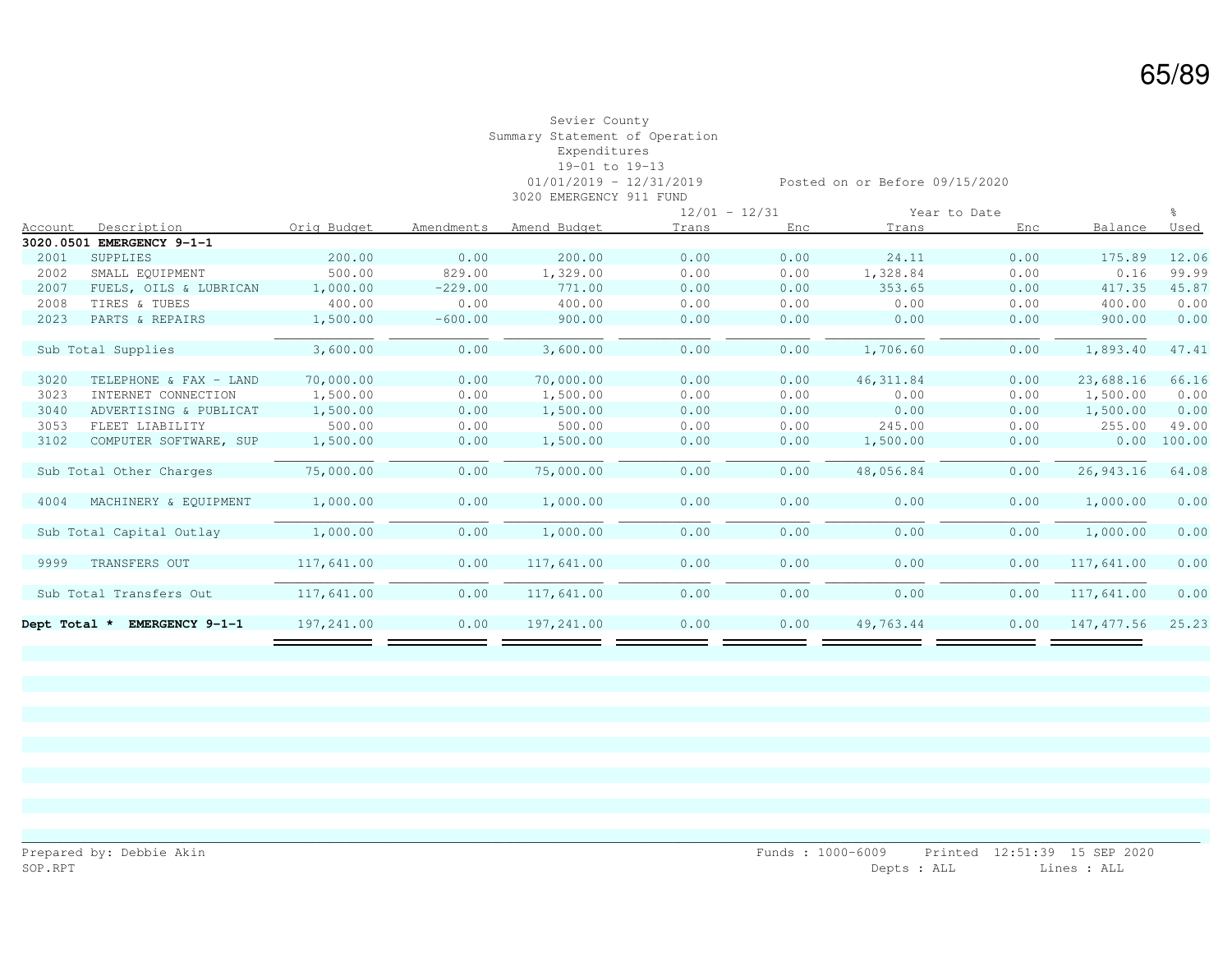|                                                           |         | Sevier County<br>Summary Statement of Operation<br>Expenditures<br>19-01 to 19-13<br>3020 EMERGENCY 911 FUND | 01/01/2019 - 12/31/2019 Posted on or Before 09/15/2020 |  |                                      |  |               |
|-----------------------------------------------------------|---------|--------------------------------------------------------------------------------------------------------------|--------------------------------------------------------|--|--------------------------------------|--|---------------|
|                                                           |         |                                                                                                              | $12/01 - 12/31$                                        |  | Year to Date                         |  | $\frac{6}{6}$ |
| Account Description . Orig Budget Amendments Amend Budget |         |                                                                                                              |                                                        |  | Trans Enc Trans Enc Balance Used     |  |               |
| Fund Total ** 3020 EMERGENCY 91 197,241.00                |         | $0.00$ 197, 241.00                                                                                           | 0.00                                                   |  | 0.00 49,763.44 0.00 147,477.56 25.23 |  |               |
|                                                           | _______ |                                                                                                              |                                                        |  |                                      |  |               |
|                                                           |         |                                                                                                              |                                                        |  |                                      |  |               |
|                                                           |         |                                                                                                              |                                                        |  |                                      |  |               |
|                                                           |         |                                                                                                              |                                                        |  |                                      |  |               |
|                                                           |         |                                                                                                              |                                                        |  |                                      |  |               |
|                                                           |         |                                                                                                              |                                                        |  |                                      |  |               |
|                                                           |         |                                                                                                              |                                                        |  |                                      |  |               |
|                                                           |         |                                                                                                              |                                                        |  |                                      |  |               |
|                                                           |         |                                                                                                              |                                                        |  |                                      |  |               |
|                                                           |         |                                                                                                              |                                                        |  |                                      |  |               |
|                                                           |         |                                                                                                              |                                                        |  |                                      |  |               |
|                                                           |         |                                                                                                              |                                                        |  |                                      |  |               |
|                                                           |         |                                                                                                              |                                                        |  |                                      |  |               |
|                                                           |         |                                                                                                              |                                                        |  |                                      |  |               |
|                                                           |         |                                                                                                              |                                                        |  |                                      |  |               |
|                                                           |         |                                                                                                              |                                                        |  |                                      |  |               |
|                                                           |         |                                                                                                              |                                                        |  |                                      |  |               |
|                                                           |         |                                                                                                              |                                                        |  |                                      |  |               |
|                                                           |         |                                                                                                              |                                                        |  |                                      |  |               |
|                                                           |         |                                                                                                              |                                                        |  |                                      |  |               |
|                                                           |         |                                                                                                              |                                                        |  |                                      |  |               |
|                                                           |         |                                                                                                              |                                                        |  |                                      |  |               |
|                                                           |         |                                                                                                              |                                                        |  |                                      |  |               |
|                                                           |         |                                                                                                              |                                                        |  |                                      |  |               |
|                                                           |         |                                                                                                              |                                                        |  |                                      |  |               |
|                                                           |         |                                                                                                              |                                                        |  |                                      |  |               |
|                                                           |         |                                                                                                              |                                                        |  |                                      |  |               |
|                                                           |         |                                                                                                              |                                                        |  |                                      |  |               |
|                                                           |         |                                                                                                              |                                                        |  |                                      |  |               |
|                                                           |         |                                                                                                              |                                                        |  |                                      |  |               |
|                                                           |         |                                                                                                              |                                                        |  |                                      |  |               |
|                                                           |         |                                                                                                              |                                                        |  |                                      |  |               |
|                                                           |         |                                                                                                              |                                                        |  |                                      |  |               |
|                                                           |         |                                                                                                              |                                                        |  |                                      |  |               |
|                                                           |         |                                                                                                              |                                                        |  |                                      |  |               |
|                                                           |         |                                                                                                              |                                                        |  |                                      |  |               |
|                                                           |         |                                                                                                              |                                                        |  |                                      |  |               |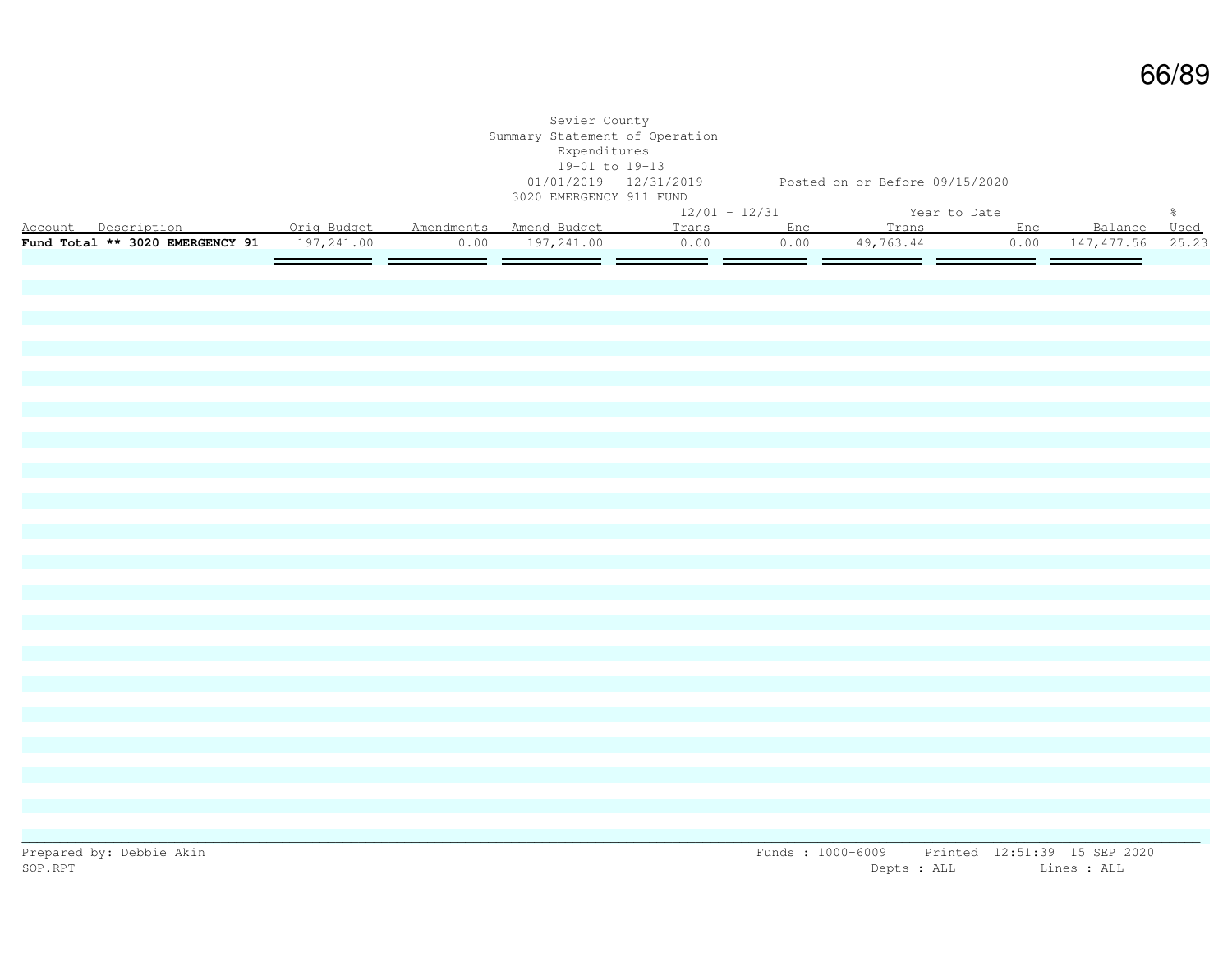## Sevier County Summary Statement of Operation Expenditures 19-01 to 19-13

01/01/2019 - 12/31/2019 Posted on or Before 09/15/2020

|              |                         |             |            | 3022 EMERGENCY VEHICLE FUND |                 |      |              |      |           |             |
|--------------|-------------------------|-------------|------------|-----------------------------|-----------------|------|--------------|------|-----------|-------------|
|              |                         |             |            |                             | $12/01 - 12/31$ |      | Year to Date |      |           |             |
| Account      | Description             | Orig Budget | Amendments | Amend Budget                | Trans           | Enc  | Trans        | Enc  | Balance   | <u>Used</u> |
|              | 3022.0400 SHERIFF       |             |            |                             |                 |      |              |      |           |             |
| 9999         | TRANSFERS OUT           | 32,000.00   | 0.00       | 32,000.00                   | 0.00            | 0.00 | 0.00         | 0.00 | 32,000.00 | 0.00        |
|              | Sub Total Transfers Out | 32,000.00   | 0.00       | 32,000.00                   | 0.00            | 0.00 | 0.00         | 0.00 | 32,000.00 | 0.00        |
| Dept Total * | <b>SHERIFF</b>          | 32,000.00   | 0.00       | 32,000.00                   | 0.00            | 0.00 | 0.00         | 0.00 | 32,000.00 | 0.00        |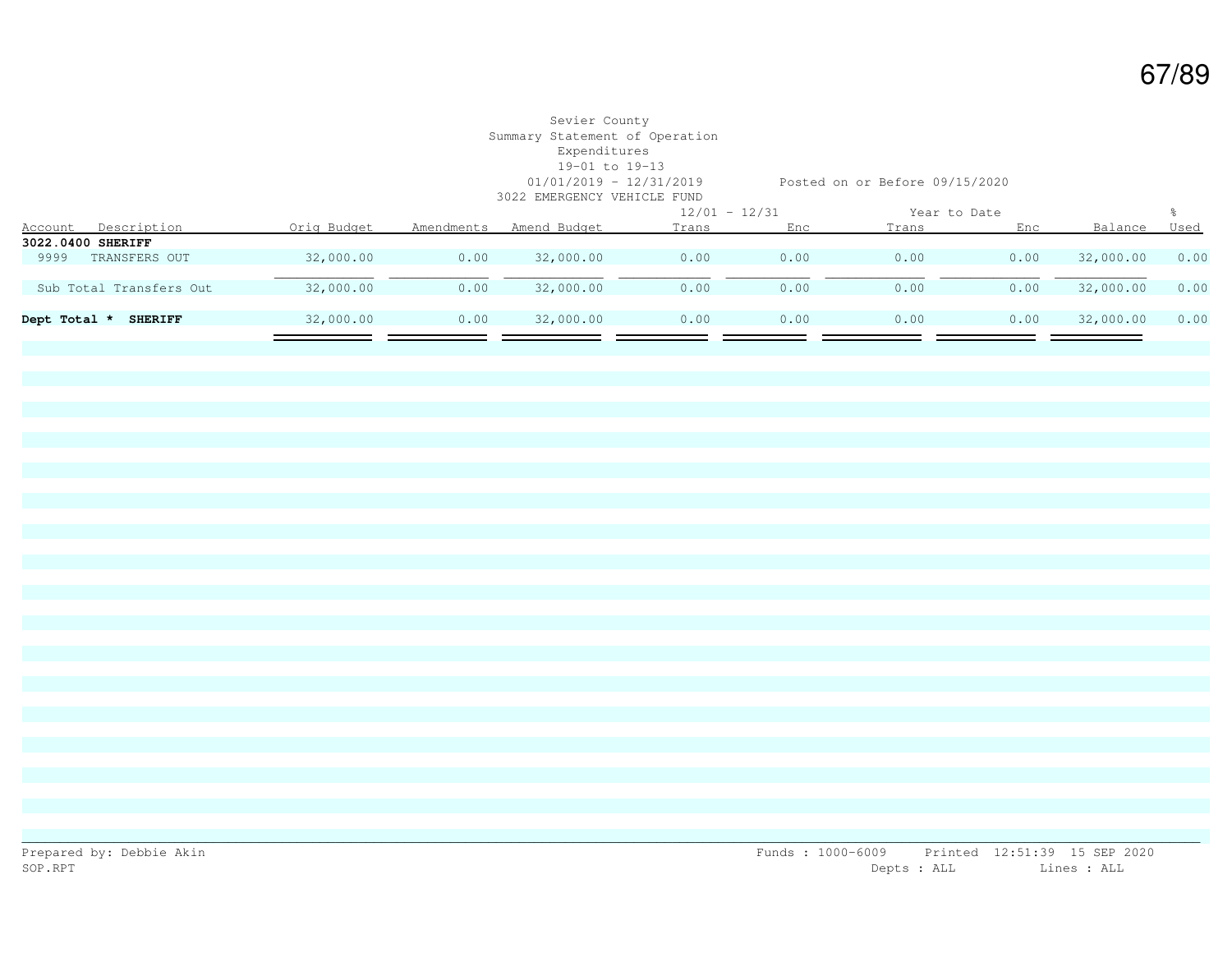|                                                           |           |      | Sevier County<br>Summary Statement of Operation<br>Expenditures<br>19-01 to 19-13<br>3022 EMERGENCY VEHICLE FUND | 01/01/2019 - 12/31/2019 Posted on or Before 09/15/2020 |                   |                      |           |              |               |
|-----------------------------------------------------------|-----------|------|------------------------------------------------------------------------------------------------------------------|--------------------------------------------------------|-------------------|----------------------|-----------|--------------|---------------|
|                                                           |           |      |                                                                                                                  | $12/01 - 12/31$                                        |                   | Year to Date         |           |              | $\frac{6}{6}$ |
| Account Description . Orig Budget Amendments Amend Budget |           |      |                                                                                                                  | Trans Enc                                              |                   |                      | Trans Enc | Balance Used |               |
| Fund Total ** 3022 EMERGENCY VE                           | 32,000.00 | 0.00 | 32,000.00                                                                                                        | 0.00                                                   | 0.00              | 0.00                 | 0.00      | 32,000.00    | 0.00          |
|                                                           | $=$       |      |                                                                                                                  |                                                        | $\equiv$ $\equiv$ | <u>estas de la p</u> |           |              |               |
|                                                           |           |      |                                                                                                                  |                                                        |                   |                      |           |              |               |
|                                                           |           |      |                                                                                                                  |                                                        |                   |                      |           |              |               |
|                                                           |           |      |                                                                                                                  |                                                        |                   |                      |           |              |               |
|                                                           |           |      |                                                                                                                  |                                                        |                   |                      |           |              |               |
|                                                           |           |      |                                                                                                                  |                                                        |                   |                      |           |              |               |
|                                                           |           |      |                                                                                                                  |                                                        |                   |                      |           |              |               |
|                                                           |           |      |                                                                                                                  |                                                        |                   |                      |           |              |               |
|                                                           |           |      |                                                                                                                  |                                                        |                   |                      |           |              |               |
|                                                           |           |      |                                                                                                                  |                                                        |                   |                      |           |              |               |
|                                                           |           |      |                                                                                                                  |                                                        |                   |                      |           |              |               |
|                                                           |           |      |                                                                                                                  |                                                        |                   |                      |           |              |               |
|                                                           |           |      |                                                                                                                  |                                                        |                   |                      |           |              |               |
|                                                           |           |      |                                                                                                                  |                                                        |                   |                      |           |              |               |
|                                                           |           |      |                                                                                                                  |                                                        |                   |                      |           |              |               |
|                                                           |           |      |                                                                                                                  |                                                        |                   |                      |           |              |               |
|                                                           |           |      |                                                                                                                  |                                                        |                   |                      |           |              |               |
|                                                           |           |      |                                                                                                                  |                                                        |                   |                      |           |              |               |
|                                                           |           |      |                                                                                                                  |                                                        |                   |                      |           |              |               |
|                                                           |           |      |                                                                                                                  |                                                        |                   |                      |           |              |               |
|                                                           |           |      |                                                                                                                  |                                                        |                   |                      |           |              |               |
|                                                           |           |      |                                                                                                                  |                                                        |                   |                      |           |              |               |
|                                                           |           |      |                                                                                                                  |                                                        |                   |                      |           |              |               |
|                                                           |           |      |                                                                                                                  |                                                        |                   |                      |           |              |               |
|                                                           |           |      |                                                                                                                  |                                                        |                   |                      |           |              |               |
|                                                           |           |      |                                                                                                                  |                                                        |                   |                      |           |              |               |
|                                                           |           |      |                                                                                                                  |                                                        |                   |                      |           |              |               |
|                                                           |           |      |                                                                                                                  |                                                        |                   |                      |           |              |               |
|                                                           |           |      |                                                                                                                  |                                                        |                   |                      |           |              |               |
|                                                           |           |      |                                                                                                                  |                                                        |                   |                      |           |              |               |
|                                                           |           |      |                                                                                                                  |                                                        |                   |                      |           |              |               |
|                                                           |           |      |                                                                                                                  |                                                        |                   |                      |           |              |               |
|                                                           |           |      |                                                                                                                  |                                                        |                   |                      |           |              |               |
|                                                           |           |      |                                                                                                                  |                                                        |                   |                      |           |              |               |
|                                                           |           |      |                                                                                                                  |                                                        |                   |                      |           |              |               |
|                                                           |           |      |                                                                                                                  |                                                        |                   |                      |           |              |               |
|                                                           |           |      |                                                                                                                  |                                                        |                   |                      |           |              |               |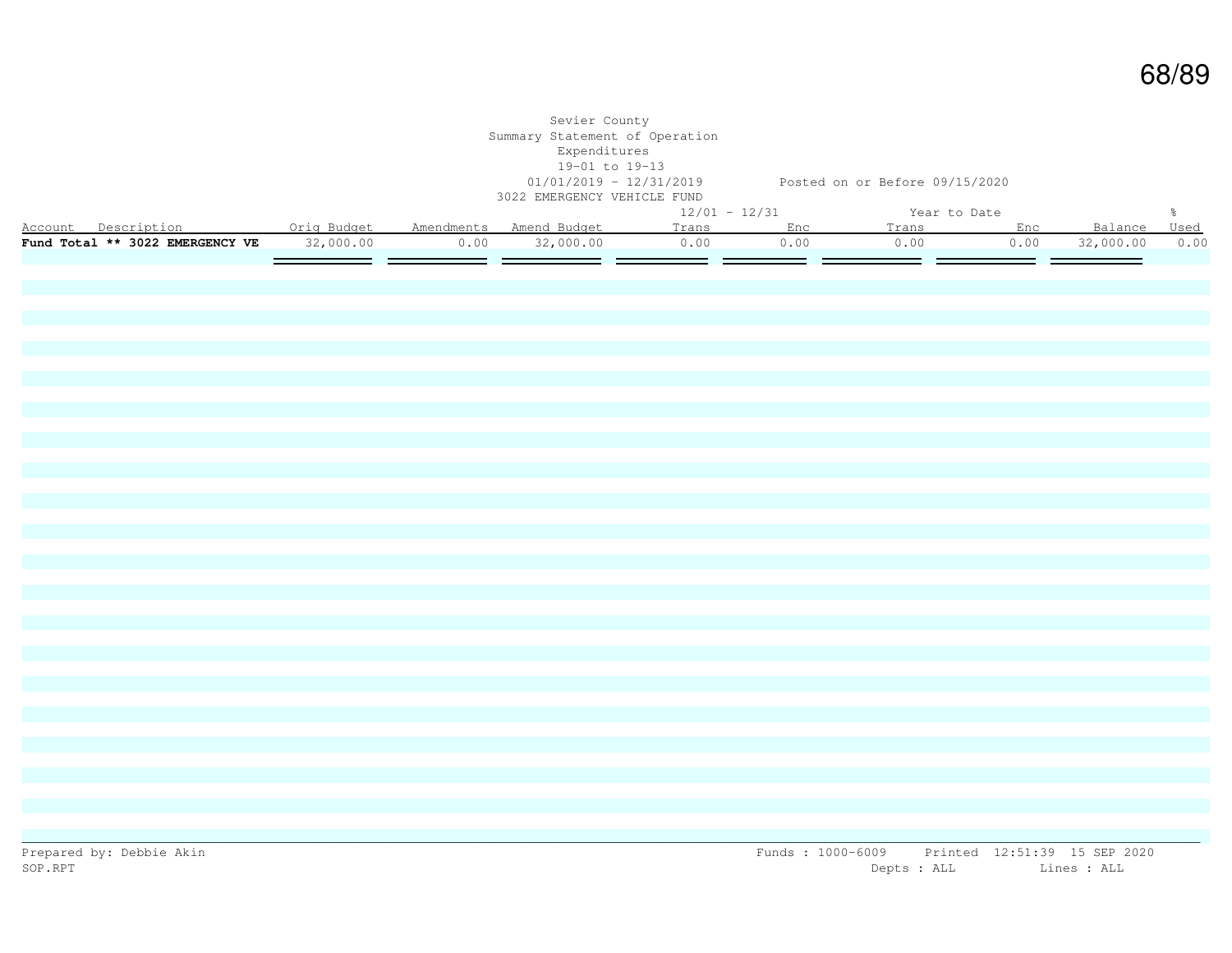### Sevier County Summary Statement of Operation Expenditures 19-01 to 19-13 3025 VICTIM/WITNESS FUND

01/01/2019 - 12/31/2019 Posted on or Before 09/15/2020

|              |                                |             |            |              | $12/01 - 12/31$ |      | Year to Date |      |          |       |
|--------------|--------------------------------|-------------|------------|--------------|-----------------|------|--------------|------|----------|-------|
| Account      | Description                    | Orig Budget | Amendments | Amend Budget | Trans           | Enc  | Trans        | Enc  | Balance  | Used  |
|              | 3025.0416 PROSECUTING ATTORNEY |             |            |              |                 |      |              |      |          |       |
| 3100         | OTHER MISCELLANEOUS            | 8,596.00    | 0.00       | 8,596.00     | 482.21          | 0.00 | 6,838.39     | 0.00 | 1,757.61 | 79.55 |
|              |                                |             |            |              |                 |      |              |      |          |       |
|              | Sub Total Other Charges        | 8,596.00    | 0.00       | 8,596.00     | 482.21          | 0.00 | 6,838.39     | 0.00 | 1,757.61 | 79.55 |
|              |                                |             |            |              |                 |      |              |      |          |       |
| Dept Total * | PROSECUTING ATTOR              | 8,596.00    | 0.00       | 8,596.00     | 482.21          | 0.00 | 6,838.39     | 0.00 | 1,757.61 | 79.55 |
|              |                                |             |            |              |                 |      |              |      |          |       |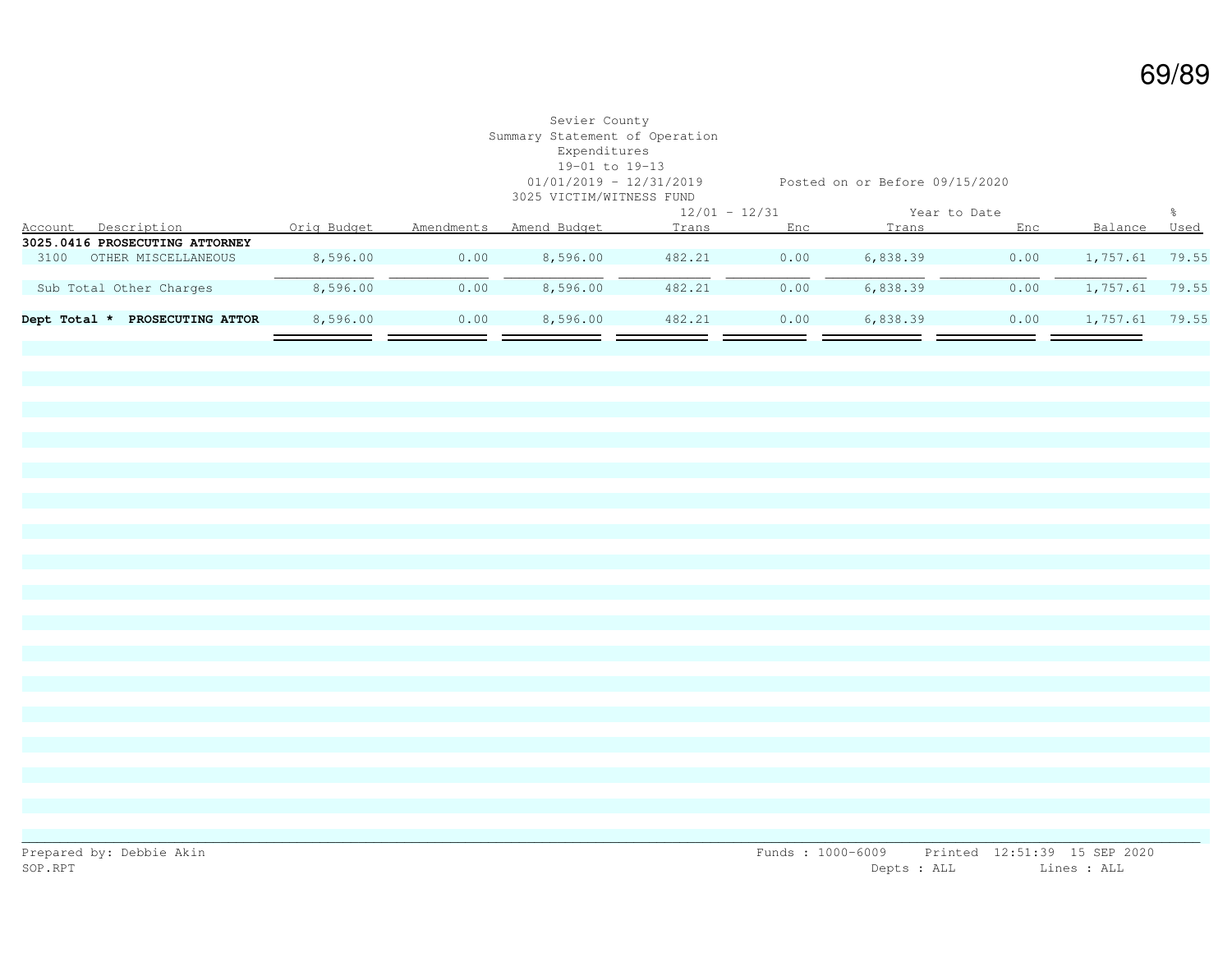|                                                         |          |      | Sevier County<br>Summary Statement of Operation<br>Expenditures<br>19-01 to 19-13<br>3025 VICTIM/WITNESS FUND | 01/01/2019 - 12/31/2019 Posted on or Before 09/15/2020 |           |                    |      |              |               |
|---------------------------------------------------------|----------|------|---------------------------------------------------------------------------------------------------------------|--------------------------------------------------------|-----------|--------------------|------|--------------|---------------|
|                                                         |          |      |                                                                                                               | $12/01 - 12/31$                                        |           | Year to Date       |      |              | $\frac{6}{6}$ |
| Account Description 0rig Budget Amendments Amend Budget |          |      |                                                                                                               |                                                        | Trans Enc | Trans Enc          |      | Balance Used |               |
| Fund Total ** 3025 VICTIM/WITNE                         | 8,596.00 | 0.00 | 8,596.00                                                                                                      | 482.21                                                 | 0.00      | 6,838.39           | 0.00 | 1,757.61     | 79.55         |
|                                                         |          |      |                                                                                                               | _____                                                  | ==        | <del>___</del> _ _ | -- - |              |               |
|                                                         |          |      |                                                                                                               |                                                        |           |                    |      |              |               |
|                                                         |          |      |                                                                                                               |                                                        |           |                    |      |              |               |
|                                                         |          |      |                                                                                                               |                                                        |           |                    |      |              |               |
|                                                         |          |      |                                                                                                               |                                                        |           |                    |      |              |               |
|                                                         |          |      |                                                                                                               |                                                        |           |                    |      |              |               |
|                                                         |          |      |                                                                                                               |                                                        |           |                    |      |              |               |
|                                                         |          |      |                                                                                                               |                                                        |           |                    |      |              |               |
|                                                         |          |      |                                                                                                               |                                                        |           |                    |      |              |               |
|                                                         |          |      |                                                                                                               |                                                        |           |                    |      |              |               |
|                                                         |          |      |                                                                                                               |                                                        |           |                    |      |              |               |
|                                                         |          |      |                                                                                                               |                                                        |           |                    |      |              |               |
|                                                         |          |      |                                                                                                               |                                                        |           |                    |      |              |               |
|                                                         |          |      |                                                                                                               |                                                        |           |                    |      |              |               |
|                                                         |          |      |                                                                                                               |                                                        |           |                    |      |              |               |
|                                                         |          |      |                                                                                                               |                                                        |           |                    |      |              |               |
|                                                         |          |      |                                                                                                               |                                                        |           |                    |      |              |               |
|                                                         |          |      |                                                                                                               |                                                        |           |                    |      |              |               |
|                                                         |          |      |                                                                                                               |                                                        |           |                    |      |              |               |
|                                                         |          |      |                                                                                                               |                                                        |           |                    |      |              |               |
|                                                         |          |      |                                                                                                               |                                                        |           |                    |      |              |               |
|                                                         |          |      |                                                                                                               |                                                        |           |                    |      |              |               |
|                                                         |          |      |                                                                                                               |                                                        |           |                    |      |              |               |
|                                                         |          |      |                                                                                                               |                                                        |           |                    |      |              |               |
|                                                         |          |      |                                                                                                               |                                                        |           |                    |      |              |               |
|                                                         |          |      |                                                                                                               |                                                        |           |                    |      |              |               |
|                                                         |          |      |                                                                                                               |                                                        |           |                    |      |              |               |
|                                                         |          |      |                                                                                                               |                                                        |           |                    |      |              |               |
|                                                         |          |      |                                                                                                               |                                                        |           |                    |      |              |               |
|                                                         |          |      |                                                                                                               |                                                        |           |                    |      |              |               |
|                                                         |          |      |                                                                                                               |                                                        |           |                    |      |              |               |
|                                                         |          |      |                                                                                                               |                                                        |           |                    |      |              |               |
|                                                         |          |      |                                                                                                               |                                                        |           |                    |      |              |               |
|                                                         |          |      |                                                                                                               |                                                        |           |                    |      |              |               |
|                                                         |          |      |                                                                                                               |                                                        |           |                    |      |              |               |
|                                                         |          |      |                                                                                                               |                                                        |           |                    |      |              |               |
|                                                         |          |      |                                                                                                               |                                                        |           |                    |      |              |               |
|                                                         |          |      |                                                                                                               |                                                        |           |                    |      |              |               |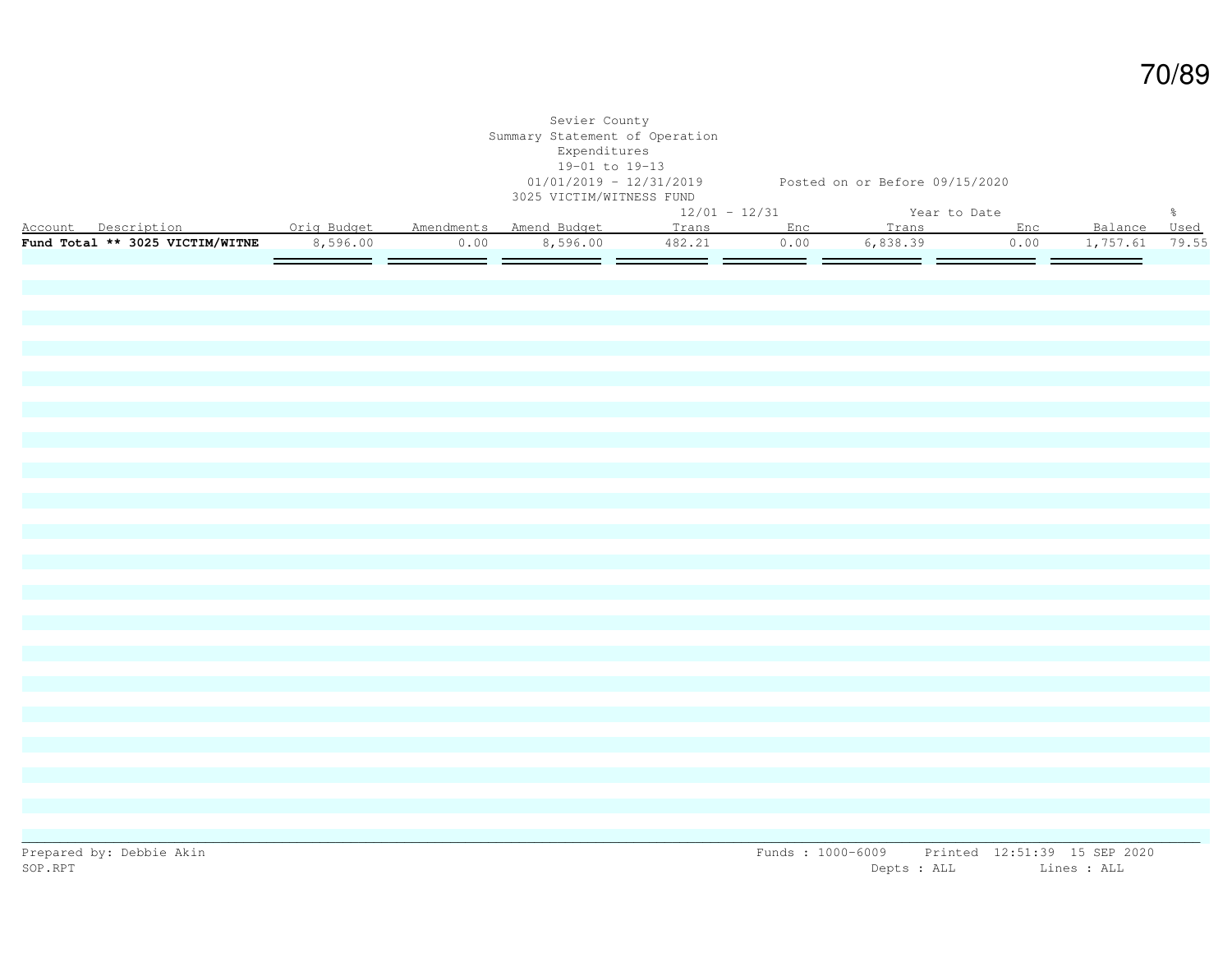#### Sevier County Summary Statement of Operation Expenditures 19-01 to 19-13 01/01/2019 - 12/31/2019 Posted on or Before 09/15/2020

3026 INDIGENT CRIMINAL DEFENSE FUND

|                |                           |             |            |              | $12/01 - 12/31$ |      | Year to Date |      |         |               |
|----------------|---------------------------|-------------|------------|--------------|-----------------|------|--------------|------|---------|---------------|
| <b>Account</b> | Description               | Orig Budget | Amendments | Amend Budget | Trans           | Enc  | Trans        | Enc  | Balance | Used          |
|                | 3026.0417 PUBLIC DEFENDER |             |            |              |                 |      |              |      |         |               |
| 3009           | OTHER PROFESSIONAL SER    | 8,402.00    | 0.00       | 8,402.00     | 0.00            | 0.00 | 8,401.98     | 0.00 |         | $0.02$ 100.00 |
|                |                           |             |            |              |                 |      |              |      |         |               |
|                | Sub Total Other Charges   | 8,402.00    | 0.00       | 8,402.00     | 0.00            | 0.00 | 8,401.98     | 0.00 |         | $0.02$ 100.00 |
|                |                           |             |            |              |                 |      |              |      |         |               |
| Dept Total *   | PUBLIC DEFENDER           | 8,402.00    | 0.00       | 8,402.00     | 0.00            | 0.00 | 8,401.98     | 0.00 |         | $0.02$ 100.00 |
|                |                           |             |            |              |                 |      |              |      |         |               |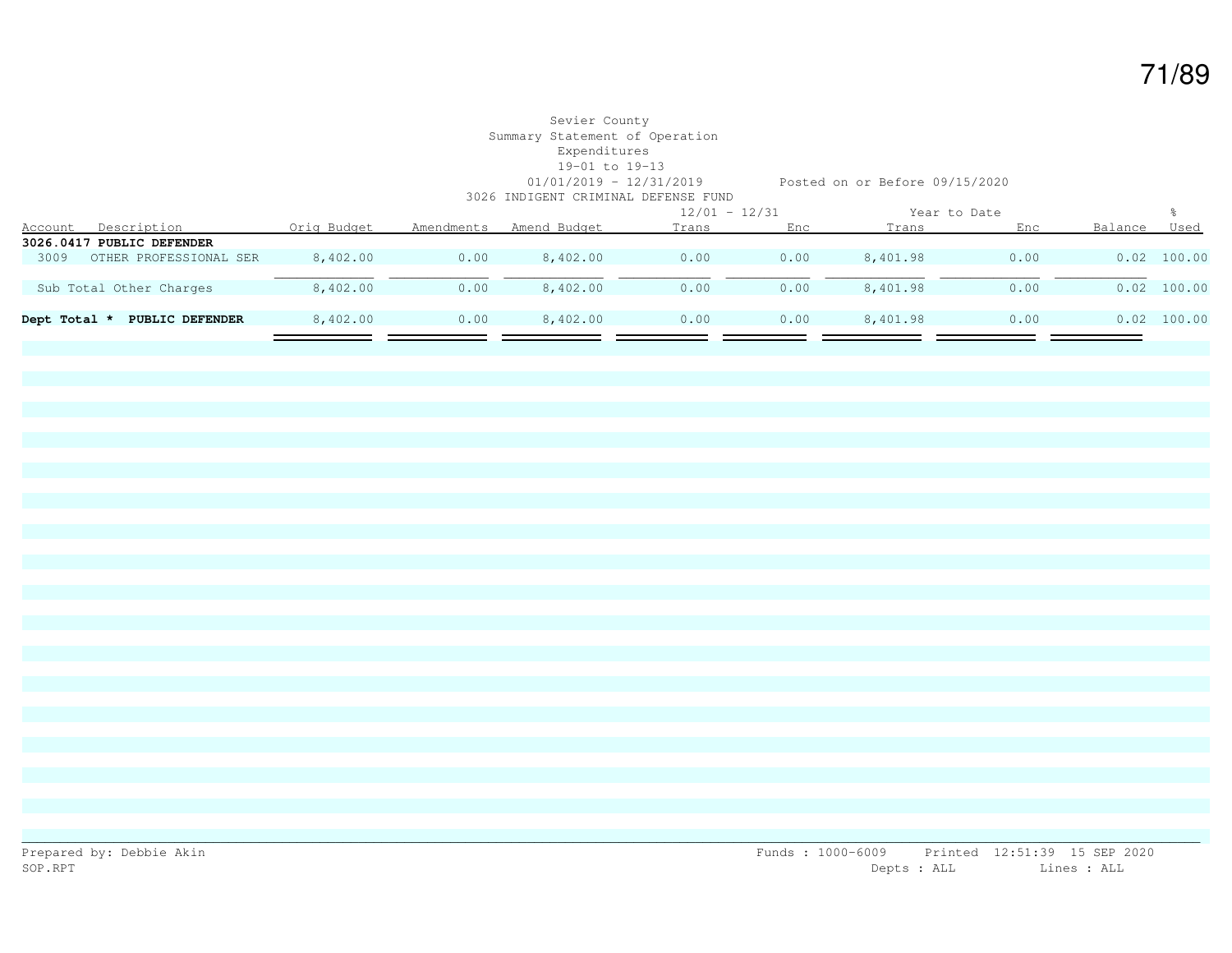|                                                                                              |                     |      | Sevier County<br>Summary Statement of Operation<br>Expenditures<br>19-01 to 19-13<br>3026 INDIGENT CRIMINAL DEFENSE FUND |                 | 01/01/2019 - 12/31/2019 Posted on or Before 09/15/2020 |                                 |             |                    |               |
|----------------------------------------------------------------------------------------------|---------------------|------|--------------------------------------------------------------------------------------------------------------------------|-----------------|--------------------------------------------------------|---------------------------------|-------------|--------------------|---------------|
|                                                                                              |                     |      |                                                                                                                          | $12/01 - 12/31$ |                                                        | Year to Date                    |             |                    | $\frac{6}{6}$ |
| Account Description . Orig Budget Amendments Amend Budget<br>Fund Total ** 3026 INDIGENT CRI | 8,402.00<br>_______ | 0.00 | 8,402.00                                                                                                                 | 0.00            | 0.00                                                   | Trans Enc Trans Enc<br>8,401.98 | 0.00<br>___ | Balance Used<br>-- | 0.02 100.00   |
|                                                                                              |                     |      |                                                                                                                          |                 |                                                        |                                 |             |                    |               |
|                                                                                              |                     |      |                                                                                                                          |                 |                                                        |                                 |             |                    |               |
|                                                                                              |                     |      |                                                                                                                          |                 |                                                        |                                 |             |                    |               |
|                                                                                              |                     |      |                                                                                                                          |                 |                                                        |                                 |             |                    |               |
|                                                                                              |                     |      |                                                                                                                          |                 |                                                        |                                 |             |                    |               |
|                                                                                              |                     |      |                                                                                                                          |                 |                                                        |                                 |             |                    |               |
|                                                                                              |                     |      |                                                                                                                          |                 |                                                        |                                 |             |                    |               |
|                                                                                              |                     |      |                                                                                                                          |                 |                                                        |                                 |             |                    |               |
|                                                                                              |                     |      |                                                                                                                          |                 |                                                        |                                 |             |                    |               |
|                                                                                              |                     |      |                                                                                                                          |                 |                                                        |                                 |             |                    |               |
|                                                                                              |                     |      |                                                                                                                          |                 |                                                        |                                 |             |                    |               |
|                                                                                              |                     |      |                                                                                                                          |                 |                                                        |                                 |             |                    |               |
|                                                                                              |                     |      |                                                                                                                          |                 |                                                        |                                 |             |                    |               |
|                                                                                              |                     |      |                                                                                                                          |                 |                                                        |                                 |             |                    |               |
|                                                                                              |                     |      |                                                                                                                          |                 |                                                        |                                 |             |                    |               |
|                                                                                              |                     |      |                                                                                                                          |                 |                                                        |                                 |             |                    |               |
|                                                                                              |                     |      |                                                                                                                          |                 |                                                        |                                 |             |                    |               |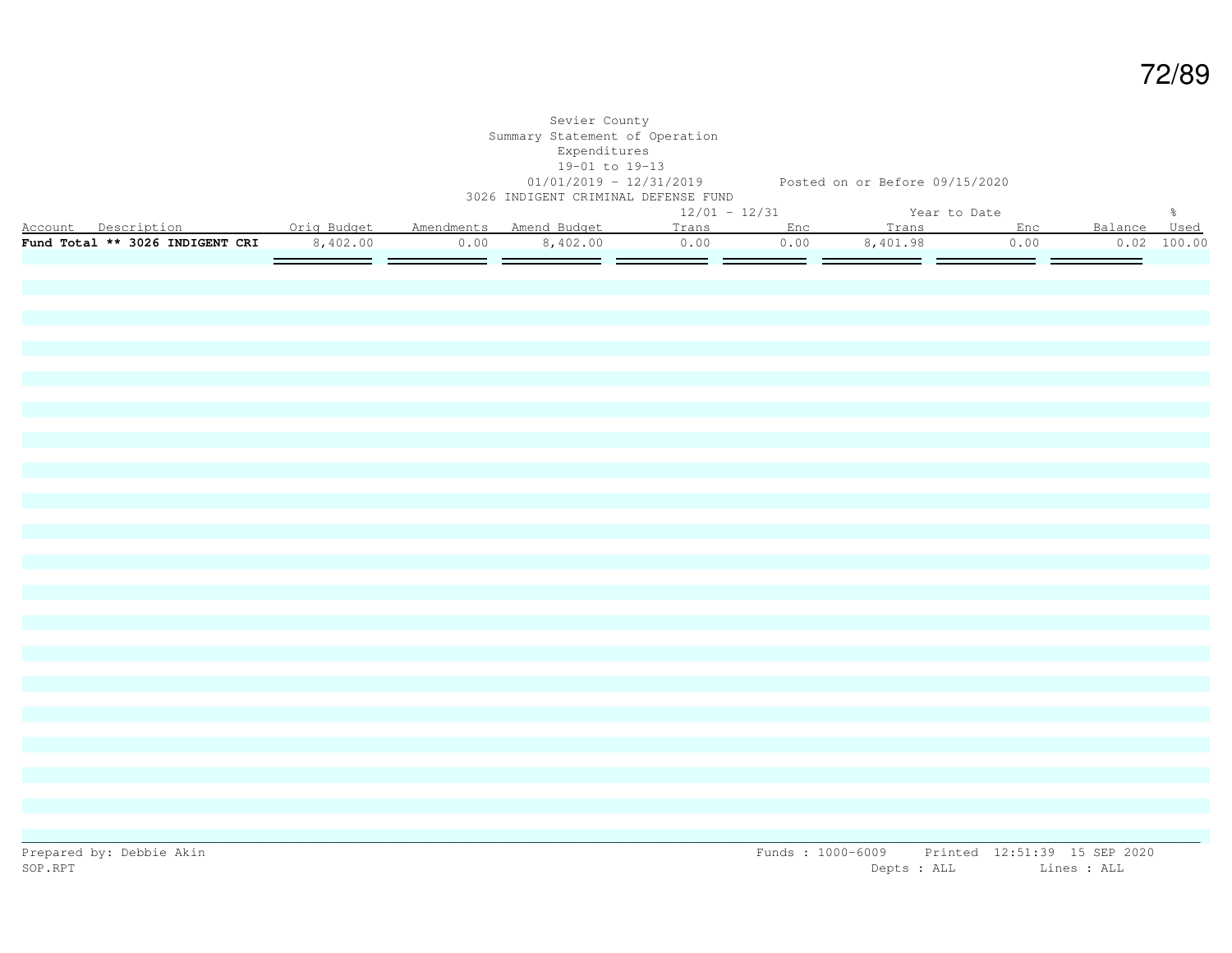# Sevier County Summary Statement of Operation Expenditures 19-01 to 19-13

01/01/2019 - 12/31/2019 Posted on or Before 09/15/2020

| 3031 JUVENILE PROBATION FEE FUND      |             |            |              |                 |      |              |      |         |             |  |
|---------------------------------------|-------------|------------|--------------|-----------------|------|--------------|------|---------|-------------|--|
|                                       |             |            |              | $12/01 - 12/31$ |      | Year to Date |      |         |             |  |
| Description<br>Account                | Orig Budget | Amendments | Amend Budget | Trans           | Enc  | Trans        | Enc  | Balance | Used        |  |
| 3031.0414 JUVENILE COURT              |             |            |              |                 |      |              |      |         |             |  |
| MEALS & LODGING<br>3094               | 5,000.00    | 1,390.00   | 6,390.00     | 2,750.00        | 0.00 | 6,390.00     | 0.00 |         | 0.00 100.00 |  |
|                                       |             |            |              |                 |      |              |      |         |             |  |
| Sub Total Other Charges               | 5,000.00    | 1,390.00   | 6,390.00     | 2,750.00        | 0.00 | 6,390.00     | 0.00 |         | 0.00 100.00 |  |
|                                       |             |            |              |                 |      |              |      |         |             |  |
| Dept Total *<br><b>JUVENILE COURT</b> | 5,000.00    | 1,390.00   | 6,390.00     | 2,750.00        | 0.00 | 6,390.00     | 0.00 |         | 0.00 100.00 |  |
|                                       |             |            |              |                 |      |              |      |         |             |  |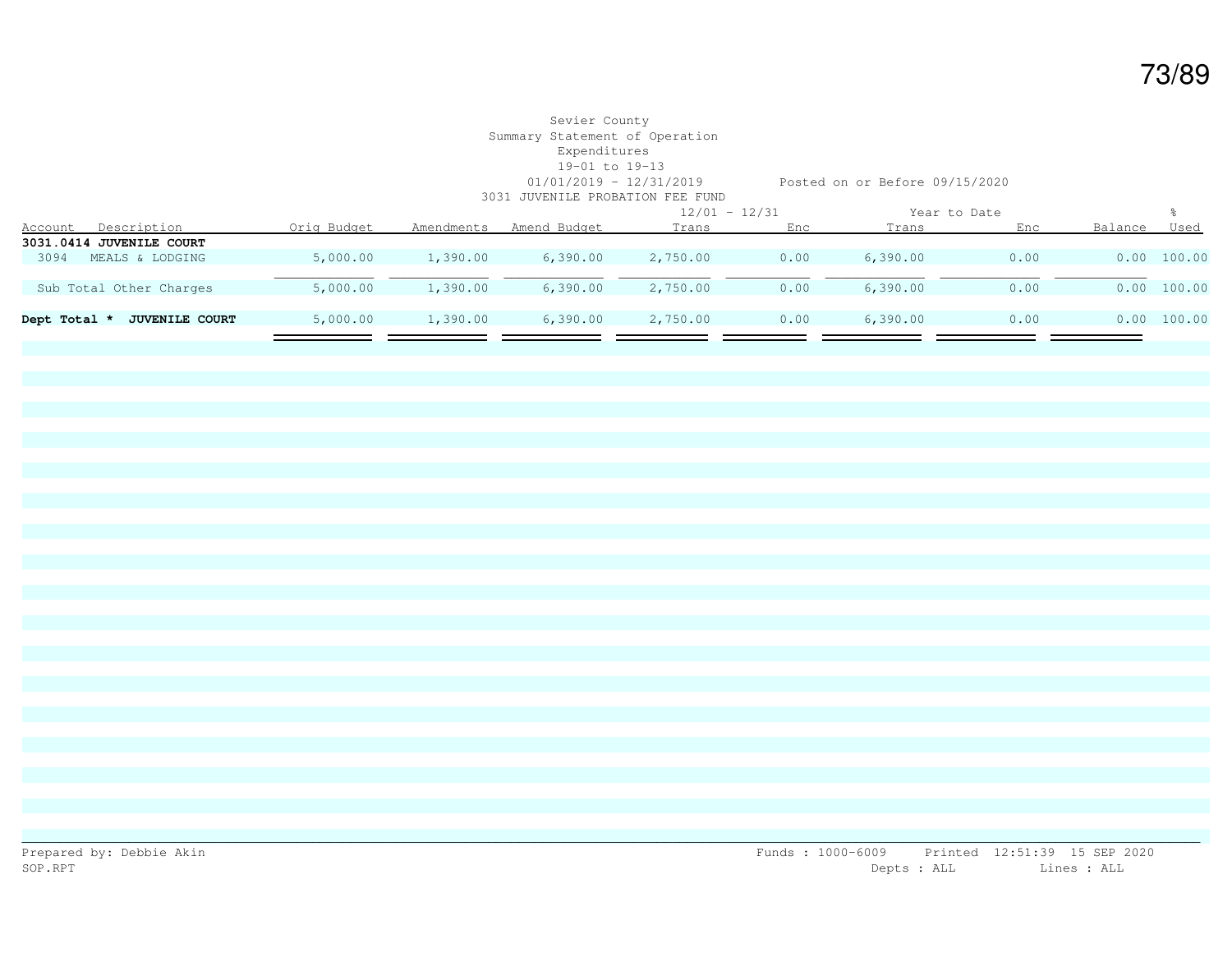|                                                                                              |          | Sevier County<br>Summary Statement of Operation<br>Expenditures<br>19-01 to 19-13<br>3031 JUVENILE PROBATION FEE FUND |                       | 01/01/2019 - 12/31/2019 Posted on or Before 09/15/2020 |                        |      |              |               |
|----------------------------------------------------------------------------------------------|----------|-----------------------------------------------------------------------------------------------------------------------|-----------------------|--------------------------------------------------------|------------------------|------|--------------|---------------|
|                                                                                              |          |                                                                                                                       | $12/01 - 12/31$       |                                                        | Year to Date           |      |              | $\frac{6}{3}$ |
| Account Description . Orig Budget Amendments Amend Budget<br>Fund Total ** 3031 JUVENILE PRO | 5,000.00 | 1,390.00 6,390.00                                                                                                     | Trans Enc<br>2,750.00 | 0.00                                                   | Trans Enc<br>6, 390.00 | 0.00 | Balance Used | 0.00 100.00   |
|                                                                                              |          |                                                                                                                       |                       |                                                        |                        |      |              |               |
|                                                                                              |          |                                                                                                                       |                       |                                                        |                        |      |              |               |
|                                                                                              |          |                                                                                                                       |                       |                                                        |                        |      |              |               |
|                                                                                              |          |                                                                                                                       |                       |                                                        |                        |      |              |               |
|                                                                                              |          |                                                                                                                       |                       |                                                        |                        |      |              |               |
|                                                                                              |          |                                                                                                                       |                       |                                                        |                        |      |              |               |
|                                                                                              |          |                                                                                                                       |                       |                                                        |                        |      |              |               |
|                                                                                              |          |                                                                                                                       |                       |                                                        |                        |      |              |               |
|                                                                                              |          |                                                                                                                       |                       |                                                        |                        |      |              |               |
|                                                                                              |          |                                                                                                                       |                       |                                                        |                        |      |              |               |
|                                                                                              |          |                                                                                                                       |                       |                                                        |                        |      |              |               |
|                                                                                              |          |                                                                                                                       |                       |                                                        |                        |      |              |               |
|                                                                                              |          |                                                                                                                       |                       |                                                        |                        |      |              |               |
|                                                                                              |          |                                                                                                                       |                       |                                                        |                        |      |              |               |
|                                                                                              |          |                                                                                                                       |                       |                                                        |                        |      |              |               |
|                                                                                              |          |                                                                                                                       |                       |                                                        |                        |      |              |               |
|                                                                                              |          |                                                                                                                       |                       |                                                        |                        |      |              |               |
|                                                                                              |          |                                                                                                                       |                       |                                                        |                        |      |              |               |
|                                                                                              |          |                                                                                                                       |                       |                                                        |                        |      |              |               |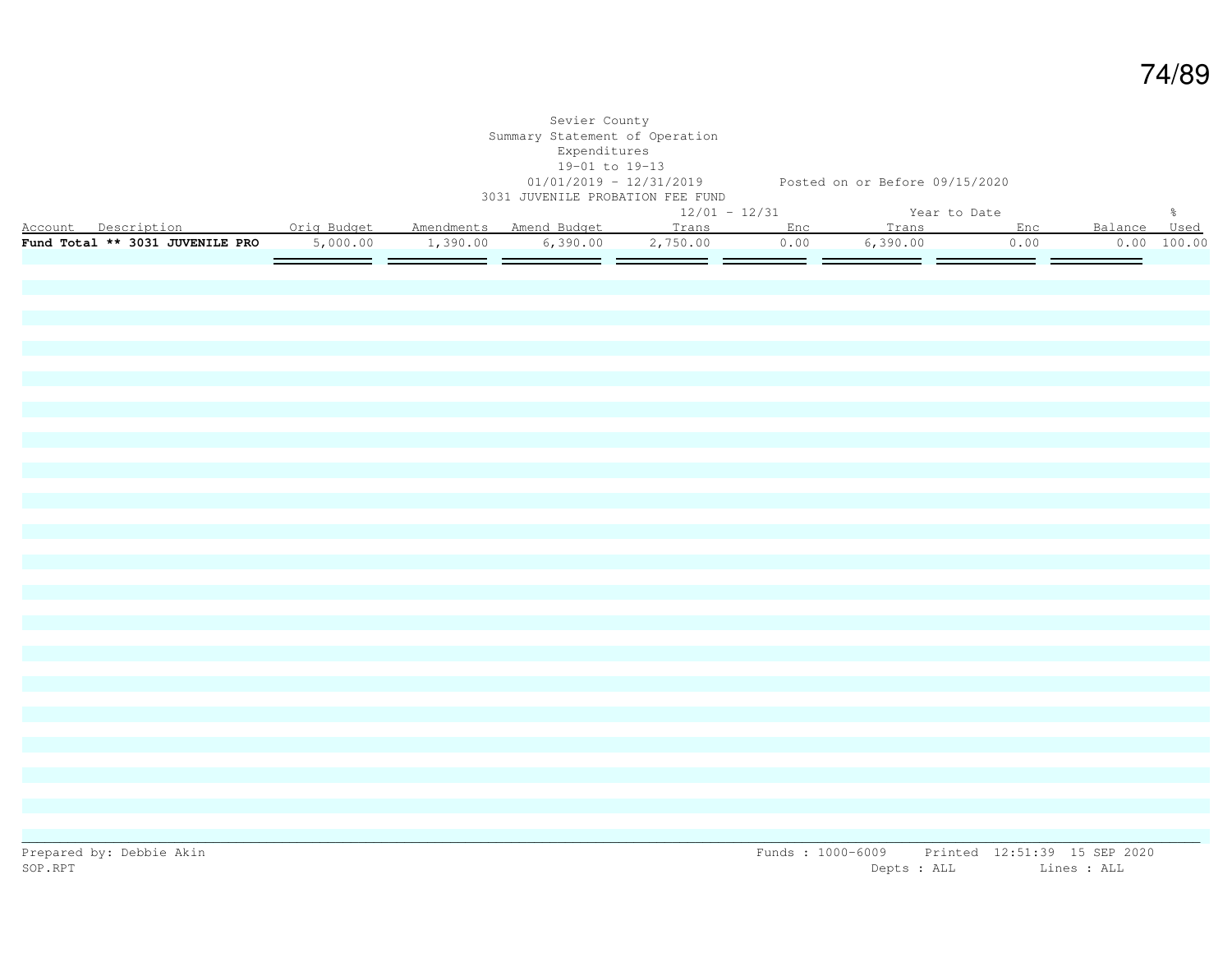## Sevier County Summary Statement of Operation Expenditures 19-01 to 19-13

 01/01/2019 - 12/31/2019 Posted on or Before 09/15/2020 3037 SEVIER COUNTY AIRPORT BOARD FUND

|                |                          |             |            |              |       | $12/01 - 12/31$ |              | Year to Date |            |       |
|----------------|--------------------------|-------------|------------|--------------|-------|-----------------|--------------|--------------|------------|-------|
| <b>Account</b> | Description              | Orig Budget | Amendments | Amend Budget | Trans | Enc             | <b>Trans</b> | Enc          | Balance    | Used  |
|                | 3037.0900 AIRPORT        |             |            |              |       |                 |              |              |            |       |
| 2007           | FUELS, OILS & LUBRICAN   | 20,000.00   | 0.00       | 20,000.00    | 0.00  | 0.00            | 0.00         | 0.00         | 20,000.00  | 0.00  |
| 2023           | PARTS & REPAIRS          | 655,000.00  | 0.00       | 655,000.00   | 0.00  | 0.00            | 0.00         | 0.00         | 655,000.00 | 0.00  |
|                |                          |             |            |              |       |                 |              |              |            |       |
|                | Sub Total Supplies       | 675,000.00  | 0.00       | 675,000.00   | 0.00  | 0.00            | 0.00         | 0.00         | 675,000.00 | 0.00  |
|                |                          |             |            |              |       |                 |              |              |            |       |
| 3004           | ENGINEERING & ARCHITEC   | 55,200.00   | 22,450.00  | 77,650.00    | 0.00  | 0.00            | 68,095.00    | 0.00         | 9,555.00   | 87.69 |
| 3040           | ADVERTISING & PUBLICAT   | 332.00      | 1,469.00   | 1,801.00     | 0.00  | 0.00            | 1,293.30     | 0.00         | 507.70     | 71.81 |
|                |                          |             |            |              |       |                 |              |              |            |       |
|                | Sub Total Other Charges  | 55,532.00   | 23,919.00  | 79,451.00    | 0.00  | 0.00            | 69,388.30    | 0.00         | 10,062.70  | 87.33 |
|                |                          |             |            |              |       |                 |              |              |            |       |
| 4003           | IMPROVEMENTS OTHER THA   | 133,300.00  | 139,561.00 | 272,861.00   | 0.00  | 0.00            | 209, 211.10  | 0.00         | 63,649.90  | 76.67 |
|                |                          |             |            |              |       |                 |              |              |            |       |
|                | Sub Total Capital Outlay | 133,300.00  | 139,561.00 | 272,861.00   | 0.00  | 0.00            | 209, 211.10  | 0.00         | 63,649.90  | 76.67 |
|                |                          |             |            |              |       |                 |              |              |            |       |
| 9999           | TRANSFERS OUT            | 70,000.00   | 0.00       | 70,000.00    | 0.00  | 0.00            | 0.00         | 0.00         | 70,000.00  | 0.00  |
|                |                          |             |            |              |       |                 |              |              |            |       |
|                | Sub Total Transfers Out  | 70,000.00   | 0.00       | 70,000.00    | 0.00  | 0.00            | 0.00         | 0.00         | 70,000.00  | 0.00  |
|                |                          |             |            |              |       |                 |              |              |            |       |
| Dept Total *   | <b>AIRPORT</b>           | 933,832.00  | 163,480.00 | 1,097,312.00 | 0.00  | 0.00            | 278,599.40   | 0.00         | 818,712.60 | 25.39 |
|                |                          |             |            |              |       |                 |              |              |            |       |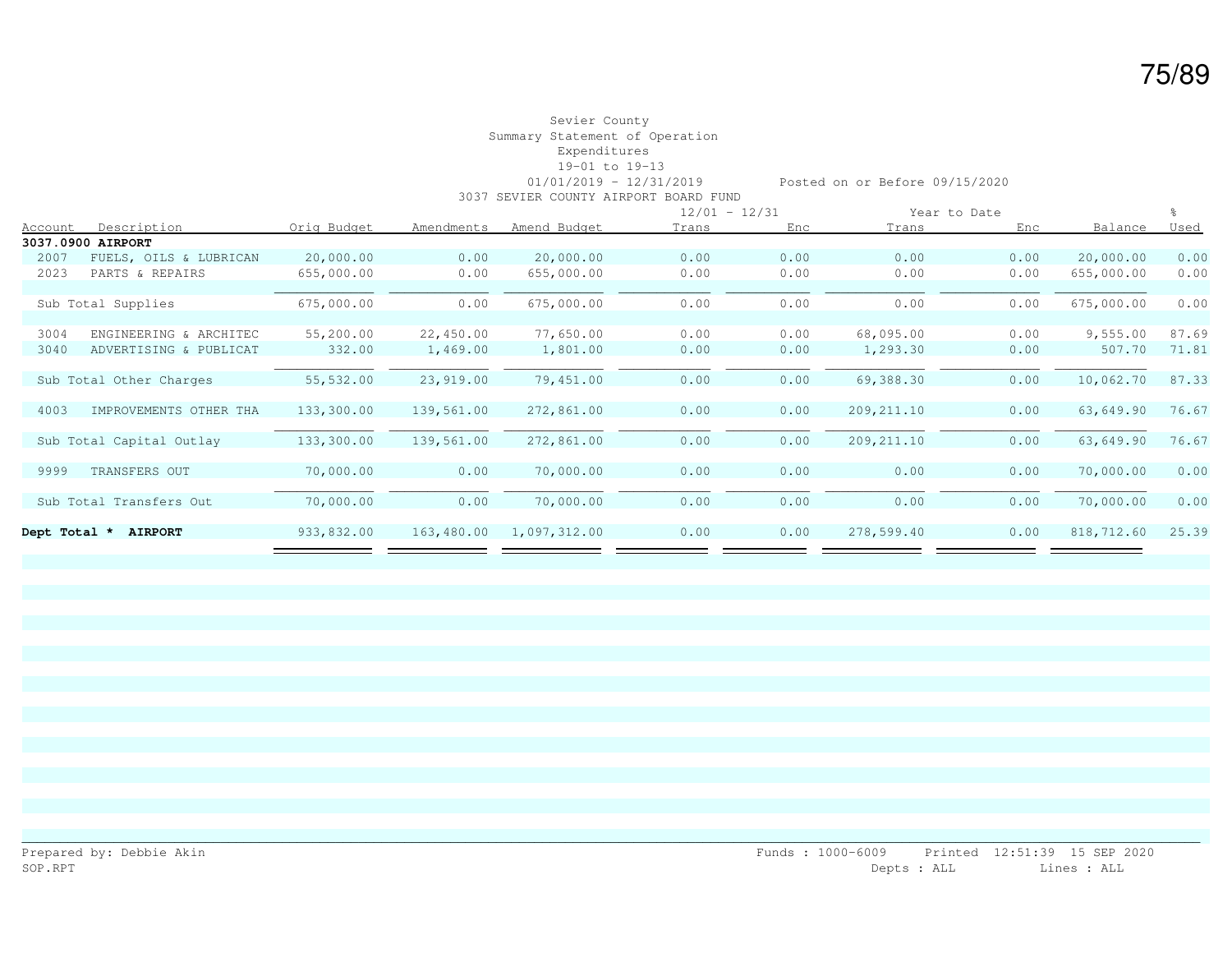|                                                                                              |            | Sevier County<br>Summary Statement of Operation<br>Expenditures<br>19-01 to 19-13 | 3037 SEVIER COUNTY AIRPORT BOARD FUND | 01/01/2019 - 12/31/2019 Posted on or Before 09/15/2020 |  |                                          |               |
|----------------------------------------------------------------------------------------------|------------|-----------------------------------------------------------------------------------|---------------------------------------|--------------------------------------------------------|--|------------------------------------------|---------------|
|                                                                                              |            |                                                                                   | $12/01 - 12/31$                       | Year to Date                                           |  |                                          | $\frac{6}{6}$ |
| Account Description . Orig Budget Amendments Amend Budget<br>Fund Total ** 3037 SEVIER COUNT | 933,832.00 |                                                                                   | 163,480.00 1,097,312.00 0.00          | Trans Enc Trans Enc<br>0.00 278,599.40                 |  | Balance Used<br>$0.00$ 818, 712.60 25.39 |               |
|                                                                                              |            |                                                                                   |                                       |                                                        |  |                                          |               |
|                                                                                              |            |                                                                                   |                                       |                                                        |  |                                          |               |
|                                                                                              |            |                                                                                   |                                       |                                                        |  |                                          |               |
|                                                                                              |            |                                                                                   |                                       |                                                        |  |                                          |               |
|                                                                                              |            |                                                                                   |                                       |                                                        |  |                                          |               |
|                                                                                              |            |                                                                                   |                                       |                                                        |  |                                          |               |
|                                                                                              |            |                                                                                   |                                       |                                                        |  |                                          |               |
|                                                                                              |            |                                                                                   |                                       |                                                        |  |                                          |               |
|                                                                                              |            |                                                                                   |                                       |                                                        |  |                                          |               |
|                                                                                              |            |                                                                                   |                                       |                                                        |  |                                          |               |
|                                                                                              |            |                                                                                   |                                       |                                                        |  |                                          |               |
|                                                                                              |            |                                                                                   |                                       |                                                        |  |                                          |               |
|                                                                                              |            |                                                                                   |                                       |                                                        |  |                                          |               |
|                                                                                              |            |                                                                                   |                                       |                                                        |  |                                          |               |
|                                                                                              |            |                                                                                   |                                       |                                                        |  |                                          |               |
|                                                                                              |            |                                                                                   |                                       |                                                        |  |                                          |               |
|                                                                                              |            |                                                                                   |                                       |                                                        |  |                                          |               |
|                                                                                              |            |                                                                                   |                                       |                                                        |  |                                          |               |
|                                                                                              |            |                                                                                   |                                       |                                                        |  |                                          |               |

Prepared by: Debbie Akin Funds : 1000-6009 Printed 12:51:39 15 SEP 2020<br>SOP.RPT Depts : ALL Lines : ALL Lines : ALL

Depts : ALL Lines : ALL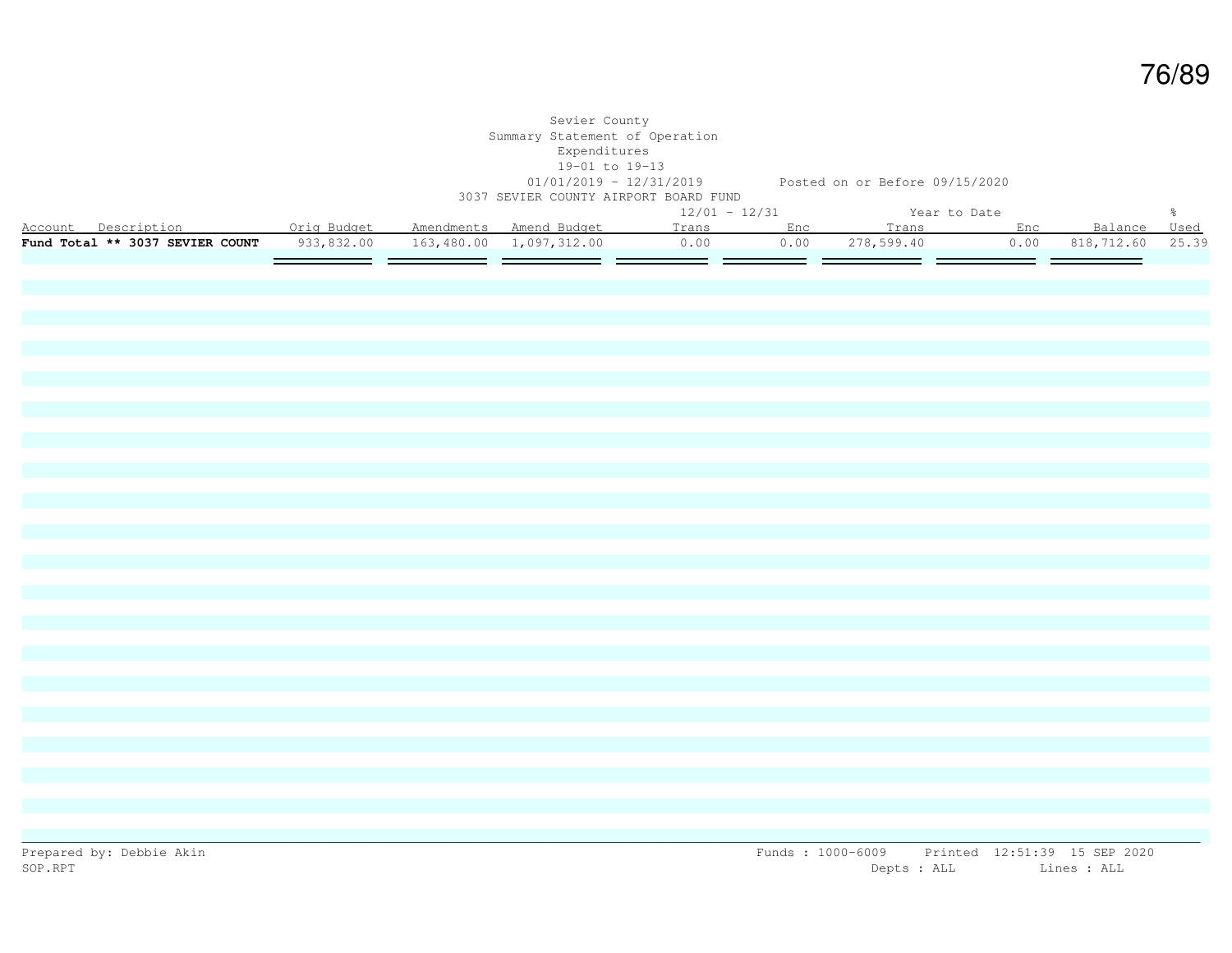#### Sevier County Summary Statement of Operation Expenditures 19-01 to 19-13 01/01/2019 - 12/31/2019 Posted on or Before 09/15/2020 3401 SOLID WASTE RESERVE DEPRECIATION INVESTMENT FUND

|                |                                         |             |            |              |       | $12/01 - 12/31$ |       | Year to Date |            |      |
|----------------|-----------------------------------------|-------------|------------|--------------|-------|-----------------|-------|--------------|------------|------|
| <u>Account</u> | Description                             | Orig Budget | Amendments | Amend Budget | Trans | Enc             | Trans | Enc          | Balance    | Used |
|                | 3401.0700 SANITATION /<br>' SOLID WASTE |             |            |              |       |                 |       |              |            |      |
| 3098           | JUDGMENTS & DAMAGES                     | 200,000.00  | 0.00       | 200,000.00   | 0.00  | 0.00            | 0.00  | 0.00         | 200,000.00 | 0.00 |
|                |                                         |             |            |              |       |                 |       |              |            |      |
|                | Sub Total Other Charges                 | 200,000.00  | 0.00       | 200,000.00   | 0.00  | 0.00            | 0.00  | 0.00         | 200,000.00 | 0.00 |
|                |                                         |             |            |              |       |                 |       |              |            |      |
| Dept Total *   | SANITATION /<br>SOLI                    | 200,000.00  | 0.00       | 200,000.00   | 0.00  | 0.00            | 0.00  | 0.00         | 200,000.00 | 0.00 |
|                |                                         |             |            |              |       |                 |       |              |            |      |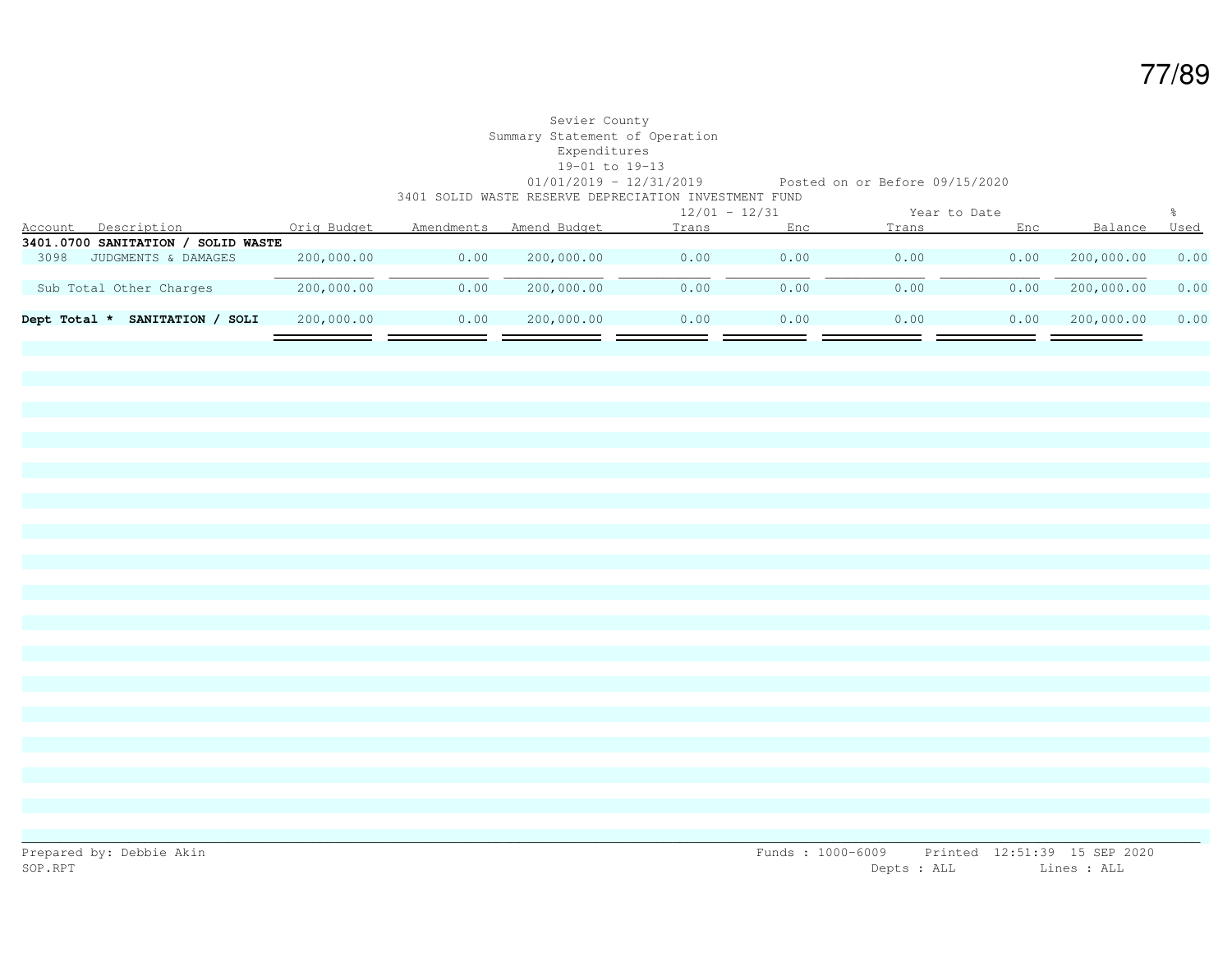#### Sevier County Summary Statement of Operation Expenditures  $19-01$  to  $19-13$ <br> $01/01/2019 - 12/31/2019$ Posted on or Before 09/15/2020 3401 SOLID WASTE RESERVE DEPRECIATION INVESTMENT FUND

|                                |             |            |              |       | $12/01 - 12/31$ |       | Year to Date |            |      |
|--------------------------------|-------------|------------|--------------|-------|-----------------|-------|--------------|------------|------|
| Account<br>Description         | Oria Budget | Amendments | Amend Budget | Trans |                 | rans. | $Fn \cap$    |            | Used |
| Fund Total ** 3401 SOLID WASTE | 200,000.00  | 0.00       | 200,000.00   | 1.00  | 1.00            | D.OO  | 0.00         | 200,000.00 | 0.00 |
|                                |             |            |              |       |                 |       |              |            |      |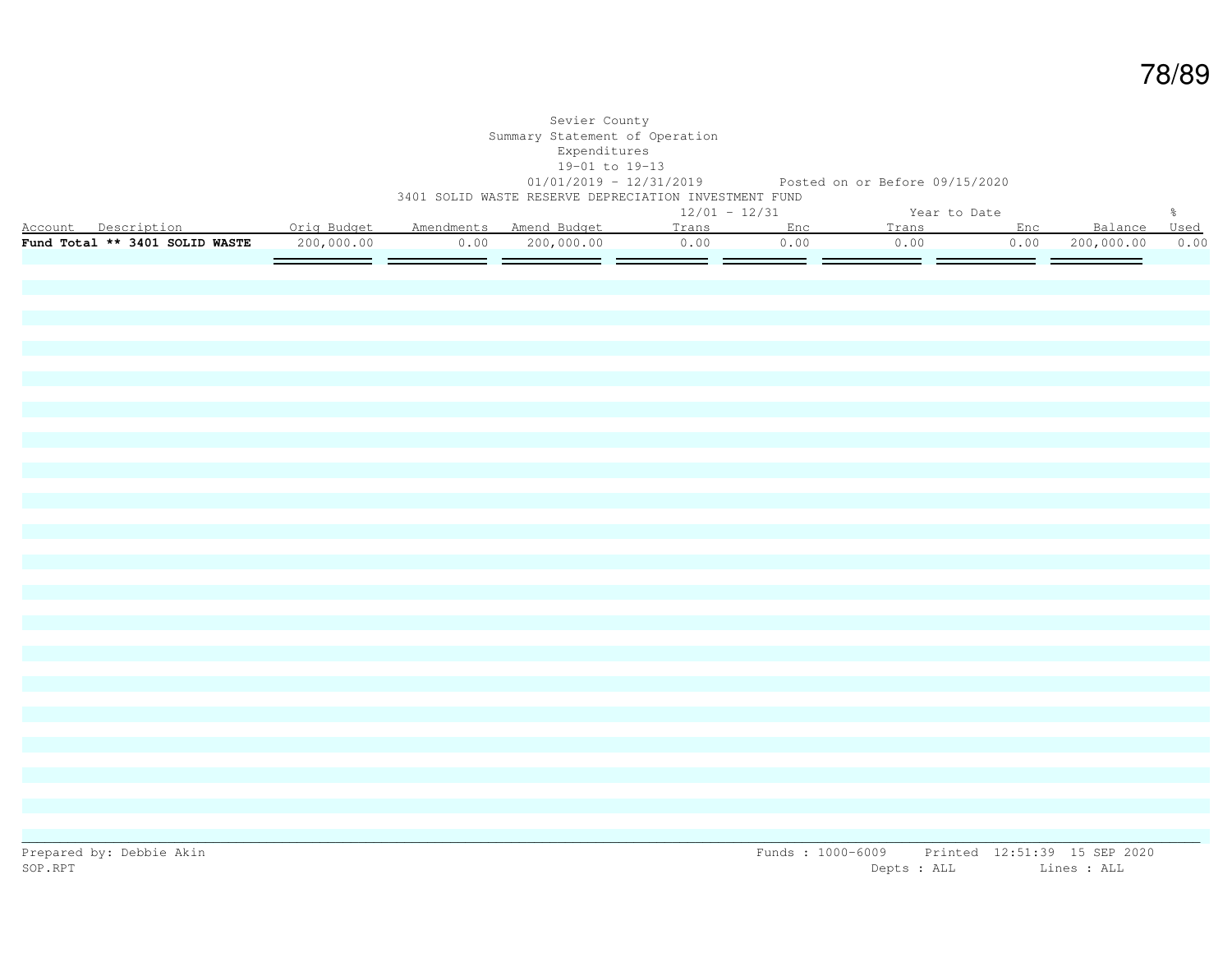#### Sevier County Summary Statement of Operation Expenditures 19-01 to 19-13 01/01/2019 - 12/31/2019 Posted on or Before 09/15/2020 3402 EMERGENCY 911 RESERVE INVESTMENT FUND

|              |                           |             |            |              |       | $12/01 - 12/31$ |            | Year to Date |         |               |
|--------------|---------------------------|-------------|------------|--------------|-------|-----------------|------------|--------------|---------|---------------|
| Account      | Description               | Orig Budget | Amendments | Amend Budget | Trans | Enc             | Trans      | Enc          | Balance | Used          |
|              | 3402.0501 EMERGENCY 9-1-1 |             |            |              |       |                 |            |              |         |               |
| 2002         | SMALL EQUIPMENT           | 0.00        | 337.77     | 337.77       | 0.00  | 0.00            | 337.77     | 0.00         |         | 0.00 100.00   |
| 3009         | Other Professional Ser    | 19,281.68   | 1,735.07   | 21,016.75    | 0.00  | 0.00            | 21,016.75  | 0.00         | 0.00    | 100.00        |
| 3073         | LEASE - MACHINERY & EO    | 36,395.79   | 3,275.53   | 39,671.32    | 0.00  | 0.00            | 39,671.32  | 0.00         |         | 0.00 100.00   |
| 3101         | Training and Education    | 7,747.00    | 697.53     | 8,444.53     | 0.00  | 0.00            | 8,444.53   | 0.00         | 0.00    | 100.00        |
| 3102         | COMPUTER SOFTWARE, SUP    | 58,054.20   | 5,224.89   | 63,279.09    | 0.00  | 0.00            | 63, 278.42 | 0.00         |         | $0.67$ 100.00 |
|              |                           |             |            |              |       |                 |            |              |         |               |
|              | Sub Total Other Charges   | 121, 478.67 | 11,270.79  | 132,749.46   | 0.00  | 0.00            | 132,748.79 | 0.00         | 0.67    | 100.00        |
|              |                           |             |            |              |       |                 |            |              |         |               |
| Dept Total * | EMERGENCY 9-1-1           | 121,478.67  | 11,270.79  | 132,749.46   | 0.00  | 0.00            | 132,748.79 | 0.00         | 0.67    | 100.00        |
|              |                           |             |            |              |       |                 |            |              |         |               |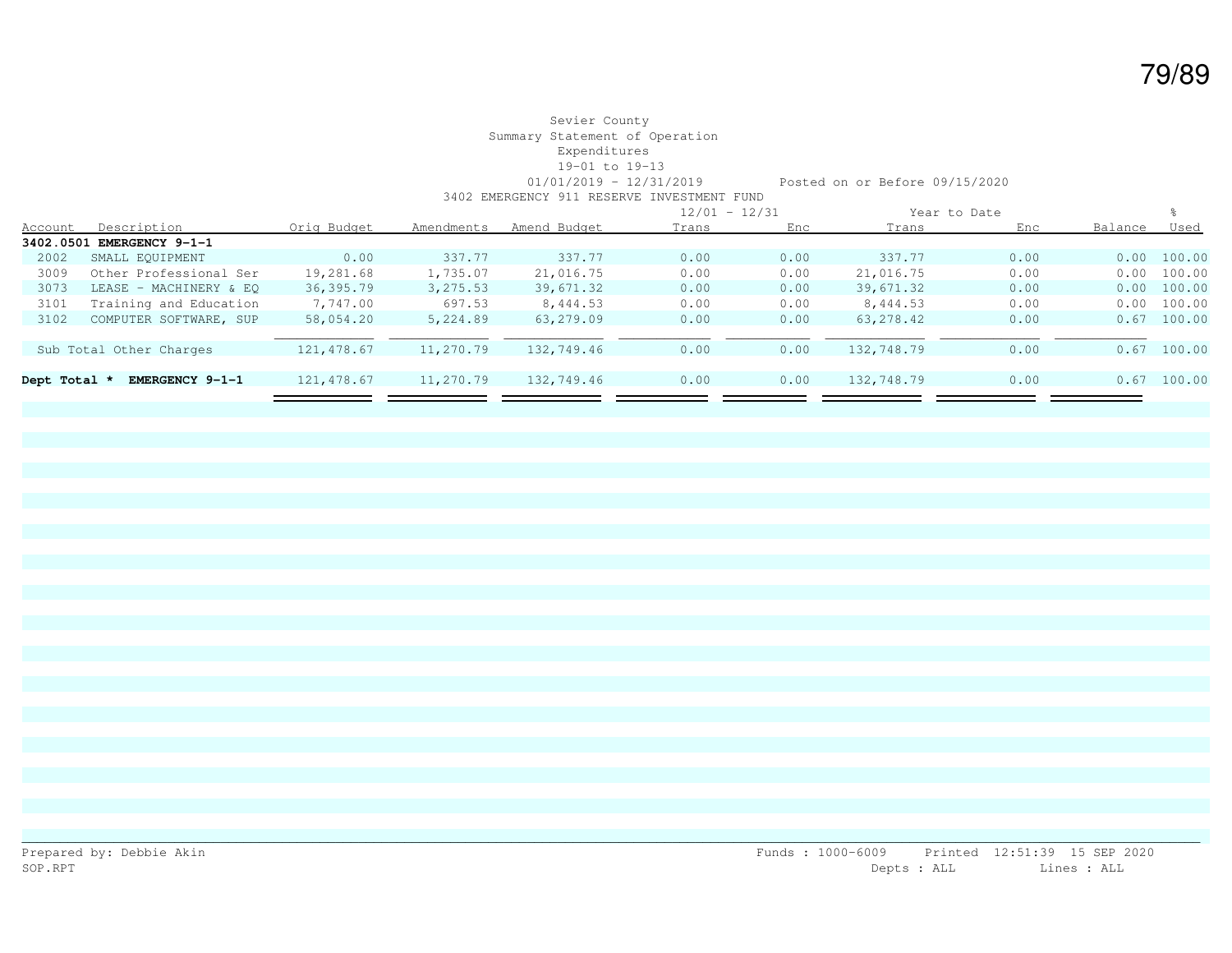|                                                                             |  | Sevier County<br>Summary Statement of Operation<br>Expenditures<br>19-01 to 19-13<br>3402 EMERGENCY 911 RESERVE INVESTMENT FUND | 01/01/2019 - 12/31/2019 Posted on or Before 09/15/2020 |  |                          |     |              |               |
|-----------------------------------------------------------------------------|--|---------------------------------------------------------------------------------------------------------------------------------|--------------------------------------------------------|--|--------------------------|-----|--------------|---------------|
|                                                                             |  |                                                                                                                                 | $12/01 - 12/31$                                        |  | Year to Date             |     |              | $\frac{6}{6}$ |
| Account Description Orig Budget Amendments Amend Budget                     |  |                                                                                                                                 |                                                        |  | <b>Trans</b> Enc Trans   | Enc | Balance Used |               |
| <b>Fund Total ** 3402 EMERGENCY 91</b> 121,478.67 11,270.79 132,749.46 0.00 |  |                                                                                                                                 |                                                        |  | $0.00$ $132,748.79$ 0.00 |     |              | 0.67 100.00   |
|                                                                             |  |                                                                                                                                 |                                                        |  |                          |     |              |               |
|                                                                             |  |                                                                                                                                 |                                                        |  |                          |     |              |               |
|                                                                             |  |                                                                                                                                 |                                                        |  |                          |     |              |               |
|                                                                             |  |                                                                                                                                 |                                                        |  |                          |     |              |               |
|                                                                             |  |                                                                                                                                 |                                                        |  |                          |     |              |               |
|                                                                             |  |                                                                                                                                 |                                                        |  |                          |     |              |               |
|                                                                             |  |                                                                                                                                 |                                                        |  |                          |     |              |               |
|                                                                             |  |                                                                                                                                 |                                                        |  |                          |     |              |               |
|                                                                             |  |                                                                                                                                 |                                                        |  |                          |     |              |               |
|                                                                             |  |                                                                                                                                 |                                                        |  |                          |     |              |               |
|                                                                             |  |                                                                                                                                 |                                                        |  |                          |     |              |               |
|                                                                             |  |                                                                                                                                 |                                                        |  |                          |     |              |               |
|                                                                             |  |                                                                                                                                 |                                                        |  |                          |     |              |               |
|                                                                             |  |                                                                                                                                 |                                                        |  |                          |     |              |               |
|                                                                             |  |                                                                                                                                 |                                                        |  |                          |     |              |               |
|                                                                             |  |                                                                                                                                 |                                                        |  |                          |     |              |               |
|                                                                             |  |                                                                                                                                 |                                                        |  |                          |     |              |               |
|                                                                             |  |                                                                                                                                 |                                                        |  |                          |     |              |               |
|                                                                             |  |                                                                                                                                 |                                                        |  |                          |     |              |               |
|                                                                             |  |                                                                                                                                 |                                                        |  |                          |     |              |               |
|                                                                             |  |                                                                                                                                 |                                                        |  |                          |     |              |               |
|                                                                             |  |                                                                                                                                 |                                                        |  |                          |     |              |               |
|                                                                             |  |                                                                                                                                 |                                                        |  |                          |     |              |               |
|                                                                             |  |                                                                                                                                 |                                                        |  |                          |     |              |               |
|                                                                             |  |                                                                                                                                 |                                                        |  |                          |     |              |               |
|                                                                             |  |                                                                                                                                 |                                                        |  |                          |     |              |               |
|                                                                             |  |                                                                                                                                 |                                                        |  |                          |     |              |               |
|                                                                             |  |                                                                                                                                 |                                                        |  |                          |     |              |               |
|                                                                             |  |                                                                                                                                 |                                                        |  |                          |     |              |               |
|                                                                             |  |                                                                                                                                 |                                                        |  |                          |     |              |               |
|                                                                             |  |                                                                                                                                 |                                                        |  |                          |     |              |               |
|                                                                             |  |                                                                                                                                 |                                                        |  |                          |     |              |               |
|                                                                             |  |                                                                                                                                 |                                                        |  |                          |     |              |               |
|                                                                             |  |                                                                                                                                 |                                                        |  |                          |     |              |               |
|                                                                             |  |                                                                                                                                 |                                                        |  |                          |     |              |               |
|                                                                             |  |                                                                                                                                 |                                                        |  |                          |     |              |               |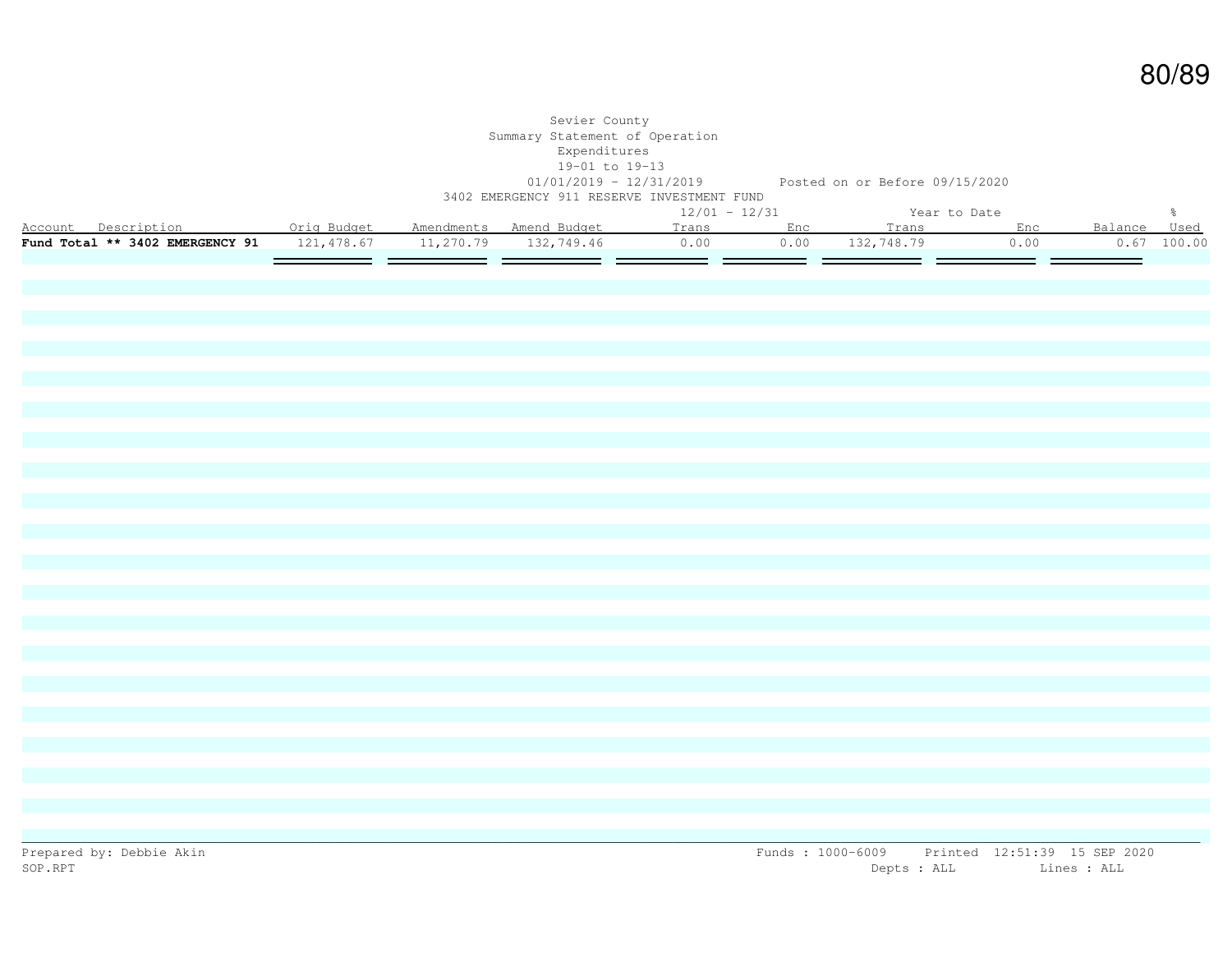#### Sevier County Summary Statement of Operation Expenditures 19-01 to 19-13 01/01/2019 - 12/31/2019 Posted on or Before 09/15/2020 3404 JAIL OPERATION & MAINTENANCE RESERVE DEPRECIATION FUND

|                               |             |            |              |       | $12/01 - 12/31$ |       | Year to Date |           |      |
|-------------------------------|-------------|------------|--------------|-------|-----------------|-------|--------------|-----------|------|
| Description<br><u>Account</u> | Orig Budget | Amendments | Amend Budget | Trans | Enc             | Trans | Enc          | Balance   | Used |
| 3404.0418                     |             |            |              |       |                 |       |              |           |      |
| 9999<br>TRANSFERS OUT         | 80,000.00   | 12,899.00  | 92,899.00    | 0.00  | 0.00            | 0.00  | 0.00         | 92,899.00 | 0.00 |
|                               |             |            |              |       |                 |       |              |           |      |
| Sub Total Transfers Out       | 80,000.00   | 12,899.00  | 92,899.00    | 0.00  | 0.00            | 0.00  | 0.00         | 92,899.00 | 0.00 |
|                               |             |            |              |       |                 |       |              |           |      |
| Dept Total *                  | 80,000.00   | 12,899.00  | 92,899.00    | 0.00  | 0.00            | 0.00  | 0.00         | 92,899.00 | 0.00 |
|                               |             |            |              |       |                 |       |              |           |      |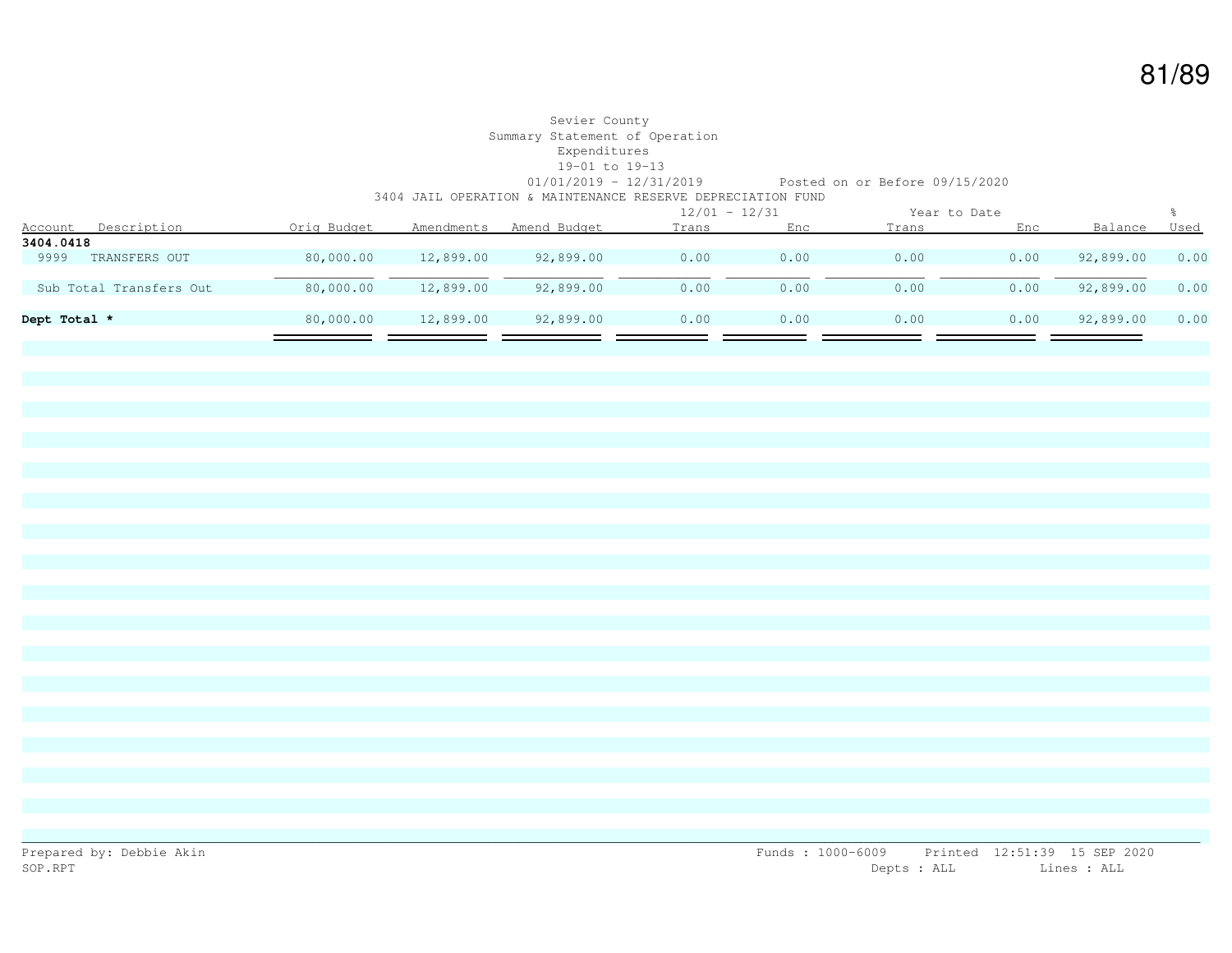### Sevier County Summary Statement of Operation Expenditures 19-01 to 19-13 01/01/2019 - 12/31/2019 Posted on or Before 09/15/2020 3404 JAIL OPERATION & MAINTENANCE RESERVE DEPRECIATION FUND

|         |                                 |             |            |              |       | $12/01 - 12/31$ |       | Year to Date |           |      |
|---------|---------------------------------|-------------|------------|--------------|-------|-----------------|-------|--------------|-----------|------|
| Account | Description                     | Oria Budaet | Amendments | Amend Budget | Trans |                 | rans" |              |           | Used |
|         | Fund Total ** 3404 JAIL OPERATI | 80,000.00   | 12,899.00  | 92,899.00    | J.OO  |                 | 0.00  | 0.00         | 92,899.00 | 0.00 |
|         |                                 |             |            |              |       |                 |       |              |           |      |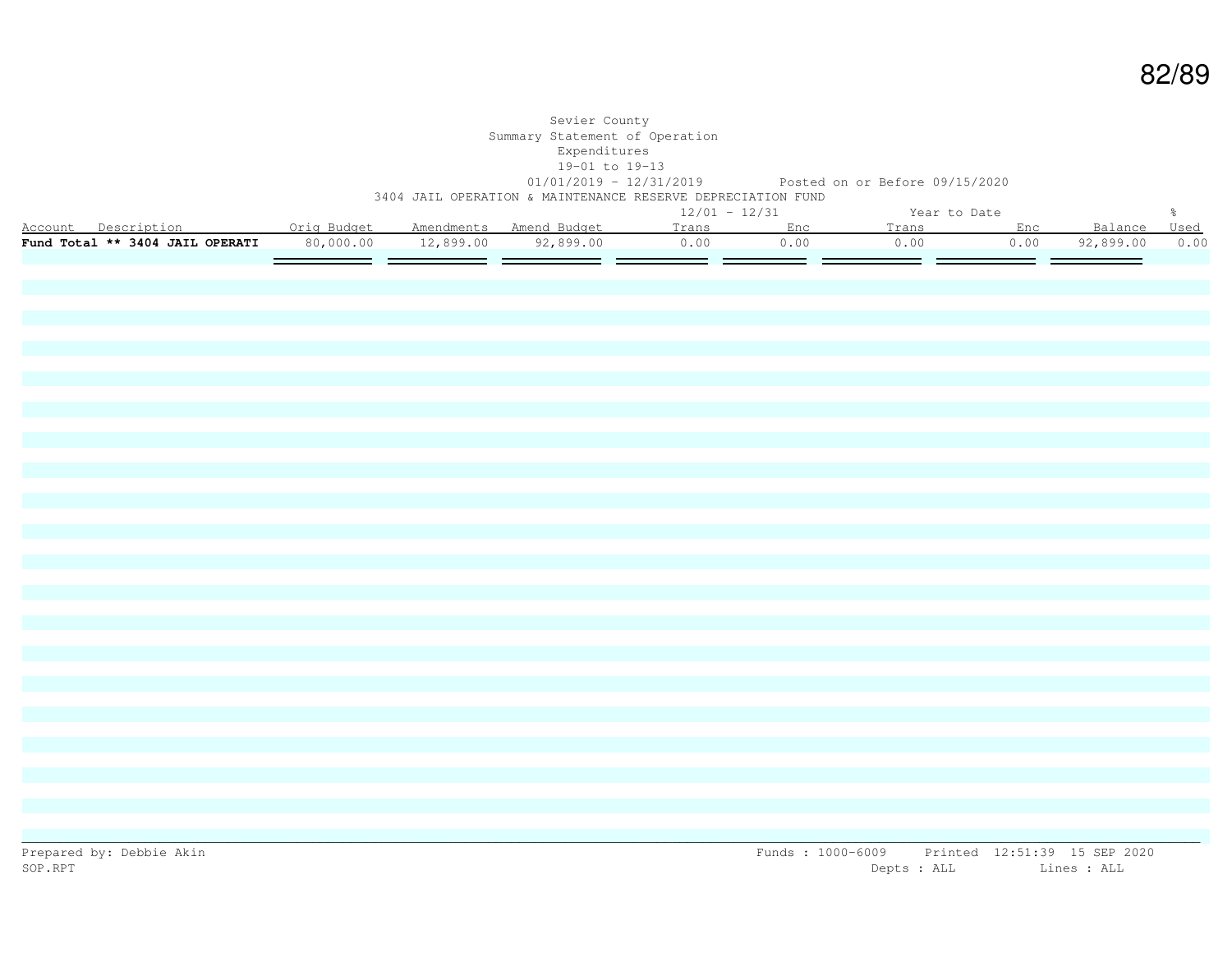#### Sevier County Summary Statement of Operation Expenditures 19-01 to 19-13 01/01/2019 - 12/31/2019 Posted on or Before 09/15/2020 3406 JAIL REHABILITATION EDUCATION FUND

|              |                            |             |               | $12/01 - 12/31$ |       | Year to Date |        |      |         |             |
|--------------|----------------------------|-------------|---------------|-----------------|-------|--------------|--------|------|---------|-------------|
| Account      | Description                | Orig Budget | Amendments    | Amend Budget    | Trans | Enc          | Trans  | Enc  | Balance | <u>Used</u> |
|              | 3406.0418 CRIMINAL JUSTICE |             |               |                 |       |              |        |      |         |             |
| 2001         | SUPPLIES                   | 1,000.00    | $-545.00$     | 455.00          | 0.00  | 0.00         | 455.00 | 0.00 |         | 0.00 100.00 |
| 2002         | SMALL EQUIPMENT            | 1,000.00    | $-1,000.00$   | 0.00            | 0.00  | 0.00         | 0.00   | 0.00 | 0.00    | 0.00        |
| 2023         | PARTS AND REPAIRS          | 0.00        | 348.23        | 348.23          | 0.00  | 0.00         | 348.23 | 0.00 | 0.00    | 100.00      |
|              |                            |             |               |                 |       |              |        |      |         |             |
|              | Sub Total Other Charges    | 2,000.00    | $-1.196.77$   | 803.23          | 0.00  | 0.00         | 803.23 | 0.00 |         | 0.00 100.00 |
|              |                            |             |               |                 |       |              |        |      |         |             |
| Dept Total * | CRIMINAL JUSTICE           | 2,000.00    | $-1, 196, 77$ | 803.23          | 0.00  | 0.00         | 803.23 | 0.00 | 0.00    | 100.00      |
|              |                            |             |               |                 |       |              |        |      |         |             |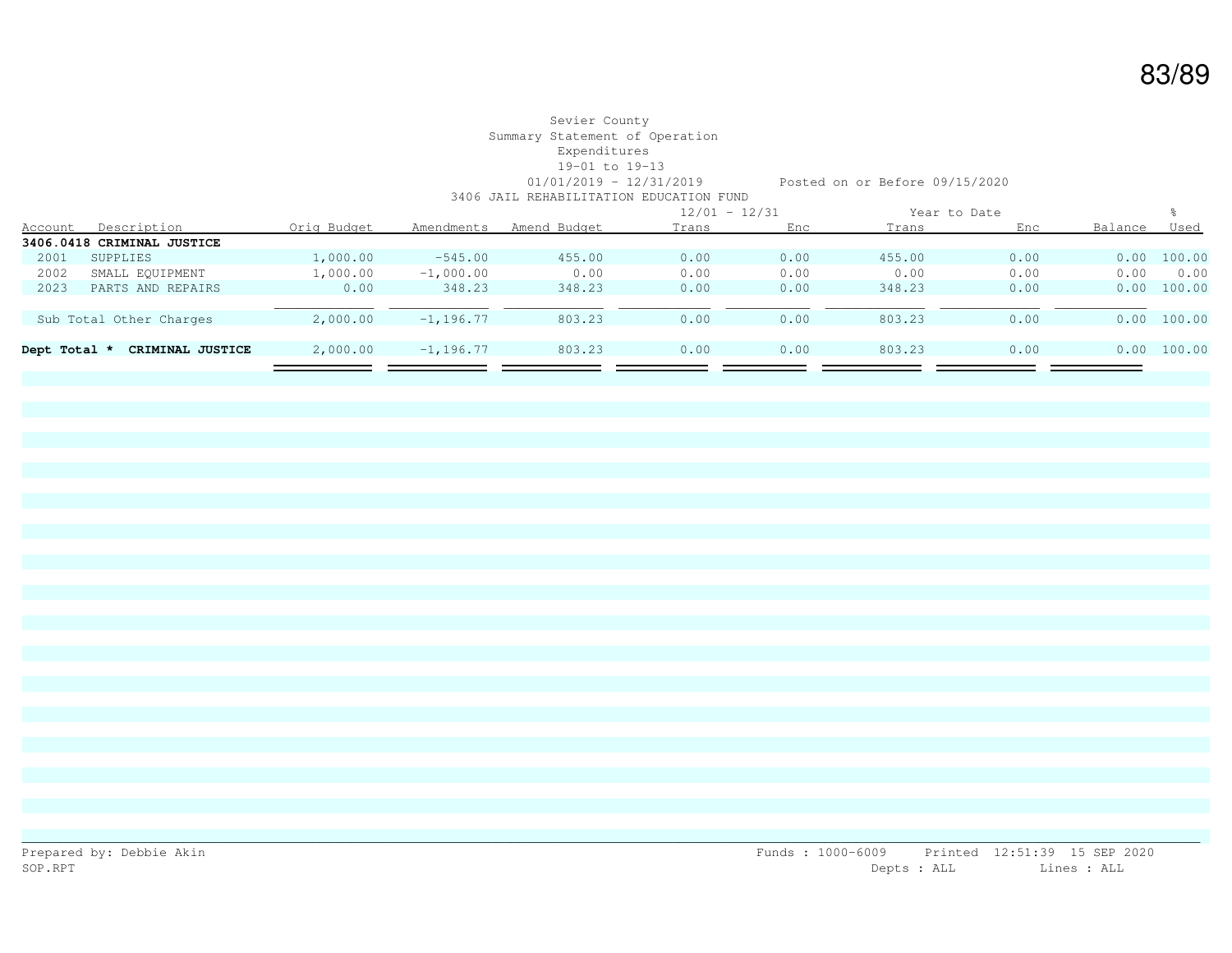|                                                           |                   | Sevier County<br>Summary Statement of Operation<br>Expenditures<br>19-01 to 19-13<br>3406 JAIL REHABILITATION EDUCATION FUND |                     |                 |           | 01/01/2019 - 12/31/2019 Posted on or Before 09/15/2020 |                                   |              |               |
|-----------------------------------------------------------|-------------------|------------------------------------------------------------------------------------------------------------------------------|---------------------|-----------------|-----------|--------------------------------------------------------|-----------------------------------|--------------|---------------|
|                                                           |                   |                                                                                                                              |                     | $12/01 - 12/31$ |           | Year to Date                                           |                                   |              | $\frac{9}{6}$ |
| Account Description . Orig Budget Amendments Amend Budget |                   |                                                                                                                              |                     |                 | Trans Enc | Trans Enc                                              |                                   | Balance Used |               |
| Fund Total ** 3406 JAIL REHABIL                           | 2,000.00          |                                                                                                                              | $-1, 196.77$ 803.23 | 0.00            | 0.00      | 803.23                                                 | 0.00                              |              | 0.00 100.00   |
|                                                           | $=$ $=$<br>$\sim$ |                                                                                                                              |                     |                 |           |                                                        | $\hspace{0.1cm} = \hspace{0.1cm}$ | —            |               |
|                                                           |                   |                                                                                                                              |                     |                 |           |                                                        |                                   |              |               |
|                                                           |                   |                                                                                                                              |                     |                 |           |                                                        |                                   |              |               |
|                                                           |                   |                                                                                                                              |                     |                 |           |                                                        |                                   |              |               |
|                                                           |                   |                                                                                                                              |                     |                 |           |                                                        |                                   |              |               |
|                                                           |                   |                                                                                                                              |                     |                 |           |                                                        |                                   |              |               |
|                                                           |                   |                                                                                                                              |                     |                 |           |                                                        |                                   |              |               |
|                                                           |                   |                                                                                                                              |                     |                 |           |                                                        |                                   |              |               |
|                                                           |                   |                                                                                                                              |                     |                 |           |                                                        |                                   |              |               |
|                                                           |                   |                                                                                                                              |                     |                 |           |                                                        |                                   |              |               |
|                                                           |                   |                                                                                                                              |                     |                 |           |                                                        |                                   |              |               |
|                                                           |                   |                                                                                                                              |                     |                 |           |                                                        |                                   |              |               |
|                                                           |                   |                                                                                                                              |                     |                 |           |                                                        |                                   |              |               |
|                                                           |                   |                                                                                                                              |                     |                 |           |                                                        |                                   |              |               |
|                                                           |                   |                                                                                                                              |                     |                 |           |                                                        |                                   |              |               |
|                                                           |                   |                                                                                                                              |                     |                 |           |                                                        |                                   |              |               |
|                                                           |                   |                                                                                                                              |                     |                 |           |                                                        |                                   |              |               |
|                                                           |                   |                                                                                                                              |                     |                 |           |                                                        |                                   |              |               |
|                                                           |                   |                                                                                                                              |                     |                 |           |                                                        |                                   |              |               |
|                                                           |                   |                                                                                                                              |                     |                 |           |                                                        |                                   |              |               |
|                                                           |                   |                                                                                                                              |                     |                 |           |                                                        |                                   |              |               |
|                                                           |                   |                                                                                                                              |                     |                 |           |                                                        |                                   |              |               |
|                                                           |                   |                                                                                                                              |                     |                 |           |                                                        |                                   |              |               |
|                                                           |                   |                                                                                                                              |                     |                 |           |                                                        |                                   |              |               |
|                                                           |                   |                                                                                                                              |                     |                 |           |                                                        |                                   |              |               |
|                                                           |                   |                                                                                                                              |                     |                 |           |                                                        |                                   |              |               |
|                                                           |                   |                                                                                                                              |                     |                 |           |                                                        |                                   |              |               |
|                                                           |                   |                                                                                                                              |                     |                 |           |                                                        |                                   |              |               |
|                                                           |                   |                                                                                                                              |                     |                 |           |                                                        |                                   |              |               |
|                                                           |                   |                                                                                                                              |                     |                 |           |                                                        |                                   |              |               |
|                                                           |                   |                                                                                                                              |                     |                 |           |                                                        |                                   |              |               |
|                                                           |                   |                                                                                                                              |                     |                 |           |                                                        |                                   |              |               |
|                                                           |                   |                                                                                                                              |                     |                 |           |                                                        |                                   |              |               |
|                                                           |                   |                                                                                                                              |                     |                 |           |                                                        |                                   |              |               |
|                                                           |                   |                                                                                                                              |                     |                 |           |                                                        |                                   |              |               |
|                                                           |                   |                                                                                                                              |                     |                 |           |                                                        |                                   |              |               |
|                                                           |                   |                                                                                                                              |                     |                 |           |                                                        |                                   |              |               |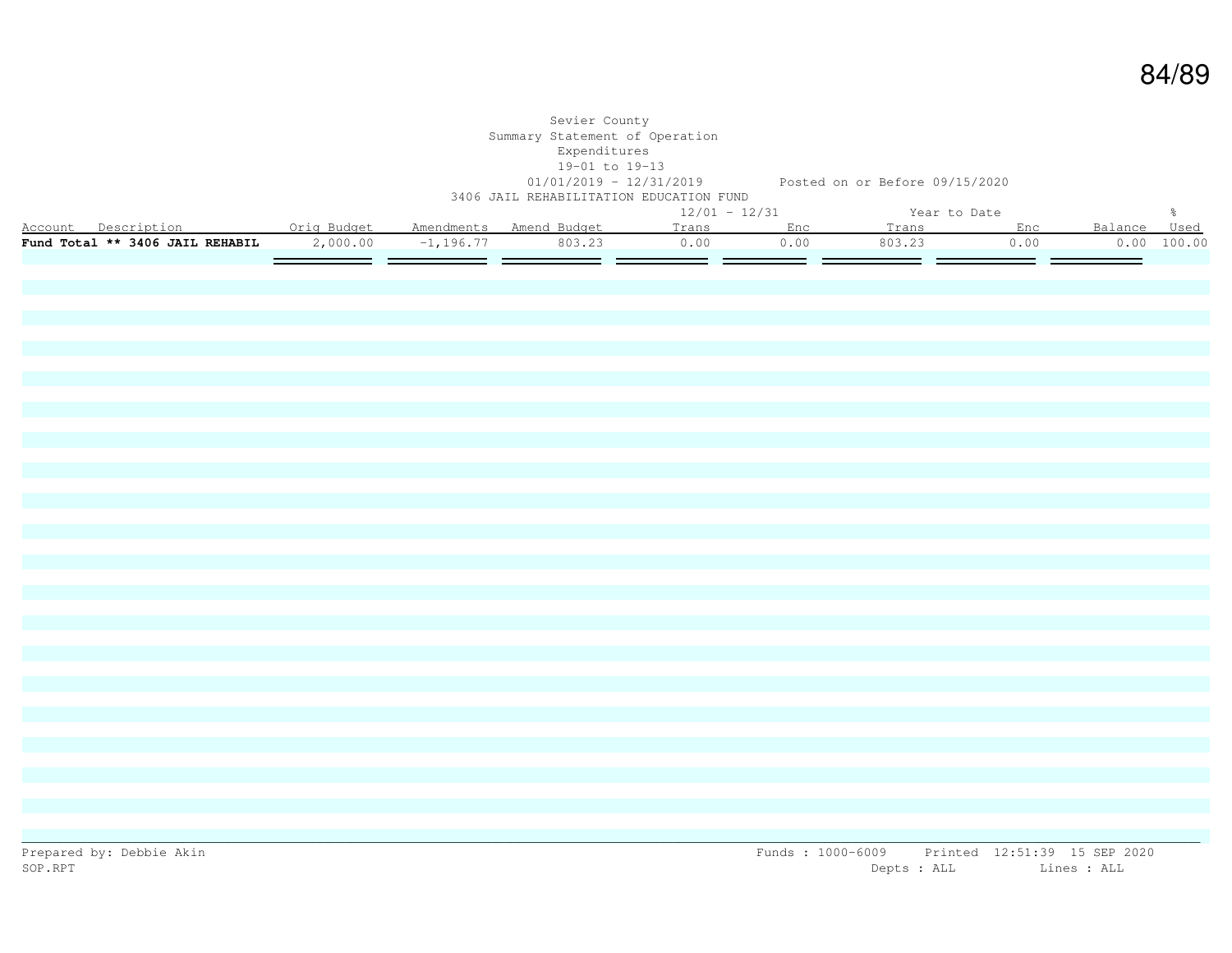### Sevier County Summary Statement of Operation Expenditures 19-01 to 19-13

01/01/2019 - 12/31/2019 Posted on or Before 09/15/2020

3503 RESIDENTIAL SUBSTANCE ABUSE TREATMENT

|                |                              |             |            |              | $12/01 - 12/31$ |      | Year to Date |      |         |             |
|----------------|------------------------------|-------------|------------|--------------|-----------------|------|--------------|------|---------|-------------|
| <b>Account</b> | Description                  | Orig Budget | Amendments | Amend Budget | Trans           | Enc  | Trans        | Enc  | Balance | <u>Used</u> |
| 3503.0418 RSAT |                              |             |            |              |                 |      |              |      |         |             |
| 1001           | Salaries                     | 13,390.00   | 37,641.00  | 51,031.00    | 2,624.00        | 0.00 | 51,030.92    | 0.00 | 0.08    | 100.00      |
| 1002           | SALARIES PART TIME           | 0.00        | 1,352.00   | 1,352.00     | 520.00          | 0.00 | 1,352.00     | 0.00 | 0.00    | 100.00      |
| 1005           | OVERTIME & OTHER PREMI       | 0.00        | 1,826.00   | 1,826.00     | 39.75           | 0.00 | 1,825.81     | 0.00 | 0.19    | 99.99       |
| 1006           | Social Security Matchi       | 1,024.34    | 3,107.00   | 4,131.34     | 259.74          | 0.00 | 4,130.50     | 0.00 | 0.84    | 99.98       |
| 1007           | Retirement Matching          | 2,051.35    | 6, 163, 00 | 8,214.35     | 487.75          | 0.00 | 8,214.22     | 0.00 | 0.13    | 100.00      |
| 1009           | Health Insurance Match       | 3,360.00    | 7,564.00   | 10,924.00    | 0.00            | 0.00 | 10,923.39    | 0.00 | 0.61    | 99.99       |
| 1010           | Workmen's Compensation       | 275.00      | $-25.00$   | 250.00       | 0.00            | 0.00 | 250.00       | 0.00 | 0.00    | 100.00      |
| 1011           | Unemployment Compensat       | 483.00      | $-329.00$  | 154.00       | 11.65           | 0.00 | 153.68       | 0.00 | 0.32    | 99.79       |
| 1016           | Life Insurance               | 70.00       | 133.00     | 203.00       | 0.00            | 0.00 | 203.00       | 0.00 | 0.00    | 100.00      |
|                |                              |             |            |              |                 |      |              |      |         |             |
|                | Sub Total Personnel Services | 20,653.69   | 57,432.00  | 78,085.69    | 3,942.89        | 0.00 | 78,083.52    | 0.00 | 2.17    | 100.00      |
|                |                              |             |            |              |                 |      |              |      |         |             |
| 2001           | Supplies                     | 375.00      | 3,173.00   | 3,548.00     | 785.00          | 0.00 | 3,547.74     | 0.00 | 0.26    | 99.99       |
|                |                              |             |            |              |                 |      |              |      |         |             |
|                | Sub Total Supplies           | 375.00      | 3,173.00   | 3,548.00     | 785.00          | 0.00 | 3,547.74     | 0.00 | 0.26    | 99.99       |
|                |                              |             |            |              |                 |      |              |      |         |             |
| 2006           | CLOTHING & UNIFORM           | 0.00        | 245.00     | 245.00       | 0.00            | 0.00 | 244.41       | 0.00 | 0.59    | 99.76       |
| 3006           | Medical, Dental, Hospi       | 6,239.00    | 9,607.00   | 15,846.00    | 0.00            | 0.00 | 15,845.29    | 0.00 | 0.71    | 100.00      |
| 3054           | OTHER SUNDRY INSURANCE       | 0.00        | 593.00     | 593.00       | 0.00            | 0.00 | 592.18       | 0.00 | 0.82    | 99.86       |
| 3094           | MEALS & LODGING              | 0.00        | 535.00     | 535.00       | 534.12          | 0.00 | 534.12       | 0.00 | 0.88    | 99.84       |
|                |                              |             |            |              |                 |      |              |      |         |             |
|                | Sub Total Other Charges      | 6, 239.00   | 10,980.00  | 17,219.00    | 534.12          | 0.00 | 17,216.00    | 0.00 | 3.00    | 99.98       |
|                |                              |             |            |              |                 |      |              |      |         |             |
| Dept Total *   | <b>RSAT</b>                  | 27,267.69   | 71,585.00  | 98,852.69    | 5,262.01        | 0.00 | 98,847.26    | 0.00 | 5.43    | 99.99       |
|                |                              |             |            |              |                 |      |              |      |         |             |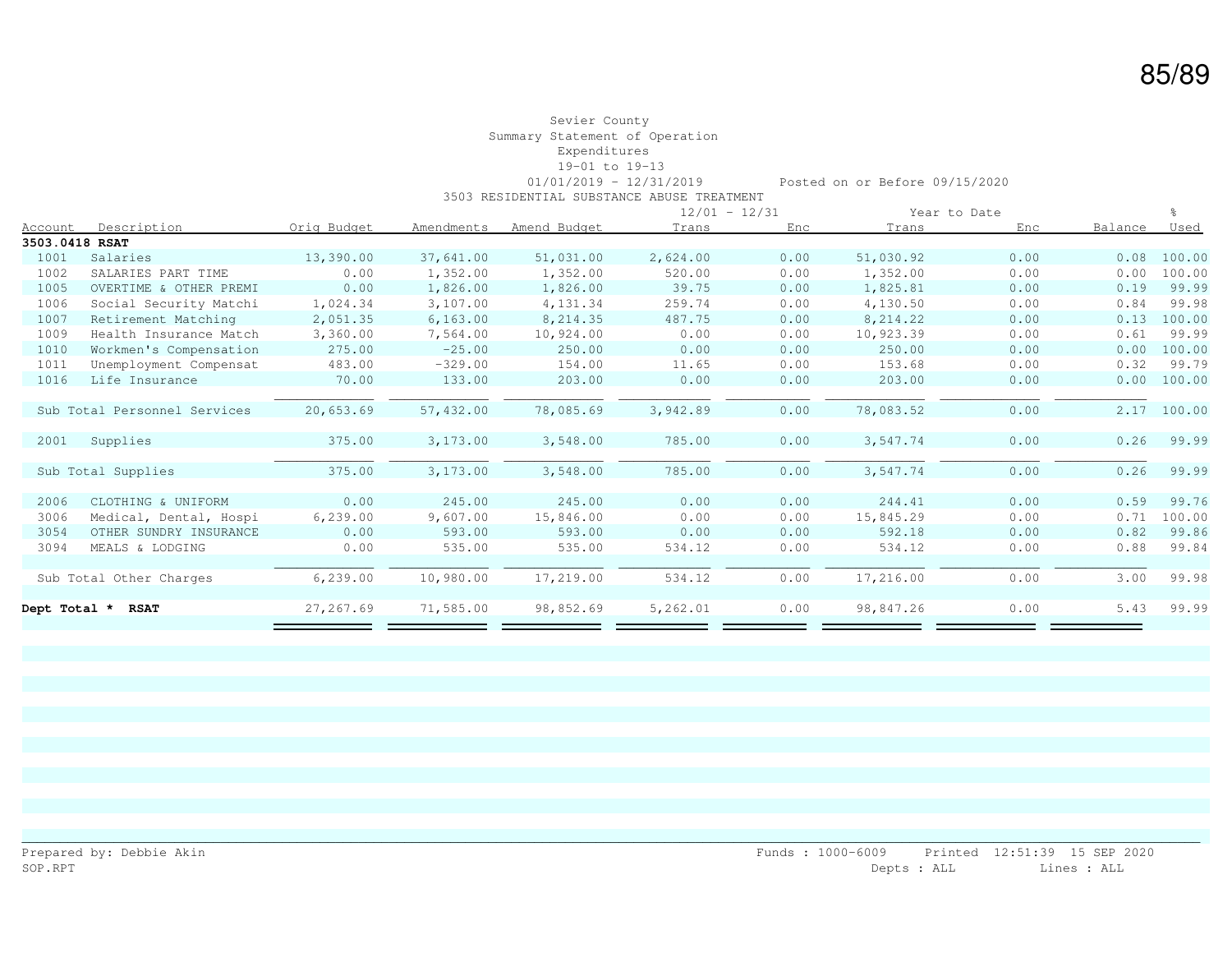|                                                                                                                |            | Sevier County<br>Summary Statement of Operation<br>Expenditures<br>19-01 to 19-13<br>3503 RESIDENTIAL SUBSTANCE ABUSE TREATMENT |  | 01/01/2019 - 12/31/2019 Posted on or Before 09/15/2020 |                                                     |      |                          |               |
|----------------------------------------------------------------------------------------------------------------|------------|---------------------------------------------------------------------------------------------------------------------------------|--|--------------------------------------------------------|-----------------------------------------------------|------|--------------------------|---------------|
|                                                                                                                |            | $12/01 - 12/31$                                                                                                                 |  |                                                        | Year to Date                                        |      |                          | $\frac{6}{6}$ |
| eal to bate<br>Account Description     Orig Budget Amendments Amend Budget     Trans     Enc     Trans     Enc |            |                                                                                                                                 |  |                                                        |                                                     |      | Balance Used             |               |
| Fund Total ** 3503 RESIDENTIAL                                                                                 | 27, 267.69 |                                                                                                                                 |  |                                                        | $71,585.00$ $98,852.69$ $5,262.01$ 0.00 $98,847.26$ | 0.00 |                          | 5.43 99.99    |
|                                                                                                                |            |                                                                                                                                 |  |                                                        |                                                     | ___  | $\overline{\phantom{a}}$ |               |
|                                                                                                                |            |                                                                                                                                 |  |                                                        |                                                     |      |                          |               |
|                                                                                                                |            |                                                                                                                                 |  |                                                        |                                                     |      |                          |               |
|                                                                                                                |            |                                                                                                                                 |  |                                                        |                                                     |      |                          |               |
|                                                                                                                |            |                                                                                                                                 |  |                                                        |                                                     |      |                          |               |
|                                                                                                                |            |                                                                                                                                 |  |                                                        |                                                     |      |                          |               |
|                                                                                                                |            |                                                                                                                                 |  |                                                        |                                                     |      |                          |               |
|                                                                                                                |            |                                                                                                                                 |  |                                                        |                                                     |      |                          |               |
|                                                                                                                |            |                                                                                                                                 |  |                                                        |                                                     |      |                          |               |
|                                                                                                                |            |                                                                                                                                 |  |                                                        |                                                     |      |                          |               |
|                                                                                                                |            |                                                                                                                                 |  |                                                        |                                                     |      |                          |               |
|                                                                                                                |            |                                                                                                                                 |  |                                                        |                                                     |      |                          |               |
|                                                                                                                |            |                                                                                                                                 |  |                                                        |                                                     |      |                          |               |
|                                                                                                                |            |                                                                                                                                 |  |                                                        |                                                     |      |                          |               |
|                                                                                                                |            |                                                                                                                                 |  |                                                        |                                                     |      |                          |               |
|                                                                                                                |            |                                                                                                                                 |  |                                                        |                                                     |      |                          |               |
|                                                                                                                |            |                                                                                                                                 |  |                                                        |                                                     |      |                          |               |
|                                                                                                                |            |                                                                                                                                 |  |                                                        |                                                     |      |                          |               |
|                                                                                                                |            |                                                                                                                                 |  |                                                        |                                                     |      |                          |               |
|                                                                                                                |            |                                                                                                                                 |  |                                                        |                                                     |      |                          |               |
|                                                                                                                |            |                                                                                                                                 |  |                                                        |                                                     |      |                          |               |
|                                                                                                                |            |                                                                                                                                 |  |                                                        |                                                     |      |                          |               |
|                                                                                                                |            |                                                                                                                                 |  |                                                        |                                                     |      |                          |               |
|                                                                                                                |            |                                                                                                                                 |  |                                                        |                                                     |      |                          |               |
|                                                                                                                |            |                                                                                                                                 |  |                                                        |                                                     |      |                          |               |
|                                                                                                                |            |                                                                                                                                 |  |                                                        |                                                     |      |                          |               |
|                                                                                                                |            |                                                                                                                                 |  |                                                        |                                                     |      |                          |               |
|                                                                                                                |            |                                                                                                                                 |  |                                                        |                                                     |      |                          |               |
|                                                                                                                |            |                                                                                                                                 |  |                                                        |                                                     |      |                          |               |
|                                                                                                                |            |                                                                                                                                 |  |                                                        |                                                     |      |                          |               |
|                                                                                                                |            |                                                                                                                                 |  |                                                        |                                                     |      |                          |               |
|                                                                                                                |            |                                                                                                                                 |  |                                                        |                                                     |      |                          |               |
|                                                                                                                |            |                                                                                                                                 |  |                                                        |                                                     |      |                          |               |
|                                                                                                                |            |                                                                                                                                 |  |                                                        |                                                     |      |                          |               |
|                                                                                                                |            |                                                                                                                                 |  |                                                        |                                                     |      |                          |               |
|                                                                                                                |            |                                                                                                                                 |  |                                                        |                                                     |      |                          |               |
|                                                                                                                |            |                                                                                                                                 |  |                                                        |                                                     |      |                          |               |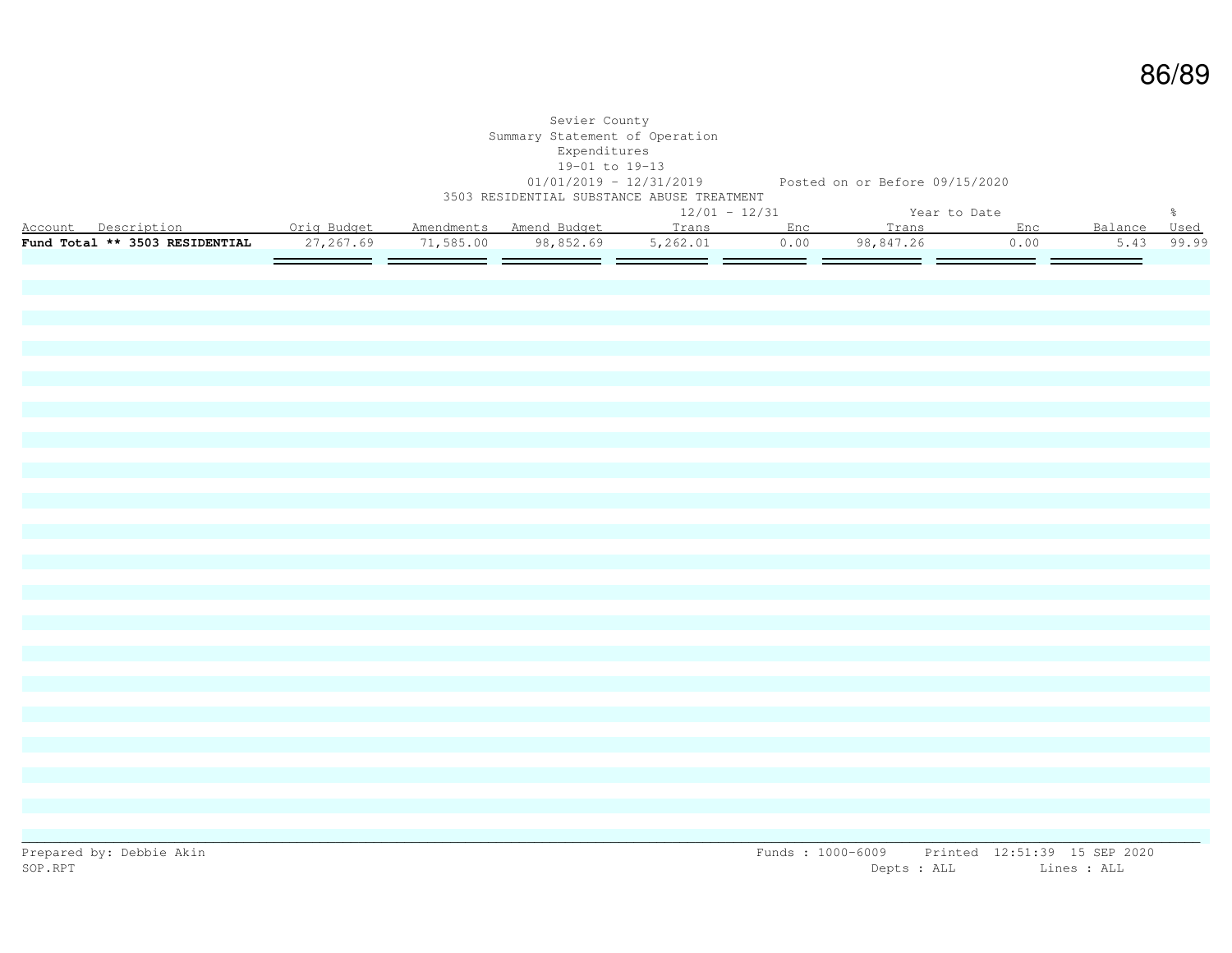## Sevier County Summary Statement of Operation Expenditures 19-01 to 19-13 6009 COUNTY LAW LIBRARY

01/01/2019 - 12/31/2019 Posted on or Before 09/15/2020

|              |                         |             |            |              | $12/01 - 12/31$ |      | Year to Date |      |         |       |
|--------------|-------------------------|-------------|------------|--------------|-----------------|------|--------------|------|---------|-------|
| Account      | Description             | Orig Budget | Amendments | Amend Budget | Trans           | Enc  | Trans        | Enc  | Balance | Used  |
|              | 6009.0401 CIRCUIT COURT |             |            |              |                 |      |              |      |         |       |
| 3102         | COMPUTER SOFTWARE, SUP  | 6,500.00    | 299.00     | 6,799.00     | 541.40          | 0.00 | 6,798.10     | 0.00 | 0.90    | 99.99 |
|              |                         |             |            |              |                 |      |              |      |         |       |
|              | Sub Total Other Charges | 6,500.00    | 299.00     | 6,799.00     | 541.40          | 0.00 | 6,798.10     | 0.00 | 0.90    | 99.99 |
|              |                         |             |            |              |                 |      |              |      |         |       |
| Dept Total * | CIRCUIT COURT           | 6,500.00    | 299.00     | 6,799.00     | 541.40          | 0.00 | 6,798.10     | 0.00 | 0.90    | 99.99 |
|              |                         |             |            |              |                 |      |              |      |         |       |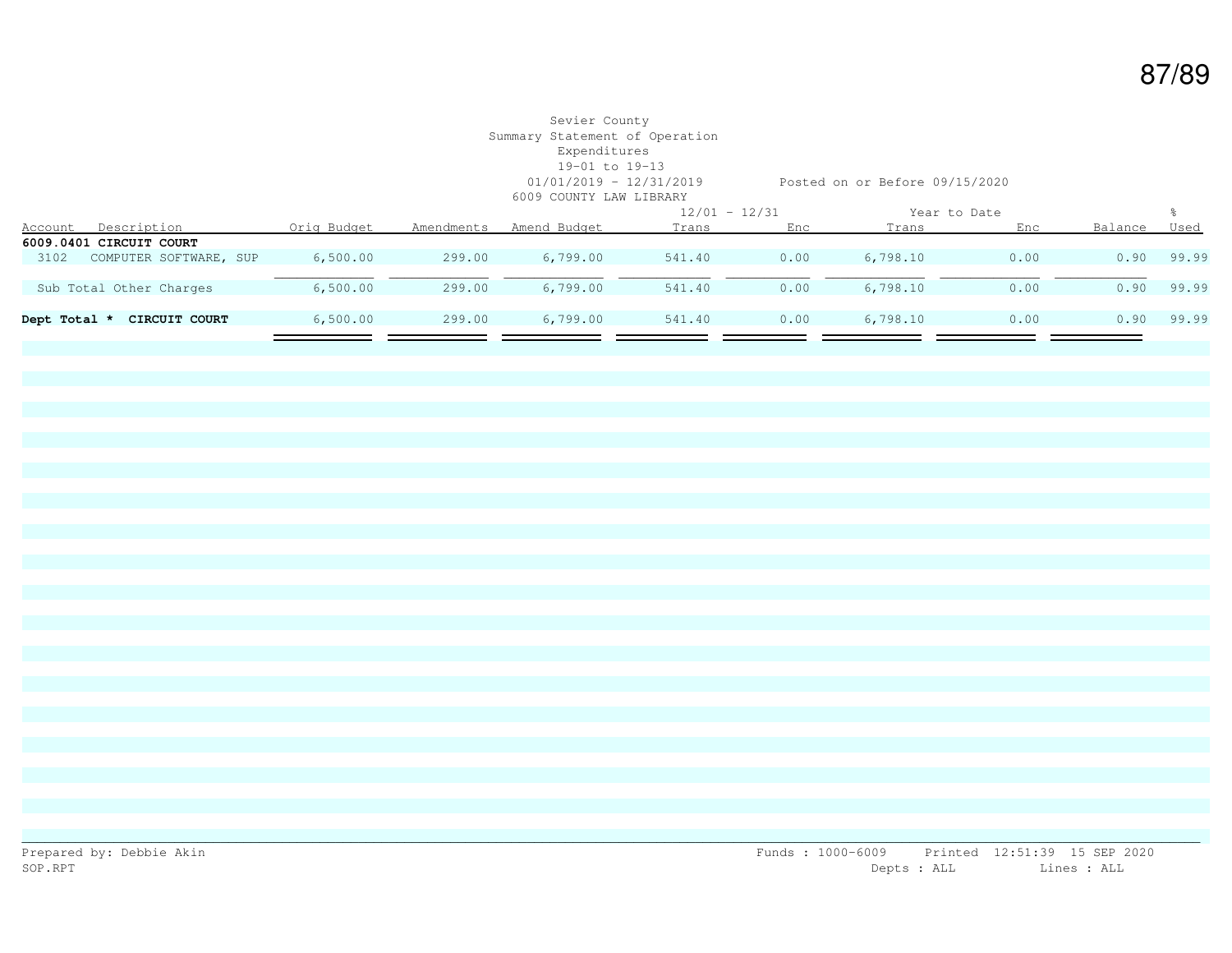| $12/01 - 12/31$<br>$\frac{5}{6}$<br>Year to Date<br>Account Description . Orig Budget Amendments Amend Budget<br>Enc<br>Balance<br>Used<br>Trans<br>Trans Enc<br>Fund Total ** 6009 COUNTY LAW L<br>6,500.00<br>299.00<br>6,799.00<br>541.40<br>0.00<br>6,798.10<br>0.00<br>0.90<br>99.99<br>= =<br>- -<br>$=$ $=$<br>=<br>— — |  | 01/01/2019 - 12/31/2019 Posted on or Before 09/15/2020 |  |  | Sevier County<br>Summary Statement of Operation<br>Expenditures<br>19-01 to 19-13<br>6009 COUNTY LAW LIBRARY |  |  |
|--------------------------------------------------------------------------------------------------------------------------------------------------------------------------------------------------------------------------------------------------------------------------------------------------------------------------------|--|--------------------------------------------------------|--|--|--------------------------------------------------------------------------------------------------------------|--|--|
|                                                                                                                                                                                                                                                                                                                                |  |                                                        |  |  |                                                                                                              |  |  |
|                                                                                                                                                                                                                                                                                                                                |  |                                                        |  |  |                                                                                                              |  |  |
|                                                                                                                                                                                                                                                                                                                                |  |                                                        |  |  |                                                                                                              |  |  |
|                                                                                                                                                                                                                                                                                                                                |  |                                                        |  |  |                                                                                                              |  |  |
|                                                                                                                                                                                                                                                                                                                                |  |                                                        |  |  |                                                                                                              |  |  |
|                                                                                                                                                                                                                                                                                                                                |  |                                                        |  |  |                                                                                                              |  |  |
|                                                                                                                                                                                                                                                                                                                                |  |                                                        |  |  |                                                                                                              |  |  |
|                                                                                                                                                                                                                                                                                                                                |  |                                                        |  |  |                                                                                                              |  |  |
|                                                                                                                                                                                                                                                                                                                                |  |                                                        |  |  |                                                                                                              |  |  |
|                                                                                                                                                                                                                                                                                                                                |  |                                                        |  |  |                                                                                                              |  |  |
|                                                                                                                                                                                                                                                                                                                                |  |                                                        |  |  |                                                                                                              |  |  |
|                                                                                                                                                                                                                                                                                                                                |  |                                                        |  |  |                                                                                                              |  |  |
|                                                                                                                                                                                                                                                                                                                                |  |                                                        |  |  |                                                                                                              |  |  |
|                                                                                                                                                                                                                                                                                                                                |  |                                                        |  |  |                                                                                                              |  |  |
|                                                                                                                                                                                                                                                                                                                                |  |                                                        |  |  |                                                                                                              |  |  |
|                                                                                                                                                                                                                                                                                                                                |  |                                                        |  |  |                                                                                                              |  |  |
|                                                                                                                                                                                                                                                                                                                                |  |                                                        |  |  |                                                                                                              |  |  |
|                                                                                                                                                                                                                                                                                                                                |  |                                                        |  |  |                                                                                                              |  |  |
|                                                                                                                                                                                                                                                                                                                                |  |                                                        |  |  |                                                                                                              |  |  |
|                                                                                                                                                                                                                                                                                                                                |  |                                                        |  |  |                                                                                                              |  |  |
|                                                                                                                                                                                                                                                                                                                                |  |                                                        |  |  |                                                                                                              |  |  |
|                                                                                                                                                                                                                                                                                                                                |  |                                                        |  |  |                                                                                                              |  |  |
|                                                                                                                                                                                                                                                                                                                                |  |                                                        |  |  |                                                                                                              |  |  |
|                                                                                                                                                                                                                                                                                                                                |  |                                                        |  |  |                                                                                                              |  |  |
|                                                                                                                                                                                                                                                                                                                                |  |                                                        |  |  |                                                                                                              |  |  |
|                                                                                                                                                                                                                                                                                                                                |  |                                                        |  |  |                                                                                                              |  |  |
|                                                                                                                                                                                                                                                                                                                                |  |                                                        |  |  |                                                                                                              |  |  |
|                                                                                                                                                                                                                                                                                                                                |  |                                                        |  |  |                                                                                                              |  |  |
|                                                                                                                                                                                                                                                                                                                                |  |                                                        |  |  |                                                                                                              |  |  |
|                                                                                                                                                                                                                                                                                                                                |  |                                                        |  |  |                                                                                                              |  |  |
|                                                                                                                                                                                                                                                                                                                                |  |                                                        |  |  |                                                                                                              |  |  |
|                                                                                                                                                                                                                                                                                                                                |  |                                                        |  |  |                                                                                                              |  |  |
|                                                                                                                                                                                                                                                                                                                                |  |                                                        |  |  |                                                                                                              |  |  |
|                                                                                                                                                                                                                                                                                                                                |  |                                                        |  |  |                                                                                                              |  |  |
|                                                                                                                                                                                                                                                                                                                                |  |                                                        |  |  |                                                                                                              |  |  |
|                                                                                                                                                                                                                                                                                                                                |  |                                                        |  |  |                                                                                                              |  |  |
|                                                                                                                                                                                                                                                                                                                                |  |                                                        |  |  |                                                                                                              |  |  |
|                                                                                                                                                                                                                                                                                                                                |  |                                                        |  |  |                                                                                                              |  |  |
|                                                                                                                                                                                                                                                                                                                                |  |                                                        |  |  |                                                                                                              |  |  |
|                                                                                                                                                                                                                                                                                                                                |  |                                                        |  |  |                                                                                                              |  |  |